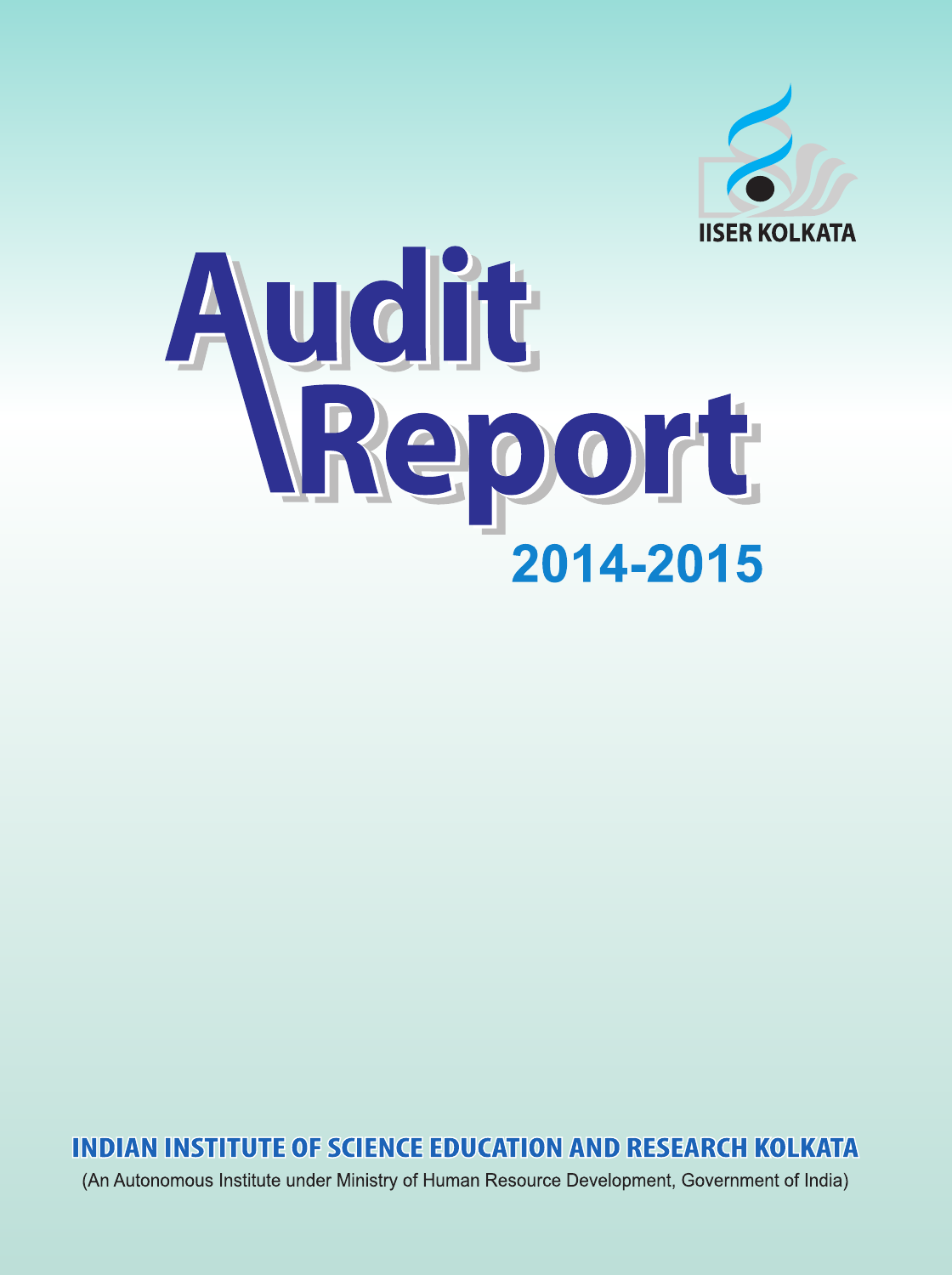

## **INDIAN INSTITUTE OF SCIENCE EDUCATION AND RESEARCH KOLKATA**

## *AN AUTONOMOUS INSTITUTE UNDER MINISTRY OF HUMAN RESOURCE DEVELOPMENT GOVERNMENT OF INDIA*

## AUDIT REPORT 2014-2015

(Along with Balance Sheet, Income and Expenditure Account, Receipts and Payments Account)

> **Auditor** Comptroller and Auditor General of India 10, Bahadur Shah Zafar Marg New Delhi – 110002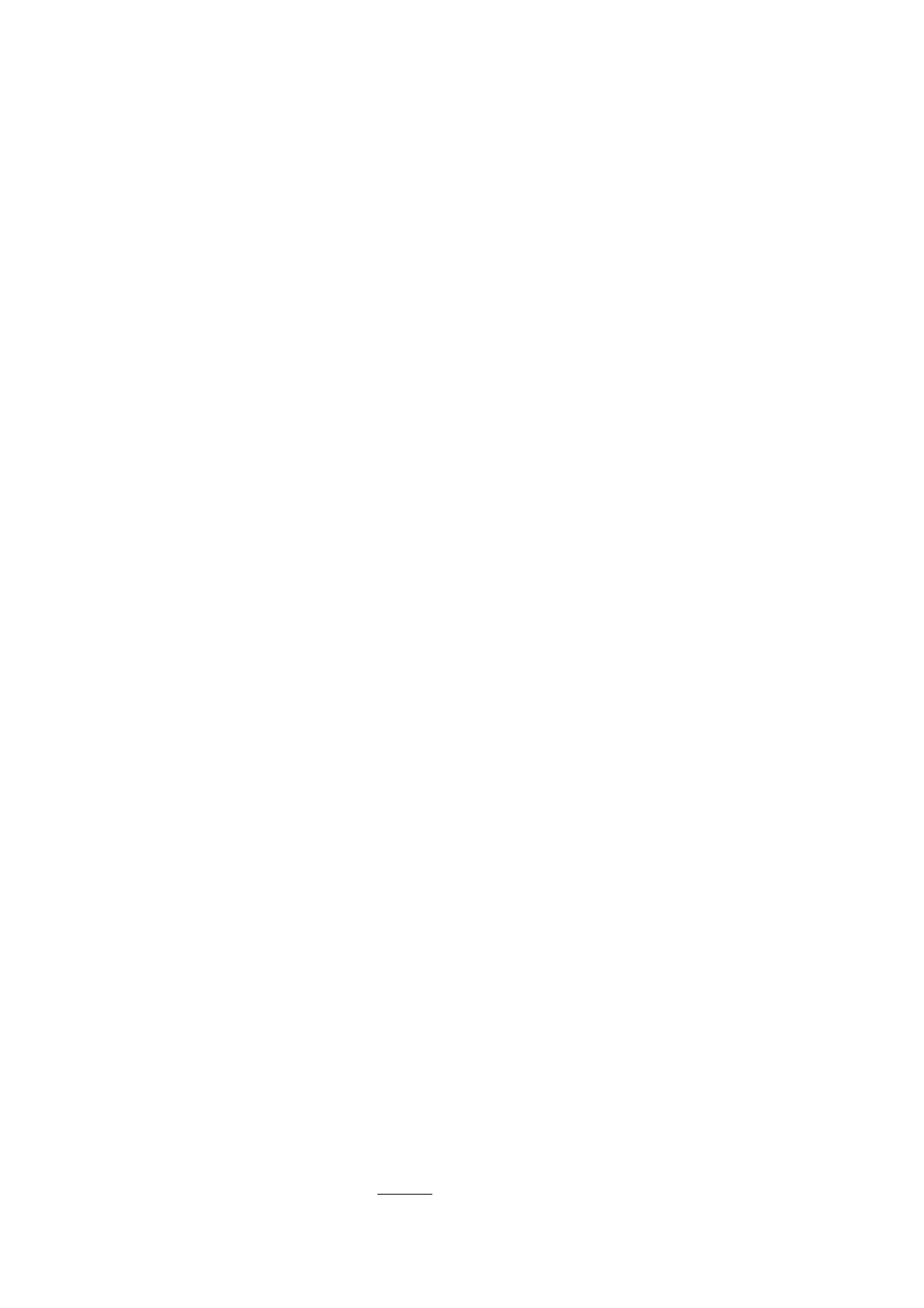## C O N T E N T S

| <b>BALANCE SHEET</b>                  |                                                                                 | 01        |
|---------------------------------------|---------------------------------------------------------------------------------|-----------|
| Schedule - 1                          | Capital Fund                                                                    | 03        |
| Schedule - 2                          | Designated/Earmarked/Endowment Funds                                            | 04-06     |
| Schedule - 2A                         | <b>Endowment Funds</b>                                                          | 07        |
| Schedule - 3                          | <b>Current Liabilities &amp; Provisions</b>                                     | $08-10$   |
| Schedule - 3(a)                       | <b>Sponsored Projects</b>                                                       | $11 - 23$ |
| Schedule - 3(b)                       | Sponsored Fellowships and Scholarships                                          | $24 - 25$ |
| Schedule - $3(c)$                     | Unutilized Grants from UGC, Government of India and<br><b>State Governments</b> | $26 - 27$ |
| Schedule - 4                          | <b>Fixed Assets</b>                                                             | 28-29     |
| Schedule - 4A                         | Plan                                                                            | 30-38     |
| Schedule - 4B                         | Non-Plan                                                                        | 39        |
| Schedule - 4C                         | Intangible Assets                                                               | 40        |
|                                       | Schedule - 4C(i) Patents and Copyrights                                         | 41        |
| Schedule - 4D                         | Others                                                                          | 42        |
| Schedule - 5                          | Investments from Earmarked/Endowment Funds                                      | 43        |
| Schedule - 5(A)                       | Investments from Earmarked/Endowment Funds<br>(Fund Wise)                       | 43        |
| Schedule - 6                          | Investments - Others                                                            | 44        |
| Schedule - 7                          | <b>Current Assets</b>                                                           | 45-46     |
| Schedule - 8                          | Loans, Advances & Deposits                                                      | 47-49     |
| <b>INCOME AND EXPENDITURE ACCOUNT</b> |                                                                                 | 02        |
| Schedule - 9                          | Academic Receipts                                                               | $50 - 51$ |
| Schedule - 10                         | Grants/Subsidies (Irrevocable Grants Received)                                  | 52        |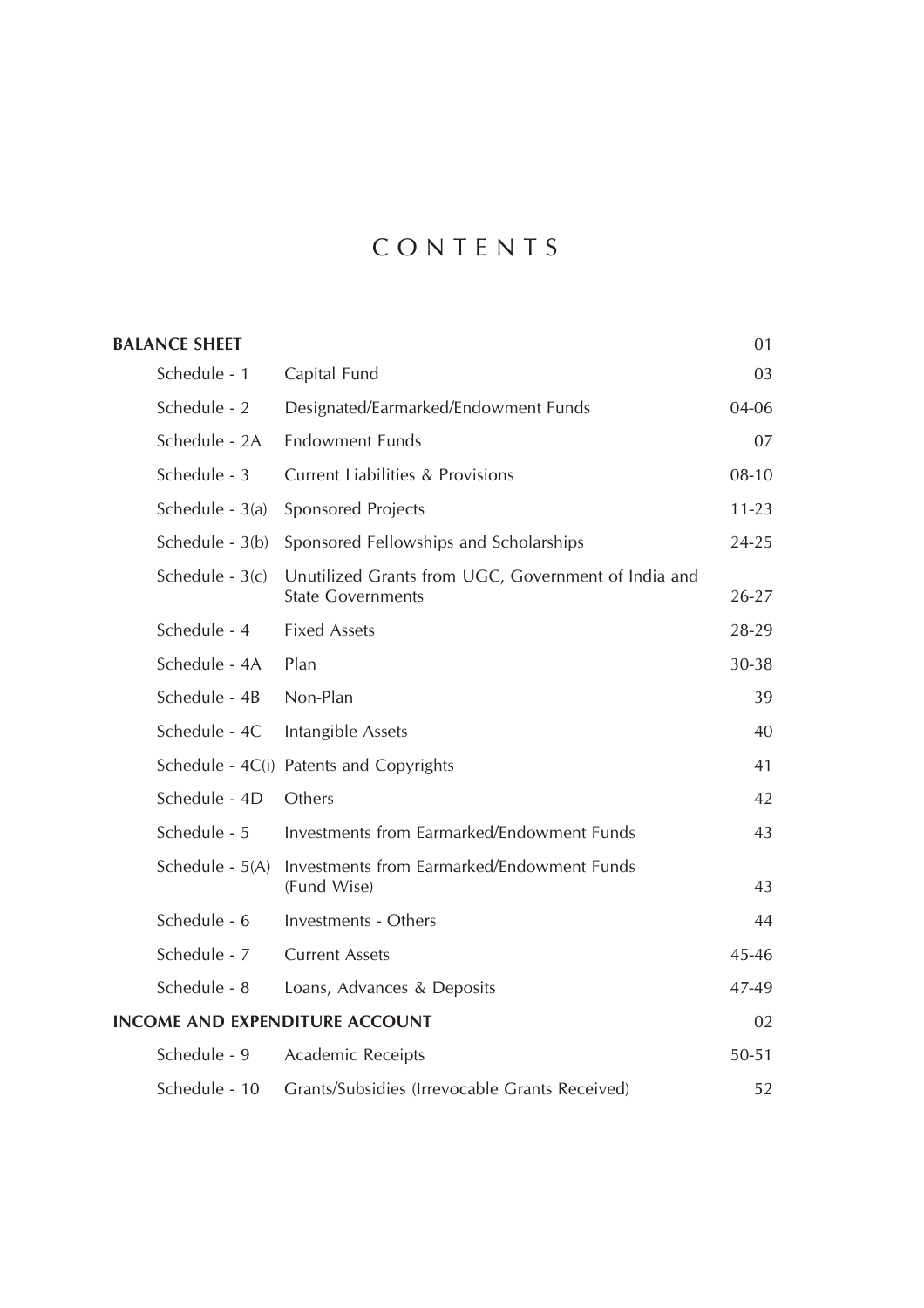|                               | Schedule - 11 Income from Investments                                                                                          | 53        |
|-------------------------------|--------------------------------------------------------------------------------------------------------------------------------|-----------|
|                               | Schedule - 12 Interest Earned                                                                                                  | 54        |
| Schedule - 13 Other Income    |                                                                                                                                | 55-56     |
|                               | Schedule - 14 Prior Period Income                                                                                              | 56        |
|                               | Schedule - 15 Staff Payments & Benefits (Establishment Expenses)                                                               | 57        |
|                               | Schedule - 15A Employees Retirement and Terminal Benefits                                                                      | 58        |
|                               | Schedule - 16 Academic Expenses                                                                                                | 59-60     |
|                               | Schedule - 17 Administrative and General Expenses                                                                              | 61-62     |
| Schedule - 18                 | <b>Transportation Expenses</b>                                                                                                 | 63        |
| Schedule - 19                 | Repairs & Maintenance                                                                                                          | 64        |
| Schedule - 20 Finance Costs   |                                                                                                                                | 65        |
| Schedule - 21                 | Other Expenses                                                                                                                 | 65        |
| Schedule - 22                 | <b>Prior Period Expenses</b>                                                                                                   | 66        |
| Schedule - 23                 | <b>Significant Accounting Policies</b>                                                                                         | 67-70     |
| Schedule - 24                 | Contingent Liabilities and Notes to Accounts                                                                                   | $71 - 73$ |
| RECEIPTS AND PAYMENTS ACCOUNT |                                                                                                                                | 74-82     |
| <b>ACCOUNT</b>                | NEW PENSION SCHEME-BALANCE SHEET & INCOME AND EXPENDITURE                                                                      | 83-84     |
|                               | NEW PENSION SCHEME- RECEIPTS AND PAYMENTS ACCOUNT                                                                              | 85        |
|                               | SEPARATE AUDIT REPORT OF THE COMPTROLLER & AUDITOR GENERAL<br>OF INDIA ON THE ACCOUNTS OF IISER KOLKATA                        | 86-90     |
|                               | RESPONSE OF IISER KOLKATA TO SEPARATE AUDIT REPORT OF THE<br><b>COMPTROLLER &amp; AUDITOR GENERAL OF INDIA ON THE ACCOUNTS</b> |           |
| OF IISER KOLKATA              |                                                                                                                                | 91-98     |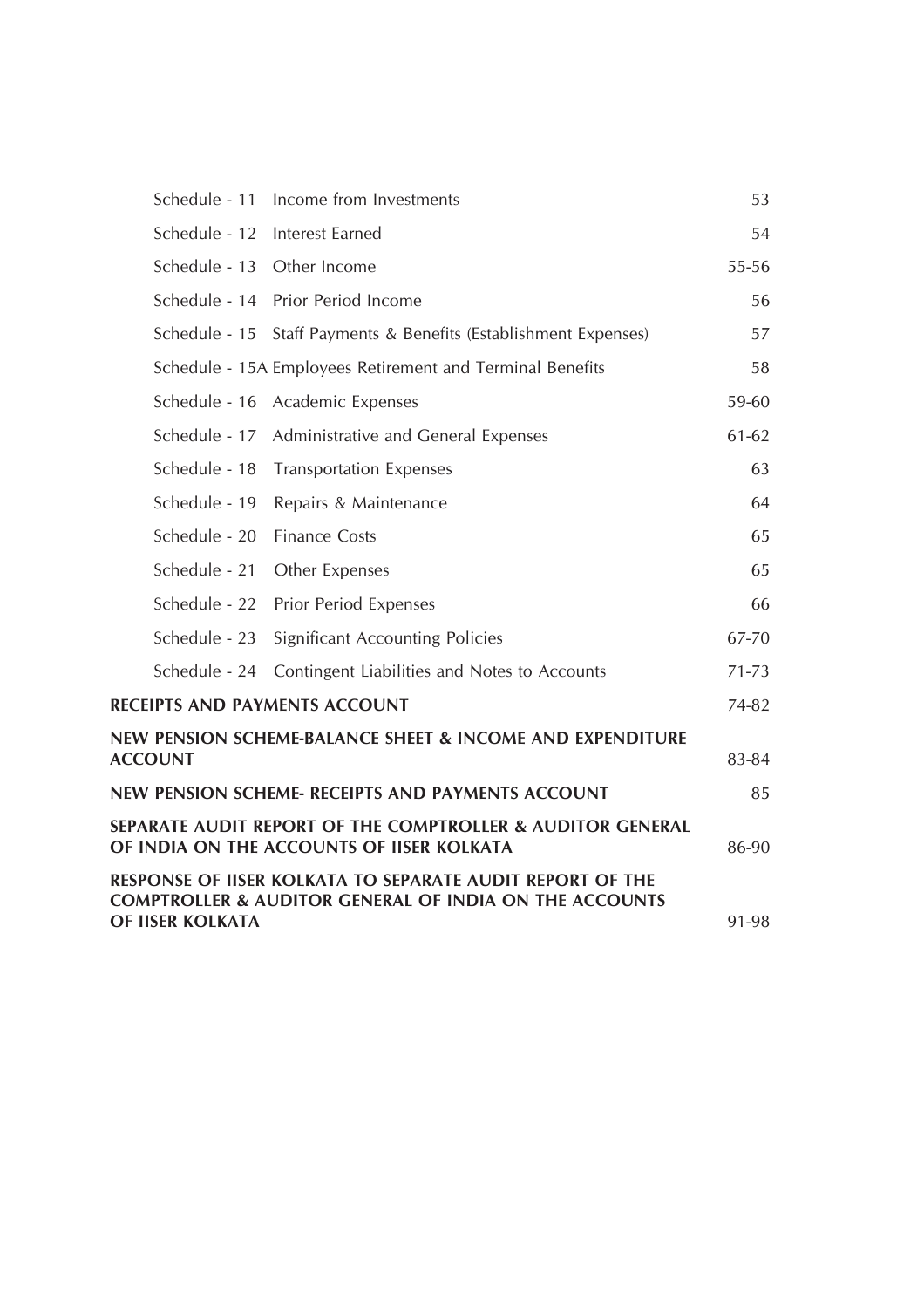

#### **INDIAN INSTITUTE OF SCIENCE EDUCATION AND RESEARCH KOLKATA ( Under the Ministry of Human Resource Development, Dept.of Higher Education,GoI)**

#### **BALANCE SHEET AS AT 31<sup>ST</sup> MARCH, 2015**

(Amount in  $\bar{\tau}$ )

| SI.<br>No.   | <b>SOURCES OF FUNDS</b>                                       | <b>Schedule</b> | <b>Current Year</b><br>$(2014 - 2015)$ | <b>Previous Year</b><br>$(2013 - 2014)$ |
|--------------|---------------------------------------------------------------|-----------------|----------------------------------------|-----------------------------------------|
| T            | <b>CAPITAL FUND</b>                                           | $\mathbf{1}$    | 2,429,958,748                          | 3,715,475,983                           |
| $\mathbf{H}$ | DESIGNATED/EARMARKED/<br><b>ENDOWMENT FUNDS</b>               | $\overline{2}$  | 213,995,203                            | 143,407,099                             |
| Ш            | <b>CURRENT LIABILITIES &amp; PROVISIONS</b>                   | 3               | 302,549,668                            | 353,684,465                             |
|              | <b>TOTAL</b>                                                  |                 | 2,946,503,619                          | 4,212,567,547                           |
| SI.<br>No.   | <b>APPLICATION OF FUND</b>                                    | <b>Schedule</b> | <b>Current Year</b><br>$(2014 - 2015)$ | <b>Previous Year</b><br>$(2013 - 2014)$ |
| IV           | <b>FIXED ASSETS</b>                                           | $\overline{4}$  |                                        |                                         |
|              | <b>Tangible Assets</b>                                        |                 | 1,731,811,886                          | 904,486,365                             |
|              | Intangible Assets                                             |                 | 58,073,933                             | 15,701,830                              |
|              | Capital Work-In-Progress                                      |                 | 569,967,394                            | 1,781,278,062                           |
| V            | <b>INVESTMENTS FROM EARMARKED/</b><br><b>ENDOWMENT FUNDS</b>  | 5               |                                        |                                         |
|              | Long Term                                                     |                 |                                        | 60,393,825                              |
|              | Short term                                                    |                 | 125,845,503                            |                                         |
| VI           | <b>INVESTMENTS-OTHERS</b>                                     | 6               |                                        |                                         |
| VII          | <b>CURRENT ASSETS</b>                                         | 7               | 263,947,717                            | 429,036,531                             |
| VIII         | LOANS, ADVANCES AND DEPOSITS                                  | 8               | 196,857,186                            | 1,021,670,934                           |
|              | <b>TOTAL</b>                                                  |                 | 2,946,503,619                          | 4,212,567,547                           |
| 1X           | SIGNIFICANT ACCOUNTING POLICIES                               | 23              |                                        |                                         |
| $\chi$       | <b>CONTINGENT LIABILITIES AND</b><br><b>NOTES TO ACCOUNTS</b> | 24              |                                        |                                         |

(Prakash Hazarika) (Joydeep Sil) (R. N. Mukherjee) Dy. Registrar (F&A) Registrar Registrar Director

R.s. Mukhign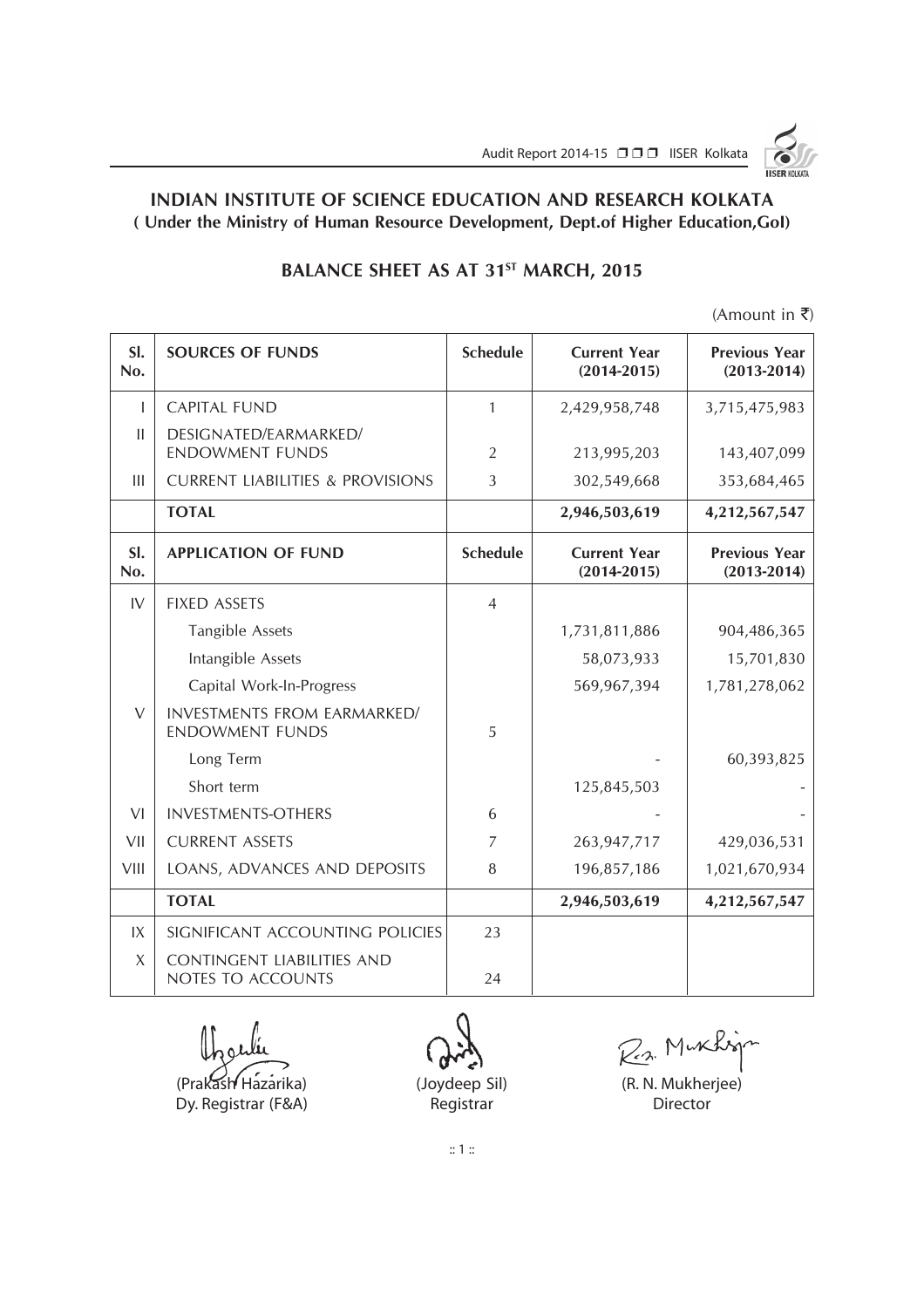

#### **INDIAN INSTITUTE OF SCIENCE EDUCATION AND RESEARCH KOLKATA ( Under the Ministry of Human Resource Development, Dept.of Higher Education,GoI)**

#### **INCOME AND EXPENDITURE ACCOUNT FOR THE PERIOD/YEAR ENDED 31st MARCH, 2015**

|                |                                                                          |                 |                                        | $(A$ mount in ₹)                        |
|----------------|--------------------------------------------------------------------------|-----------------|----------------------------------------|-----------------------------------------|
| SI.<br>No.     | <b>Particulars</b>                                                       | <b>Schedule</b> | <b>Current Year</b><br>$(2014 - 2015)$ | <b>Previous Year</b><br>$(2013 - 2014)$ |
|                | <b>INCOME</b>                                                            |                 |                                        |                                         |
| I              | Academic Receipts                                                        | 9               | 20,089,062                             | 16,736,680                              |
| Ш              | Grants/Subsidies                                                         | 10              | 397,266,015                            | 325,333,000                             |
| $\mathbf{III}$ | Income from investments                                                  | 11              |                                        |                                         |
| IV             | Interest earned                                                          | 12              | 34,671,897                             | 32,152,203                              |
| $\vee$         | Other Income                                                             | 13              | 8,834,466                              | 10,429,940                              |
| VI             | Prior period Income                                                      | 14              | 5,600                                  |                                         |
| VII            | Depreciation (adjusted) for the year to                                  |                 |                                        |                                         |
|                | be adjusted with Capital Fund                                            |                 | 89,828,928                             | 250,644,894                             |
|                | <b>TOTAL(A)</b>                                                          |                 | 550,695,968                            | 635,296,717                             |
|                | <b>EXPENDITURE</b>                                                       |                 |                                        |                                         |
| VIII           | Staff Payments & Benefits(Establishment expenses)                        | 15              | 191,076,783                            | 164,265,107                             |
| IX             | Academic Expenses                                                        | 16              | 82,429,605                             | 60,917,003                              |
| X              | Administrative and General Expenses                                      | 17              | 77,768,806                             | 64,887,404                              |
| XI             | <b>Transportation Expenses</b>                                           | 18              | 5,265,624                              | 4,884,656                               |
| XII            | Repairs & maintenance                                                    | 19              | 30,779,711                             | 31,339,618                              |
| XIII           | Finance costs                                                            | 20              | 17,669                                 | 17,355                                  |
| XIV            | Depreciation (adjusted) for the year to be<br>adjusted with Capital Fund | 4               | 89,828,928                             | 250,644,894                             |
| XV             | <b>Other Expenses</b>                                                    | 21              |                                        |                                         |
| XVI            | Prior period expenses                                                    | 22              | 9,927,817                              | 8,282,304                               |
|                | <b>TOTAL(B)</b>                                                          |                 | 487,094,943                            | 585,238,341                             |
|                | Balance being excess of Income over Expenditure (A-B)                    |                 | 63,601,025                             | 50,058,376                              |
|                | Transfer to/from Designated Fund                                         |                 |                                        |                                         |
|                | <b>Building fund</b>                                                     |                 |                                        |                                         |
|                | Others (specify)                                                         |                 |                                        |                                         |
|                | <b>IISER-K Corpus Fund</b><br>(i)                                        |                 | 58,991,435                             | 54,828,646                              |
|                | (ii) Professional Development Account-Project (PDAP)                     |                 | 1,410,951                              | 1,351,465                               |
|                | (iii) Department Promotional Account (DPA)                               |                 | 363,520                                | 361,554                                 |
|                | (iv) Research & Development (R&D)                                        |                 | 2,835,119                              | 2,777,158                               |
|                | Balance Being Surplus/(Deficit) Carried to Capital Fund                  |                 |                                        | (9, 260, 447)                           |
|                | SIGNIFICANT ACCOUNTING POLICIES                                          | 23              |                                        |                                         |
|                | CONTINGENT LIABILITIES AND NOTES TO ACCOUNTS                             | 24              |                                        |                                         |

(Prakash Hazarika) (Joydeep Sil) (R. N. Mukherjee)

Dy. Registrar (F&A) Registrar Registrar Director

 $R_{2n}$  M.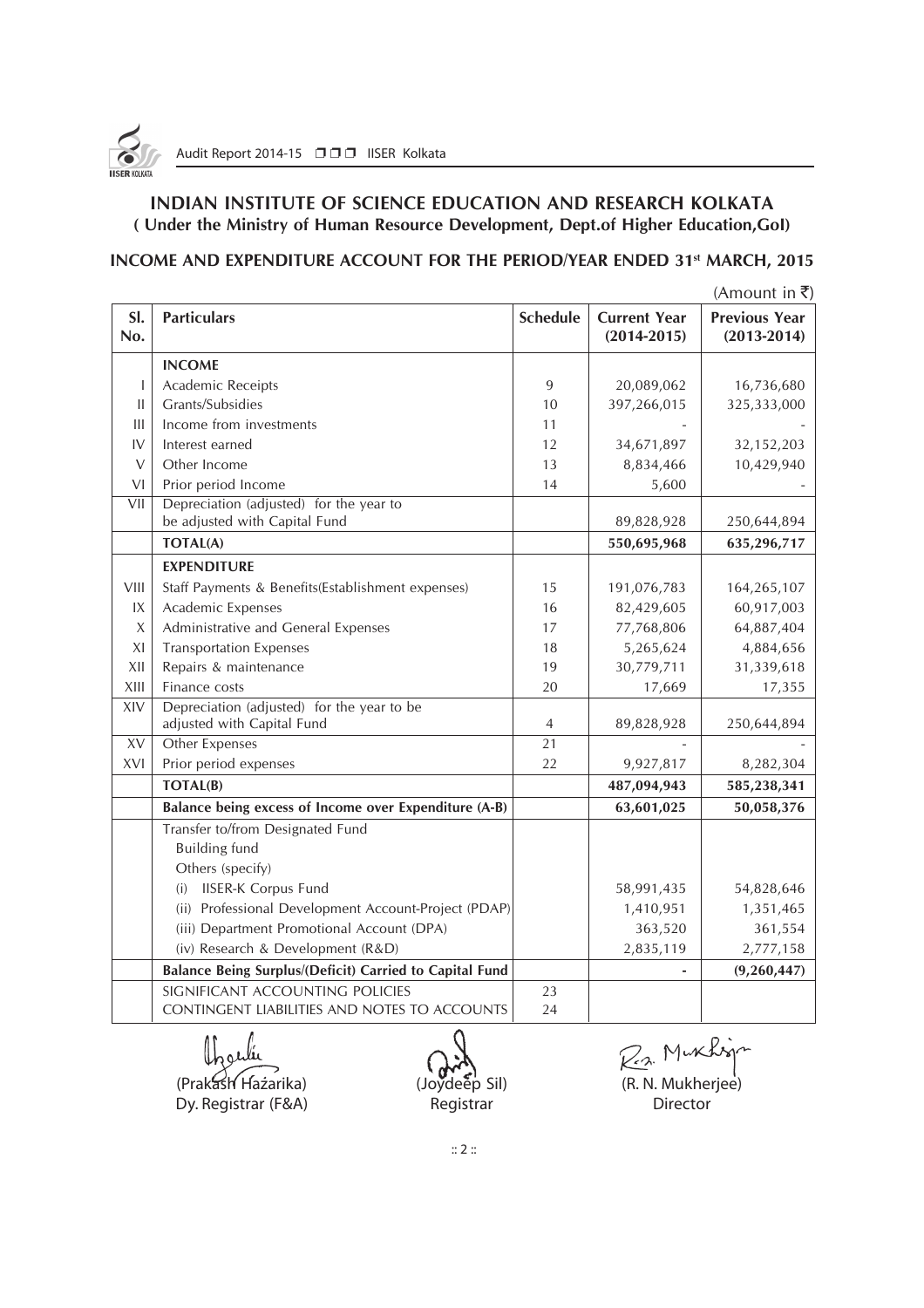

#### **INDIAN INSTITUTE OF SCIENCE EDUCATION AND RESEARCH KOLKATA ( Under the Ministry of Human Resource Development, Dept.of Higher Education,GoI)**

#### **SCHEDULE FORMING PART OF BALANCE SHEET AS AT 31<sup>ST</sup> MARCH, 2015**

#### **SCHEDULE – 1 : CAPITAL FUND**

(Amount in  $\bar{\bar{\mathbf{z}}}$ )

| <b>PARTICULARS</b>                                                                                                                                                  | <b>CURRENT YEAR</b><br>$(2014 - 2015)$ | <b>PREVIOUS YEAR</b><br>$(2013 - 2014)$ |
|---------------------------------------------------------------------------------------------------------------------------------------------------------------------|----------------------------------------|-----------------------------------------|
| Balance at the beginning of the year                                                                                                                                | 3,431,956,325                          | 2,779,023,066                           |
| Add: Contributions towards Capital Fund                                                                                                                             |                                        |                                         |
| Add : Grants from UGC, Government of India (MHRD)<br>and Sate Government to the extent utilized for capital<br>expenditure & Capital Grant-in-aid for Previous Year | 207,684,253                            | 1,194,667,000                           |
| Add: Assets purchased out of Earmarked Funds                                                                                                                        |                                        |                                         |
| Add: Assets purchased out of Sponsored Projects, where<br>ownership vests in the institution                                                                        | 5,703,786                              | 4,936,635                               |
| Add: Assets Donated/ Gifts Received                                                                                                                                 |                                        |                                         |
| Add: Other Additions                                                                                                                                                |                                        |                                         |
| (i) Transfer from General Fund (refer Sch 24)                                                                                                                       | 283,519,658                            |                                         |
| (ii) Adjustment on account of New Pension Scheme                                                                                                                    | 8,819                                  |                                         |
| Less: Write Off of Assets due of fire occured                                                                                                                       | 3,698,408                              |                                         |
| Less: Write Off of Not Found Assets                                                                                                                                 | 1,156,421                              |                                         |
| Less : Write Off of Damaged Assets                                                                                                                                  | 400,339                                |                                         |
| Less : Adjustments on account of previous year                                                                                                                      | 455,580,698                            | 3,245,377                               |
| Less: Transfer to Unutilized Grant (Sch-3)<br>$(730490068 + 217759231)$                                                                                             | 948,249,299                            |                                         |
| Add: Excess of Income over expenditure transferred from<br>the Income & Expenditure Account                                                                         |                                        |                                         |
| Less: Depreciation for the Year                                                                                                                                     | 89,828,928                             | 250,644,894                             |
| <b>Total</b>                                                                                                                                                        | 2,429,958,748                          | 3,724,736,430                           |
| (Deduct) Deficit transferred from the Income &<br><b>Expenditure Account</b>                                                                                        |                                        | (9, 260, 447)                           |
| Balance at the year end                                                                                                                                             | 2,429,958,748                          | 3,715,475,983                           |

(Prakash Hazarika) (Joydeep Sil) Dy. Registrar (F&A) and a set of the control of the Registrar Registrar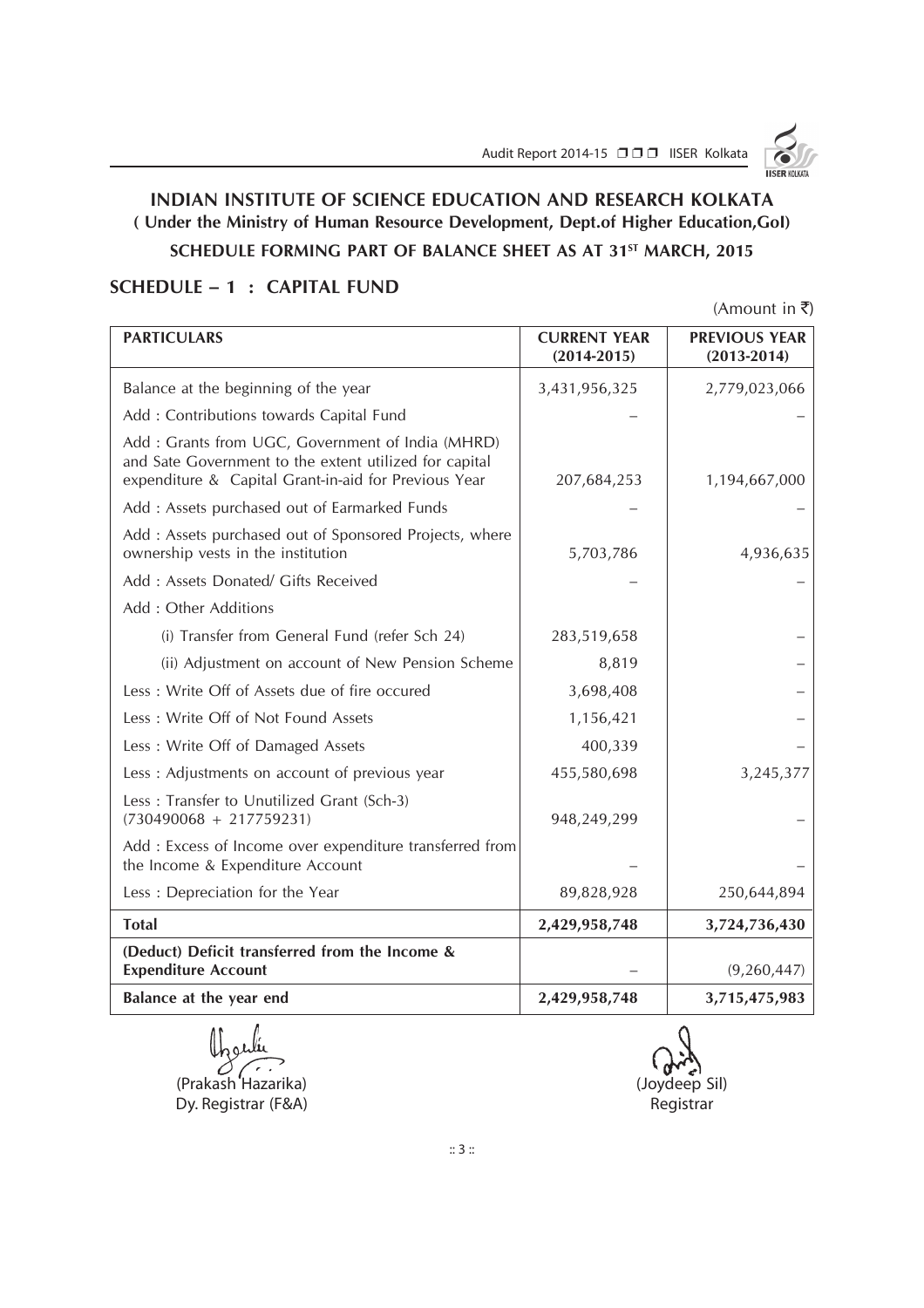(Under the Ministry of Human Resource Development, Dept.of Higher Education, Gol) **( Under the Ministry of Human Resource Development, Dept.of Higher Education,GoI)** INDIAN INSTITUTE OF SCIENCE EDUCATION AND RESEARCH KOLKATA **INDIAN INSTITUTE OF SCIENCE EDUCATION AND RESEARCH KOLKATA** SCHEDULE FORMING PART OF BALANCE SHEET AS AT 31ST MARCH, 2015 **SCHEDULE FORMING PART OF BALANCE SHEET AS AT 31ST MARCH, 2015** SCHEDULE - 2 : DESIGNATED / EARMARKED / ENDOWMENT FUNDS **SCHEDULE – 2 : DESIGNATED / EARMARKED / ENDOWMENT FUNDS**

| Particulars                                                                      |           |        |                      |                     |       |                        | FUND-WISE BREAK UP |             |                       |                |              |                 |               | TOTAL                   |                       |
|----------------------------------------------------------------------------------|-----------|--------|----------------------|---------------------|-------|------------------------|--------------------|-------------|-----------------------|----------------|--------------|-----------------|---------------|-------------------------|-----------------------|
|                                                                                  |           |        |                      |                     |       | Thin                   |                    |             | <b>IISER-K</b>        |                | <b>CESSI</b> |                 |               | Current                 | Previous              |
|                                                                                  | DPA       | NINIR  | <b>PDAP</b>          | R&D                 | FESEM | Section<br>Making<br>Š | XRD                | GC-<br>IRMS | Corpus<br>Fund        | <b>MHRD</b>    | Indo-US      | French<br>Indo- | <b>Total</b>  | $(2014 - 15)$<br>Year   | Year<br>$(2013 - 14)$ |
| Opening balance<br>a)<br>⋖                                                       | 864,453   | 22,500 | 2,140,644            | 9,449,723           | t,    |                        |                    |             | 123,774,934 5,602,459 |                | 1,552,386    |                 | 7,154,845     | 143,407,099             | 76,205,179            |
| Additions during the year<br>$\overline{a}$                                      |           | 22,800 |                      |                     | 450   | 24,796                 | 15,500             | 10,000      |                       |                |              | 939,853         | 939,853       | 1,013,399               | 11,595,069            |
| Income from investments<br>made of the funds<br>$\circ$                          |           |        |                      |                     |       |                        |                    |             | 12,052,758            |                |              |                 |               | 12,052,758              | 841,422               |
| investnments/Advances<br>Accrued interest on<br>$\widehat{\mathtt{d}}$           |           |        |                      |                     |       |                        |                    |             |                       |                |              |                 |               |                         |                       |
| Interest on Savings Bank a/c<br>$\widehat{e}$                                    |           |        |                      |                     |       |                        |                    |             | 266,327               | 4,176          |              |                 | 4,176         | 270,503                 | 467,556               |
| Other additions(Specify nature)<br>$\overline{t}$                                |           |        |                      |                     |       |                        |                    |             |                       |                |              |                 |               |                         |                       |
| (i) Interest on Liquid Deposits                                                  |           |        |                      |                     |       |                        |                    |             | 153,493               | 394,120        |              |                 | 394,120       | 547,613                 | 217,924               |
| (ii) Contribution from General Fund/<br>Other Income                             | 363,520   |        |                      | 1,410,951 2,835,119 |       |                        |                    |             | 58,991,435            |                |              |                 |               | 63,601,025              | 66,013,888            |
| (iii) Hostel/Guest House Chgs Recovery                                           |           |        |                      |                     |       |                        |                    |             |                       | 200            | 5,000        |                 | 5,200         | 5,200                   |                       |
| (iv) Library Late Fine                                                           |           |        |                      |                     |       |                        |                    |             |                       | $\mathfrak{A}$ |              |                 | $\mathcal{Z}$ | $\mathfrak{g}$          |                       |
| (v) Transport Chgs Recovery                                                      |           |        |                      |                     |       |                        |                    |             |                       | 12,000         |              |                 | 12,000        | 12,000                  |                       |
| TOTAL (A)                                                                        | 1,227,973 | 45,300 | 3,551,595 12,284,842 |                     | 450   | 24,796                 | 15,500             | 10,000      | 195,238,947           | 6,013,019      | 1,557,386    | 939,853         | 8,510,258     | 220,909,661 155,341,038 |                       |
| Utilisation/Expenditure towards objectives<br>i. Capital Expenditure<br>of funds |           |        |                      |                     |       |                        |                    |             | 1,040,800 1,444,011   |                |              |                 | 1,444,011     | 2,484,811               | 3,764,604             |
| (i) Administrative Exps "(Travel,<br>ii. Revenue Expenditure                     |           |        |                      |                     |       |                        |                    |             |                       |                |              |                 |               |                         |                       |
| Contingency, Consumables etc.)"                                                  | 234,481   |        | 782,011              | 20,000              |       |                        |                    |             |                       |                |              |                 |               | 1,036,492               | 855,363               |
| (ii) Consumables                                                                 |           |        |                      |                     |       |                        |                    |             |                       | 55,741         |              |                 | 55,741        | 55,741                  | 9,180                 |
| (iii) Contingency/Mentorship Cost                                                |           |        |                      |                     |       |                        |                    |             |                       | 26,154         | 11,690       |                 | 37,844        | 37,844                  | 2,558,125             |
| (iv) Traveling & Conveyance                                                      |           |        |                      |                     |       |                        |                    |             |                       | 85,329         | 605,906      |                 | 691,235       | 691,235                 | 150,007               |
| azarika<br>(Praka                                                                |           |        |                      |                     |       |                        |                    |             |                       |                |              |                 | Orthus Sill   |                         |                       |
| Dy. Registrar (F&A)                                                              |           |        |                      |                     |       |                        |                    |             |                       |                |              |                 | Registrar     |                         |                       |

Audit Report 2014-15 □□□ IISER Kolkata

 $:: 4 ::$ 

 $O(\sqrt{N})$  (Prakash Hazarika) (Joydeep Sil) Dy. Registrar (F&A) Registrar (F&A)

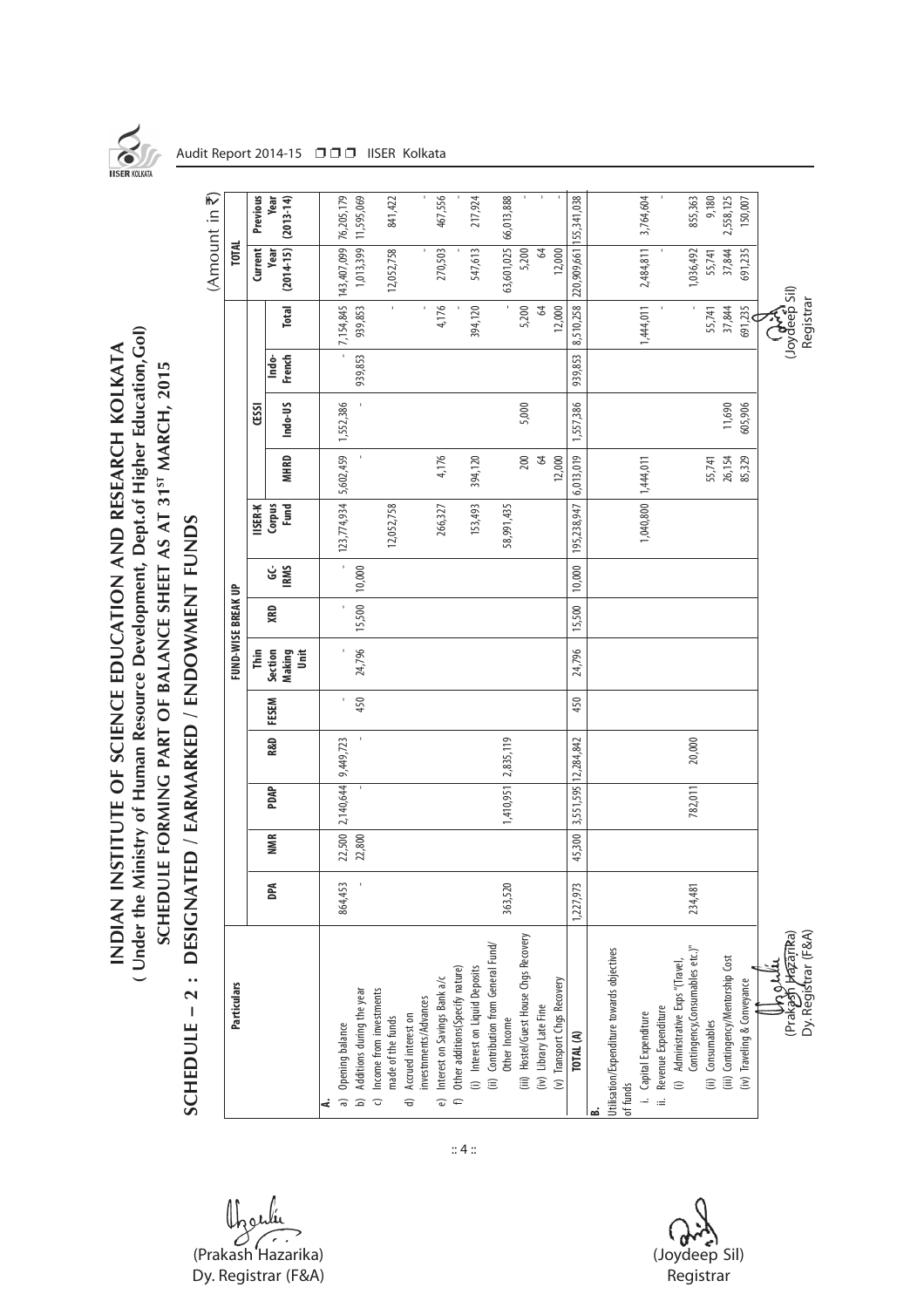INDIAN INSTITUTE OF SCIENCE EDUCATION AND RESEARCH KOLKATA<br>(Under the Ministry of Human Resource Development, Dept.of Higher Education, Gol) **( Under the Ministry of Human Resource Development, Dept.of Higher Education,GoI) INDIAN INSTITUTE OF SCIENCE EDUCATION AND RESEARCH KOLKATA** SCHEDULE FORMING PART OF BALANCE SHEET AS AT 31ST MARCH, 2015 **SCHEDULE FORMING PART OF BALANCE SHEET AS AT 31ST MARCH, 2015**

SCHEDULE - 2: DESIGNATED / EARMARKED / ENDOWMENT FUNDS (contd..) **SCHEDULE – 2 : DESIGNATED / EARMARKED / ENDOWMENT FUNDS (contd..)**

| Audit Report 2014-15 □□□ IISER Kolkata |  |  |
|----------------------------------------|--|--|



|    | Particulars                                                                  |         |        |                |                        |              |                   | FUND-WISE BREAK UP |            |                       |             |           |                |                   | TOTAL                                     |                       |
|----|------------------------------------------------------------------------------|---------|--------|----------------|------------------------|--------------|-------------------|--------------------|------------|-----------------------|-------------|-----------|----------------|-------------------|-------------------------------------------|-----------------------|
|    |                                                                              |         |        |                |                        |              | Thin              |                    |            | <b>IISER-K</b>        |             | ន្ទា      |                |                   | Current                                   | Previous              |
|    |                                                                              | DPA     | NINIR  | PDAP           | <b>R&amp;D</b>         | <b>FESEM</b> | Section<br>Making | XRD                | IRMS<br>نئ | <b>Fund</b><br>Corpus | <b>MHRD</b> | Indo-US   | French<br>lnd• | <b>Total</b>      | $(2014 - 15)$<br>Year                     | Year<br>$(2013 - 14)$ |
|    |                                                                              |         |        |                |                        |              | jsit              |                    |            |                       |             |           |                |                   |                                           |                       |
|    | (v) Manpower, Salaries, Honorarium,<br>Wages, Allowances etc.                |         |        |                |                        |              |                   |                    |            |                       | 1,599,586   | 398,679   | 59,000         | 2,057,265         | 2,057,265                                 | 829,591               |
|    | (vi) Colloquim / Public Lectures                                             |         |        |                |                        |              |                   |                    |            |                       |             |           |                |                   |                                           |                       |
|    | Seminar / Workshop etc.                                                      |         |        |                |                        |              |                   |                    |            |                       | 180,241     |           |                | 180,241           | 180,241                                   | 130,339               |
|    | (vii) Visiting Scientist (Domestic)                                          |         |        |                |                        |              |                   |                    |            |                       | 16,628      |           |                | 16,628            | 16,628                                    |                       |
|    | (viii) Bank Charges                                                          |         |        |                |                        |              |                   |                    |            | 25                    |             | 667       |                | 667               | 692                                       | 150                   |
|    | (ix) Overhead Charges                                                        |         |        |                |                        |              |                   |                    |            |                       |             | 159,507   | 127,259        | 286,766           | 286,766                                   |                       |
|    | (x) Advertisement Chgs                                                       |         |        |                |                        |              |                   |                    |            |                       |             |           |                |                   |                                           | 525,749               |
|    | TOTAL (B)                                                                    | 234,481 |        | 782,011        | 20,000                 | ٠            |                   | ٠                  |            | 1,040,825 3,407,690   |             | 1,176,449 |                | 186,259 4,770,398 | 6,847,715                                 | 8,823,108             |
|    | I. Prior Period Adjustment on account<br>of Interest of Project of Rs. 49479 |         |        |                |                        |              |                   |                    |            | 49,479                |             |           |                |                   | 49,479                                    | 3,110,831             |
|    | II. Prior Period Adjustment on account<br>of Fellowship and Travel of CESSI  |         |        |                |                        |              |                   |                    |            |                       | (129, 712)  | 129,712   |                |                   |                                           | $\mathbf{r}$          |
|    | III. Transferred to IISER-K General Fund                                     |         |        |                |                        |              |                   |                    |            |                       | 12,264      | 5,000     |                | 17,264            | 17,264                                    |                       |
|    | Closing balance at the year end<br>$(11-11-8-8-1)$                           | 993,492 | 45,300 |                | 2,769,584   12,264,842 | 450          | 24,796            | 15,500             | 10,000     | 194, 148, 643         | 2,593,065   | 375,937   |                |                   | 753,594 3,722,596 213,995,203 143,407,099 |                       |
|    | epresented by                                                                |         |        |                |                        |              |                   |                    |            |                       |             |           |                |                   |                                           |                       |
|    | 1. Cash And Bank Balances                                                    | 629,972 | 45,300 | 1,313,633      | 9,429,723              | 450          | 24,796            | 15,500             | 10,000     | 2,676,983             |             |           |                | 2,959,667         | 17,106,024 29,595,177                     |                       |
|    | 2. Investments                                                               |         |        |                |                        |              |                   |                    |            | 125,845,503           |             |           |                |                   | 125,845,503 60,393,825                    |                       |
|    | 3. Interest accrued but not due                                              |         |        | $\blacksquare$ |                        |              |                   |                    |            | 7,675,522             |             |           |                | 92,293            | 7,767,815                                 | 430,020               |
|    | Total $(4=1+2+3)$                                                            | 629,972 | 45,300 | 1,313,633      | 9,429,723              | 450          | 24,796            | 15,500             | 10,000     | 136,198,008           |             |           |                | 3,051,960         | 150,719,342                               | 90,419,022            |
| 5  | Current Assets of Designated/<br>Earmarked Funds:                            |         |        |                |                        |              |                   |                    |            |                       |             |           |                |                   |                                           |                       |
| a. | Advances:                                                                    |         |        |                |                        |              |                   |                    |            |                       |             |           |                |                   |                                           | ï                     |
|    | (i) Seminar & Conference                                                     |         |        |                |                        |              |                   |                    |            |                       | 100,000     |           |                | 100,000           | 100,000                                   |                       |
|    | (Prakash Hazarika)                                                           |         |        |                |                        |              |                   |                    |            |                       |             |           |                | (Joydeep Sil)     |                                           |                       |
|    | Dy. Registrar (F&A)                                                          |         |        |                |                        |              |                   |                    |            |                       |             |           |                | Registrar         |                                           |                       |
|    |                                                                              |         |        |                |                        |              |                   |                    |            |                       |             |           |                |                   |                                           |                       |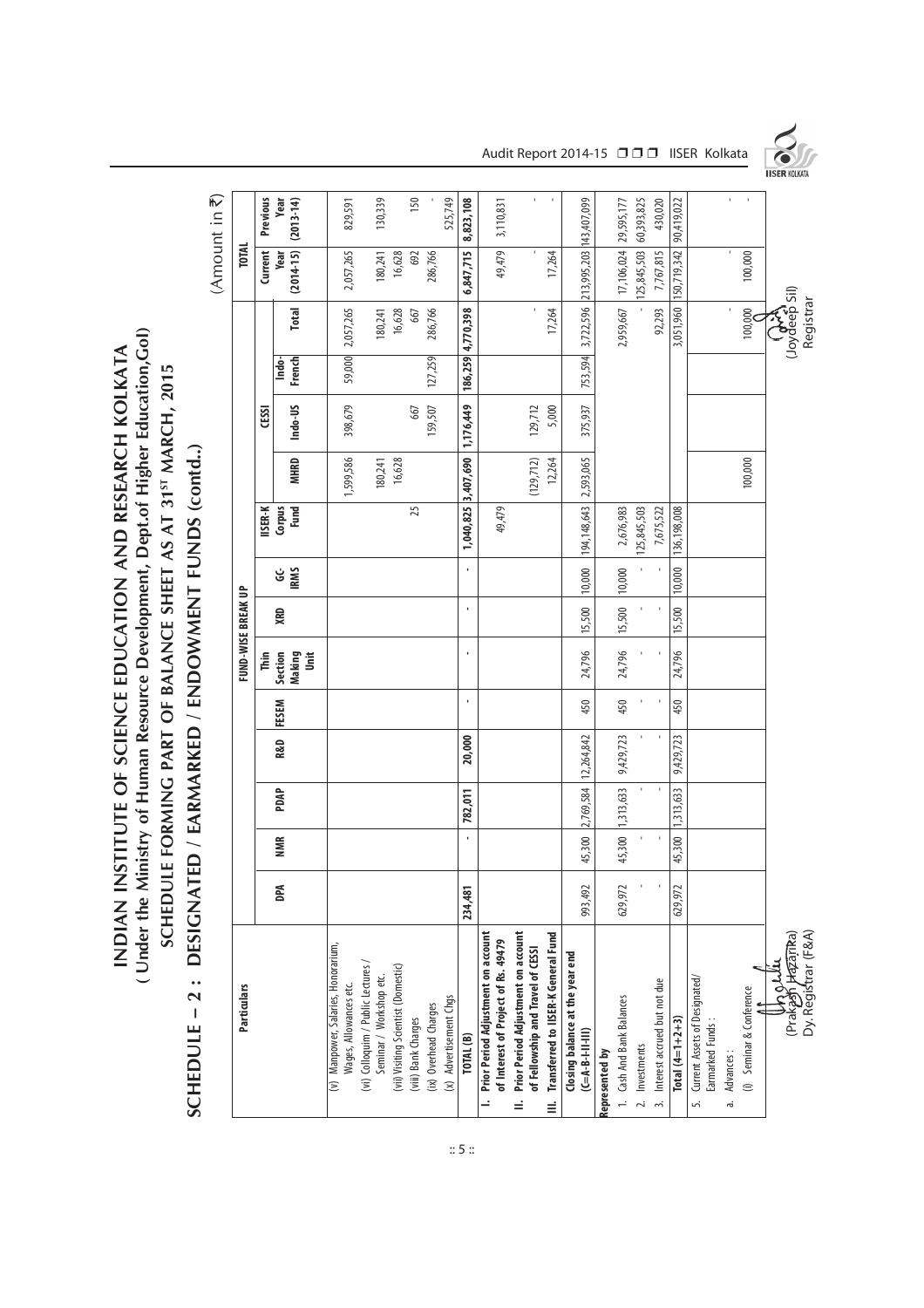

**INDIAN INSTITUTE OF SCIENCE EDUCATION AND RESEARCH KOLKATA ( Under the Ministry of Human Resource Development, Dept.of Higher Education,GoI) SCHEDULE FORMING PART OF BALANCE SHEET AS AT 31ST MARCH, 2015**

(Under the Ministry of Human Resource Development, Dept.of Higher Education, Gol) INDIAN INSTITUTE OF SCIENCE EDUCATION AND RESEARCH KOLKATA

SCHEDULE FORMING PART OF BALANCE SHEET AS AT 31ST MARCH, 2015

|                                                                                                                                         |         |              |                             |           |       |                |                    |             |                                  |             |              |         |                   |                         | (Amount in 3) |
|-----------------------------------------------------------------------------------------------------------------------------------------|---------|--------------|-----------------------------|-----------|-------|----------------|--------------------|-------------|----------------------------------|-------------|--------------|---------|-------------------|-------------------------|---------------|
| Particulars                                                                                                                             |         |              |                             |           |       |                | FUND-WISE BREAK UP |             |                                  |             |              |         |                   | TOTAL                   |               |
|                                                                                                                                         |         |              |                             |           |       | Thin           |                    |             | <b>IISER-K</b>                   |             | <b>CESSI</b> |         |                   | <b>Current</b>          | Previous      |
|                                                                                                                                         | DРД     | <b>NIMIR</b> | PDAP                        | R&D       | FESEM | Section        | XRD                | نج          |                                  |             |              | lndo-   |                   | Year                    | Year          |
|                                                                                                                                         |         |              |                             |           |       | Making<br>Unit |                    | <b>IRMS</b> | Corpus<br>Fund                   | <b>MHRD</b> | Indo-US      | French  | <b>Total</b>      | $(2014 - 15)$           | $(2013 - 14)$ |
| (ii) Advance TA                                                                                                                         |         |              |                             |           |       |                |                    |             |                                  |             | 20,043       |         | 20,043            | 20,043                  | 20,043        |
| (iii) Advance Staff                                                                                                                     |         |              | 45,000                      |           |       |                |                    |             |                                  |             |              |         |                   | 45,000                  | 25,000        |
| b. Prepaid Fellowship (Project Fellow)                                                                                                  |         |              |                             |           |       |                |                    |             |                                  |             | 72,000       |         | 72,000            | 72,000                  |               |
| c. Receivable from IISER-K General Fund                                                                                                 |         |              |                             |           |       |                |                    |             | 57,950,635                       | 1,000       |              | 939,853 | 940,853           | 58,891,488              | 51,845,503    |
| d. Receivable from IISER-K Project Fund                                                                                                 | 363,520 |              | 1,410,951                   | 2,835,119 |       |                |                    |             |                                  |             |              |         |                   | 4,609,590               |               |
| Receivable from IISER-K Corpus Fund<br>نه                                                                                               |         |              |                             |           |       |                |                    |             |                                  |             |              |         |                   |                         | 2,218,094     |
| Total (5)                                                                                                                               | 363,520 |              | $- 1,455,951 2,835,119$     |           | ٠     |                | ×                  |             | 57,950,635                       | 101,000     | 92,043       |         | 939,853 1,132,896 | 63,738,121 54,108,640   |               |
| 6. Current Liabilities of Designated/<br>Earmarked Funds:                                                                               |         |              |                             |           |       |                |                    |             |                                  |             |              |         |                   |                         |               |
| a Statutory Liabilities:                                                                                                                |         |              |                             |           |       |                |                    |             |                                  |             |              | f,      |                   |                         |               |
| (i) Income Tax Staff                                                                                                                    |         |              |                             |           |       |                |                    |             |                                  | 2,600       |              |         | 2,600             | 2,600                   |               |
| (ii) Income Tax Contractor                                                                                                              |         |              |                             |           |       |                |                    |             |                                  |             |              |         |                   |                         | 286           |
| (iii) Professional Tax                                                                                                                  |         |              |                             |           |       |                |                    |             |                                  |             |              |         |                   |                         | 130           |
| b Outstanding Liability                                                                                                                 |         |              |                             |           |       |                |                    |             |                                  | 58,500      |              | 25,000  | 83,500            | 83,500                  | 115,441       |
| c Stale Cheques                                                                                                                         |         |              |                             |           |       |                |                    |             |                                  | 4,180       |              |         | 4,180             | 4,180                   |               |
| Payable to IISER-K General Fund                                                                                                         |         |              |                             |           |       |                |                    |             |                                  | 14,029      | 159,507      | 127,259 | 300,795           | 300,795                 | 111,969       |
| e Payable to IISER-K Project Fund                                                                                                       |         |              |                             |           |       |                |                    |             |                                  |             |              |         |                   |                         | 892,737       |
| f Payable to Dr. Dibyendu Nandi                                                                                                         |         |              |                             |           |       |                |                    |             |                                  |             | 71,185       |         | 71,185            | 71,185                  |               |
| Total (6)                                                                                                                               |         |              |                             |           |       |                |                    |             |                                  | 79,309      | 230,692      | 152,259 | 462,260           | 462,260                 | 1,120,563     |
| Total $(7=4+5-6)$                                                                                                                       | 993,492 |              | 45,300 2,769,584 12,264,842 |           | 450   | 24,796         | 15,500             |             | 10,000   194,148,643   3,722,596 |             |              |         |                   | 213,995,203 143,407,099 |               |
| DPA - Department Promotional Account, PDAP - Professional Development Account - Project, R&D - Research & Development<br>Abbreviations: |         |              |                             |           |       |                |                    |             |                                  |             |              |         |                   |                         |               |

Dy. Registrar (F&A)

(Prak

(Prak*ash Haz*ārīka) (Joydeep Sil) Dy. Registrar (F&A) Registrar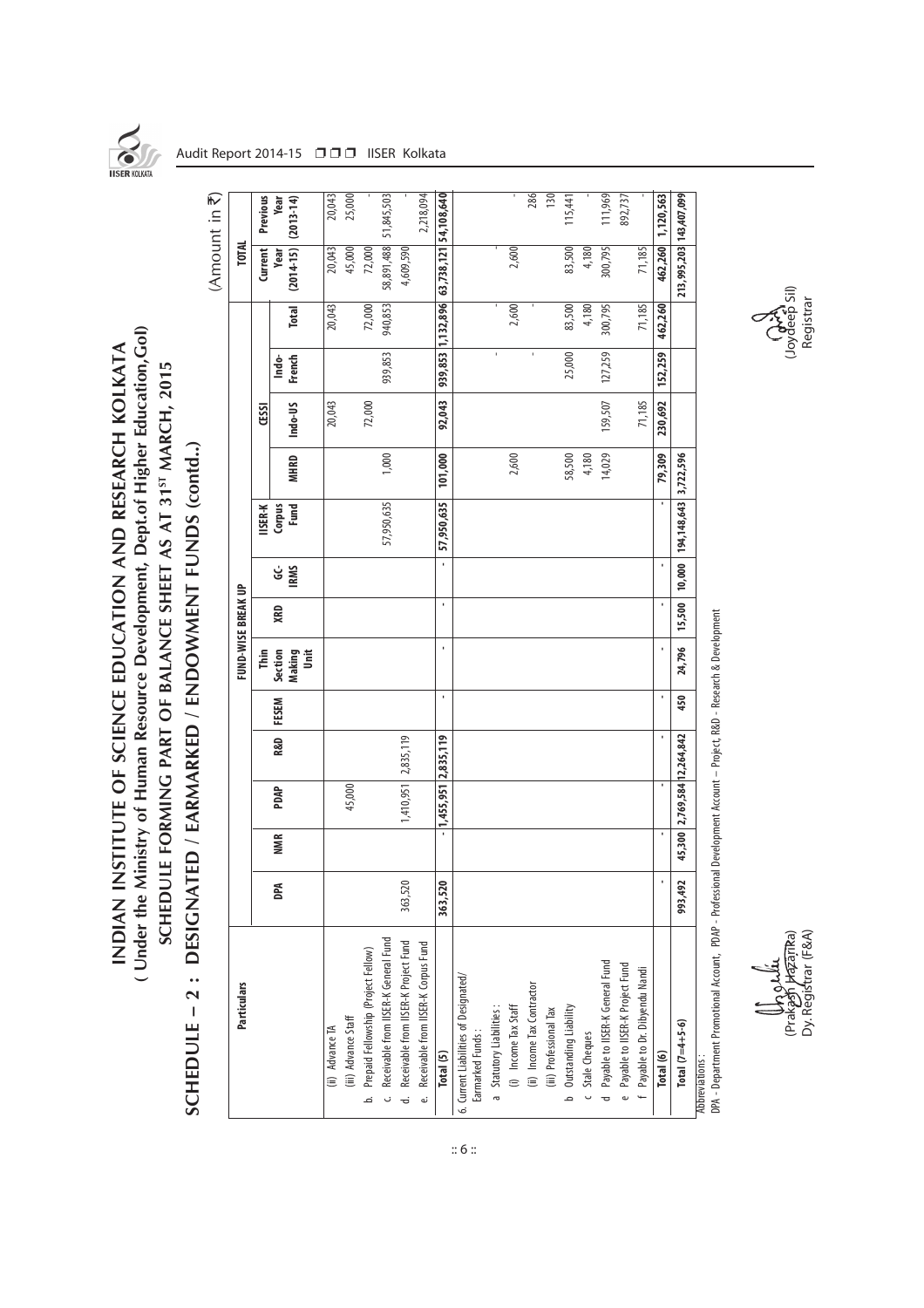( Under the Ministry of Human Resource Development, Dept.of Higher Education, Gol) **( Under the Ministry of Human Resource Development, Dept.of Higher Education,GoI)** INDIAN INSTITUTE OF SCIENCE EDUCATION AND RESEARCH KOLKATA **INDIAN INSTITUTE OF SCIENCE EDUCATION AND RESEARCH KOLKATA** SCHEDULE FORMING PART OF BALANCE SHEET AS AT 31<sup>ST</sup> MARCH, 2015 **SCHEDULE FORMING PART OF BALANCE SHEET AS AT 31ST MARCH, 2015**

## SCHEDULE - 2A : ENDOWMENT FUNDS **SCHEDULE – 2A : ENDOWMENT FUNDS**

Specimen format of Sub Schedule to support the figures in the column "Endowment Funds" in the Schedule **Specimen format of Sub Schedule to support the figures in the column "Endowment Funds" in the Schedule** "Earmarked/Endowment Funds", forming part of the Balance Sheet **"Earmarked/Endowment Funds", forming part of the Balance Sheet** (Amount in ₹) (Amount in  $\bar{z}$ )

| Interest<br>.<br>ف                            | <b>Endowment</b><br><u>ທ່</u> |                              | $\ddot{ }$      | <b>Opening Balance</b><br>Endowment |
|-----------------------------------------------|-------------------------------|------------------------------|-----------------|-------------------------------------|
| Endowment Accumulated<br>(3+5) Interest<br>r. |                               |                              | <b>Interest</b> | Accumulated                         |
|                                               |                               | Additions during<br>the Year |                 |                                     |

**Notes**

- The total of Column 3 & 4 will appear as the Opening Balance in the column "Endowment Funds" in Schedule 2, of Earmarked Funds forming part 1 The total of Column 3 & 4 will appear as the Opening Balance in the column "Endowment Funds" in Schedule 2, of Earmarked Funds forming part of the Balance Sheet of the Balance Sheet
	- The total of Column 9 should normally be less that the total of column 8, as only the Interest is to be used for the expenditure on the object of the 2 The total of Column 9 should normally be less that the total of column 8, as only the Interest is to be used for the expenditure on the object of the Endowments (except Endowments for Chairs) Endowments (except Endowments for Chairs)  $\sim$
- There should not normally be a debit balance in the schedule. If in a rare case, there is debit balance against any of the Endowment Funds, the debit 3 There should not normally be a debit balance in the schedule. If in a rare case, there is debit balance against any of the Endowment Funds, the debit palance should appear on the Assets side of the Balance Sheet as "Receivables" in schedule-8 Loans, Advances & Deposits. balance should appear on the Assets side of the Balance Sheet as "Receivables" in schedule-8 Loans, Advances & Deposits.  $\tilde{ }$

(Prak*ash Haz*ārīka) (Joydeep Sil) **Dy. Registrar (F&A)** 



Audit Report 2014-15 □□□ IISER Kolkata

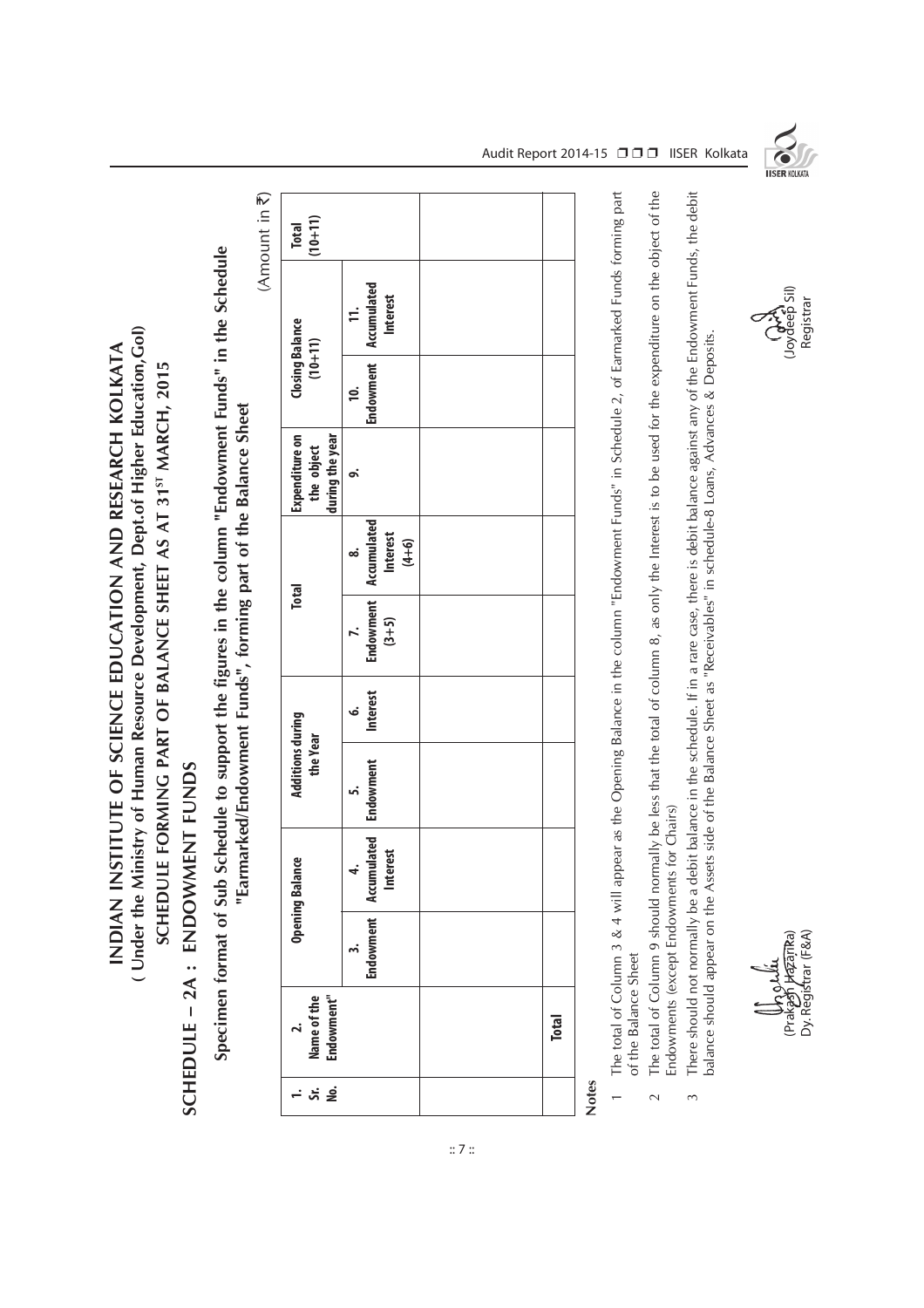

#### **INDIAN INSTITUTE OF SCIENCE EDUCATION AND RESEARCH KOLKATA ( Under the Ministry of Human Resource Development, Dept.of Higher Education,GoI)**

**SCHEDULE FORMING PART OF BALANCE SHEET AS AT 31ST MARCH, 2015** 

#### **SCHEDULE – 3 : CURRENT LIABILITIES & PROVISIONS**

(Amount in  $\bar{\tau}$ )

| <b>Particulars</b>                                   | <b>Current Year</b><br>$(2014 - 2015)$ | <b>Previous Year</b><br>$(2013 - 2014)$ |
|------------------------------------------------------|----------------------------------------|-----------------------------------------|
| <b>A. CURRENT LIABILITIES</b>                        |                                        |                                         |
| 1. Deposits from staff                               |                                        |                                         |
| 2. Deposits from students                            |                                        |                                         |
| i. Hostel Caution Money                              | 1,911,000                              | 1,463,000                               |
| ii. Institute/Laboratory Caution Money               | 905,500                                | 689,500                                 |
| iii. Library Caution Money                           | 1,077,520                              | 859,500                                 |
| 3. Sundry Creditors                                  |                                        |                                         |
| a) For Goods & Services                              |                                        |                                         |
| b) Others                                            |                                        |                                         |
| <b>Project Fund</b>                                  |                                        |                                         |
| <i>i.</i> Stale Cheques                              | 163,784                                |                                         |
| <b>CESSI</b>                                         |                                        |                                         |
| <i>i.</i> Stale Cheques (CESSI-MHRD)                 | 4,180                                  |                                         |
| 4. Deposit -Others (including EMD, Security Deposit) |                                        |                                         |
| i) Earnest Money Received                            | 1,435,793                              | 1,680,085                               |
| ii) Security Deposit Received                        | 1,932,614                              | 1,305,776                               |
| <b>Project Fund</b>                                  |                                        |                                         |
| i. Security Deposit                                  | 8,754                                  | 8,754                                   |
| 5. Statuory Liabilities (GPF, TDS, WC TAX, CPF,      |                                        |                                         |
| GIS, NPS):                                           |                                        |                                         |
| a) Overdue                                           |                                        |                                         |
| b) Others                                            |                                        |                                         |
| Employees Cont. to NPS<br>i.                         |                                        | 947,431                                 |
| ii. Employers Cont. to NPS                           |                                        | 947,431                                 |
| iii. Employees Cont. to CPF                          |                                        | 742                                     |
| iv. GPF Lien                                         |                                        | 60,000                                  |
| v. Income Tax Staff                                  |                                        | 1,340,166                               |
| vi. Professional Tax                                 | 180                                    | 29,680                                  |
| <b>Project Fund</b>                                  |                                        |                                         |
| i. Professional Tax                                  |                                        | 2,990                                   |
| <b>CESSI</b>                                         |                                        |                                         |
| Professional Tax<br>i.                               |                                        | 130                                     |
| ii. Income Tax Staff (CESSI-MHRD)                    | 2,600                                  |                                         |
| iii. Income Tax Contractor (CESSI-MHRD)              |                                        | 286                                     |

(Prakash Hazarika) (Joydeep Sil) Dy. Registrar (F&A) and a set of the control of the Registrar Registrar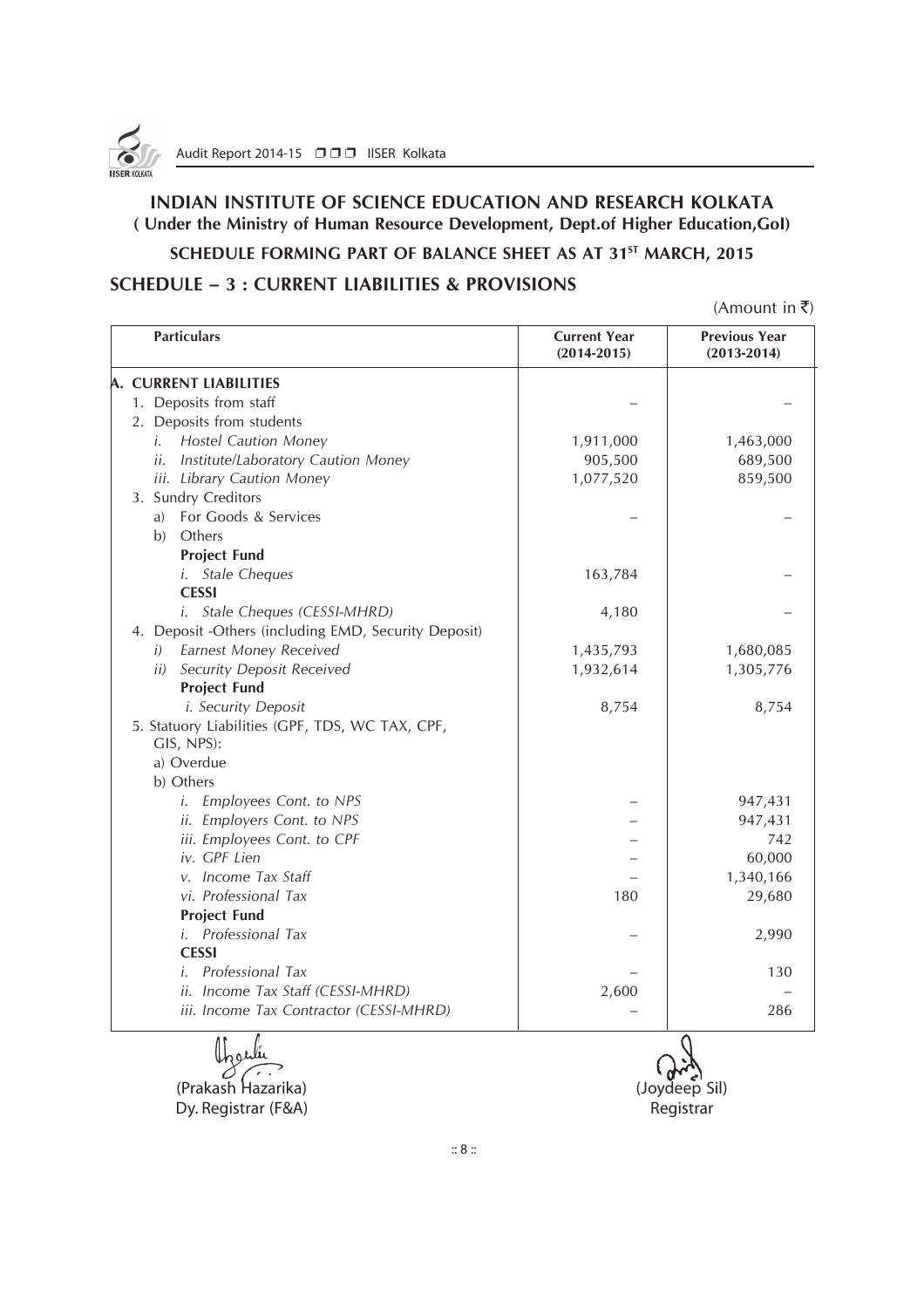

#### **INDIAN INSTITUTE OF SCIENCE EDUCATION AND RESEARCH KOLKATA ( Under the Ministry of Human Resource Development, Dept.of Higher Education,GoI)**

#### **SCHEDULE FORMING PART OF BALANCE SHEET AS AT 31<sup>ST</sup> MARCH, 2015**

#### **SCHEDULE – 3 : CURRENT LIABILITIES & PROVISIONS (contd..)**

(Amount in  $\bar{x}$ )

| <b>Particulars</b>           |                                                    | <b>Current Year</b><br>$(2014 - 2015)$ | <b>Previous Year</b><br>$(2013 - 2014)$ |
|------------------------------|----------------------------------------------------|----------------------------------------|-----------------------------------------|
| 6. Other current Liabilities |                                                    |                                        |                                         |
| Salaries<br>a)               |                                                    |                                        |                                         |
|                              | b) Receipts against sponsored projects (details at |                                        |                                         |
| $Sch-3A)$                    |                                                    | 100,512,556                            | 45,847,299                              |
| C)                           | Receipts against sponsored fellowships &           |                                        |                                         |
|                              | scholarships (details at Sch-3B)                   | 22,457,349                             | 4,615,205                               |
| $\mathbf{d}$                 | Unutilised Grants (details at Sch-3C)              | 55,554,929                             |                                         |
| e)                           | Grants in advance                                  |                                        |                                         |
| Other funds<br>f             |                                                    |                                        |                                         |
| g)                           | Other liabilities                                  |                                        |                                         |
|                              | i. Payable to IISER-K Corpus Fund                  | 57,950,635                             | 51,845,503                              |
|                              | ii. Advance Tuition Fees                           | 3,032,563                              | 2,319,075                               |
|                              | iii. Advance Viva Voice received from PhD Students | 260,000                                |                                         |
|                              | iv. Advance Thesis Submission Fees received from   |                                        |                                         |
|                              | <b>PhD</b> Students                                | 520,000                                |                                         |
| v. CPWD                      |                                                    |                                        | 200,000,000                             |
|                              | vi. Sponsorship Fees                               | 60,780                                 | 79,500                                  |
|                              | vii. Payable to NPS                                | 181,793                                | 28,349                                  |
|                              | viii. PRMS-Lien                                    |                                        | 150                                     |
| ix. GSLI                     |                                                    |                                        | 481                                     |
|                              | x. GSLI Payable (Advance received from Somnath     |                                        |                                         |
|                              | Dasgupta, Immanuel Alexander & Ravikant            |                                        |                                         |
|                              | Valdamani and Prasanth C Upadhyay)                 | 11,100                                 | 4,500                                   |
|                              | xi. Amount Payable :                               |                                        |                                         |
|                              | a. Bhavatosh Bansal & V Mahalinganam               | 100,000                                |                                         |
|                              | b. General Security Services                       | 1,968,548                              |                                         |
|                              | c. Richarj Mondal (Student)                        | 68,738                                 |                                         |
|                              | d. Tara Sankar Das (Student)                       | 391,628                                |                                         |
|                              | xii. Outstanding Liability :                       |                                        |                                         |
|                              | a. Outstanding Liability for Capital Expenditure   | 2,765,309                              | 3,610,237                               |
|                              | b. Outstanding Liability for Revenue Expenditure   | 21,627,412                             | 20,662,590                              |
|                              | xiii. IISER-K Project Fund (From General Fund)     | 43,741                                 | 43,741                                  |
|                              | xiv. CMS Payable to Immanuel Alexander             | 650                                    |                                         |
|                              | xv. Indian Association for Blind Trust             | 3,750                                  |                                         |
|                              | xvi. Leave Salary Contribution received on Lien    | 353,638                                | 254,638                                 |
|                              |                                                    |                                        |                                         |

Dy. Registrar (F&A) Registrar (F&A)

(Prakash Hazarika) (Joydeep Sil)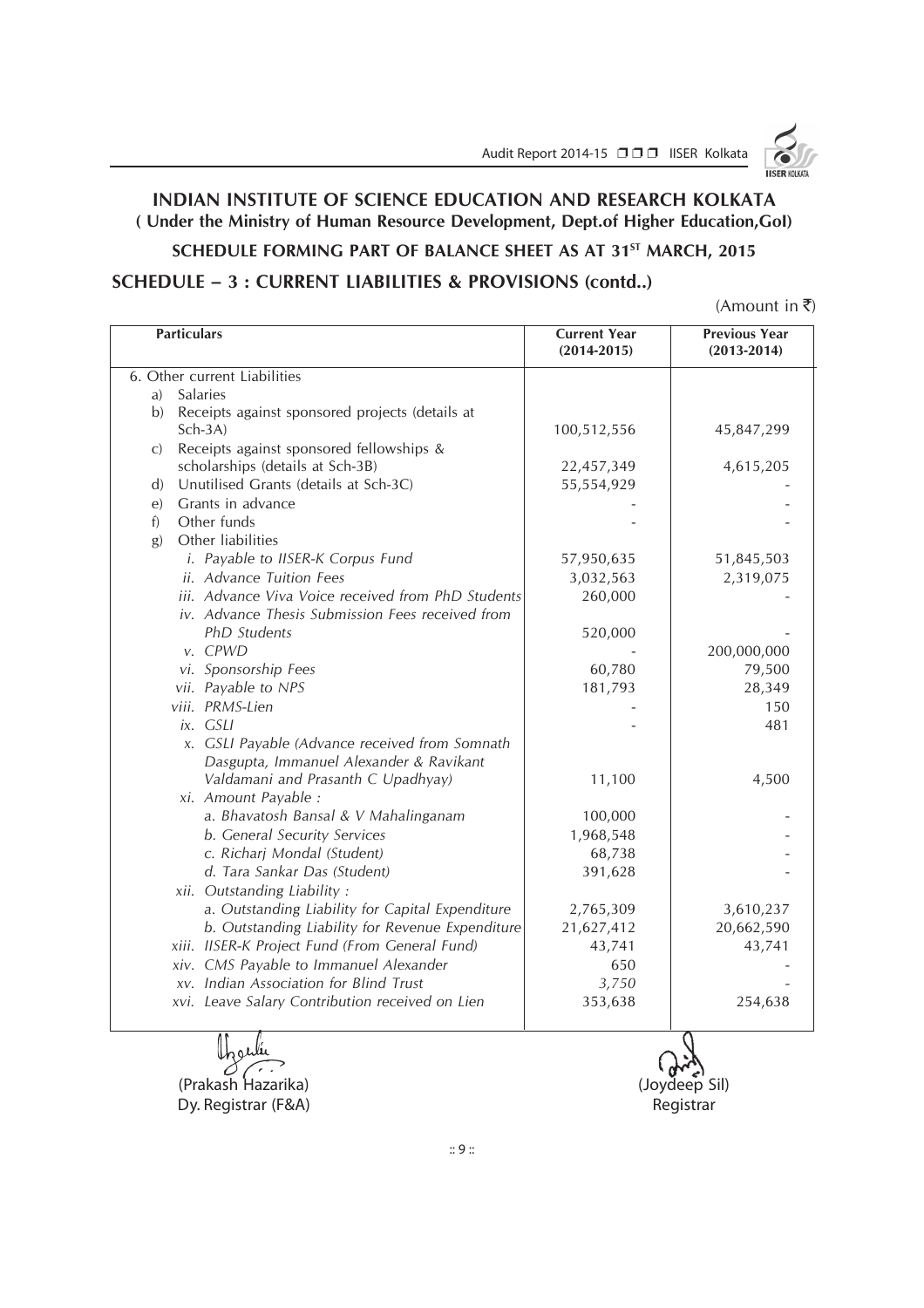

#### **INDIAN INSTITUTE OF SCIENCE EDUCATION AND RESEARCH KOLKATA ( Under the Ministry of Human Resource Development, Dept.of Higher Education,GoI)**

#### **SCHEDULE FORMING PART OF BALANCE SHEET AS AT 31ST MARCH, 2015**

#### **SCHEDULE – 3 : CURRENT LIABILITIES & PROVISIONS (contd..)**

(Amount in  $\bar{\bar{\mathbf{z}}}$ )

| <b>Particulars</b>                                | <b>Current Year</b><br>$(2014 - 2015)$ | <b>Previous Year</b><br>$(2013 - 2014)$ |
|---------------------------------------------------|----------------------------------------|-----------------------------------------|
| xvii. Mess operation charges                      | 29,250                                 |                                         |
| xviii. Amount payable to CESSI                    | 639,058                                |                                         |
| xix. HBL : Prof. R.N. Mukherjee                   |                                        | 5,000                                   |
| <b>Project Fund</b>                               |                                        |                                         |
| i. Payable to IISER-K General Fund                | 9,074,298                              | 8,846,312                               |
| ii. Unrecognised Project/Scheme                   | 344,600                                | 1,662,520                               |
| iii. Outstanding Liability for Project/Scheme     | 10,967,288                             | 3,403,747                               |
| <b>CESSI</b>                                      |                                        |                                         |
| i. Outstanding Liability for CESSI-MHRD           | 58,500                                 | 115,441                                 |
| ii. Outstanding Liability for CESSI-Indo French   | 25,000                                 |                                         |
| iii. Payable to General Fund from CESSI-MHRD      | 14,029                                 | 111,969                                 |
| iv. Payable to General Fund from CESSI-Indo US    | 159,507                                |                                         |
| v. Payable to General Fund from CESSI-Indo French | 127,259                                |                                         |
| vi. Payable to Dr. Dibyendu Nandi from            |                                        |                                         |
| CESSI-Indo US                                     | 71,185                                 |                                         |
| <b>IISER-K Corpus Fund</b>                        |                                        |                                         |
| i. Payable to IISER-K Project Fund                |                                        | 892,737                                 |
| TOTAL (A)                                         | 296,817,018                            | 353,684,465                             |
| <b>B. PROVISIONS</b>                              |                                        |                                         |
| 1. For Taxation                                   |                                        |                                         |
| 2. Gratuity                                       |                                        |                                         |
| 3. Superannuation Pension                         |                                        |                                         |
| 4. Accumulated Leave Encashment                   |                                        |                                         |
| 5. Trade Warranties/Claims                        |                                        |                                         |
| 7. Others (Specify)                               |                                        |                                         |
| i. Student Contingency                            | 1,873,094                              |                                         |
| ii. Professional Development Allowance (PDA)      | 3,574,736                              |                                         |
| <b>Project Fund</b>                               |                                        |                                         |
| <i>i</i> . Student Contingency                    | 284,820                                |                                         |
| TOTAL (B)                                         | 5,732,650                              |                                         |
| <b>TOTAL</b> $(A + B)$                            | 302,549,668                            | 353,684,465                             |

**Note: Utilized grants 6(d) will include grants received in advance for next year:**

(Prakash Hazarika) (Joydeep Sil) Dy. Registrar (F&A) and a set of the control of the Registrar Registrar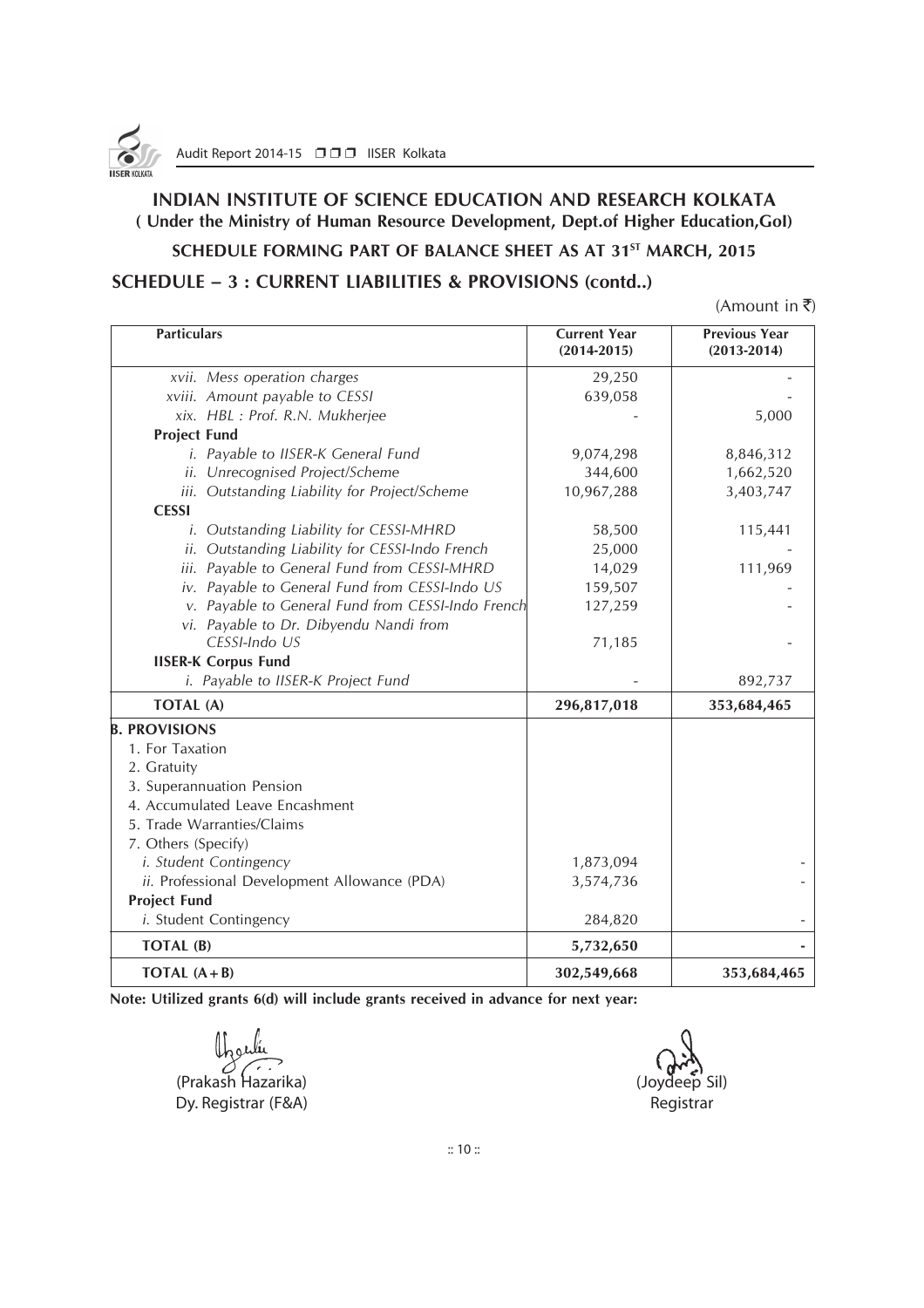## Details of Individual Project Accounts Sub-Schedule-3A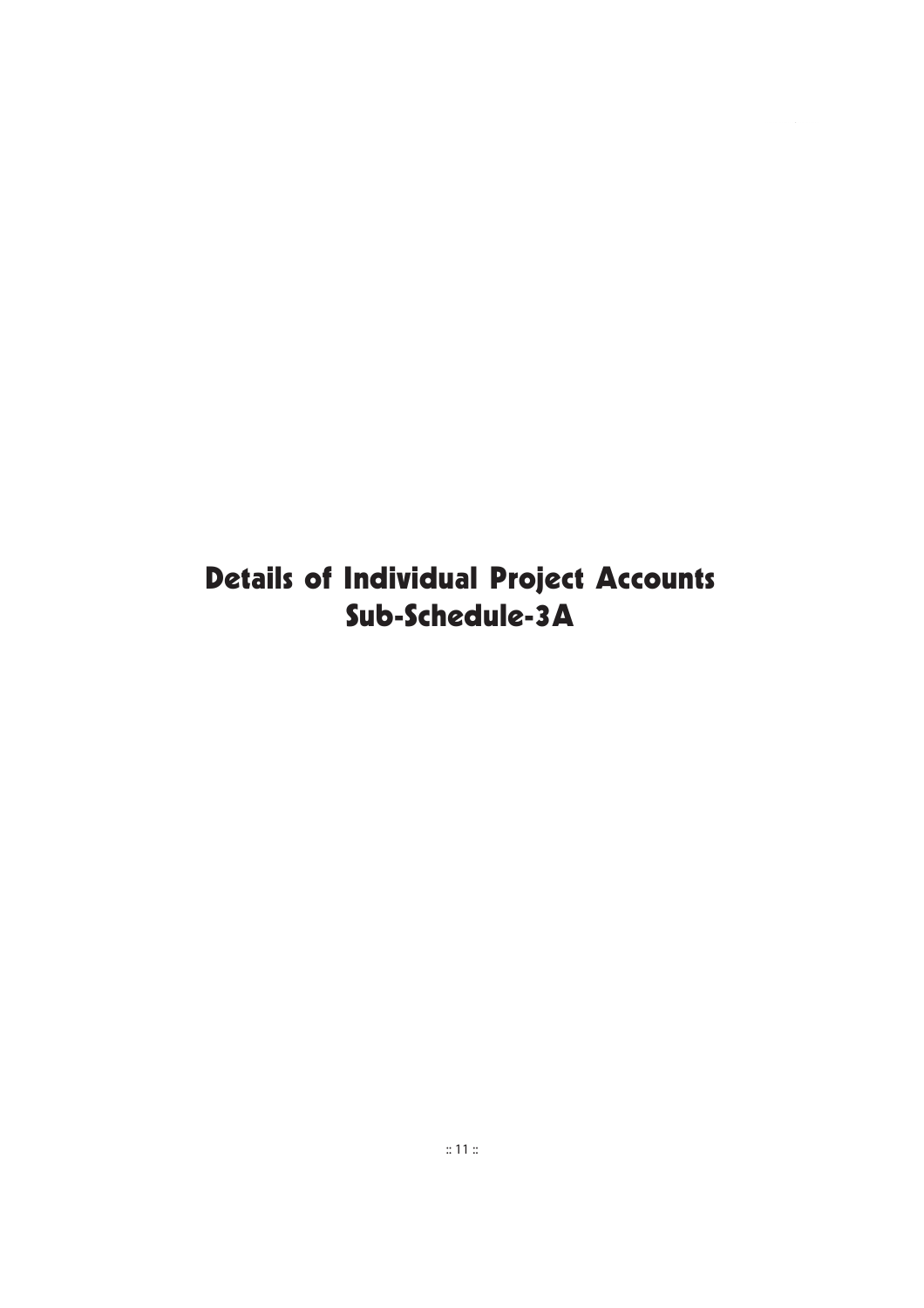

## **INDIAN INSTITUTE OF SCIENCE ( Under the Ministry of Human Resource**

#### **SUB-SCHEDULE-3A SPONSORED PROJECTS (FORMING**

|                     |                                                                                     | Opening Balance<br>as on 1.04.14 |                   |                 |                      |                                            |                           |            |                                                                     |                                              |                        |                 |
|---------------------|-------------------------------------------------------------------------------------|----------------------------------|-------------------|-----------------|----------------------|--------------------------------------------|---------------------------|------------|---------------------------------------------------------------------|----------------------------------------------|------------------------|-----------------|
|                     |                                                                                     |                                  |                   |                 |                      | 5.                                         |                           |            |                                                                     |                                              |                        |                 |
| 1.                  | 2.                                                                                  | 3.                               | 4.                |                 | RECEIPTS/RECOVERIES/ |                                            | INCOMEDURING THE YEAR     |            | Man-<br>power /                                                     |                                              |                        |                 |
| SI.<br>No.          | Name of the Project / Scheme                                                        | Credit                           | <b>Debits</b>     | Grant<br>in aid | Other<br>Income      | Transfe-<br>rred<br>from<br><b>IISER-K</b> | Inter-<br>Project<br>Trf. | 6<br>Total | <b>Salaries</b><br>Honora-<br>rium<br>wages<br>Allowan-<br>ces etc. | Fellow-<br>ship<br>Scholar-<br>ship<br>& HRA | Fixed<br><b>Assets</b> | Consum-<br>able |
| Α                   | Externally Funded Faculty Fellowship                                                |                                  |                   |                 |                      |                                            |                           |            |                                                                     |                                              |                        |                 |
| (i)                 | Department of Science & Technology                                                  |                                  |                   |                 |                      |                                            |                           |            |                                                                     |                                              |                        |                 |
| 1                   | DST-Ramanujan Fellowship - Dibyendu Nandi                                           | 475,999                          |                   |                 |                      |                                            |                           |            |                                                                     |                                              | 94,400                 |                 |
| $\overline{2}$      | DST-J. C. Bose Fellowship - Somnath Dasqupta                                        | 903.317                          |                   | 500.000         |                      |                                            |                           | 500.000    |                                                                     | 300.000                                      |                        |                 |
| 3                   | DST-Financial assistance for award of Ramanujan<br>Fellowship to Dr. Siddhartha Lal | 516,062                          |                   | 1,200,000       |                      |                                            |                           | 1.200.000  |                                                                     |                                              | 11,999                 |                 |
| $\overline{4}$      | DST-Financial aasistance for award of Ramanujan<br>Fellowship-Dr. Raja Shunmugam    |                                  | 1,748,289         | 3,500,000       |                      |                                            |                           | 3,500,000  | 228,000                                                             | 950,000                                      | 99,654                 | 425,546         |
| 5                   | DST-Ramanujan FellowshipDr. Sutapa Bose                                             |                                  | 20.802            | 1.800.000       |                      |                                            |                           | 1.800.000  | 77.419                                                              | 1.020.000                                    | 128,990                | 69.948          |
| $6\phantom{a}$      | DST-Inspire FellowshipDr. Argha Banerjee                                            | 307,690                          |                   | 1,691,680       |                      |                                            |                           | 1,691,680  | 169,727                                                             | 997,134                                      | 180,600                |                 |
| 8                   | DST-Ramanujan FellowshipDr. Guha Dharmaranjan                                       |                                  | 27,314            | 2,100,000       |                      |                                            |                           | 2,100,000  |                                                                     | 1,020,000                                    |                        | 692,895         |
| g                   | DST-Inspire FellowshipDr. Mithun Mukherjee                                          | 1,400,484                        |                   |                 |                      |                                            |                           |            |                                                                     | 960,000                                      | 209,900                | 6,450           |
| 10                  | DST-Inspire FellowshipDr. Shibananda Biswas                                         |                                  |                   | 1,396,208       |                      |                                            |                           | 1,396,208  |                                                                     |                                              |                        | 18,270          |
|                     | Total (i)                                                                           | 3.603.552                        | 1,796,405         | 12,187,888      | $\overline{a}$       | J.                                         | $\overline{\phantom{a}}$  | 12,187,888 | 475.146                                                             | 5,247,134                                    | 725,543                | 1,213,109       |
| (ii)<br>11          | Department of Bio Technology<br>DBT-Cellular and Molecular Ramalingaswami           |                                  |                   |                 |                      |                                            |                           |            |                                                                     |                                              |                        |                 |
|                     | Fellowship -Dr. Mohit Prasad                                                        | 255,186                          |                   | 1,543,000       | 15,081               |                                            |                           | 1,558,081  | 49,774                                                              | 1,110,000                                    | 285,509                | 306,117         |
| 12                  | DBT-Ramalingaswami FellowshipDr. Koel Das                                           |                                  | 402,296           | 1,480,000       | 15,139               |                                            |                           | 1,495,139  |                                                                     | 1,110,000                                    | 114,870                |                 |
| 13                  | DBT-ICT-Energy BioscienceDr. Supratim Datta                                         | 46,355                           |                   | 1,400,000       |                      |                                            |                           | 1.400.000  | 249.522                                                             | 900.000                                      | 1,440                  | 146,500         |
| 14                  | DBT-Ramalingaswami FellowshipDr. Rituparna<br>Sinha Roy                             | 384,880                          |                   | 1,517,323       | 36,741               |                                            |                           | 1,554,064  |                                                                     | 1,110,000                                    | 357,797                | 6,505           |
| 15                  | DBT-Ramalingaswami FellowshipDr. Rupak Datta                                        | 261.507                          |                   | 1.620.000       | 30.972               |                                            |                           | 1.650.972  | 193,419                                                             | 1,110,000                                    |                        | 118.908         |
|                     | Total (ii)                                                                          | 947,928                          | 402.296           | 7,560,323       | 97,933               | L,                                         | $\ddot{\phantom{a}}$      | 7,658,256  | 492,715                                                             | 5,340,000                                    | 759,616                | 578,030         |
| (iii)               | Council of Scientific & Industrial Research                                         |                                  |                   |                 |                      |                                            |                           |            |                                                                     |                                              |                        |                 |
| 16                  | CSIR-Bhatnagar AwardDr. Soumitro Banerjee                                           |                                  | 75,000            | 540,000         |                      |                                            |                           | 540,000    |                                                                     | 285,000                                      |                        |                 |
|                     | Total (iii)                                                                         |                                  | 75,000            | 540,000         |                      | ÷,                                         | $\blacksquare$            | 540,000    |                                                                     | 285,000                                      |                        |                 |
|                     | Total (A=i+ii+iii)                                                                  | 4,551,480                        | 2,273,701         | 20.288.211      | 97,933               | Ĭ.                                         | ÷,                        | 20,386,144 | 967,861                                                             | 0,872,134 1,485,159                          |                        | 1,791,139       |
| B                   | Externally Funded Workshop/Seminer/Conference/<br>Travel, etc.                      |                                  |                   |                 |                      |                                            |                           |            |                                                                     |                                              |                        |                 |
| (i)                 | Council of Scientific & Industrial Research                                         |                                  |                   |                 |                      |                                            |                           |            |                                                                     |                                              |                        |                 |
| 1                   | CSIR-Workshop & Symposium-Dr.Soumitro Banerjee                                      | 8,000                            |                   |                 |                      |                                            |                           |            |                                                                     |                                              |                        |                 |
|                     | Total (i)                                                                           | 8,000                            |                   |                 |                      | Ĭ.                                         | Ĭ.                        |            | ÷,                                                                  |                                              |                        |                 |
| (ii)                | Department of Science & Technology                                                  |                                  |                   |                 |                      |                                            |                           |            |                                                                     |                                              |                        |                 |
| $\overline{2}$<br>3 | DST-Indo Brazil Workshop 2010                                                       |                                  | 100,000<br>60.000 |                 |                      |                                            |                           |            |                                                                     |                                              |                        |                 |
| $\overline{4}$      | DST-Frontiers in Modern Biology                                                     |                                  |                   |                 |                      |                                            |                           |            |                                                                     |                                              |                        |                 |
| 5                   | DST-Symposium on BioeffectDr. Guha Dharmaranjan<br>Frontiers in Modern Biology-2012 | 57,030<br>75,000                 |                   |                 |                      |                                            |                           |            |                                                                     |                                              |                        |                 |
| 6                   | DST-Ramanujan Review Meet                                                           |                                  |                   | 1,375,000       |                      |                                            |                           | 1,375,000  | 33,000                                                              |                                              |                        |                 |
| $\overline{7}$      | DST-Asian Academy Seminar and School 2015                                           |                                  |                   |                 |                      |                                            |                           |            |                                                                     |                                              |                        |                 |
| 8                   | Frontiers in Modern Biology-2014                                                    |                                  |                   | 50,000          |                      |                                            |                           | 50,000     |                                                                     |                                              |                        |                 |
|                     | Total (iii)                                                                         | 132,030                          | 160,000           | 1,425,000       |                      | Ĭ.                                         | Ĭ.                        | 1,425,000  | 33,000                                                              |                                              |                        |                 |
| (iv)                | Department of Atomic Energy                                                         |                                  |                   |                 |                      |                                            |                           |            |                                                                     |                                              |                        |                 |
| 9                   | DAE-(NBHM)-Winter SchollDr. Kaneenika Sinha                                         | 116,132                          |                   |                 |                      |                                            |                           |            |                                                                     |                                              |                        |                 |
|                     |                                                                                     |                                  |                   |                 |                      |                                            |                           |            |                                                                     |                                              |                        |                 |

oudu ╙ (Prakash Hazarika)

Dy. Registrar (F&A)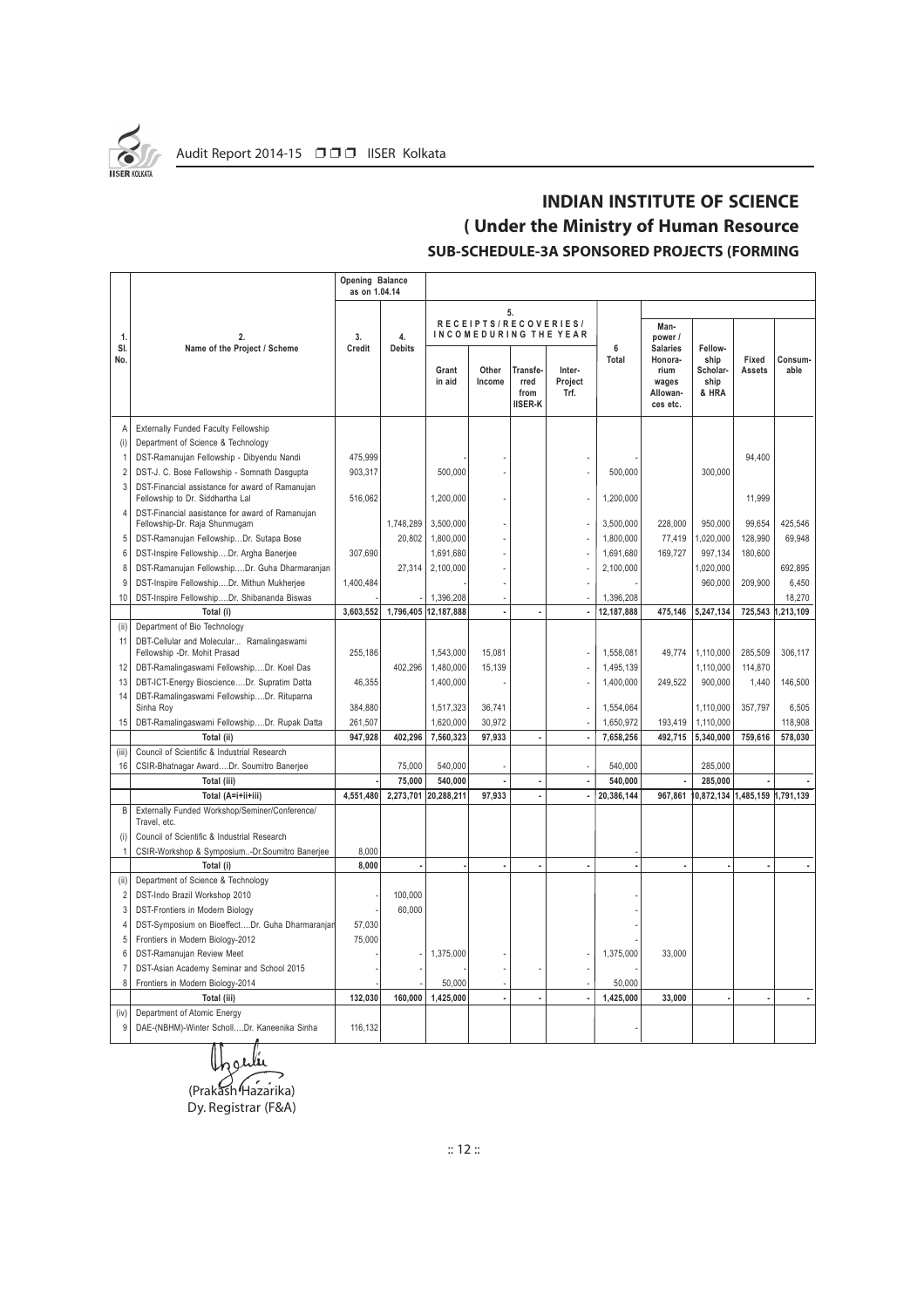

## **EDUCATION AND RESEARCH KOLKATA Development, Dept.of Higher Education,GoI)**

#### **PART OF BALANCE SHEET AS AT 31st MARCH, 2015 )**

|                                                              | Transactions during the year                                   |                                       |                          |                          |                                        |                                      |     |                          |                          |                          |                             |                                              |                                              |                                                            |                                                                          |                                         | <b>Closing Balance</b><br>as on 31.03.15 |
|--------------------------------------------------------------|----------------------------------------------------------------|---------------------------------------|--------------------------|--------------------------|----------------------------------------|--------------------------------------|-----|--------------------------|--------------------------|--------------------------|-----------------------------|----------------------------------------------|----------------------------------------------|------------------------------------------------------------|--------------------------------------------------------------------------|-----------------------------------------|------------------------------------------|
|                                                              | 7. EXPENDITURE/PAYMENTS DURING THE YEAR                        |                                       |                          |                          |                                        |                                      |     |                          |                          |                          |                             |                                              |                                              |                                                            |                                                                          |                                         |                                          |
| Conting-<br>ency                                             | TA/DA/<br>Field<br>Cost                                        | Institute<br>Overhead                 | Refund                   | Others                   | <b>AVC</b><br>Site<br>Prepara-<br>tion | Overseas Travel<br>Allowance Allowa- | nce | Subsis-<br>tence         | rator                    | Collab-Service<br>Tex    | tancy/<br>Personal<br>Share | Consul-Transfe-<br>rred to<br><b>IISER-K</b> | Transfe-<br>rred to<br><b>ISI/IIT</b><br>Kgp | Transfer-<br>red to<br>Inter<br><b>Transfer</b><br>Project | Total                                                                    | 8<br>Credit                             | 9<br>Debit                               |
| 35,273                                                       | 155,707<br>196,294                                             | 60,000<br>60,000                      |                          |                          |                                        |                                      |     |                          |                          |                          |                             |                                              |                                              |                                                            | 285,380<br>556,294<br>71,999                                             | 190,619<br>847,023<br>1,644,063         |                                          |
| 127,781<br>108,260<br>61,579<br>107,308<br>352,559<br>69,184 | 149,220<br>268,825<br>154,749<br>164,045<br>101,579<br>359,444 | 120,000<br>60,000<br>35,000<br>60,000 |                          |                          |                                        |                                      |     |                          |                          |                          |                             |                                              | 80,872                                       |                                                            | 2,100,201<br>1,733,442<br>1,598,789<br>2,044,248<br>1,630,488<br>527,770 | 45,756<br>400,581<br>28,438<br>868,438  | 348,490<br>230,004                       |
| 861,944                                                      | 1,549,863                                                      | 395,000                               |                          | $\overline{\phantom{a}}$ | $\blacksquare$                         | $\overline{\phantom{a}}$             | l,  | $\blacksquare$           | l,                       | ÷,                       | $\blacksquare$              |                                              | 80,872                                       |                                                            | 10,548,611                                                               | 4,024,918                               | 578,494                                  |
| 36,385<br>18,269<br>95,248<br>114,189                        | 255,621                                                        |                                       |                          |                          |                                        |                                      |     |                          |                          |                          |                             |                                              |                                              |                                                            | 1,787,785<br>1,498,760<br>1,297,462<br>1,569,550<br>1,536,516            | 25,482<br>148,893<br>369,394<br>375,963 | 405,917                                  |
| 264,091                                                      | 255,621                                                        | $\overline{\phantom{a}}$              |                          | $\overline{\phantom{a}}$ | $\overline{\phantom{a}}$               | $\blacksquare$                       | ٠   | $\blacksquare$           | $\ddot{\phantom{0}}$     | $\overline{\phantom{a}}$ | $\overline{\phantom{a}}$    | ×,                                           | $\overline{\phantom{a}}$                     | $\overline{\phantom{a}}$                                   | 7,690,073                                                                | 919,732                                 | 405,917                                  |
|                                                              |                                                                |                                       |                          | $\blacksquare$           | $\blacksquare$                         | $\overline{\phantom{a}}$             |     | $\overline{\phantom{a}}$ | ÷                        | ×,                       | $\overline{\phantom{a}}$    |                                              | ÷                                            | $\overline{\phantom{a}}$                                   | 285,000<br>285,000                                                       | 180,000<br>180,000                      |                                          |
| 1,126,035                                                    | 1,805,484                                                      | 395,000                               |                          | $\overline{\phantom{a}}$ | $\blacksquare$                         | $\blacksquare$                       | ÷,  | $\overline{\phantom{a}}$ | $\overline{\phantom{a}}$ | $\overline{\phantom{a}}$ | $\overline{\phantom{a}}$    | $\overline{\phantom{a}}$                     | 80,872                                       | $\blacksquare$                                             | 18,523,684                                                               | 5,124,650                               | 984,411                                  |
| Ĭ.                                                           | ÷                                                              | ÷,                                    |                          | $\overline{\phantom{a}}$ | $\blacksquare$                         | ÷,                                   | ÷,  | $\blacksquare$           | ÷,                       | $\overline{\phantom{a}}$ | $\overline{\phantom{a}}$    | ÷,                                           | $\overline{\phantom{a}}$                     | $\overline{\phantom{a}}$                                   | $\blacksquare$                                                           | 8,000<br>8,000                          | $\cdot$                                  |
|                                                              |                                                                |                                       |                          |                          |                                        |                                      |     |                          |                          |                          |                             |                                              |                                              |                                                            |                                                                          |                                         |                                          |
| 570,938<br>2,405,000                                         | 143,157                                                        |                                       | 57,030<br>74,710 553,195 |                          |                                        |                                      |     |                          |                          |                          |                             |                                              |                                              |                                                            | 57,030<br>1,375,000<br>2,405,000                                         | ×,<br>×,<br>75,000<br>50,000            | 100,000<br>60,000<br>2,405,000           |
| 2,975,938                                                    | 143,157                                                        |                                       | 74,710 610,225           | $\blacksquare$           | $\blacksquare$                         | ÷,                                   | ٠   | $\blacksquare$           | l,                       | ×                        | $\ddot{\phantom{0}}$        | ÷,                                           | $\blacksquare$                               | l,                                                         | 3,837,030                                                                | 125,000                                 | 2,565,000                                |
|                                                              |                                                                |                                       |                          |                          |                                        |                                      |     |                          |                          |                          |                             |                                              |                                              |                                                            |                                                                          | 116,132                                 |                                          |

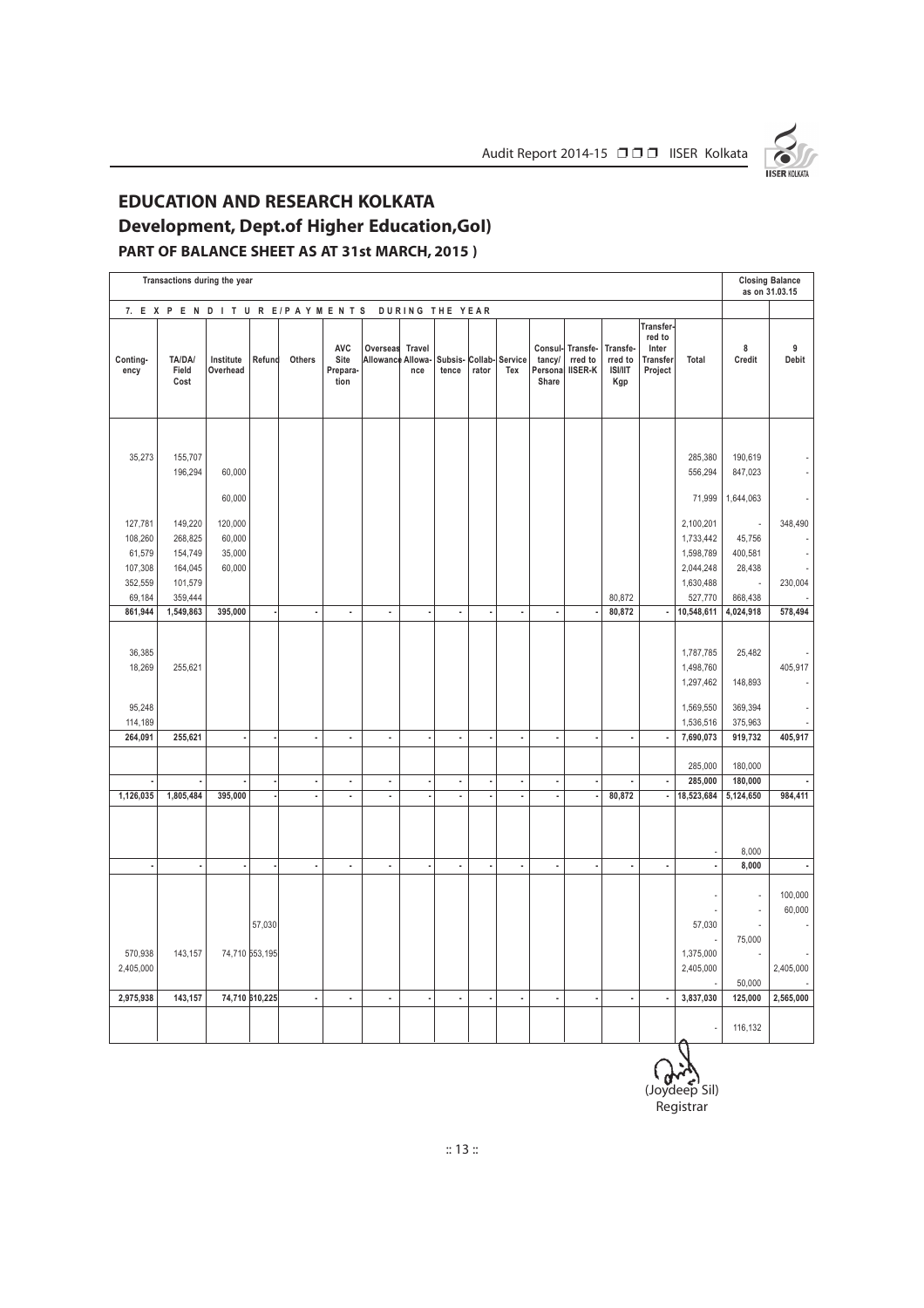

#### **INDIAN INSTITUTE OF SCIENCE ( Under the Ministry of Human Resource SUB-SCHEDULE-3A SPONSORED PROJECTS (FORMING**

#### 10 DAE-Conference on MFQM - Dr. Subrata Shyam Roy | 50,000 - | 116,132 50,000 - | - | - | - | - | - | - | -(v) Ministry of Earth Science 11 MoES-Workshop…..Dr. Goutam Dev Mukheriee - - - - - - 250,000 40,000 - - 290,000 12 MoES-Review Meet....Dr. Goutam Dev Mukherjee - - - - 60,000 - - 60,000 - 60,000 Total (v) - - 310,000 40,000 - - 350,000 - - - - (vi) Others 13 IWOA 2013.....Dr. Punyasloke Bhadury  $4.429$ 14 NCERT-Seminar....Dr. Rupak Datta 15 WII-Benthos study.......workshop - Punyasloke Bhadury 40 16 Symposium on Animal Behaviour...Anindita Bhadra | 3,727 17 Space Climate Symposium-Dr. Dibyendu Nandi 41,361 18 | IISER InterMeet Ecology Symposium... Dr. Sumana Annagiri 332.798 19 KVPY Interview - - 350,000 350,000 141,800 20 KVPY Vijyoshi Camp 2014 - - 6,321,749 6,321,749 150,000 - | 378,628| 3,727| 6,671,749| - | - | - | 6,671,749| 291,800 | - | - | -Total (B=i+ii+iii+iv+v+vi) 634,790 213,727 8,406,749 40,000 - - 8,446,749 324,800 - - - C Externally Funded Consultancy Projects/Schemes 1 GE India-Dr. Nirmalya Ghosh 27,000 2 UNILEVER-Carbohydrate Chemistry...... Dr. Balaram Mukhopadhyay 304,768 3 UNILEVER-Photophysical & Photochemical... Dr. Pradipta Purukayastha 38,883 - 4 UNILEVER-Photostable Photochromatic…. Dr. Subhajit Bandyopadhyay 331,853 - - - - - - - - - 76,974 5 Himedia- Validation….Culture…. Dr. Jayasri Das Sarma 419,514 512,360 - - 512,360 60,500 442,779 19,480 6 ICZMP-CDA- Punyasloke Bhadury 814,380 528,525 - 528,525 629,356 529,356 137,756  $7$  Hindusthan Lever - Sayan Bhattacharyya  $33,750$ 8 Invictus Oncology-Swadhin Mondal **6,223** 974,508 - 974,508 479,000 Total (C) 1,976,371 - 2,015,393 - - 2,015,393 1,168,856 - 442,779 234,210 D Externally Funded Other Projects/Schemes NIC-Additional......Dr. Golam Mortuza Hossain 208,897 2 MSIF-Du Pre Grant....Rahul Basu 1999 - 1,698 3 DST-National....Biology..Dr. Anirban Banerjee 1,436,166 - - - - - - - 366,678 4 MSIF-Du Pre Grant....Jibin Sadasivan - - - - - - - 458,568 - - - - - 458,568 CIFRI-Training……Punyasloke Bhadury - - - - 34,000 34,000 Total (D) 1,652,761 - 458,568 34,000 - - 492,568 366,678 - - - **E Externally Funded Foreign Projects/Schemes** 1 LU-Synthesis of ……..(Indo-Swedish) - Balaram Mukhopadhyay 18,830 2 Linpokings-Arsenic....Dr. Punyasloke Bhadury | | | | | | | | | | | | | | | 138,060 | 138,060 3 CIMMYT-International Maize... Dr. Shree Prakash Pandey 2,036,558 16,292,553 - 16,292,553 1,206,452 515,800 484,472 **Opening Balance as on 1.04.14 Man-1. 2. 3. 4. power / I N C O M E D U R I N G T H E Y E A R Sl. Name of the Project / Scheme Credit Debits 6 Salaries Fellow-No. Total Honora- ship Fixed Consum-Grant Other Transfe- Inter- rium Scholar- Assets able** in aid | Income | rred | Project | | wages | ship **from** Trf. **allowan- & HRA**<br>ISER-K **Trf. Ces etc. 8.** ces etc. **5. R E C E I P T S / R E C O V E R I E S /**

Ungula (Prakash Hazarika)

Dy. Registrar (F&A)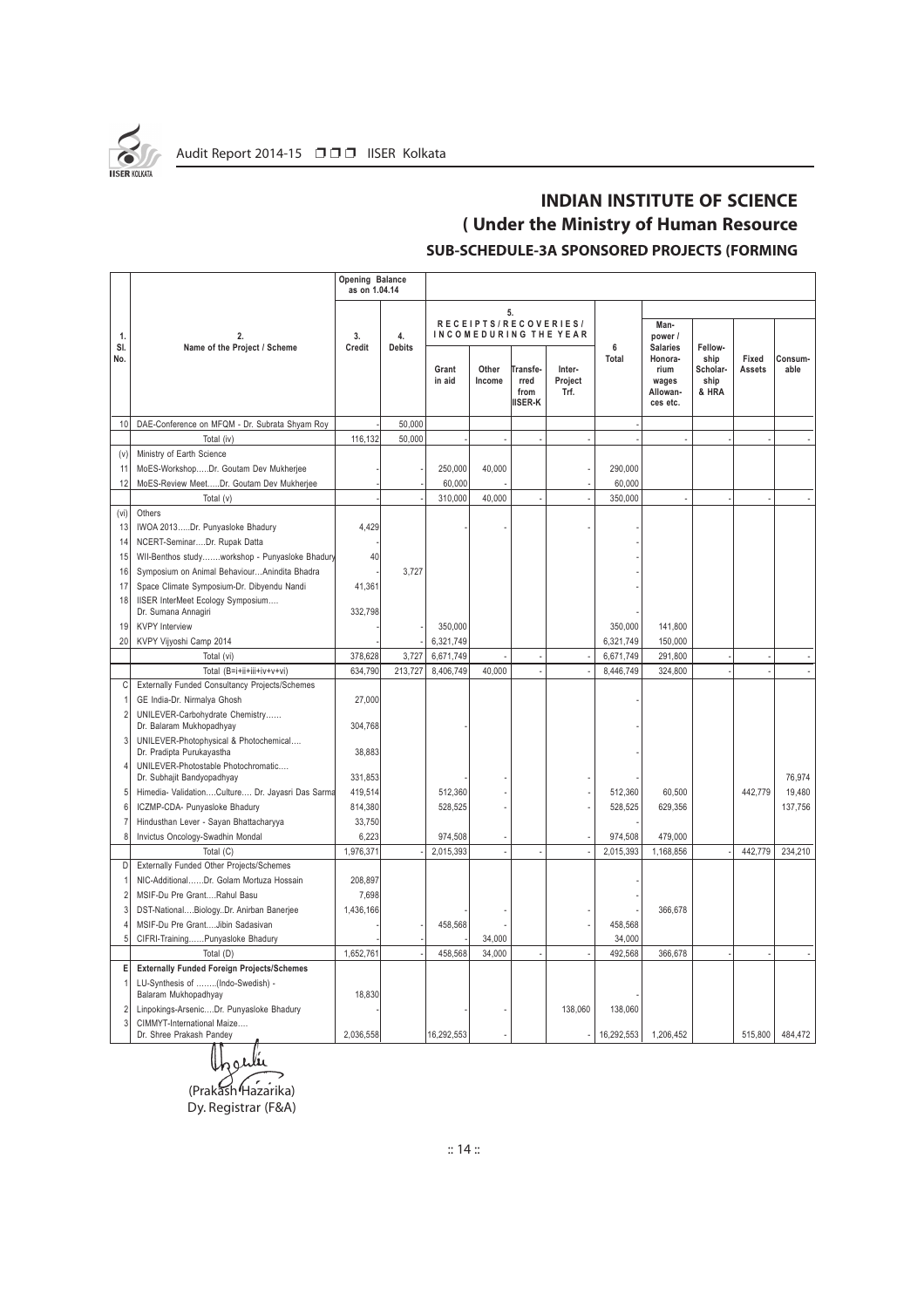

## **EDUCATION AND RESEARCH KOLKATA Development, Dept.of Higher Education,GoI)**

#### **PART OF BALANCE SHEET AS AT 31st MARCH, 2015 )**

|                     | Transactions during the year |                             |                |           |                                        |                               |               |                          |          |                       |                          |                                                |                                              |                                                            |                                           | <b>Closing Balance</b><br>as on 31.03.15         |            |
|---------------------|------------------------------|-----------------------------|----------------|-----------|----------------------------------------|-------------------------------|---------------|--------------------------|----------|-----------------------|--------------------------|------------------------------------------------|----------------------------------------------|------------------------------------------------------------|-------------------------------------------|--------------------------------------------------|------------|
|                     | 7. EXPENDITURE/PAYMENTS      |                             |                |           |                                        |                               |               | DURING THE YEAR          |          |                       |                          |                                                |                                              |                                                            |                                           |                                                  |            |
| Conting-<br>ency    | TA/DA/<br>Field<br>Cost      | Institute<br>Overhead       | Refund         | Others    | <b>AVC</b><br>Site<br>Prepara-<br>tion | Overseas<br>Allowance Allowa- | Travel<br>nce | Subsis-<br>tence         | rator    | Collab-Service<br>Tex | tancy/<br>Share          | Consul-Transfe-<br>rred to<br>Personal IISER-K | Transfe-<br>rred to<br><b>ISI/IIT</b><br>Kgp | Transfer-<br>red to<br>Inter<br><b>Transfer</b><br>Project | Total                                     | 8<br>Credit                                      | 9<br>Debit |
|                     |                              |                             |                |           |                                        |                               |               |                          |          |                       |                          |                                                |                                              |                                                            | ÷,                                        | $\overline{\phantom{a}}$                         | 50,000     |
|                     |                              |                             |                | ł,        | $\overline{\phantom{a}}$               | $\overline{\phantom{a}}$      |               | i,                       |          | i,                    | $\overline{\phantom{a}}$ |                                                | ÷,                                           | $\bar{z}$                                                  | $\overline{\phantom{a}}$                  | 116,132                                          | 50,000     |
| 230,932             | 32,412                       |                             |                |           |                                        |                               |               |                          |          |                       |                          |                                                |                                              |                                                            | 263,344                                   | 26,656<br>60,000                                 |            |
| 230,932             | 32,412                       |                             |                | ÷,        | $\Box$                                 | $\overline{\phantom{a}}$      |               | $\blacksquare$           |          | $\blacksquare$        | ÷,                       |                                                | $\overline{\phantom{a}}$                     | $\bar{z}$                                                  | 263,344                                   | 86,656                                           |            |
| 4,212               |                              |                             |                |           |                                        |                               |               |                          |          |                       |                          |                                                |                                              |                                                            | 4,212                                     | 217<br>40                                        |            |
|                     |                              |                             |                |           |                                        |                               |               |                          |          |                       |                          |                                                |                                              |                                                            |                                           | 41,361                                           | 3,727      |
| 39,784<br>4,535,911 | 56,104<br>1,635,838          |                             | 112,312        |           |                                        |                               |               |                          |          |                       |                          |                                                |                                              |                                                            | 350,000<br>6,321,749                      | 332,798<br>$\sim$                                |            |
| 4,579,907           | 1,691,942                    |                             | 112,312        | $\bar{z}$ | $\overline{\phantom{a}}$               | $\blacksquare$                |               | $\overline{\phantom{a}}$ |          | i,                    | $\overline{\phantom{a}}$ |                                                | $\overline{\phantom{a}}$                     | $\overline{\phantom{a}}$                                   | 6,675,961                                 | 374,416                                          | 3,727      |
| 7,786,777           | 1,867,511                    |                             | 74,710 722,537 | ł,        | $\overline{\phantom{a}}$               | ÷,                            |               | ł,                       |          | ÷,                    | ł,                       |                                                | $\overline{\phantom{a}}$                     | $\overline{\phantom{a}}$                                   | 10,776,335                                | 710,204                                          | 2,618,727  |
|                     |                              |                             |                |           |                                        |                               |               |                          |          |                       |                          |                                                |                                              |                                                            |                                           | 27,000<br>304,768<br>38,883                      |            |
| 15,000<br>10,500    | 439,306                      | 89,129<br>50,000<br>154,600 |                |           |                                        |                               |               |                          |          | 12,360<br>45,608      | 132,135<br>258,300       |                                                |                                              |                                                            | 91,974<br>766,883<br>1,256,418<br>937,508 | 239,879<br>164,991<br>86,487<br>33,750<br>43,223 |            |
| 25,500              | 439,306                      | 293,729                     |                | ÷,        | $\overline{\phantom{a}}$               | $\overline{\phantom{a}}$      |               | ÷,                       |          | 57,968                | 390,435                  |                                                | ÷,                                           | $\bar{z}$                                                  | 3,052,783                                 | 938,981                                          |            |
| 50,465              | 215,550                      |                             |                |           |                                        |                               |               |                          |          |                       |                          | 34,000                                         |                                              |                                                            | 632,693<br>34,000                         | 208,897<br>7,698<br>803,473<br>458,568           |            |
| 50,465              | 215,550                      |                             |                | ×,        | $\overline{\phantom{a}}$               | $\overline{\phantom{a}}$      |               | ÷,                       |          | ÷,                    | ÷,                       | 34,000                                         | $\overline{\phantom{a}}$                     | $\overline{\phantom{a}}$                                   | 666,693                                   | 1,478,636                                        |            |
| 60,240              | 134,693                      | 314,312                     |                |           |                                        |                               |               | 138,060                  | ,202,796 |                       |                          |                                                |                                              |                                                            | 138,060                                   | 18,830<br>÷.<br>3,918,765 14,410,346             |            |

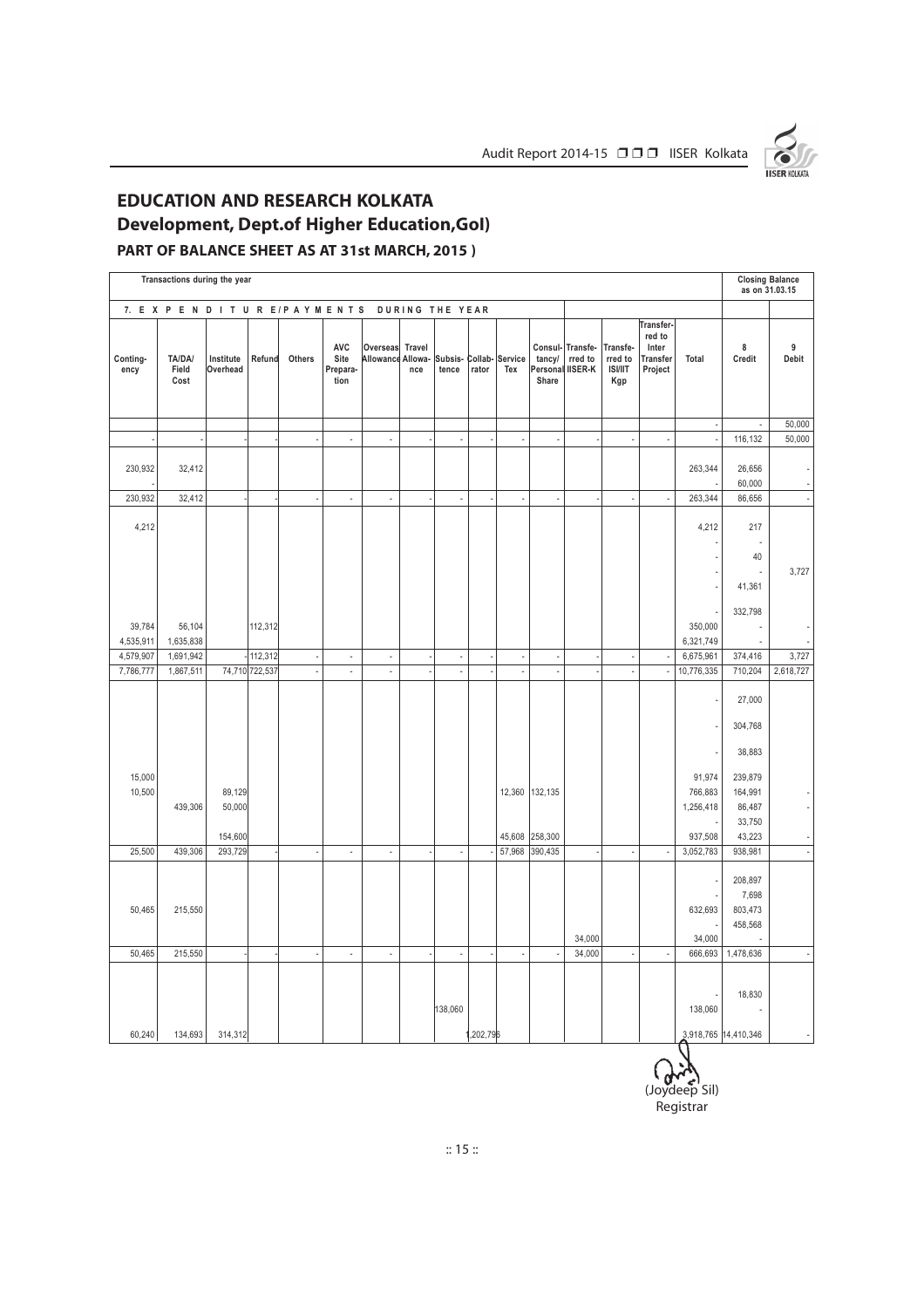

#### **INDIAN INSTITUTE OF SCIENCE ( Under the Ministry of Human Resource SUB-SCHEDULE-3A SPONSORED PROJECTS (FORMING**

|                |                                                                                           | <b>Opening Balance</b><br>as on 1.04.14 |                     |                        |                      |                                            |                           |                        |                                                  |                                   |                 |                   |
|----------------|-------------------------------------------------------------------------------------------|-----------------------------------------|---------------------|------------------------|----------------------|--------------------------------------------|---------------------------|------------------------|--------------------------------------------------|-----------------------------------|-----------------|-------------------|
|                |                                                                                           |                                         |                     |                        | RECEIPTS/RECOVERIES/ | 5.                                         |                           |                        | Man-                                             |                                   |                 |                   |
| 1.<br>SI.      | 2.<br>Name of the Project / Scheme                                                        | 3.<br>Credit                            | 4.<br><b>Debits</b> |                        |                      |                                            | INCOMEDURING THE YEAR     | 6                      | power /<br><b>Salaries</b>                       | Fellow-                           |                 |                   |
| No.            |                                                                                           |                                         |                     | Grant<br>in aid        | Other<br>Income      | Transfe-<br>rred<br>from<br><b>IISER-K</b> | Inter-<br>Project<br>Trf. | Total                  | Honora-<br>rium<br>wages<br>Allowan-<br>ces etc. | ship<br>Scholar-<br>ship<br>& HRA | Fixed<br>Assets | Consum-<br>able   |
| 4              | UKIERIDr. Devapriya Chattopadhaya                                                         | 5                                       |                     |                        |                      |                                            |                           |                        |                                                  |                                   |                 |                   |
| 5              | UKIERI- Dr. Supriyo Mitra                                                                 | 327,540                                 |                     | 133,623                |                      |                                            |                           | 133,623                |                                                  |                                   |                 | 4,832             |
| 6              | IAEA-Application & Development- Dr. Prasanta Sanyal                                       |                                         |                     | 153,263                |                      |                                            |                           | 153,263                |                                                  |                                   |                 |                   |
| $\overline{7}$ | NERC IAA-KnowledgeAward-Dr. Supriyo Mitra                                                 |                                         |                     | 1,402,533              |                      |                                            |                           | 1,402,533              |                                                  |                                   | 80,000          | 21,300            |
| 8              | Namaste Project                                                                           |                                         |                     | 195,080                |                      |                                            |                           | 195,080                |                                                  |                                   |                 |                   |
|                | Total (E)                                                                                 | 2,382,933                               |                     | 18,177,052             | ÷,                   | J.                                         | 138,060                   | 18,315,112             | 1,206,452                                        |                                   | 595,800         | 510,604           |
| F              | <b>Externally Funded Collaborative Projects/Schemes</b>                                   |                                         |                     |                        |                      |                                            |                           |                        |                                                  |                                   |                 |                   |
| 1              | DST-Indo German Max Planck                                                                |                                         |                     |                        |                      |                                            |                           |                        |                                                  |                                   |                 |                   |
| $\overline{2}$ | Dr. Shree Prakash Pandey                                                                  | 47,606<br>2,333,647                     |                     | 1,214,087<br>2,197,000 |                      |                                            |                           | 1,214,087<br>2,197,000 | 211,981                                          | 271,200                           | 210,900         | 326,544<br>75,000 |
| 3              | MPG-DST Partner GroupDr. Shree Prakash Pandey<br>CNIC:US-India-CollaborativePriyadarsi De |                                         |                     | 481,223                |                      |                                            |                           | 481,223                | 48,871                                           |                                   |                 |                   |
| 4              | IIMSC-HNBGU-IISERKDr. Argha Banerjee                                                      |                                         |                     | 600,000                |                      |                                            | l,                        | 600,000                | 147,581                                          |                                   |                 | 188,790           |
| 5              | India-Isreal: Dr. Sayan Bhattacharyya                                                     |                                         |                     | 1,000,000              |                      |                                            | í,                        | 1,000,000              | 9,290                                            |                                   |                 | 197,625           |
| 6              | India-Isreal-Computational BiologyComperative                                             |                                         |                     |                        |                      |                                            |                           |                        |                                                  |                                   |                 |                   |
|                | Dr. Supratim Sen Gupta                                                                    |                                         |                     | 1,554,345              |                      |                                            |                           | 1,554,345              | 37,866                                           |                                   | 109.918         | 11,096            |
|                | Total (F)                                                                                 | 2,381,253                               |                     | 7,046,655              |                      |                                            | J,                        | 7,046,655              | 455,589                                          | 271,200                           | 320,818         | 799,055           |
| G              | <b>Externally Funded Projects/Schemes</b>                                                 |                                         |                     |                        |                      |                                            |                           |                        |                                                  |                                   |                 |                   |
| (i)            | Department of Science & Technology                                                        |                                         |                     |                        |                      |                                            |                           |                        |                                                  |                                   |                 |                   |
| 1              | DST-Design and Synthesiscatalysis -<br>Swadhin Mandal                                     | 329                                     |                     |                        |                      |                                            |                           |                        |                                                  |                                   |                 |                   |
| $\overline{2}$ | DST-Physics BeyondExperiments - Amitava Datta                                             |                                         | 213,590             |                        |                      |                                            |                           |                        |                                                  |                                   |                 |                   |
| 3              | DST-Computational study  Liquids-<br>Dr. Pradip Kumar Ghorai                              |                                         | 2,158               |                        |                      |                                            |                           |                        |                                                  |                                   |                 |                   |
| 4              | DST-Theoritical  quantum systems -<br>Dr. Mousumi Das                                     | 1,698                                   |                     |                        |                      |                                            |                           |                        |                                                  |                                   |                 |                   |
| 5              | DST-Crystal engineering of biotin (vitamin B7)<br>co-crystals-Dr. C Malla Reddy           | 67,288                                  |                     |                        |                      |                                            |                           |                        |                                                  |                                   |                 |                   |
| 6              | DST-Electrical conductivityimplications-<br>Dr. Goutam Dev Mukherjee                      | 575,158                                 |                     |                        |                      |                                            |                           |                        |                                                  |                                   |                 |                   |
| 7              | DST-Pt-group metal sensing materials-<br>Dr. Parna Gupta Bhattacharya                     | 5,187                                   |                     |                        |                      |                                            |                           |                        |                                                  |                                   |                 |                   |
| 8              | DST-Flurorometric sensor for cadmium in drinking<br>water-Dr. Raja Shunmugam              |                                         | 36,289              |                        |                      |                                            |                           |                        |                                                  |                                   |                 |                   |
| 9              | DST-Lode gold mineralization Genesis-Dr. V Ravikant                                       | 6,721                                   |                     |                        |                      |                                            |                           |                        |                                                  |                                   |                 |                   |
| 10             | DST-Metal Complexesanticancer agents-<br>Dr. Arindam Mukherjee                            |                                         | 63,206              | 129,022                |                      |                                            |                           | 129,022                |                                                  |                                   |                 | 54,834            |
| 11             | DST-Template-AssistedApplications-<br>Dr. V Mahalinganam                                  | 9,529                                   |                     |                        |                      | 1                                          |                           | 1                      |                                                  |                                   |                 |                   |
| 12             | DST-Design andArchitectures-Dr. Priyadarsi De                                             | 7,656                                   |                     |                        |                      |                                            |                           |                        |                                                  |                                   |                 |                   |
| 13             | DST-DyanamicsNano Particles -<br>Dr. Ashwani Kumar Tiwari                                 | 189                                     |                     | 100,000                |                      |                                            |                           | 100,000                |                                                  |                                   |                 |                   |
| 14             | DST-Development ofoutputs-<br>Dr.Subhajit Bandyopadhyay                                   | 35,441                                  |                     |                        |                      |                                            |                           |                        |                                                  |                                   |                 |                   |
| 15             | DST-Time ResolvedDr. Bipul Pal                                                            | 1,470,000                               |                     | 100,000                |                      |                                            |                           | 100,000                |                                                  |                                   | 402,655         |                   |
| 16             | DST-Response of Molluscan<br>Dr. Devapriya Chattopadhyay                                  | 137.828                                 |                     | 650.000                |                      |                                            |                           | 650,000                | 40.000                                           |                                   |                 | 187,599           |

ينللن (Prakash Hazarika)

Dy. Registrar (F&A)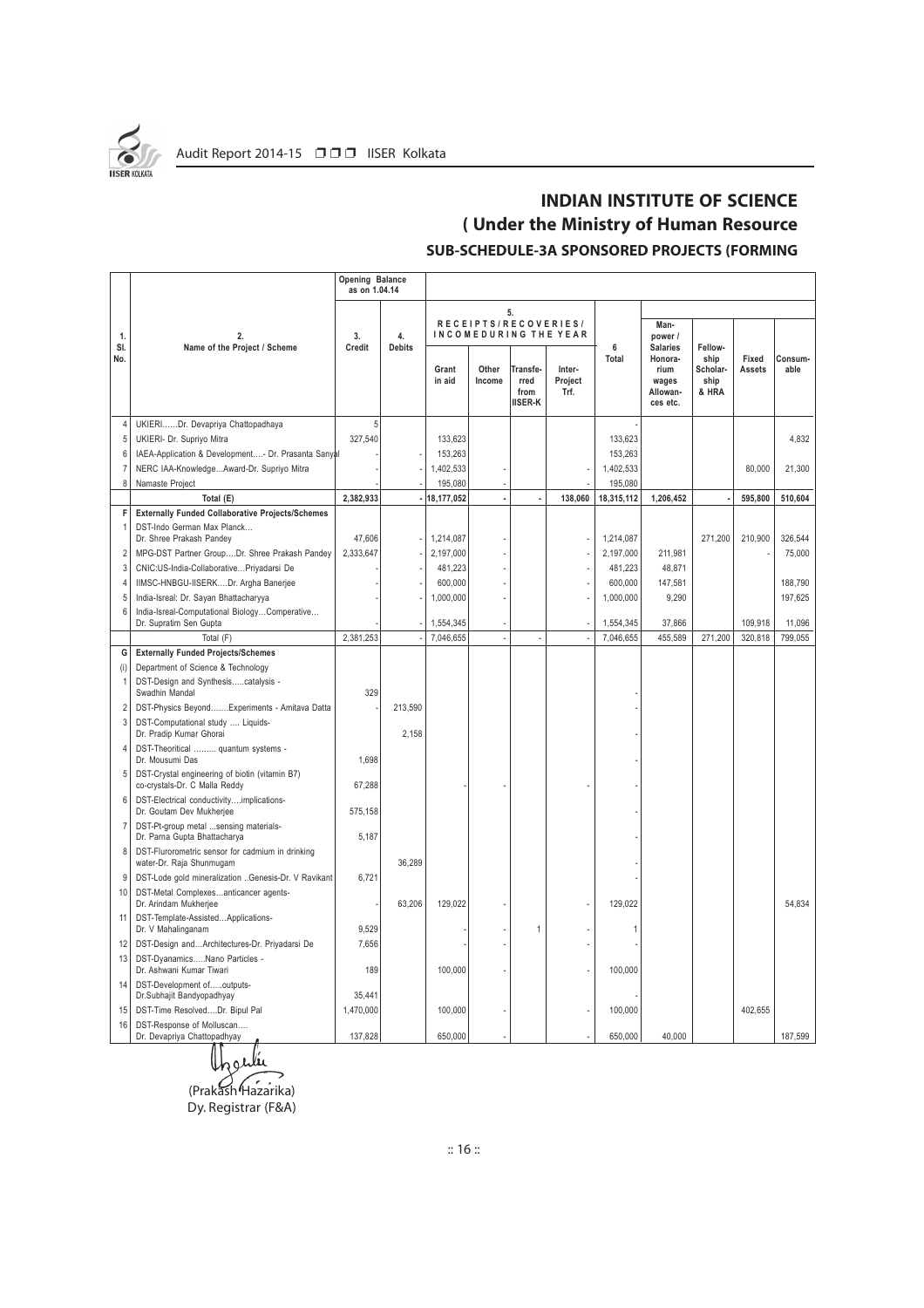

## **EDUCATION AND RESEARCH KOLKATA Development, Dept.of Higher Education,GoI)**

#### **PART OF BALANCE SHEET AS AT 31st MARCH, 2015 )**

|                                     | Transactions during the year |                       |                       |                          |                                        |                               |                          |                          |                          |                |                          |                                                |                                              |                                                            |                                                      | <b>Closing Balance</b><br>as on 31.03.15          |                          |
|-------------------------------------|------------------------------|-----------------------|-----------------------|--------------------------|----------------------------------------|-------------------------------|--------------------------|--------------------------|--------------------------|----------------|--------------------------|------------------------------------------------|----------------------------------------------|------------------------------------------------------------|------------------------------------------------------|---------------------------------------------------|--------------------------|
|                                     | 7. EXPENDITURE/PAYMENTS      |                       |                       |                          |                                        |                               | DURING THE YEAR          |                          |                          |                |                          |                                                |                                              |                                                            |                                                      |                                                   |                          |
| Conting-<br>ency                    | TA/DA/<br>Field<br>Cost      | Institute<br>Overhead | Refund                | Others                   | <b>AVC</b><br>Site<br>Prepara-<br>tion | Overseas<br>Allowance Allowa- | Travel<br>nce            | Subsis-<br>tence         | Collab-<br>rator         | Service<br>Tex | tancy/<br>Share          | Consul-Transfe-<br>rred to<br>Personal IISER-K | Transfe-<br>rred to<br><b>ISI/IIT</b><br>Kgp | Transfer-<br>red to<br>Inter<br><b>Transfer</b><br>Project | Total                                                | 8<br>Credit                                       | 9<br>Debit               |
| 34<br>34,870<br>217,856             | 456,297<br>52,925<br>334,495 |                       |                       |                          |                                        |                               |                          |                          |                          |                |                          |                                                |                                              |                                                            | 461,163<br>87,795<br>653,651                         | 5<br>l,<br>65,468<br>748,882<br>195,080           |                          |
| 313,000                             | 978,410                      | 314,312               |                       | $\overline{\phantom{a}}$ | $\blacksquare$                         | $\overline{\phantom{a}}$      |                          |                          | $-138,060$ 1,202,796     | $\blacksquare$ | $\overline{\phantom{a}}$ | ÷,                                             | $\overline{\phantom{a}}$                     |                                                            | 5,259,434 15,438,611                                 |                                                   | $\overline{\phantom{a}}$ |
| 40,191<br>34,592<br>38,205<br>4,494 | 301,523<br>296,073<br>22,518 | 110,372<br>30,000     | 100,706               |                          |                                        |                               |                          |                          |                          |                |                          |                                                |                                              |                                                            | 1,260,730<br>617,646<br>48,871<br>497,800<br>241,409 | 963<br>3,913,001<br>432,352<br>102,200<br>758,591 |                          |
| 4,999                               | 15,648                       | 150,563               |                       |                          |                                        |                               |                          |                          |                          |                |                          |                                                |                                              |                                                            | 330,090                                              | 1,224,255                                         |                          |
| 122,481                             | 635,762                      | 290,935 100,706       |                       | $\overline{\phantom{a}}$ | $\mathbb{Z}$                           | $\bar{\phantom{a}}$           | $\overline{\phantom{a}}$ | $\overline{\phantom{a}}$ | $\overline{\phantom{a}}$ | ÷.             | $\overline{\phantom{a}}$ | ÷,                                             | $\overline{\phantom{a}}$                     | $\overline{\phantom{a}}$                                   | 2,996,546                                            | 6,431,362                                         | $\overline{\phantom{a}}$ |
|                                     |                              |                       | 67,288                |                          |                                        |                               |                          |                          |                          |                |                          |                                                |                                              |                                                            | 67,288                                               | 329<br>ł,<br>÷,<br>1,698                          | 213,590<br>2,158         |
|                                     |                              |                       |                       |                          |                                        |                               |                          |                          |                          |                |                          |                                                |                                              |                                                            |                                                      | 575,158                                           |                          |
|                                     |                              |                       |                       |                          |                                        |                               |                          |                          |                          |                |                          |                                                |                                              |                                                            |                                                      | 5,187                                             |                          |
|                                     |                              |                       |                       |                          |                                        |                               |                          |                          |                          |                |                          |                                                |                                              |                                                            | ÷.                                                   | 6,721                                             | 36,289                   |
| 10,981                              |                              |                       |                       |                          |                                        |                               |                          |                          |                          |                |                          |                                                |                                              |                                                            | 65,815                                               | $\mathbf{1}$                                      |                          |
|                                     | 35,739                       | 70,000                | 9,530<br>7,656<br>161 |                          |                                        |                               |                          |                          |                          |                |                          |                                                |                                              |                                                            | 9,530<br>7,656<br>105,900                            | ä,<br>٠<br>i,                                     | 5,711                    |
|                                     | 20,000                       | 100,000               |                       |                          |                                        |                               |                          |                          |                          |                |                          |                                                |                                              |                                                            | 522,655                                              | 35,441<br>1,047,345                               |                          |
| 63,003                              | 210,349                      | 100,000               |                       |                          |                                        |                               |                          |                          |                          |                |                          |                                                |                                              |                                                            | 600,951                                              | 186,877                                           |                          |

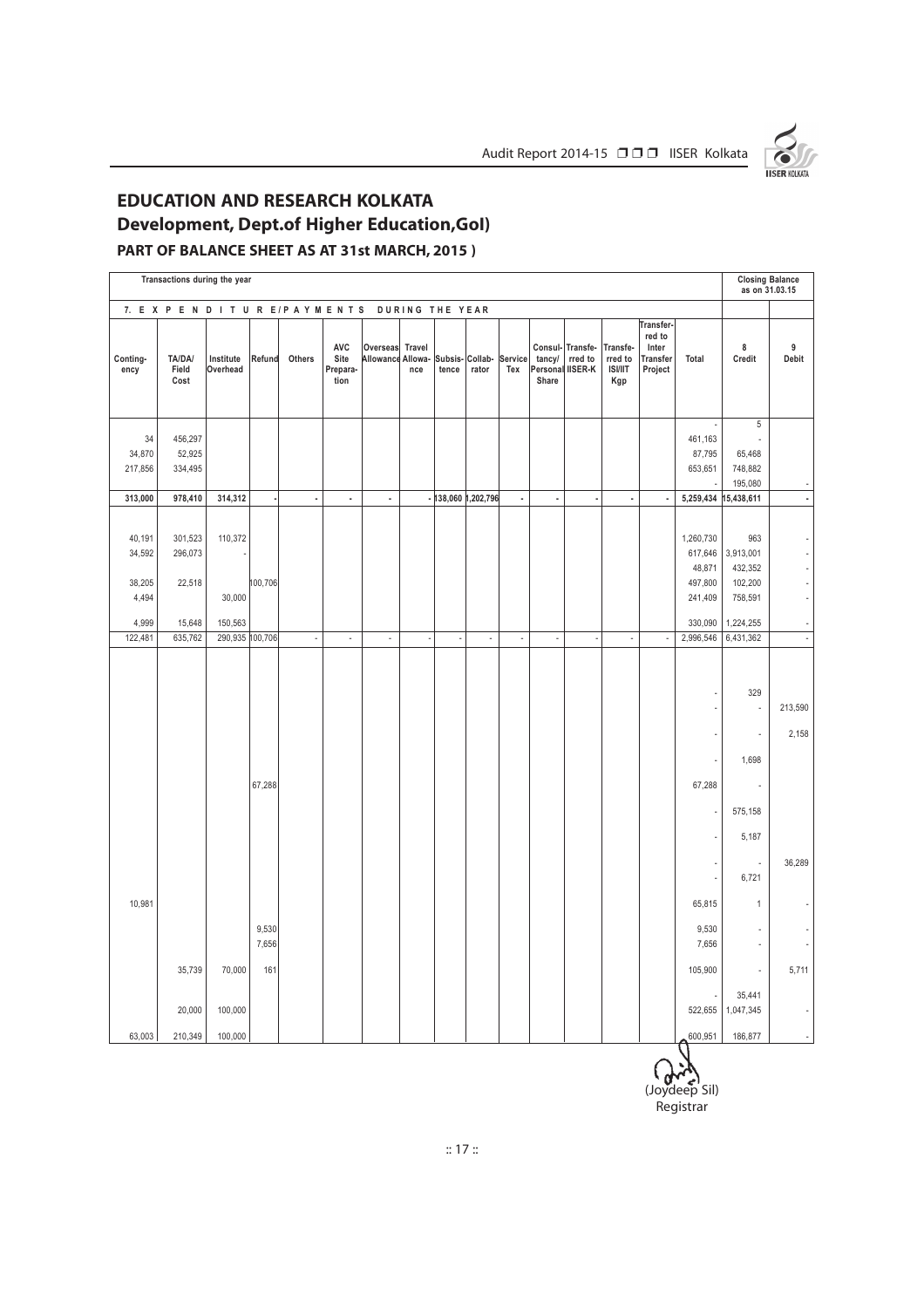

#### **INDIAN INSTITUTE OF SCIENCE ( Under the Ministry of Human Resource SUB-SCHEDULE-3A SPONSORED PROJECTS (FORMING**

|            |                                                                            | <b>Opening Balance</b><br>as on 1.04.14 |               |                 |                            |                                            |                           |            |                                                                     |                                              |                        |                 |
|------------|----------------------------------------------------------------------------|-----------------------------------------|---------------|-----------------|----------------------------|--------------------------------------------|---------------------------|------------|---------------------------------------------------------------------|----------------------------------------------|------------------------|-----------------|
| 1.         | 2.                                                                         | 3.                                      | 4.            |                 | 5.<br>RECEIPTS/RECOVERIES/ |                                            | INCOMEDURING THE YEAR     |            | Man-<br>power /                                                     |                                              |                        |                 |
| SI.<br>No. | Name of the Project / Scheme                                               | Credit                                  | <b>Debits</b> | Grant<br>in aid | Other<br>Income            | Transfe-<br>rred<br>from<br><b>IISER-K</b> | Inter-<br>Project<br>Trf. | 6<br>Total | <b>Salaries</b><br>Honora-<br>rium<br>wages<br>Allowan-<br>ces etc. | Fellow-<br>ship<br>Scholar-<br>ship<br>& HRA | Fixed<br><b>Assets</b> | Consum-<br>able |
| 17         | DST-UnderstandingDebasish Koley                                            | 40,424                                  |               | 150,000         |                            |                                            | ÷,                        | 150,000    |                                                                     |                                              | 21,000                 | 7,514           |
| 18         | DST-StableDr. Meelinda Kumar Bera                                          | 98,418                                  |               |                 |                            |                                            |                           |            |                                                                     |                                              |                        |                 |
| 19         | DST-SpectralDr. Prasun Kumar Mandal                                        |                                         | 40.836        | 200.000         |                            |                                            |                           | 200.000    |                                                                     |                                              |                        | 25.775          |
| 20         | DST-SelenoDr. Snigdha Panda                                                | 531,114                                 |               | 300,000         |                            |                                            |                           | 300,000    |                                                                     | 506,333                                      |                        | 201,406         |
| 21         | DST-BehaviouralDr. Sumana Annagiri                                         | 116,253                                 |               |                 |                            |                                            |                           |            |                                                                     |                                              |                        | 9,190           |
| 22         | DST-NanosystemsDr. Pradipta Purukayastha                                   |                                         | 29,259        | 550,000         |                            |                                            |                           | 550,000    |                                                                     |                                              | 137,625                | 234,457         |
| 23         | DST-Study of ElectronicsDr. Satyabrata Raj                                 | 11,127                                  |               | 250,000         |                            |                                            |                           | 250,000    |                                                                     |                                              |                        |                 |
| 24         | DST-OxometalateDr. Soumyajit Roy                                           | 204,821                                 |               | 200,000         |                            |                                            | ÷.                        | 200,000    | 10,487                                                              |                                              |                        |                 |
| 25         | DST-Parental CareDr. Anindita Bhadra                                       | 95,461                                  |               | 300,000         |                            |                                            | ÷,                        | 300,000    | 162,000                                                             |                                              |                        | 10,920          |
| 26         | DST-Women Excellence AwardDr. Anindita Bhadra                              | 324,835                                 |               | 300,000         |                            |                                            |                           | 300,000    | 32,000                                                              |                                              | 39,976                 |                 |
| 27         | DST-NeuralDr. Koel Das                                                     | 514,447                                 |               |                 |                            |                                            |                           |            | 249,600                                                             |                                              |                        |                 |
| 28         | DST-DevelopmentDr. Madhumita Mukherjee                                     | 409,507                                 |               |                 |                            |                                            |                           |            |                                                                     | 385,000                                      |                        | 3,397           |
| 29         | DST-UnderstandingOogenesis Dr. Mohit Prasad                                | 209,840                                 |               | 800,000         |                            |                                            |                           | 800,000    | 192,000                                                             |                                              |                        | 800,380         |
| 30         | DST-ExploringDr. Partha Mitra                                              | 535,525                                 |               | 270,000         |                            |                                            |                           | 270,000    |                                                                     |                                              | 626,905                | 102,079         |
| 31         | DST-Pallback EquationDr. Saugata Bandyopadhyay                             | 36,659                                  |               | 80,000          |                            |                                            |                           | 80,000     |                                                                     |                                              |                        |                 |
| 32         | DST-PhotochemiDr. Sayan Bhattacharyya                                      | 52,693                                  |               |                 |                            |                                            |                           |            | 82.529                                                              |                                              |                        |                 |
| 33         | DST-MechanisDr. Sweta Tripathi                                             | 74,668                                  |               | 600,000         |                            |                                            |                           | 600,000    |                                                                     | 420,000                                      |                        |                 |
| 34         | DST-Abnornmal CatalystsDr. Swadhin Kumar Mondal                            | 156,554                                 |               | 1,000,000       |                            |                                            | J.                        | 1,000,000  | 215,685                                                             |                                              | 63,201                 | 545,912         |
| 35         | DST-WOS- VisualIntegration Dr. Pei Lang                                    | 331,659                                 |               |                 |                            |                                            |                           |            |                                                                     |                                              |                        |                 |
| 36         | DST-MeasurementDr. Argha Banerjee                                          |                                         |               | 1,700,000       |                            |                                            |                           | 1,700,000  |                                                                     |                                              | 879,585                |                 |
| 37         | DST-MetalAgentDr. Arindam Mukherjee                                        |                                         |               | 2,200,000       |                            |                                            |                           | 2,200,000  |                                                                     |                                              | 13,504                 | 303,525         |
| 38         | DST-Synthesis of the oligosaccarides<br>Dr. Balaram Mukhopadhyay           |                                         |               | 1,500,000       |                            |                                            |                           | 1,500,000  |                                                                     |                                              | 601,824                | 61,360          |
| 39         | DST-SpatialHimalayaDr. Kathakali Bhattacharyya                             |                                         |               | 1,500,000       |                            |                                            | ÷.                        | 1,500,000  | 48,000                                                              |                                              | 60,000                 | 1,126           |
| 40         | DST-Theoritical InvestigationApplication<br>Dr. Mousumi Das                |                                         |               | 1,890,000       |                            |                                            |                           | 1,890,000  |                                                                     |                                              | 25,537                 |                 |
| 41         | DST-Molecular LevelDr. Prasanta Sanyal                                     |                                         |               | 3,000,000       |                            |                                            | ł,                        | 3,000,000  | 85,677                                                              |                                              |                        | 170,040         |
| 42         | DST-BioprospectingDr. Manojit Debnath                                      |                                         |               | 1,100,000       |                            |                                            |                           | 1,100,000  |                                                                     |                                              |                        |                 |
| 43         | DST-TheoriticalStretchDr. Rumi De                                          |                                         |               | 1,020,000       |                            |                                            |                           | 1,020,000  |                                                                     |                                              |                        |                 |
|            | Total (i)                                                                  | 6,061,029                               | 385,338       | 19,889,022      | J.                         | $\mathbf{1}$                               | l,                        | 19,889,023 | 1,117,978                                                           | 1,311,333 2,871,812 2,719,514                |                        |                 |
| (ii)       | Council of Science & Industrial Research                                   |                                         |               |                 |                            |                                            |                           |            |                                                                     |                                              |                        |                 |
| 44         | CSIR-Synthesis Hexasaccharide  031 NRT36S-<br>Dr. Balaram Mukhopadhyay     | 48,418                                  |               |                 |                            |                                            |                           |            |                                                                     |                                              |                        |                 |
| 45         | CSIR-Design and Synthesis  Hydroamination<br>Reactions- Dr. Swadhin Mandal | 1,661                                   |               | 3,765           |                            |                                            |                           | 3,765      |                                                                     |                                              |                        |                 |
| 46         | CSIR-TransitionDr. Arindam Mukherjee                                       | 39,945                                  |               | 48,889          |                            |                                            |                           | 48,889     |                                                                     |                                              | 36,336                 | 21,545          |
| 47         | CSIR-Peptide BasedDr. Debasish Halder                                      | 5,508                                   |               |                 |                            |                                            |                           |            |                                                                     |                                              |                        |                 |
| 48         | CSIR-Ru(II)/OS(II)Dr. Parna Gupta Bhattacharyya                            | 172,662                                 |               | 292,883         |                            |                                            |                           | 292,883    |                                                                     |                                              |                        | 329,261         |
| 49         | CSIR-Calcretes onto Climate-Dr. Prasanta Sanyal                            | 161,417                                 |               | 1,210           |                            |                                            |                           | 1,210      | 60,000                                                              |                                              |                        | 88,834          |
| 50         | CSIR-Green SynthesisDr. Priyadarsi De                                      |                                         |               | 146,290         |                            |                                            |                           | 146,290    |                                                                     |                                              |                        | 85,923          |
| 51         | CSIR-Functional AnalysisDr. Sankar Maiti                                   | 267,572                                 |               | 332,428         |                            |                                            |                           | 332,428    |                                                                     |                                              |                        | 252,542         |
| 52         | CSIR- Engineered Nature Dr. Rituparna Sinha Roy                            | 88,308                                  |               | 1,073,713       |                            | 1,935                                      |                           | 1,075,648  |                                                                     |                                              |                        | 641,130         |
| 53         | CSIR- InvestigationDr. Pradip Kumar Ghorai                                 | 86,129                                  |               |                 |                            | 78,832                                     |                           | 78,832     | 128,000                                                             |                                              |                        | 22,023          |
|            |                                                                            |                                         |               |                 |                            |                                            |                           |            |                                                                     |                                              |                        |                 |

other (Prakash Hazarika) Dy. Registrar (F&A)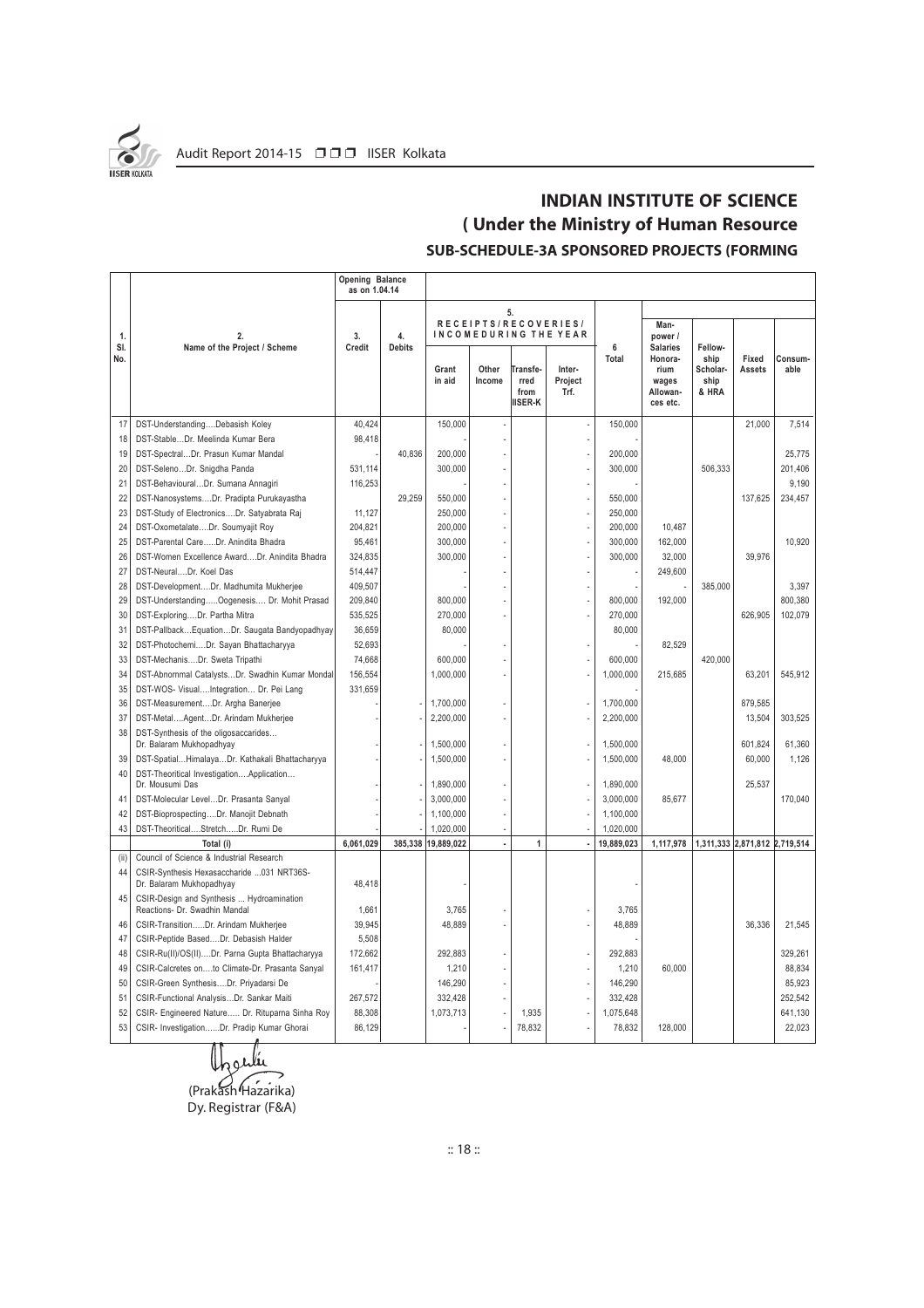

## **EDUCATION AND RESEARCH KOLKATA Development, Dept.of Higher Education,GoI)**

#### **PART OF BALANCE SHEET AS AT 31st MARCH, 2015 )**

|                                                                                                                                                                                                                                                                                                                                                                                                                                                |                           | as on 31.03.15 |
|------------------------------------------------------------------------------------------------------------------------------------------------------------------------------------------------------------------------------------------------------------------------------------------------------------------------------------------------------------------------------------------------------------------------------------------------|---------------------------|----------------|
| 7. EXPENDITURE/PAYMENTS<br>DURING THE YEAR                                                                                                                                                                                                                                                                                                                                                                                                     |                           |                |
| Transfer-<br>red to<br><b>AVC</b><br>Travel<br>Transfe-<br>Inter<br>Overseas<br>Consul-<br>Transfe-<br>TA/DA/<br>Conting-<br>Institute<br>Refund<br>Others<br>Site<br>Allowance Allowa-<br>Subsis-<br>Collab-<br>Service<br>tancy/<br>rred to<br>rred to<br><b>Transfer</b><br>Total<br>Field<br>Overhead<br>tence<br>rator<br>Tex<br>Personal IISER-K<br><b>ISI/IIT</b><br>Project<br>Prepara-<br>nce<br>ency<br>Cost<br>tion<br>Share<br>Kgp | 8<br>9<br>Credit<br>Debit |                |
| 11,746<br>133,333<br>173,593                                                                                                                                                                                                                                                                                                                                                                                                                   | 16,831                    |                |
| 98,418<br>98,418                                                                                                                                                                                                                                                                                                                                                                                                                               |                           |                |
| 133,334<br>159,109                                                                                                                                                                                                                                                                                                                                                                                                                             | 55                        |                |
| 133,334<br>841,073                                                                                                                                                                                                                                                                                                                                                                                                                             |                           | 9,959          |
| 77,893<br>94,206<br>7,123                                                                                                                                                                                                                                                                                                                                                                                                                      | 22,047                    |                |
| 166,666<br>538,748                                                                                                                                                                                                                                                                                                                                                                                                                             |                           | 18,007         |
| 134,000<br>134,000                                                                                                                                                                                                                                                                                                                                                                                                                             | 127,127                   |                |
| 110,000<br>15,476<br>29,858<br>165,821                                                                                                                                                                                                                                                                                                                                                                                                         | 239,000                   |                |
| 16,947<br>69,000<br>258,867                                                                                                                                                                                                                                                                                                                                                                                                                    | 136,594                   |                |
| 51,548<br>279,643<br>100,000<br>503,167                                                                                                                                                                                                                                                                                                                                                                                                        | 121,668                   |                |
| 894<br>6,111<br>256,605                                                                                                                                                                                                                                                                                                                                                                                                                        | 257,842                   |                |
| 6,200<br>590<br>395,187                                                                                                                                                                                                                                                                                                                                                                                                                        | 14,320                    |                |
| 29,721<br>100,000<br>1,122,101                                                                                                                                                                                                                                                                                                                                                                                                                 | 112,261<br>×.             |                |
| 126,667<br>855,651                                                                                                                                                                                                                                                                                                                                                                                                                             |                           | 50,126         |
| 22,000<br>22,000                                                                                                                                                                                                                                                                                                                                                                                                                               | 94,659                    |                |
| 2,520<br>85,049                                                                                                                                                                                                                                                                                                                                                                                                                                |                           | 32,356         |
| 3,210<br>110,000<br>533,210                                                                                                                                                                                                                                                                                                                                                                                                                    | 141,458                   |                |
| 30,522<br>166,666<br>48,860<br>1,070,846                                                                                                                                                                                                                                                                                                                                                                                                       | 85,708                    |                |
|                                                                                                                                                                                                                                                                                                                                                                                                                                                | 331,659                   |                |
| 43,809<br>75,000<br>998,394                                                                                                                                                                                                                                                                                                                                                                                                                    | 701,606                   |                |
| 166,666<br>483,695                                                                                                                                                                                                                                                                                                                                                                                                                             | 1,716,305                 |                |
| 166,666<br>829,850                                                                                                                                                                                                                                                                                                                                                                                                                             | 670,150                   |                |
| 74,938<br>206,582<br>100,000<br>490,646                                                                                                                                                                                                                                                                                                                                                                                                        | 1,009,354                 |                |
|                                                                                                                                                                                                                                                                                                                                                                                                                                                |                           |                |
| 100,000<br>125,537                                                                                                                                                                                                                                                                                                                                                                                                                             | 1,764,463                 |                |
| 9,390<br>50,000<br>100,000<br>415,107                                                                                                                                                                                                                                                                                                                                                                                                          | 2,584,893                 |                |
|                                                                                                                                                                                                                                                                                                                                                                                                                                                | 1,100,000                 |                |
| 100,000<br>100,000                                                                                                                                                                                                                                                                                                                                                                                                                             | 920,000                   |                |
| 2,583,332 84,635<br>357,912<br>985,741<br>98,418<br>12,130,675 13,914,496<br>$\overline{\phantom{a}}$<br>$\blacksquare$<br>$\blacksquare$<br>$\blacksquare$<br>$\blacksquare$<br>÷,<br>÷,<br>÷,<br>$\overline{\phantom{a}}$                                                                                                                                                                                                                    | 480,457                   |                |
|                                                                                                                                                                                                                                                                                                                                                                                                                                                |                           |                |
| 48,418                                                                                                                                                                                                                                                                                                                                                                                                                                         |                           |                |
| 48,418                                                                                                                                                                                                                                                                                                                                                                                                                                         |                           |                |
| 1,661<br>3,765<br>5,426                                                                                                                                                                                                                                                                                                                                                                                                                        |                           |                |
| 38,546<br>13,834<br>110,261                                                                                                                                                                                                                                                                                                                                                                                                                    | 21,427<br>÷.              |                |
| 5,490<br>5,490                                                                                                                                                                                                                                                                                                                                                                                                                                 | 18                        |                |
| 15,012<br>17,883<br>362,156                                                                                                                                                                                                                                                                                                                                                                                                                    | 103,389                   |                |
| 7,380<br>156,214                                                                                                                                                                                                                                                                                                                                                                                                                               | 6,413                     |                |
| 30,377<br>8,700<br>21,290<br>146,290                                                                                                                                                                                                                                                                                                                                                                                                           |                           |                |
| 12,767<br>265,309                                                                                                                                                                                                                                                                                                                                                                                                                              | 334,691                   |                |
| 6,250<br>647,380                                                                                                                                                                                                                                                                                                                                                                                                                               | 516,576                   |                |
| 150,023                                                                                                                                                                                                                                                                                                                                                                                                                                        | 14,938                    |                |

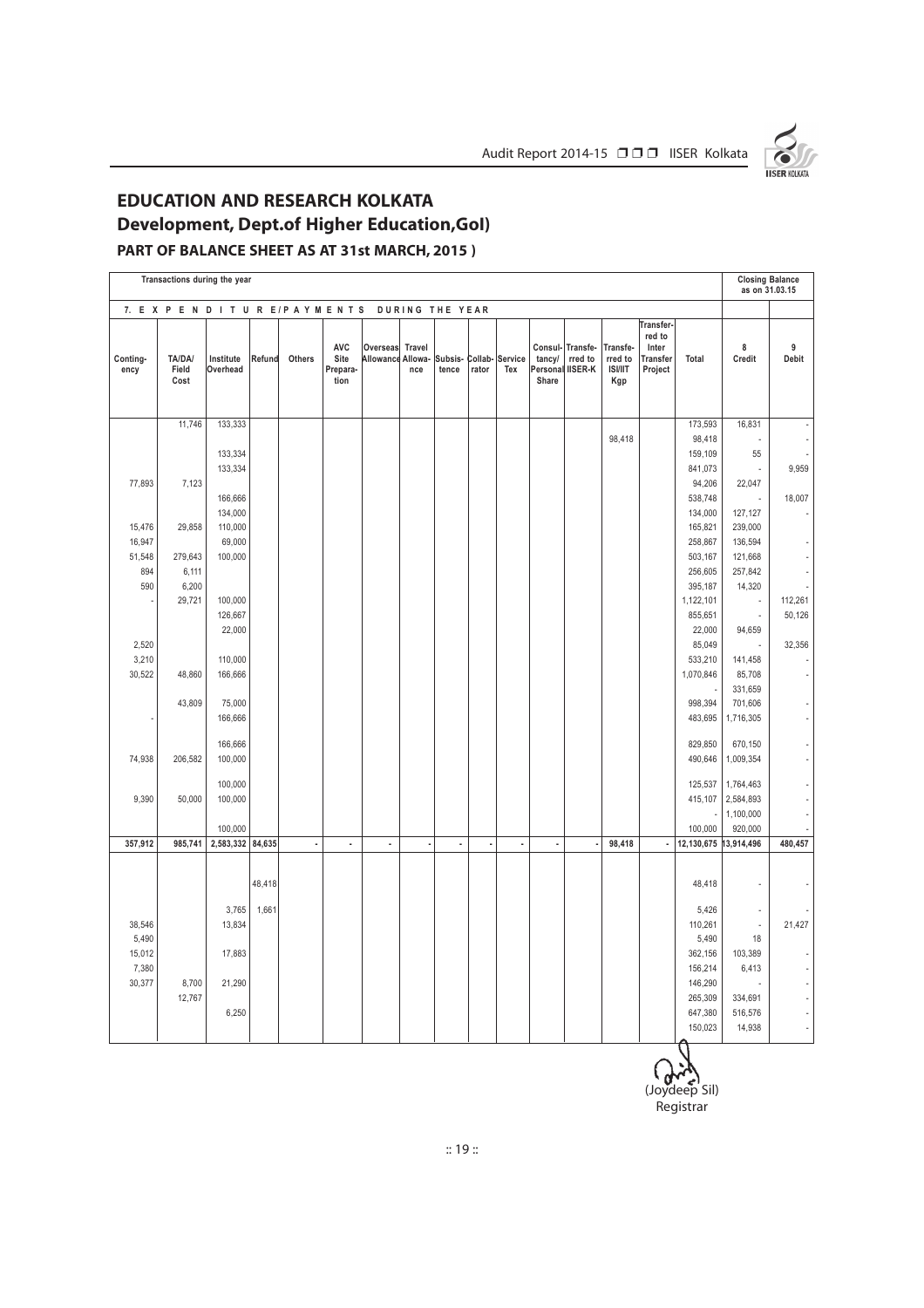

#### **INDIAN INSTITUTE OF SCIENCE ( Under the Ministry of Human Resource SUB-SCHEDULE-3A SPONSORED PROJECTS (FORMING**

|              |                                                                   | <b>Opening Balance</b><br>as on 1.04.14 |               |                   |                      |                                            |                           |            |                                                                     |                                              |                        |                 |
|--------------|-------------------------------------------------------------------|-----------------------------------------|---------------|-------------------|----------------------|--------------------------------------------|---------------------------|------------|---------------------------------------------------------------------|----------------------------------------------|------------------------|-----------------|
| $\mathbf{1}$ | $\overline{2}$                                                    | 3.                                      | 4.            |                   | RECEIPTS/RECOVERIES/ | 5.                                         | INCOMEDURING THE YEAR     |            | Man-<br>power /                                                     |                                              |                        |                 |
| SI.<br>No.   | Name of the Project / Scheme                                      | Credit                                  | <b>Debits</b> | Grant<br>in aid   | Other<br>Income      | Transfe-<br>rred<br>from<br><b>IISER-K</b> | Inter-<br>Project<br>Trf. | 6<br>Total | <b>Salaries</b><br>Honora-<br>rium<br>wages<br>Allowan-<br>ces etc. | Fellow-<br>ship<br>Scholar-<br>ship<br>& HRA | Fixed<br><b>Assets</b> | Consum-<br>able |
| 54           | CSIR- Probing .Dr. Pradipta Purukayastha                          | 1,993                                   |               | 335,560           |                      |                                            |                           | 335.560    |                                                                     |                                              | 167.500                | 132.457         |
| 55           | CSIR- MagneticDr. Sayan Bhattacharyya                             | 218,484                                 |               | 409,682           |                      |                                            |                           | 409,682    | 294,974                                                             |                                              |                        | 292,381         |
| 56           | CSIR-CharacterizingOvary Dr. Mohit Prasad                         | 220,780                                 |               | 293,181           |                      |                                            |                           | 293,181    | 54,000                                                              |                                              |                        | 327,073         |
| 57           | CSIR-New ConjugatedDr. S S Zade                                   | 429,785                                 |               |                   |                      |                                            |                           |            |                                                                     |                                              | 298,637                | 49,250          |
| 58           | CSIR-DevelopmentV Mahalinganam                                    | 1,172,102                               |               | 187,214           |                      |                                            |                           | 187,214    | 182,000                                                             |                                              | 735,930                | 77,499          |
| 59           | CSIR-GlycosidaseComplexes<br>Dr. Subhajit Bandyopadhyay           |                                         | 273,803       |                   |                      |                                            |                           |            |                                                                     |                                              |                        | 14,550          |
| 60           | CSIR-Design of MechanochronicDr. C Malla Reddy                    |                                         |               | 585.000           |                      |                                            |                           | 585,000    | 189,745                                                             |                                              | 198,071                | 99,729          |
| 61           | CSIR-ComputationalDr. Debasis Koley                               |                                         |               | 951,667           |                      |                                            |                           | 951,667    | 31,200                                                              |                                              | 800,000                | 26,642          |
| 62           | CSIR-NorboneDr. Raja Shunmugam                                    |                                         |               | 150,000           |                      |                                            |                           | 150,000    | 6,452                                                               |                                              |                        | 2,050           |
| 63           | CSIR-LeishmaniaDrugDr. Rupak Datta                                |                                         |               | 795,000           |                      |                                            |                           | 795,000    |                                                                     |                                              | 37,584                 | 173,411         |
| 64           | CSIR-Contraining TectonicDr. Vadlamani Ravikant                   |                                         |               | 282,000           |                      |                                            |                           | 282,000    | 119,226                                                             |                                              |                        |                 |
|              | Total (ii)                                                        | 2,914,764                               | 273,803       | 5,888,482         |                      | 80,767                                     | l,                        | 5,969,249  | 1,065,597                                                           |                                              | $-2,274,058$           | 2,636,300       |
| (iii)        | Department of Bio Technology                                      |                                         |               |                   |                      |                                            |                           |            |                                                                     |                                              |                        |                 |
| 67           | DBT-DevelopmentSclerosis-Dr. Jayasri Das Sarma                    |                                         | 209,965       | 1,706,000         | 15,263               |                                            |                           | 1,721,263  | 225,445                                                             |                                              |                        | 187,903         |
| 68           | DBT-UnderstandingModel-Dr. Jayasri Das Sharma                     |                                         | 42,400        | 415,000           |                      |                                            |                           | 415,000    | 19,500                                                              |                                              |                        | 123,167         |
| 69           | DBT-Studies on the Mechanisms<br>Dr. Partha Pratim Datta          | 11,942                                  |               | 224,000           | 4,953                |                                            |                           | 228,953    |                                                                     |                                              |                        | 196,611         |
| 70           | DBT-Role of forminsynapse formation-<br>Dr.Sankar Maiti           |                                         | 129,924       | 600,000           | 11,136               | 164,015                                    |                           | 775,151    |                                                                     |                                              |                        | 523,343         |
| 71           | DBT- Engineering EnzymesDr. Supratim Datta                        | 75,117                                  |               | 1,004,426         | 19,553               |                                            |                           | 1,023,979  | 211,314                                                             |                                              |                        | 783,034         |
| 72           | DBT-EngineeringRGYIDr. Rituparna Sinha Roy                        | 262,293                                 |               | 645,000           | 2,854                |                                            |                           | 647,854    |                                                                     |                                              | 534,047                | 600,000         |
| 73           | DBT-EngineeringLipidSiRNA<br>Dr. Rituparna Sinha Roy              | 730,473                                 |               |                   | 15,522               |                                            |                           | 15,522     | 49,032                                                              |                                              | 323,702                | 99,615          |
| 74           | DBT-Functional StudiesRGYIDr. Rupak Datta                         | 30,619                                  |               | 584,000           | 9,155                |                                            |                           | 593,155    | 70,967                                                              |                                              | 99,707                 | 364,896         |
| 75           | DBT-BasicHypoxiaDr. Malancha Ta                                   | 700,000                                 |               | 1,287,600         | 54,946               |                                            |                           | 1,342,546  | 162,755                                                             |                                              | 752,052                | 798.184         |
| 76           | DBT-Dr. Raja Shunmugam                                            |                                         |               | 4,432,000         |                      |                                            |                           | 4,432,000  |                                                                     |                                              |                        |                 |
|              | Total (iii)                                                       | 1,810,444                               | 382,289       | 10,898,026        | 133,382              | 164,015                                    | ÷,                        | 11,195,423 | 739,013                                                             |                                              | 1,709,508              | 3,676,753       |
| (iv)         | Ministry of Earth Sciences                                        |                                         |               |                   |                      |                                            |                           |            |                                                                     |                                              |                        |                 |
| 77           | MoES-Physical PropertiesTemperature -<br>Dr. Goutam Dev Mukherjee | 3,396,962                               |               | 14,063,000        | 431,090              |                                            |                           | 14,494,090 | 923,468                                                             |                                              | 2,356,348              | 231,204         |
| 78           | MoES-InvestigationEstuary-Dr. Tarun Kumar Dalai                   | 754,775                                 |               |                   | 23,517               |                                            |                           | 23,517     | 61,549                                                              |                                              | 35,000                 | 249,909         |
| 79           | MoES-MarineNematodesDr. Punyasloke Bhadury                        | 593,406                                 |               |                   |                      |                                            |                           |            | 53,135                                                              |                                              | 433,795                | 52,636          |
| 80           | MoES-TaxonomyNematodesDr. Punyasloke Bhadury                      |                                         | 75.220        |                   |                      |                                            |                           |            |                                                                     |                                              |                        |                 |
| 81           | MoES-LuminescenceDr. Manoj Kr. Jaiswal                            |                                         |               | 8,332,200         |                      |                                            |                           | 8,332,200  |                                                                     |                                              |                        |                 |
| 82           | MoES-HABDr. Punyasloke Bhadury                                    |                                         |               | 1.586.000         |                      |                                            |                           | 1.586.000  | 36,800                                                              |                                              |                        |                 |
|              | Total (iv)                                                        | 4,745,143                               |               | 75,220 23,981,200 | 454,607              | Ĭ.                                         | $\overline{a}$            | 24,435,807 | 1,074,952                                                           |                                              | 2,825,143              | 533,749         |
| (v)          | Defence Research and Development Organization                     |                                         |               |                   |                      |                                            |                           |            |                                                                     |                                              |                        |                 |
| 83           | DRDO-SensingDr. Raja Shunmugam                                    |                                         | 306,765       |                   | 2,588                |                                            |                           | 2,588      |                                                                     |                                              |                        |                 |
| 84           | DRDODr. Priyadarsi De                                             |                                         |               | 433,179           | 5,957                |                                            |                           | 439,136    | 133,935                                                             |                                              |                        | 131,919         |
| 85           | DRDO-CARS-DevelopmentDr. Raja Shunmugam                           |                                         | 89,917        | 96,000            |                      |                                            |                           | 96,000     |                                                                     |                                              |                        | 6,083           |
| 86           | DRDO- PolyDr. S S Zade                                            | 258,722                                 |               |                   | 58,928               |                                            |                           | 58,928     | 65,419                                                              |                                              |                        |                 |
|              | Total (v)                                                         | 258,722                                 | 396,682       | 529,179           | 67,473               |                                            | $\overline{\phantom{a}}$  | 596,652    | 199,354                                                             |                                              |                        | 138,002         |

U outh

(Prakash Hazarika) Dy. Registrar (F&A)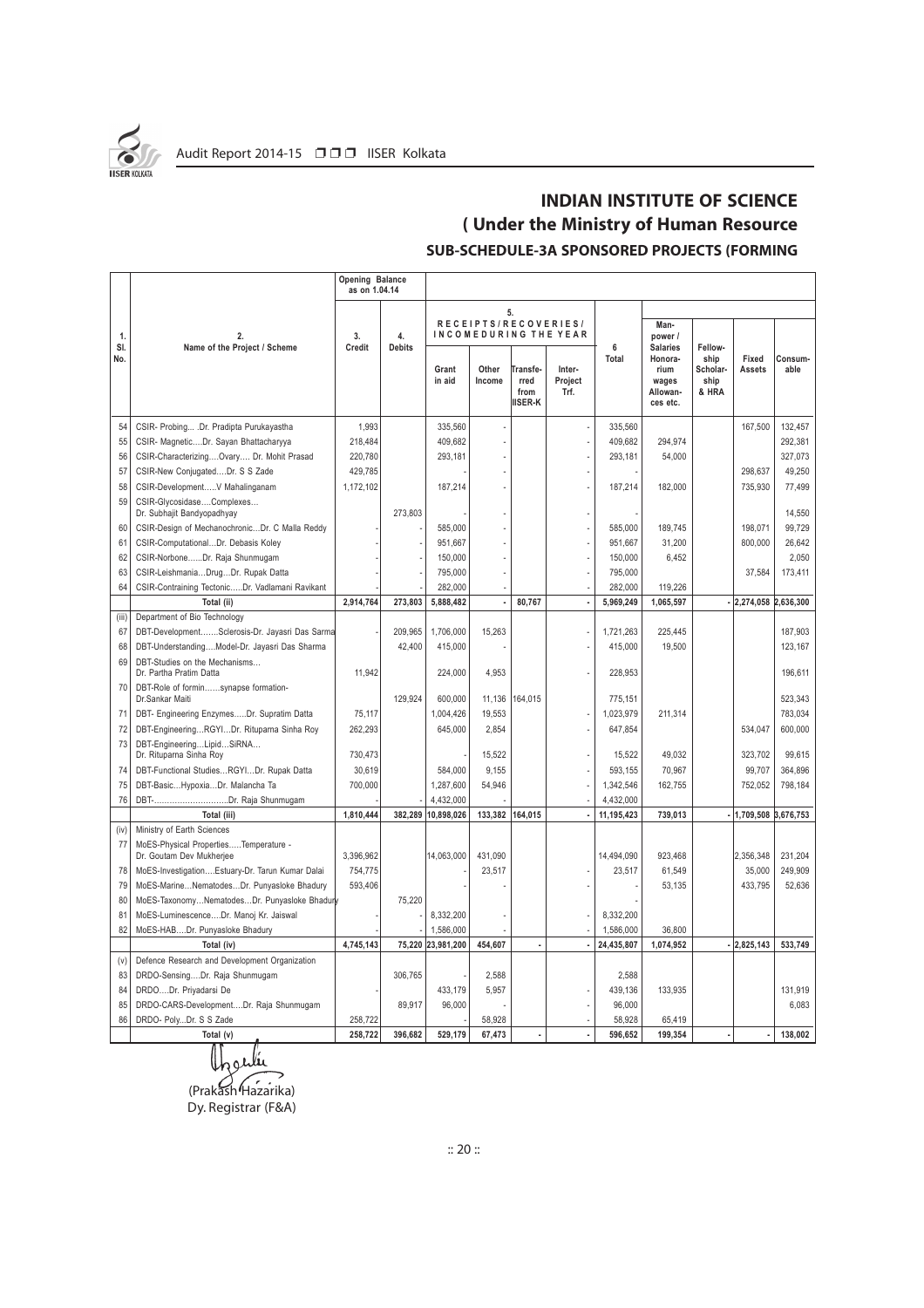

## **EDUCATION AND RESEARCH KOLKATA Development, Dept.of Higher Education,GoI)**

#### **PART OF BALANCE SHEET AS AT 31st MARCH, 2015 )**

|                          | Transactions during the year |                       |        |                          |                                        |                                      |                      |                          |                          |                          |                          |                                                |                                              |                                                            |           | <b>Closing Balance</b><br>as on 31.03.15 |                           |
|--------------------------|------------------------------|-----------------------|--------|--------------------------|----------------------------------------|--------------------------------------|----------------------|--------------------------|--------------------------|--------------------------|--------------------------|------------------------------------------------|----------------------------------------------|------------------------------------------------------------|-----------|------------------------------------------|---------------------------|
|                          | 7. EXPENDITURE/PAYMENTS      |                       |        |                          |                                        |                                      | DURING THE YEAR      |                          |                          |                          |                          |                                                |                                              |                                                            |           |                                          |                           |
| Conting-<br>ency         | TA/DA/<br>Field<br>Cost      | Institute<br>Overhead | Refund | Others                   | <b>AVC</b><br>Site<br>Prepara-<br>tion | Overseas Travel<br>Allowance Allowa- | nce                  | Subsis-<br>tence         | rator                    | Collab-Service<br>Tex    | tancy/<br>Share          | Consul-Transfe-<br>rred to<br>Personal IISER-K | Transfe-<br>rred to<br><b>ISI/IIT</b><br>Kgp | Transfer-<br>red to<br>Inter<br><b>Transfer</b><br>Project | Total     | 8<br>Credit                              | $\boldsymbol{9}$<br>Debit |
|                          |                              | 37,553                |        |                          |                                        |                                      |                      |                          |                          |                          |                          |                                                |                                              |                                                            | 337,510   | 43                                       |                           |
| 7,208                    |                              |                       |        |                          |                                        |                                      |                      |                          |                          |                          |                          |                                                |                                              |                                                            | 610,729   |                                          |                           |
|                          |                              | 16,166                |        |                          |                                        |                                      |                      |                          |                          |                          |                          |                                                |                                              |                                                            |           | 17,437                                   |                           |
| 7,600                    |                              | 13,961                |        |                          |                                        |                                      |                      |                          |                          |                          |                          |                                                |                                              |                                                            | 402,634   | 111,327                                  |                           |
| 100                      | 23,825                       |                       |        |                          |                                        |                                      |                      |                          |                          |                          |                          |                                                |                                              |                                                            | 371,812   | 57,973                                   |                           |
| 70,774                   | 4,100                        | 10,682                |        |                          |                                        |                                      |                      |                          |                          |                          |                          |                                                |                                              |                                                            | 1,080,985 | 278,331                                  |                           |
|                          |                              |                       |        |                          |                                        |                                      |                      |                          |                          |                          |                          |                                                |                                              |                                                            |           |                                          |                           |
|                          |                              |                       |        |                          |                                        |                                      |                      |                          |                          |                          |                          |                                                |                                              |                                                            | 14,550    |                                          | 288,353                   |
| 10,000                   | 12,843                       |                       |        |                          |                                        |                                      |                      |                          |                          |                          |                          |                                                |                                              |                                                            | 510,388   | 74,612                                   |                           |
| 3,169                    |                              |                       |        |                          |                                        |                                      |                      |                          |                          |                          |                          |                                                |                                              |                                                            | 861,011   | 90,656                                   |                           |
| 7,870                    | 35,695                       |                       |        |                          |                                        |                                      |                      |                          |                          |                          |                          |                                                |                                              |                                                            | 52,067    | 97,933                                   |                           |
| 26,237                   |                              |                       |        |                          |                                        |                                      |                      |                          |                          |                          |                          |                                                |                                              |                                                            | 237,232   | 557,768                                  |                           |
|                          |                              |                       |        |                          |                                        |                                      |                      |                          |                          |                          |                          |                                                | 162,774                                      |                                                            | 282,000   |                                          |                           |
| 229,763                  | 97,930                       | 141,384 50,079        |        | $\overline{\phantom{a}}$ | $\overline{\phantom{a}}$               | $\overline{\phantom{a}}$             | $\ddot{\phantom{0}}$ | $\overline{\phantom{a}}$ | $\overline{\phantom{a}}$ | $\overline{\phantom{a}}$ | $\overline{\phantom{a}}$ | ۰                                              | 162,774                                      |                                                            | 6,657,885 | 2,262,105                                | 309,780                   |
|                          |                              |                       |        |                          |                                        |                                      |                      |                          |                          |                          |                          |                                                |                                              |                                                            |           |                                          |                           |
| 5,998                    | 11,639                       | 50,000                |        |                          |                                        |                                      |                      |                          |                          |                          |                          |                                                |                                              |                                                            | 480,985   | 1,030,313                                |                           |
| 21,809                   |                              | 50,000                |        |                          |                                        |                                      |                      |                          |                          |                          |                          |                                                |                                              |                                                            | 214,476   | 158,124                                  |                           |
| 6,000                    | 10,078                       | 12,000                |        |                          |                                        |                                      |                      |                          |                          |                          |                          |                                                |                                              |                                                            | 224,689   | 16,206                                   |                           |
| 32,444                   | 24,131                       | 50,000                |        |                          |                                        |                                      |                      |                          |                          |                          |                          |                                                |                                              |                                                            | 629,918   | 15,309                                   |                           |
|                          |                              | 50,000                |        |                          |                                        |                                      |                      |                          |                          |                          |                          |                                                |                                              |                                                            | 1,044,348 | 54,748                                   |                           |
|                          |                              |                       |        |                          |                                        |                                      |                      |                          |                          |                          |                          |                                                |                                              |                                                            |           |                                          |                           |
| 20,994                   |                              | 25,000                |        |                          |                                        |                                      |                      |                          |                          |                          |                          |                                                |                                              |                                                            | 1,180,041 |                                          | 269,894                   |
|                          | 20,000                       |                       |        |                          |                                        |                                      |                      |                          |                          |                          |                          |                                                |                                              |                                                            | 492,349   | 253,646                                  |                           |
|                          | 14,021                       | 10,000                |        |                          |                                        |                                      |                      |                          |                          |                          |                          |                                                |                                              |                                                            | 559,591   | 64,183                                   |                           |
| 19,817                   | 35,806                       | 50,000                |        |                          |                                        |                                      |                      |                          |                          |                          |                          |                                                |                                              |                                                            | 1,818,614 | 223,932                                  |                           |
|                          |                              |                       |        |                          |                                        |                                      |                      |                          |                          |                          |                          |                                                |                                              |                                                            |           |                                          |                           |
|                          |                              |                       |        |                          | ÷,                                     | ÷,                                   |                      |                          |                          |                          | ÷,                       |                                                |                                              |                                                            |           | 4,432,000                                |                           |
| 107,062                  | 115,675                      | 297,000               |        | l,                       |                                        |                                      |                      | $\overline{\phantom{a}}$ | ÷,                       | ×                        |                          | l,                                             | $\blacksquare$                               | ÷,                                                         | 6,645,011 | 6,248,461                                | 269,894                   |
|                          |                              |                       |        |                          |                                        |                                      |                      |                          |                          |                          |                          |                                                |                                              |                                                            |           |                                          |                           |
| 65,299                   | 131,738                      | 208,560               |        |                          |                                        |                                      |                      |                          |                          |                          |                          |                                                |                                              |                                                            | 3,916,617 | 13,974,435                               |                           |
| 21,029                   | 164,212                      |                       |        |                          |                                        |                                      |                      |                          |                          |                          |                          |                                                |                                              |                                                            | 531,699   | 246,593                                  |                           |
|                          | 87,788                       |                       |        |                          |                                        |                                      |                      |                          |                          |                          |                          |                                                |                                              |                                                            | 627,354   |                                          |                           |
|                          |                              |                       |        |                          |                                        |                                      |                      |                          |                          |                          |                          |                                                |                                              |                                                            |           |                                          | 33,948                    |
|                          |                              |                       |        |                          |                                        |                                      |                      |                          |                          |                          |                          |                                                |                                              |                                                            |           |                                          | 75,220                    |
|                          |                              | 30,200                |        |                          |                                        |                                      |                      |                          |                          |                          |                          |                                                |                                              |                                                            | 30,200    | 8,302,000                                |                           |
|                          |                              | 110,000               |        |                          |                                        |                                      |                      |                          |                          |                          |                          |                                                |                                              | 138,060                                                    | 284,860   | 1,301,140                                |                           |
| 86,328                   | 383,738                      | 348,760               |        | l,                       | $\overline{a}$                         | ÷.                                   |                      | $\overline{\phantom{a}}$ | $\overline{\phantom{a}}$ | $\overline{\phantom{a}}$ | $\overline{\phantom{a}}$ | l,                                             | $\blacksquare$                               | 138,060                                                    | 5,390,730 | 23,824,168                               | 109,168                   |
|                          |                              |                       |        |                          |                                        |                                      |                      |                          |                          |                          |                          |                                                |                                              |                                                            |           |                                          | 304,177                   |
|                          | 15,000                       | 51,000                |        |                          |                                        |                                      |                      |                          |                          |                          |                          |                                                |                                              |                                                            | 331,854   | 107,282                                  |                           |
|                          |                              |                       |        |                          |                                        |                                      |                      |                          |                          |                          |                          |                                                |                                              |                                                            | 6,083     |                                          |                           |
|                          |                              |                       |        |                          |                                        |                                      |                      |                          |                          |                          |                          |                                                |                                              |                                                            | 65,419    | 252,231                                  |                           |
| $\overline{\phantom{a}}$ | 15,000                       | 51,000                |        | $\blacksquare$           | $\blacksquare$                         | $\blacksquare$                       | $\blacksquare$       | $\blacksquare$           | $\overline{\phantom{a}}$ | $\overline{\phantom{a}}$ | $\blacksquare$           | ÷,                                             | $\blacksquare$                               | $\blacksquare$                                             | 403,356   | 359,513                                  | 304,177                   |
|                          |                              |                       |        |                          |                                        |                                      |                      |                          |                          |                          |                          |                                                |                                              |                                                            |           |                                          |                           |

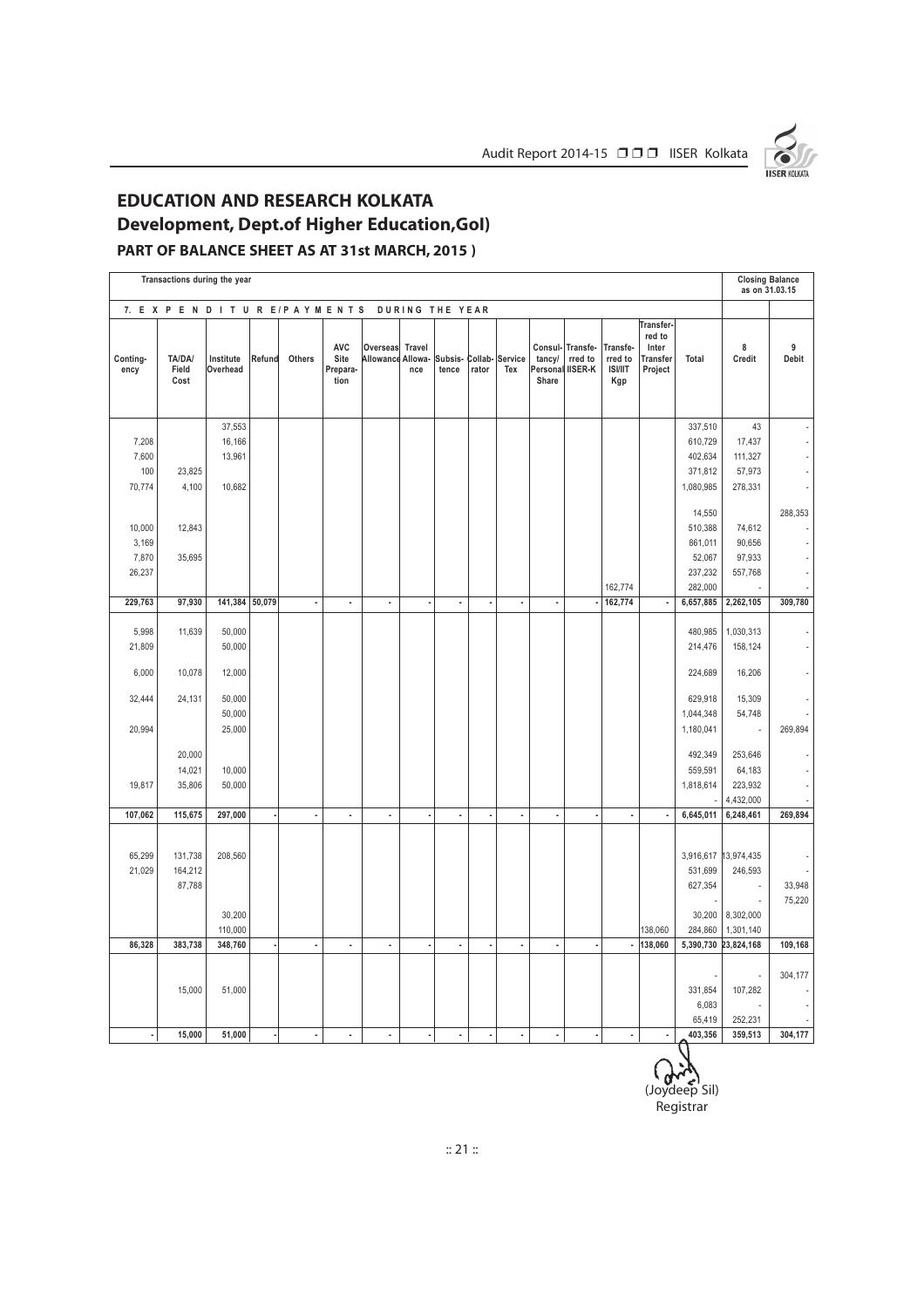

#### **INDIAN INSTITUTE OF SCIENCE ( Under the Ministry of Human Resource SUB-SCHEDULE-3A SPONSORED PROJECTS (FORMING**

|            |                                                                     |            | Opening Balance<br>as on 1.04.14 |                       |                 |                                            |                                               |                     |                                                                     |                                              |                                  |                 |
|------------|---------------------------------------------------------------------|------------|----------------------------------|-----------------------|-----------------|--------------------------------------------|-----------------------------------------------|---------------------|---------------------------------------------------------------------|----------------------------------------------|----------------------------------|-----------------|
| 1.         | $\mathfrak{p}$                                                      | 3.         | $\overline{4}$ .                 |                       |                 | 5.                                         | RECEIPTS/RECOVERIES/<br>INCOMEDURING THE YEAR |                     | Man-<br>power /                                                     |                                              |                                  |                 |
| SI.<br>No. | Name of the Project / Scheme                                        | Credit     | <b>Debits</b>                    | Grant<br>in aid       | Other<br>Income | Transfe-<br>rred<br>from<br><b>IISER-K</b> | Inter-<br>Project<br>Trf.                     | 6<br>Total          | <b>Salaries</b><br>Honora-<br>rium<br>wages<br>Allowan-<br>ces etc. | Fellow-<br>ship<br>Scholar-<br>ship<br>& HRA | Fixed<br>Assets                  | Consum-<br>able |
| (vi)       | Welcome Trust Department of Bio Technology                          |            |                                  |                       |                 |                                            |                                               |                     |                                                                     |                                              |                                  |                 |
| 87         | WTDBT-MolecularExpression-Dr. Partho Sarathi Ray                    | 1.373.334  |                                  | 3.687.325             |                 |                                            |                                               | 3.687.325           | 247.784                                                             |                                              | 978.225                          | 1.982.863       |
| 88         | WTDBT-UnderstadingStretchDr. Bidisha Sinha                          | 11,891,620 |                                  | 13,586,091            |                 |                                            |                                               | 13,586,091          |                                                                     |                                              | 64,992 2,365,339                 | 704,681         |
|            | Total (vi)                                                          | 13,264,954 |                                  | 17,273,416            |                 |                                            |                                               | 17,273,416          | 247,784                                                             |                                              | 64,992 3,343,564                 | 2,687,544       |
| (vii)      | Indian National Academy                                             |            |                                  |                       |                 |                                            |                                               |                     |                                                                     |                                              |                                  |                 |
| 89         | INSA-Young ScientistDr. Anindita Bhadra                             | 19.812     |                                  |                       |                 |                                            |                                               |                     |                                                                     |                                              |                                  |                 |
| 90         | INSA-Young ScientistDr. Bipul Pal                                   | 45,123     |                                  |                       |                 |                                            |                                               |                     |                                                                     |                                              |                                  |                 |
| 91         | INSA-Young ScientistDr. Dhananjay Nandi                             |            | 252,763                          | 500.000               |                 |                                            |                                               | 500.000             |                                                                     |                                              | 71,400                           | 22,764          |
|            | Total (vii)                                                         | 64.935     | 252.763                          | 500,000               |                 |                                            |                                               | 500.000             |                                                                     |                                              | 71.400                           | 22,764          |
| (viii)     | Department of Atomic Energy                                         |            |                                  |                       |                 |                                            |                                               |                     |                                                                     |                                              |                                  |                 |
| 92         | BRNS-DAE-DynamicMicrowave Dr. Soumyajit Roy                         | 472,311    |                                  |                       |                 |                                            |                                               |                     |                                                                     |                                              | 1,051,827                        |                 |
| 93         | DAE-OrderingsDr. Ashok Kr. Nanda                                    |            |                                  | 153,000               |                 |                                            |                                               | 153.000             |                                                                     |                                              |                                  |                 |
| 94         | BRNS-DAR-Mucller matrixNirmalya Ghosh                               |            |                                  | 1.164.450             |                 |                                            |                                               | 1.164.450           | 97.760                                                              |                                              | 422.681                          | 51.177          |
| 95         | BRNS-PolymerChainDr. Priyadarsi De                                  |            |                                  | 886,075               |                 |                                            |                                               | 886,075             | 7,742                                                               |                                              | 99,455                           | 577,152         |
|            | Total (viii)                                                        | 472,311    |                                  | 2,203,525             |                 |                                            |                                               | 2,203,525           | 105,502                                                             |                                              | 1,573,963                        | 628.329         |
| (ix)       | Others                                                              |            |                                  |                       |                 |                                            |                                               |                     |                                                                     |                                              |                                  |                 |
| 96         | BNHS India-Study of BenthosDr. Punyasloke Bhadury                   |            | 4.546                            |                       |                 |                                            |                                               |                     |                                                                     |                                              |                                  |                 |
| 97         | WII-Meiobentic StudiesOrissa-<br>Dr. Punyasloke Bhadhury            | 1,475      |                                  |                       |                 |                                            |                                               |                     |                                                                     |                                              |                                  |                 |
| 98         | WWF-Assestment of impact  eco region-<br>Dr. Punyasloke Bhadhury    | 216        |                                  |                       |                 |                                            |                                               |                     |                                                                     |                                              |                                  |                 |
| 99         | WWF-Survey of MarineImplications-<br>Dr. Punyasloke Bhadury         | 3          |                                  |                       |                 |                                            |                                               |                     |                                                                     |                                              |                                  |                 |
| 100        | Gunnebo-On DevelopmentSafes-Dr. Soumyajit Roy                       | 483.834    |                                  |                       |                 |                                            |                                               |                     |                                                                     |                                              | 98,672                           | 11,695          |
| 101        | ICAR-UnderstandingWheat<br>Dr. Shree Prakash Pandey                 | 2,189,881  |                                  | 475,139               |                 |                                            |                                               | 475,139             | 203,022                                                             |                                              | 1,272,517                        | 875,151         |
|            | Total (ix)                                                          | 2,675,409  | 4.546                            | 475.139               |                 |                                            |                                               | 475.139             | 203.022                                                             |                                              | 1,371,189                        | 886.846         |
|            | Total (G=i+ii+iii+iv+v+vi+vii+viii+ix)                              | 32,267,711 | 1,770,641                        | 81.637.989            | 655,462         | 244,783                                    |                                               | 82,538,234          | 4,753,202                                                           |                                              | 1,376,325 16,040,637             | 13,929,801      |
|            | Closing balance as on 31.03.14<br>$(H = A + B + C + D + E + F + G)$ | 45,847,299 |                                  | 4,258,069 138,030,617 | 827,395         | 244,783                                    |                                               | 138,060 139,240,855 | 9,243,438                                                           |                                              | 12,519,659 18,885,193 17,264,809 |                 |

Externally funded Projects/Schemes closed during this year 1 DST-Crystal engineering…..co-crystals….Dr. C. Malla Reddy 2 DST-Metal complexes….agents….Dr. Arindam Mukherjee 3 DST-Template-assited….architectures…Dr. Venkataramanan Mahalingam 4 DST-Design and syntheisi….architectures…Dr. Priyadarsi De 5 DST-Dynamics of water….nano-particles….Dr. Ashwani Kumar Tiwari 6 CSIR-Synthesis Hexasaccharide ...031 NRT36S-Dr. Balaram Mukhopadhyay

7 CSIR-Design and Synthesis ... Hydroamination Reactions-Dr. Swadhin Mandal 8 UKIERI- Dr. Supriyo Mitra

9 DRDO-CARS-Development….Dr. Raja Shunmugam 10 DST-Symposium on Bioeffect….Dr. Guha Dharmaranjan

11 DST-Ramanujan Review Meet

Externally funded Projects/Schemes transferred to other Institutes during this year 1 CSIR-Contraining Tectonic…..Dr. Ravikant Vadlamani

zouli Ô (Prakash Hazarika)

Dy. Registrar (F&A)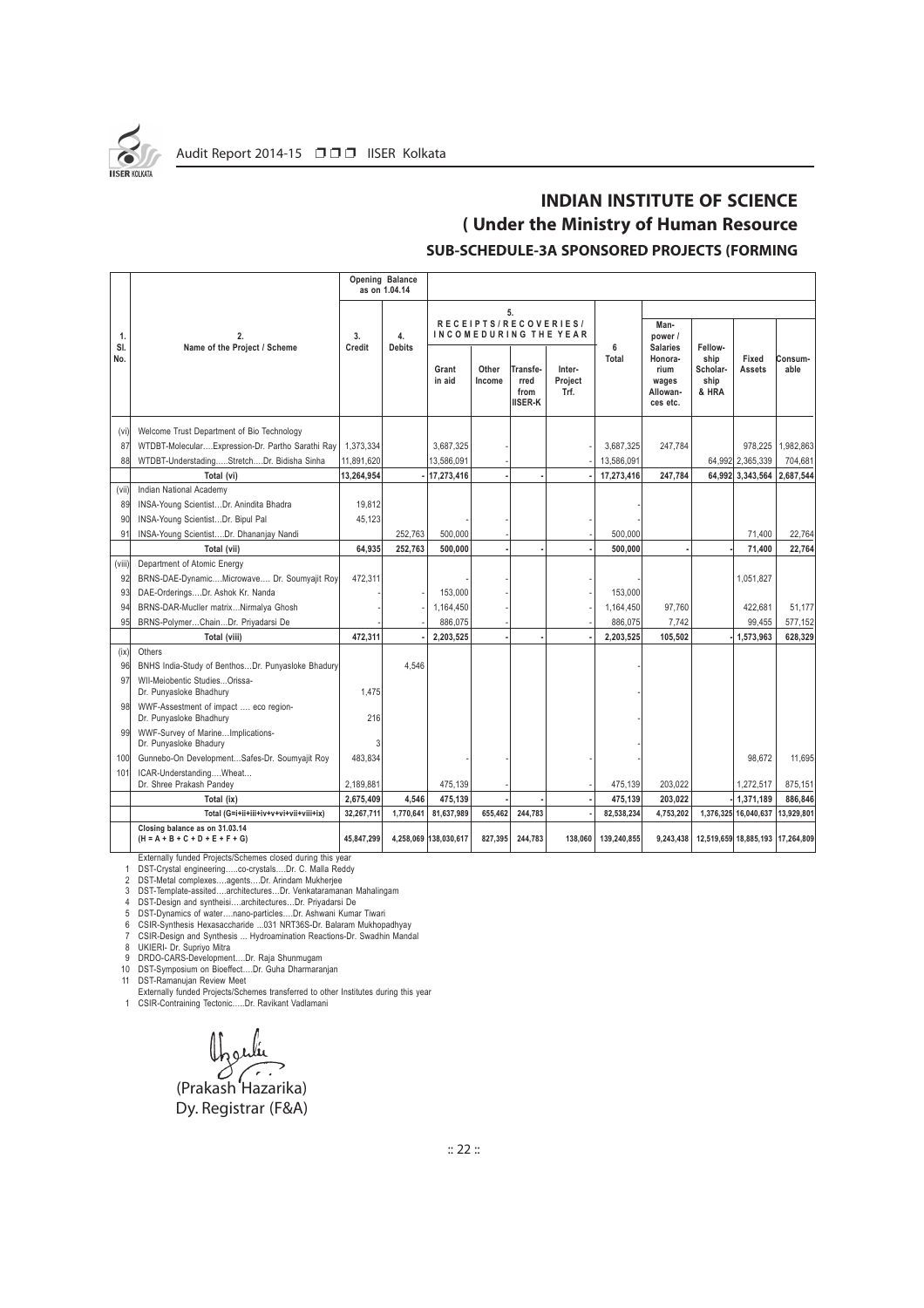

## **EDUCATION AND RESEARCH KOLKATA Development, Dept.of Higher Education,GoI)**

#### **PART OF BALANCE SHEET AS AT 31st MARCH, 2015 )**

|                              | Transactions during the year |                               |                          |        |                                        |                               |                 |       |                                |     |                 |                                                |                                              |                                                            |                                           | <b>Closing Balance</b>                                  | as on 31.03.15 |
|------------------------------|------------------------------|-------------------------------|--------------------------|--------|----------------------------------------|-------------------------------|-----------------|-------|--------------------------------|-----|-----------------|------------------------------------------------|----------------------------------------------|------------------------------------------------------------|-------------------------------------------|---------------------------------------------------------|----------------|
|                              | 7. EXPENDITURE/PAYMENTS      |                               |                          |        |                                        |                               | DURING THE YEAR |       |                                |     |                 |                                                |                                              |                                                            |                                           |                                                         |                |
| Conting-<br>ency             | TA/DA/<br>Field<br>Cost      | Institute<br>Overhead         | Refund                   | Others | <b>AVC</b><br>Site<br>Prepara-<br>tion | Overseas<br>Allowance Allowa- | Travel<br>nce   | tence | Subsis-Collab-Service<br>rator | Tex | tancy/<br>Share | Consul-Transfe-<br>rred to<br>Personal IISER-K | Transfe-<br>rred to<br><b>ISI/IIT</b><br>Kgp | Transfer-<br>red to<br>Inter<br><b>Transfer</b><br>Project | Total                                     | 8<br>Credit                                             | 9<br>Debit     |
| 331,379<br>58,106<br>389,485 | 7,354<br>118,264<br>125,618  | 139,378<br>322,810<br>462,188 | $\overline{\phantom{a}}$ |        | $\overline{\phantom{a}}$               | 448,944<br>448,944            |                 |       | $\blacksquare$                 |     |                 |                                                |                                              | $\overline{\phantom{a}}$                                   | 4,135,927                                 | 924,732<br>3,634,192 21,843,519<br>7,770,119 22,768,251 |                |
|                              |                              |                               |                          |        |                                        |                               |                 |       |                                |     |                 |                                                |                                              |                                                            |                                           |                                                         |                |
| 45,123                       |                              | 100,000                       |                          |        |                                        |                               |                 |       |                                |     |                 |                                                |                                              |                                                            | 45,123<br>194,164                         | 19,812<br>53,073                                        |                |
| 45.123                       |                              | 100,000                       |                          |        | $\blacksquare$                         | $\overline{a}$                |                 |       | $\blacksquare$                 |     |                 |                                                |                                              |                                                            | 239,287                                   | 72,885                                                  |                |
| 19,750<br>25,000             | 9,739                        | 13,000<br>78,450<br>60,075    |                          |        |                                        |                               |                 |       |                                |     |                 |                                                |                                              |                                                            | 1,071,577<br>13,000<br>659,807<br>769,424 | 140,000<br>504,643<br>116,651                           | 599,266        |
| 44,750                       | 9,739                        | 151,525                       |                          |        | ä,                                     | ÷.                            |                 |       | ä,                             |     |                 |                                                |                                              |                                                            | 2,513,808                                 | 761,294                                                 | 599,266        |
|                              |                              |                               |                          |        |                                        |                               |                 |       |                                |     |                 |                                                |                                              |                                                            |                                           | 1,475<br>216                                            | 4,546          |
| 100,657<br>113,199           | 331,184<br>23,886            |                               |                          |        |                                        |                               |                 |       |                                |     |                 |                                                |                                              |                                                            | 542,208<br>2,487,775                      | 3<br>177,245                                            | 58,374         |
| 213,856                      | 355,070                      |                               |                          |        | ÷.                                     | ÷                             |                 |       | ÷,                             |     |                 |                                                |                                              |                                                            | 3,029,983                                 | 178,939                                                 | 62,920         |
| 1,474,279                    | 2,088,511                    | 4, 135, 189 134, 714          |                          |        | ٠                                      | 448,944                       |                 |       | $\blacksquare$                 |     |                 |                                                | 261,192                                      | 138,060                                                    | 44,780,854                                | 70,390,112                                              | 2,135,662      |
| 10,898,537                   | 8,030,534                    | 5,503,875 957,957             |                          |        |                                        | 448,944                       |                 |       | 138,060 1,202,796 57,968       |     | 390,435         | 34,000                                         | 342,064                                      | 138,060                                                    |                                           | 86,056,329 100,512,556                                  | 5,738,800      |

(Joydeep Sil) Registrar

:: 23 ::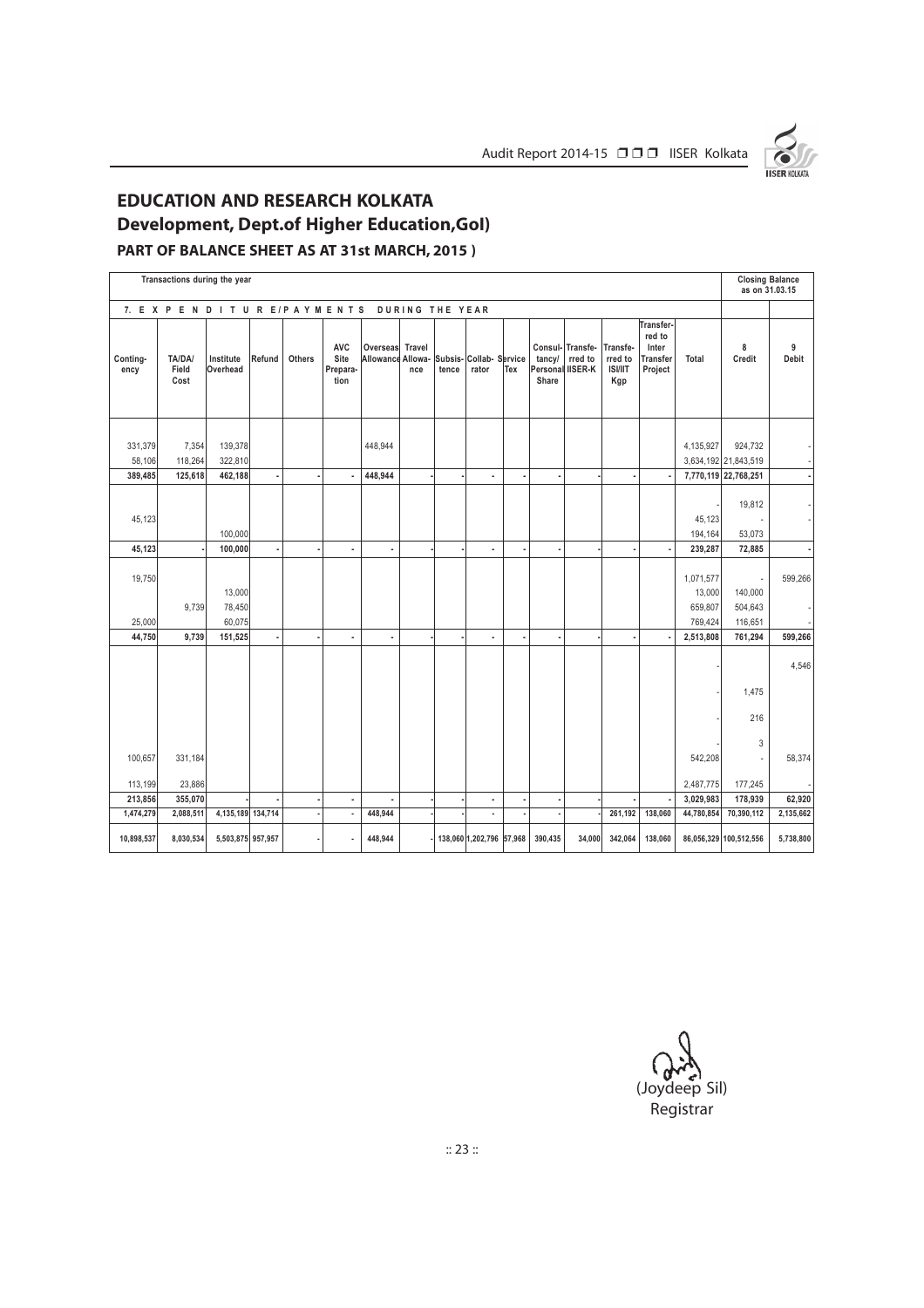

#### **INDIAN INSTITUTE OF SCIENCE ( Under the Ministry of Human Resource**

#### **SUB-SCHEDULE-3B SCHEDULE 3(b) SPONSORED FELLOWSHIPS AND SCHOLARSHIPS**

|                            |                                                    | <b>Opening Balance</b><br>as on 1.04.14 |                     |                                  |                 |                                            |                                                |             |                                                                                |                                              |                        |                 |
|----------------------------|----------------------------------------------------|-----------------------------------------|---------------------|----------------------------------|-----------------|--------------------------------------------|------------------------------------------------|-------------|--------------------------------------------------------------------------------|----------------------------------------------|------------------------|-----------------|
|                            |                                                    |                                         |                     |                                  |                 | 5.                                         |                                                |             |                                                                                |                                              |                        |                 |
|                            |                                                    |                                         |                     |                                  |                 |                                            | RECEIPTS / RECOVERIES / INCOME DURING THE YEAR |             |                                                                                |                                              |                        |                 |
| $\mathbf{1}$<br>SI.<br>No. | 2.<br>Name of Sponsers                             | 3.<br>Credit                            | 4.<br><b>Debits</b> | Grant<br>in aid                  | Other<br>Income | Transfe-<br>rred<br>from<br><b>IISER-K</b> | Inter-<br>Project<br>Trf.                      | Total       | power /<br><b>Salaries</b><br>Honora-<br>rium<br>wages<br>Allowan-<br>ces etc. | Fellow-<br>ship<br>Scholar-<br>ship<br>& HRA | Fixed<br><b>Assets</b> | Consum-<br>able |
|                            | Externally Funded Students Fellowship / Stipend    |                                         |                     |                                  |                 |                                            |                                                |             |                                                                                |                                              |                        |                 |
| Α                          | <b>Others</b>                                      |                                         |                     |                                  |                 |                                            |                                                |             |                                                                                |                                              |                        |                 |
| 1                          | CSIR Fellowship & Contingency Grant                |                                         |                     | 15,397,126   18,061,429          |                 |                                            |                                                | 18,061,429  |                                                                                | 17,699,598                                   |                        |                 |
| $\overline{2}$             | UGC Fellowship & Contingency Grant                 |                                         |                     | 25,951,703 42,000,000            |                 |                                            |                                                | 42,000,000  |                                                                                | 19,233,704                                   |                        |                 |
| 3                          | KVPY Fellowship & Contingency                      | 377,054                                 |                     | 2,553,000                        |                 |                                            |                                                | 2,553,000   |                                                                                | 2,615,000                                    |                        |                 |
| 4                          | ICMR- ICMR Fellowship                              | 58,803                                  |                     | 232,979                          |                 |                                            |                                                | 232,979     |                                                                                | 486,497                                      |                        |                 |
| 5                          | ICMR- ICMR Contingency (Provision).                |                                         |                     |                                  |                 |                                            |                                                |             |                                                                                |                                              |                        |                 |
|                            | Total (A)                                          |                                         | 435,857 41,348,829  | 62,847,408                       | ÷.              | $\blacksquare$                             | ÷,                                             | 62,847,408  |                                                                                | $-40,034,799$                                |                        |                 |
| в                          | Department of Bio Technology                       |                                         |                     |                                  |                 |                                            |                                                |             |                                                                                |                                              |                        |                 |
| 6                          | DBT-RA Tithankar Banhopadhyay                      | 1,320                                   |                     |                                  |                 |                                            |                                                |             |                                                                                |                                              |                        |                 |
| $\overline{7}$             | DBT-RA Avik Kumar Chowdhury, JRF                   | 101,070                                 |                     |                                  |                 |                                            |                                                |             | 15,947                                                                         |                                              |                        |                 |
| 8                          | DBT Fellowship and Contingency                     |                                         | 115,097             |                                  |                 |                                            |                                                |             |                                                                                | 8,774                                        |                        |                 |
|                            | Total (B)                                          | 102,390                                 | 115,097             |                                  | ÷,              | ÷,                                         | Ĭ.                                             |             | 15,947                                                                         | 8,774                                        | J.                     |                 |
| С                          | Department of Science & Technology                 |                                         |                     |                                  |                 |                                            |                                                |             |                                                                                |                                              |                        |                 |
| 9                          | <b>DST-Inspire Fellowship</b>                      | 3,086,587                               |                     | 46,713,413                       |                 |                                            |                                                | 46,713,413  |                                                                                | 27,905,000                                   |                        |                 |
| 10                         | DST-Inspire Fellowship - Devanita Ghosh, JRF       | 246,165                                 |                     | 300,800                          |                 |                                            |                                                | 300,800     |                                                                                | 290,756                                      |                        |                 |
| 11                         | DST-Inspire Fellowship-Sujata Roy, JRF             | 250,400                                 |                     |                                  |                 |                                            |                                                |             |                                                                                |                                              |                        |                 |
| 12                         | DST-Inspire FellowshipRia Biswas, JRF              |                                         | 186.400             |                                  |                 |                                            |                                                |             |                                                                                | 163,716                                      |                        |                 |
| 13                         | DST-Inspire Fellowship-Bharati Debnath, JRF        |                                         | 64,026              |                                  |                 |                                            |                                                |             |                                                                                | 340,600                                      |                        |                 |
| 14                         | DST-Inspire Fellowship-Anamika Srivastava, JRF     | 228,000                                 |                     |                                  |                 |                                            |                                                |             |                                                                                | 246,000                                      |                        |                 |
| 15                         | DST-Inspire Fellowship-Pinku saha, JRF             | 130,503                                 |                     |                                  |                 |                                            |                                                |             |                                                                                | 340,600                                      |                        |                 |
| 16                         | DST-Inspire Fellowship-Saurav Dutta, JRF           |                                         | 115,097             | 269,600                          |                 |                                            |                                                | 269,600     |                                                                                | 262,000                                      |                        |                 |
| 17                         | DST-Inspire Fellowship -Subhani Rath, JRF          | 135,303                                 |                     |                                  |                 |                                            |                                                |             |                                                                                | 262,000                                      |                        |                 |
| 18                         | DST-Inspire Fellowship-Rafiqul Rahaman, JRF        |                                         | 35,097              | 269,600                          |                 |                                            |                                                | 269,600     |                                                                                | 262,000                                      |                        |                 |
| 19                         | DST-Inspire Fellowship-Spriha Kumari, JRF          |                                         | 35,097              | 269,600                          |                 |                                            |                                                | 269,600     |                                                                                | 262,000                                      |                        |                 |
| 20                         | DST-Inspire Fellowship-Ahishek Pan, JRF            |                                         |                     |                                  |                 |                                            |                                                |             |                                                                                | 185,613                                      |                        |                 |
| 21                         | DST-Inspire Fellowship-Debottam Bhattacharjee, JRF |                                         |                     |                                  |                 |                                            |                                                |             |                                                                                | 208,466                                      |                        |                 |
| 22                         | DST-Inspire Fellowship-Manami Roy, JRF             |                                         |                     | 269,600                          |                 |                                            |                                                | 269,600     |                                                                                |                                              |                        |                 |
| 23                         | DST-Inspire Fellowship-Mandira Pal, JRF            |                                         |                     | 231,200                          |                 |                                            |                                                | 231,200     |                                                                                | 382,200                                      |                        |                 |
| 24                         | DST-Inspire Fellowship-Moumita Mistri, JRF         |                                         |                     |                                  |                 |                                            |                                                |             |                                                                                | 83,097                                       |                        |                 |
| 25                         | DST-Inspire Fellowship-Narottam Mukhopadhyay, JRF  |                                         |                     |                                  |                 |                                            |                                                |             |                                                                                | 185,613                                      |                        |                 |
| 26                         | DST-Inspire Fellowship-Neha Rani Kumar, JRF        |                                         |                     |                                  |                 |                                            |                                                |             |                                                                                | 185,613                                      |                        |                 |
| 27                         | DST-Inspire Fellowship-Soumyajit Seth, JRF         |                                         |                     |                                  |                 |                                            |                                                |             |                                                                                | 79,839                                       |                        |                 |
| 28                         | DST-Inspire Fellowship-Tiasha Saha Roy, JRF        |                                         |                     |                                  |                 |                                            |                                                |             |                                                                                | 79,839                                       |                        |                 |
| 29                         | DST-Inspire Fellowship-Himadri Shekar, JRF         |                                         |                     |                                  |                 |                                            |                                                |             |                                                                                | 3,214                                        |                        |                 |
| 30                         | DST-Inspire Fellowship-Kannan Asha, JRF            |                                         |                     |                                  |                 |                                            |                                                |             |                                                                                | 12,774                                       |                        |                 |
| 31                         | DST-Inspire Fellowship-Anurag Kumar, JRF           |                                         |                     |                                  |                 |                                            |                                                |             |                                                                                | 17,419                                       |                        |                 |
| 32                         | DST-Inspire Fellowship-Contingency (Provision)     |                                         |                     |                                  |                 |                                            |                                                |             |                                                                                |                                              |                        |                 |
|                            | Total (C)                                          | 4,076,958                               |                     | 435,717 48,323,813               | ÷.              | $\overline{a}$                             | ÷                                              | 48,323,813  |                                                                                | $-31,758,359$                                |                        |                 |
|                            | Closing balance as on $31.03.14$ (D = A + B + C)   |                                         |                     | 4,615,205 41,899,643 111,171,221 |                 |                                            | Ĭ.                                             | 111,171,221 |                                                                                | 15,947 71,801,932                            | l,                     |                 |

ulu (Prakash Hazarika)

Dy. Registrar (F&A)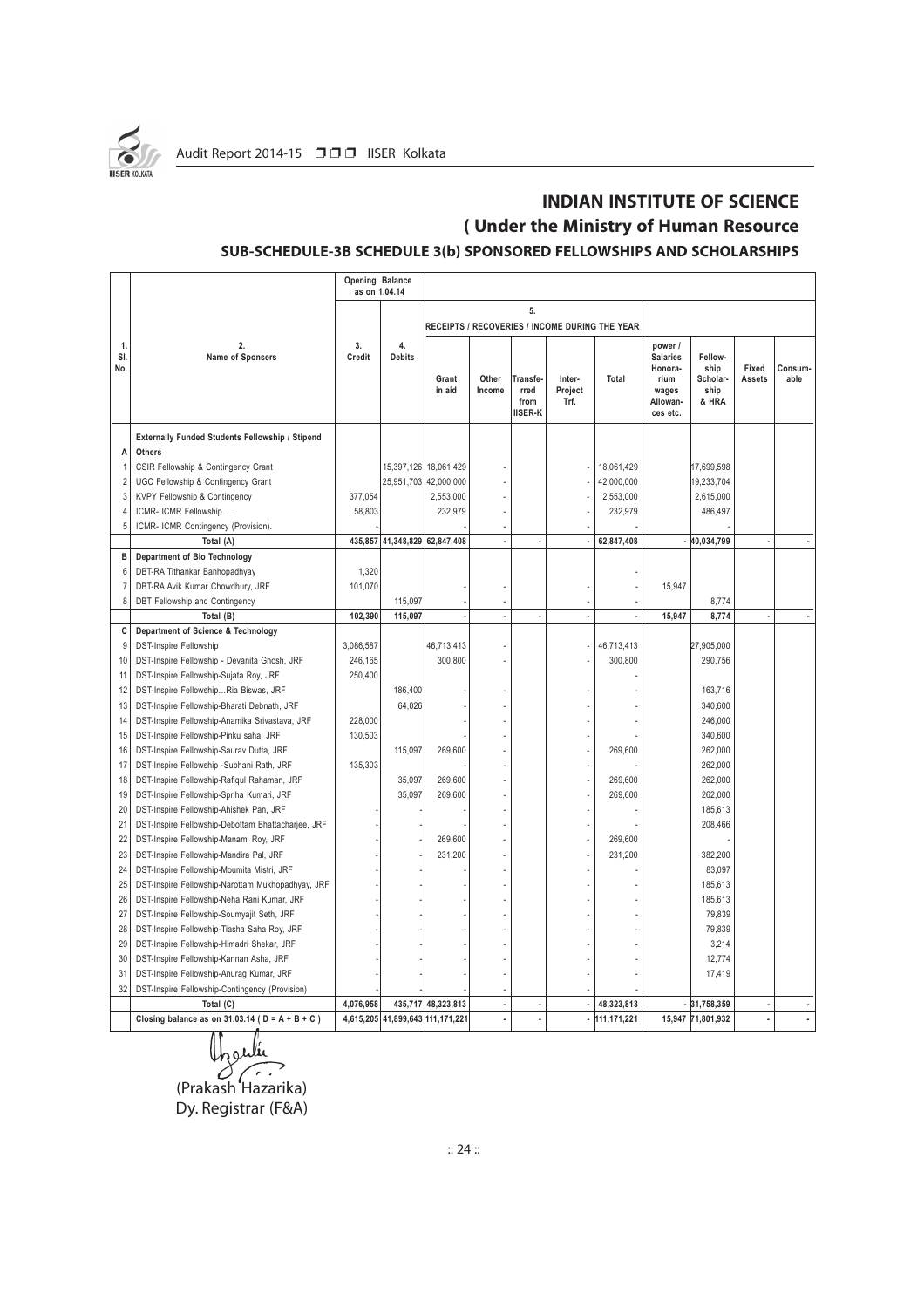

## **EDUCATION AND RESEARCH KOLKATA Development, Dept.of Higher Education,GoI)**

#### **(FORMING PART OF BALANCE SHEET AS AT 31st MARCH, 2015 )**

|                                |                         |                          | Transactions during the year |        |                          |                                 |                               |                          |                          |                          |                          |                          |                                                |                                              |                              |                                                                                                         |                                                                                                                          | <b>Closing Balance</b><br>as on 31.03.15                                                    |
|--------------------------------|-------------------------|--------------------------|------------------------------|--------|--------------------------|---------------------------------|-------------------------------|--------------------------|--------------------------|--------------------------|--------------------------|--------------------------|------------------------------------------------|----------------------------------------------|------------------------------|---------------------------------------------------------------------------------------------------------|--------------------------------------------------------------------------------------------------------------------------|---------------------------------------------------------------------------------------------|
|                                |                         |                          |                              |        | 6.                       |                                 |                               |                          |                          |                          |                          |                          |                                                |                                              |                              |                                                                                                         |                                                                                                                          |                                                                                             |
|                                |                         |                          |                              |        | EXPENDITURE/PAYMENTS     |                                 |                               | DURING THE YEAR          |                          |                          |                          |                          |                                                |                                              |                              |                                                                                                         |                                                                                                                          |                                                                                             |
| Conting-<br>ency               | TA/DA/<br>Field<br>Cost |                          | Institute<br>Overhead        | Refund | Others                   | AVC<br>Site<br>Prepara-<br>tion | Overseas<br>Allowance Allowa- | Travel<br>nce            | Subsis-<br>tence         | Collab-<br>rator         | Service<br>Tex           | tancy/<br>Share          | Consul-Transfe-<br>rred to<br>Personal IISER-K | Transfe-<br>rred to<br><b>ISI/IIT</b><br>Kgp | Inter<br>Transfer<br>Project | Total                                                                                                   | 8<br>Credit                                                                                                              | $\boldsymbol{9}$<br>Debit                                                                   |
| 976,938<br>1,372,597<br>16,428 |                         |                          |                              |        |                          |                                 |                               |                          |                          |                          |                          |                          |                                                |                                              | 360,000                      | 19,036,536<br>20,606,301<br>2,615,000<br>502,925                                                        | ÷,<br>315,054                                                                                                            | 16,372,233<br>4,558,004<br>211,143                                                          |
| 2,960                          |                         |                          |                              |        |                          |                                 |                               |                          |                          |                          |                          |                          |                                                |                                              |                              | 2,960                                                                                                   |                                                                                                                          | 2,960                                                                                       |
| 2,368,923                      |                         | ł,                       |                              |        |                          | $\overline{\phantom{a}}$        | ٠                             | Ĭ.                       | $\overline{\phantom{a}}$ | l,                       | $\overline{\phantom{a}}$ |                          | $\overline{\phantom{a}}$                       | ÷.                                           | 360,000                      | 42,763,722                                                                                              | 315,054                                                                                                                  | 21,144,340                                                                                  |
| 2,114                          |                         |                          |                              | 83,009 |                          |                                 |                               |                          |                          |                          |                          |                          |                                                |                                              |                              | J,<br>101,070<br>8,774                                                                                  | 1,320<br>ä,                                                                                                              | 123,871                                                                                     |
| 2,114                          |                         | $\overline{\phantom{a}}$ | ٠                            | 83,009 | $\overline{\phantom{a}}$ | $\overline{\phantom{a}}$        | $\blacksquare$                | $\overline{\phantom{a}}$ | $\overline{\phantom{a}}$ | $\overline{\phantom{a}}$ | $\blacksquare$           | $\overline{\phantom{a}}$ | ÷,                                             | $\blacksquare$                               | $\overline{\phantom{a}}$     | 109,844                                                                                                 | 1,320                                                                                                                    | 123,871                                                                                     |
| 513,434<br>16,800              |                         |                          |                              |        |                          |                                 |                               |                          |                          |                          |                          |                          |                                                |                                              |                              | 28,418,434 21,381,566<br>307,556<br>163,716<br>340,600<br>246,000<br>340,600                            | 239,409<br>250,400<br>÷,<br>×                                                                                            | 350,116<br>404,626<br>18,000<br>210,097                                                     |
| 14,797                         |                         |                          |                              |        |                          |                                 |                               |                          |                          |                          |                          |                          |                                                |                                              |                              | 262,000<br>276,797<br>262,000<br>262,000<br>185,613<br>208,466<br>382,200<br>83,097                     | $\overline{\phantom{a}}$<br>i,<br>$\overline{\phantom{a}}$<br>$\overline{\phantom{a}}$<br>l,<br>ä,<br>269,600<br>×,<br>÷ | 107,497<br>141,494<br>27,497<br>27,497<br>185,613<br>208,466<br>151,000<br>83,097           |
| 281,860<br>826,891             |                         | $\overline{\phantom{a}}$ | ٠                            |        | $\overline{\phantom{a}}$ | $\overline{\phantom{a}}$        | $\blacksquare$                | $\blacksquare$           | $\overline{\phantom{a}}$ | $\overline{\phantom{a}}$ | $\blacksquare$           | $\overline{\phantom{a}}$ | $\overline{\phantom{a}}$                       | $\overline{\phantom{a}}$                     |                              | 185,613<br>185,613<br>79,839<br>79,839<br>3,214<br>12,774<br>17,419<br>281,860<br>32,585,250 22,140,975 | $\overline{\phantom{a}}$<br>ä,<br>ä,<br>ä,<br>÷,<br>$\overline{\phantom{a}}$<br>÷,<br>ä,                                 | 185,613<br>185,613<br>79,839<br>79,839<br>3,214<br>12,774<br>17,419<br>281,860<br>2,761,171 |
| 3,197,928                      |                         | ÷                        | ä,                           | 83,009 |                          | $\blacksquare$                  | ÷,                            | ÷,                       | ÷,                       | $\overline{\phantom{a}}$ | $\overline{\phantom{a}}$ | $\overline{a}$           | ÷,                                             | $\blacksquare$                               | 360,000                      | 75,458,816 22,457,349                                                                                   |                                                                                                                          | 24,029,382                                                                                  |
|                                |                         |                          |                              |        |                          |                                 |                               |                          |                          |                          |                          |                          |                                                |                                              |                              |                                                                                                         |                                                                                                                          |                                                                                             |

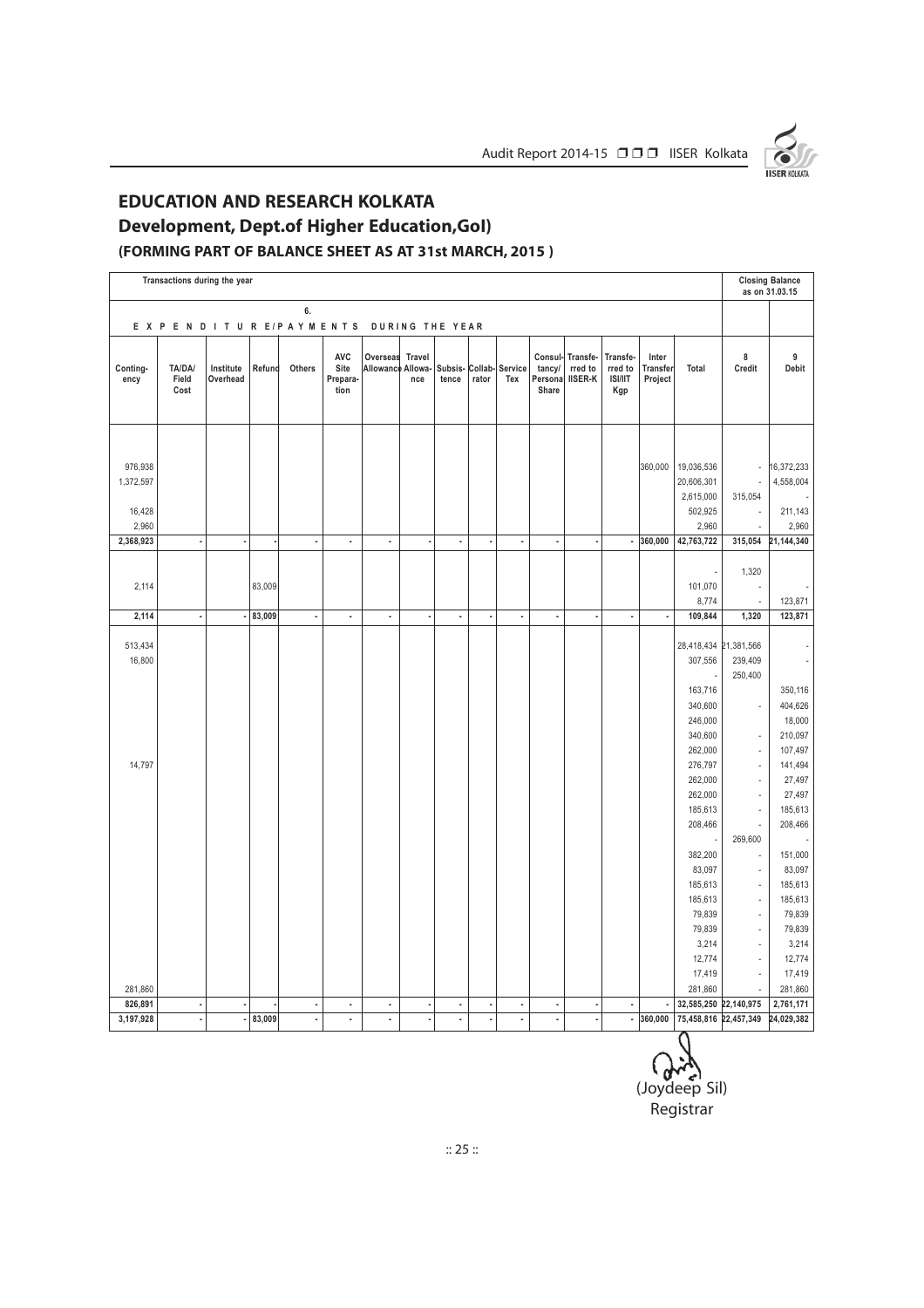

#### **INDIAN INSTITUTE OF SCIENCE EDUCATION AND RESEARCH KOLKATA ( Under the Ministry of Human Resource Development, Dept.of Higher Education,GoI)**

#### **SCHEDULE FORMING PART OF BALANCE SHEET AS AT 31ST MARCH, 2015**

#### **SCHEDULE – 3C : UNUTILIZED GRANTS FROM UGC, GOVERNMENT OF INDIA AND STATE GOVERNMENTS**

(Amount in  $\bar{\tau}$ )

| <b>Particulars</b>                                                                               | <b>Current Year</b><br>$(2014 - 2015)$ | <b>Previous Year</b><br>$(2013 - 2014)$ |
|--------------------------------------------------------------------------------------------------|----------------------------------------|-----------------------------------------|
| A. Plan Grants : Government of India                                                             |                                        |                                         |
| Balance B/F                                                                                      |                                        |                                         |
| Add: Transfer from Capital Fund (730490068 +217759231)                                           | 948,249,299                            |                                         |
| Add : Adjustment on account of Previous Year                                                     | 455,580,698                            |                                         |
| Add: Receipts during the year                                                                    | 1,221,000,000                          |                                         |
| Total(a)                                                                                         | 2,624,829,997                          |                                         |
| Less Refunds                                                                                     |                                        |                                         |
| Less: Utilized for Revenue Expenditure                                                           | 397,266,015                            |                                         |
| Less: Utilized for Capital Expenditure                                                           | 207,684,253                            |                                         |
| Less: Capital Advance/CPWD Deposits/Margin Money<br>Deposit/Prepaid/Prepayments for Capital Exps | 1,964,324,800                          |                                         |
| Total(b)                                                                                         | 2,569,275,068                          |                                         |
| Unutilized carried forward(a-b)                                                                  | 55,554,929                             |                                         |
| <b>B. UGC grants: Plan</b>                                                                       |                                        |                                         |
| Balance B/F                                                                                      |                                        |                                         |
| Add: Receipts during the year                                                                    |                                        |                                         |
| Total(c)                                                                                         |                                        |                                         |
| Less Refunds                                                                                     |                                        |                                         |
| Less: Utilized fo Revenue Expenditure                                                            |                                        |                                         |
| Less: Utilized for Capital Expenditure                                                           |                                        |                                         |
| Total(d)                                                                                         |                                        |                                         |
| Utilized carried forward (c-d)                                                                   |                                        |                                         |
| C. UGC Grants Non Plan                                                                           |                                        |                                         |
| <b>Balance B/F</b>                                                                               |                                        |                                         |
| Receipts during the year                                                                         |                                        |                                         |
| Total(e)                                                                                         |                                        |                                         |

(Prakash Hazarika) (Joydeep Sil) Dy. Registrar (F&A) and a set of the control of the Registrar Registrar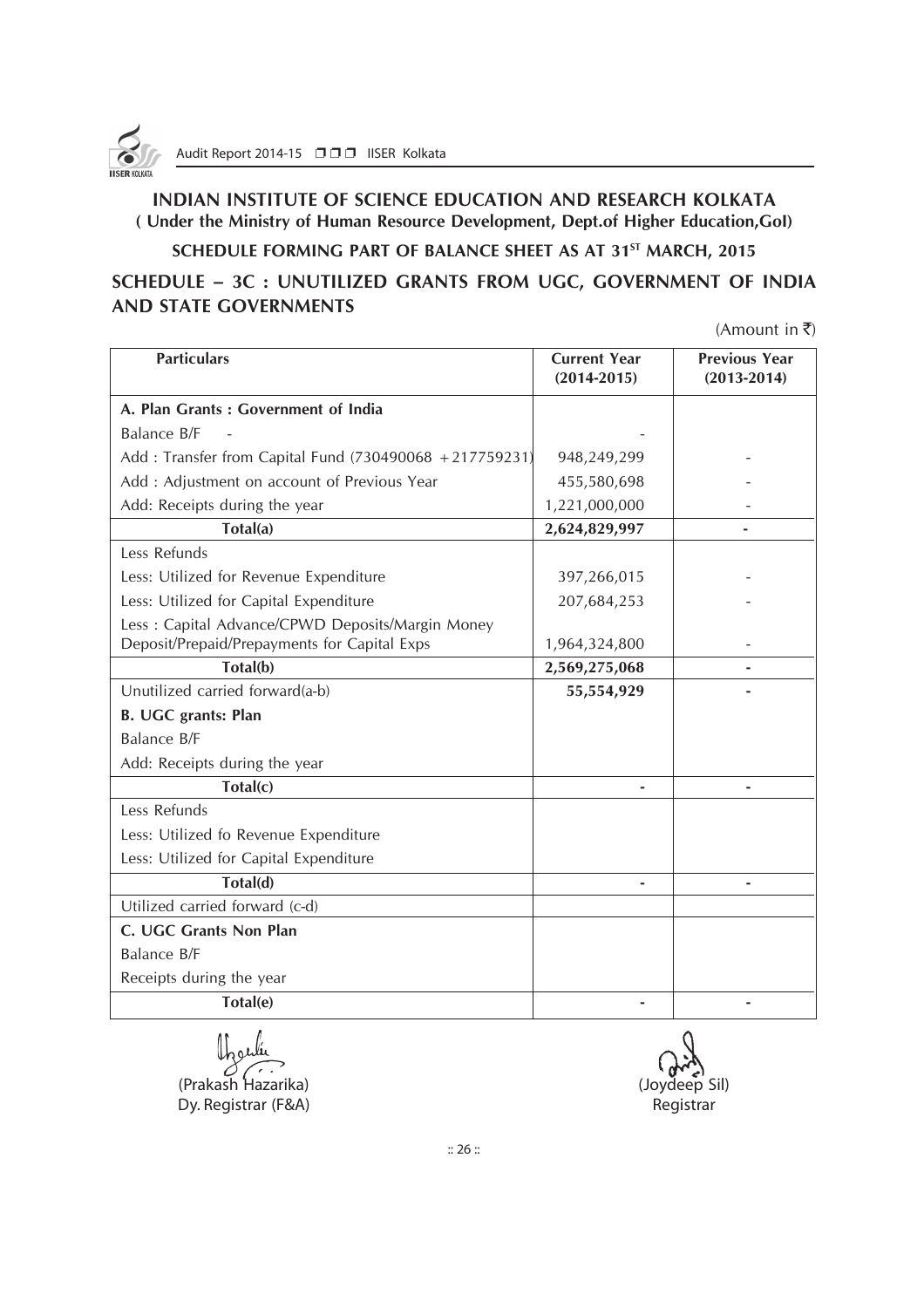

#### **INDIAN INSTITUTE OF SCIENCE EDUCATION AND RESEARCH KOLKATA ( Under the Ministry of Human Resource Development, Dept.of Higher Education,GoI)**

SCHEDULE FORMING PART OF BALANCE SHEET AS AT 31<sup>st</sup> MARCH, 2015

**SCHEDULE – 3C : UNUTILIZED GRANTS FROM UGC, GOVERNMENT OF INDIA AND STATE GOVERNMENTS (contd..)**

(Amount in  $\bar{x}$ )

| <b>Particulars</b>                     | <b>Current Year</b><br>$(2014 - 2015)$ | <b>Previous Year</b><br>$(2013 - 2014)$ |
|----------------------------------------|----------------------------------------|-----------------------------------------|
| Less Refunds                           |                                        |                                         |
| Less: Utilized fo Revenue Expenditure  |                                        |                                         |
| Less: Utilized for Capital Expenditure |                                        |                                         |
| Total(f)                               |                                        |                                         |
| Unutilized carried forward(e-f)        |                                        |                                         |
| D. Grants from State Government        |                                        |                                         |
| Balance B/F                            |                                        |                                         |
| Add: Receipts during the year          |                                        |                                         |
| Total(g)                               |                                        |                                         |
| Less: Utilized fo Revenue Expenditure  |                                        |                                         |
| Less: Utilized for Capital Expenditure |                                        |                                         |
| Total(h)                               |                                        |                                         |
| Utilized carried forward (g-h)         |                                        |                                         |
| Grand Total $(A + B + C + D)$          | 55,554,929                             |                                         |

(Prakash Hazarika) (Joydeep Sil) Dy. Registrar (F&A) Registrar (F&A)

:: 27 ::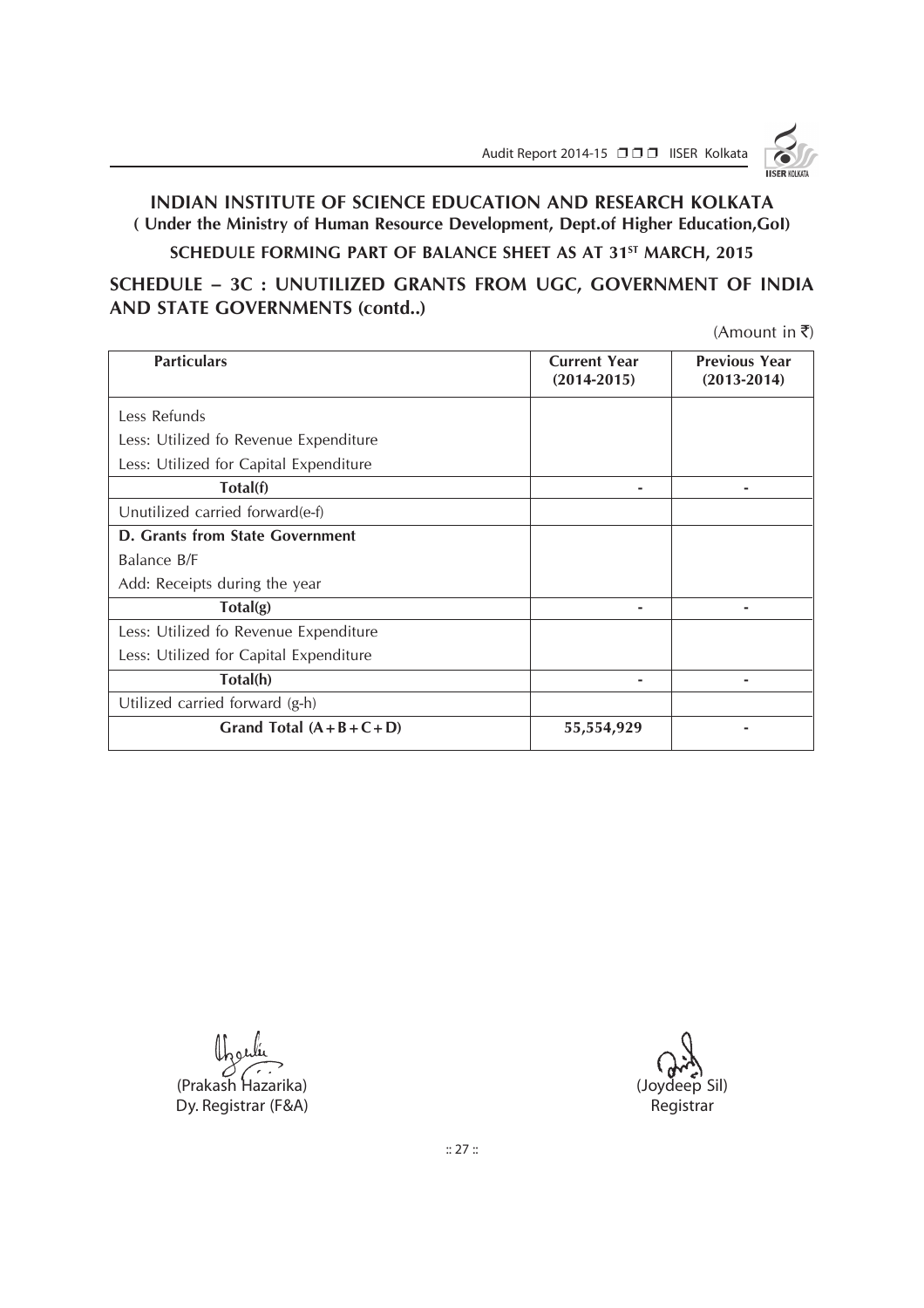

**INDIAN INSTITUTE OF SCIENCE EDUCATION AND RESEARCH KOLKATA ( Under the Ministry of Human Resource Development, Dept.of Higher Education,GoI) SCHEDULE FORMING PART OF BALANCE SHEET AS AT 31ST MARCH, 2015**

(Under the Ministry of Human Resource Development, Dept.of Higher Education, Gol) INDIAN INSTITUTE OF SCIENCE EDUCATION AND RESEARCH KOLKATA

SCHEDULE FORMING PART OF BALANCE SHEET AS AT 31ST MARCH, 2015

Audit Report 2014-15 □□□ IISER Kolkata

| $\overline{\omega}$      | ASSETS HEADS                              |                                          |             | GROSS BLOCK       |                           |                                   | DEPRECIATION FOR THE YEAR 2014-15 |                         |                            | NET BLOCK                           | Amount in ₹   |
|--------------------------|-------------------------------------------|------------------------------------------|-------------|-------------------|---------------------------|-----------------------------------|-----------------------------------|-------------------------|----------------------------|-------------------------------------|---------------|
| <u>ś</u>                 |                                           | Balance as on<br>.04.2014<br>pening<br>ξ | Additions   | <b>Deductions</b> | <b>Balance</b><br>Closing | Opening<br><b>Balance</b><br>Dep. | Dep. for<br>the year              | Adjustment<br>Deduction | Deprecia-<br>Total<br>tion | 31.03.2015                          | 31.03.2014    |
|                          | LAND                                      | 60,001                                   |             |                   | 60,001                    |                                   |                                   |                         |                            | 60,001                              | 60,001        |
| $\sim$                   | SITE DEVELOPMENT                          |                                          | 6,511,766   |                   | 6,511,766                 |                                   |                                   |                         |                            | 6,511,766                           |               |
| 3                        | BUILDINGS                                 | 338,285,898                              | 748,788,437 |                   | 1,087,074,335             | 109,685,692                       | 19,095,177                        |                         | 128,780,869                | 958,293,466                         | 228,600,206   |
| 4                        | ROADS & BRIDGES                           | 25,217,635                               | 23,631,284  |                   | 48,848,919                | 10, 194, 764                      | 430,680                           |                         | 10,625,444                 | 38,223,475                          | 15,022,871    |
| ပ                        | TUBWELLS & WATER SUPPLY                   | 445,257                                  | 790,635     |                   | 1,235,892                 | 122, 159                          | 10,354                            |                         | 132,513                    | 1,103,379                           | 323,098       |
| $\circ$                  | SEWERAGE & DRAINAGE                       |                                          | 3,018,000   |                   | 3,018,000                 |                                   | 7,111                             |                         | 7,111                      | 3,010,889                           |               |
| $\overline{ }$           | ELECTRIC INSTALLATIONS &<br>EQUIPMENT     | 7,575,315                                | 3,513,412   | 1,082,452         | 10,006,275                | 6,852,989                         | 124,456                           | (1,369,891)             | 5,607,554                  | 4,398,721                           | 722,326       |
| $\infty$                 | PLANT & MACHINERY                         |                                          |             |                   |                           |                                   |                                   |                         |                            |                                     |               |
| တ                        | SCIENTIFIC & LABORATORY<br>EQUIPMENT      | 1,094,450,305                            | 102,673,901 | 18,339,413        | 1,178,784,793             | 517, 657, 342                     | 52,497,618                        | (10, 101, 957)          | 560,053,003                | 618,731,790                         | 576,792,963   |
| $\overline{C}$           | OFFICE EQUIPMENT                          | 33,368,823                               | 4,279,675   | 2,526,751         | 35, 121, 747              | 23,834,582                        | 851,553                           | (1,276,601)             | 23,409,534                 | 11,712,213                          | 9,534,241     |
| $\overline{\phantom{0}}$ | AUDIO VISUAL EQUIPMENT                    |                                          |             |                   |                           |                                   |                                   |                         |                            |                                     |               |
| $\overline{2}$           | COMPUTER & PERIPHERALS                    | 70,933,014                               | 11,672,691  | 7,831,409         | 74,774,296                | 63,497,506                        | 2,926,728                         | (7,701,083)             | 58,723,151                 | 16,051,145                          | 7,435,508     |
| $\frac{3}{2}$            | FURNITURE, FIXTURES &<br>FITTINGS         | 96,849,917                               | 14,498,452  | 3,564,698         | 107,783,671               | 35,259,662                        | 5,062,109                         | (1, 120, 321)           | 39,201,450                 | 68,582,221                          | 61,590,255    |
| $\overline{4}$           | <b>VEHICLES</b>                           | 3,966,988                                |             |                   | 3,966,988                 | 1,618,901                         | 234,809                           |                         | 1,853,710                  | 2,113,278                           | 2,348,087     |
| 15                       | LIBRARY BOOKS & SCIENTIFIC<br>JOURNALS    | 235,923,646                              | 1,441,683   | 724,748           | 236,640,581               | 233,866,837                       | 238,875                           | (484, 673)              | 233,621,039                | 3,019,542                           | 2,056,809     |
| $\frac{6}{2}$            | SMALL VALUE ASSETS                        | 3,413,524                                | 159,172     | 888,984           | 2,683,712                 | 3,413,524                         | 159,172                           | (888, 984)              | 2,683,712                  |                                     |               |
|                          | TOTAL (A)                                 | 1,910,490,323                            | 920,979,108 | 34,958,455        | 2,796,510,976             | 1,006,003,958                     | 81,638,642                        | (22, 943, 510)          | 1,064,699,090              | 1,731,811,886                       | 904,486,365   |
| $\overline{1}$           | CAPITAL WORK-IN-<br>PROGRESS (B)          | 1,781,278,062                            | 20,575,785  | 1,231,886,453     | 569,967,394               |                                   |                                   |                         | $\blacksquare$             | 569,967,394                         | 1,781,278,062 |
|                          | Dy. Registrar (F&A)<br>(Prak <sub>ĝ</sub> |                                          |             |                   |                           |                                   |                                   |                         |                            | ် ကား<br>(Joydeep Sil)<br>Registrar |               |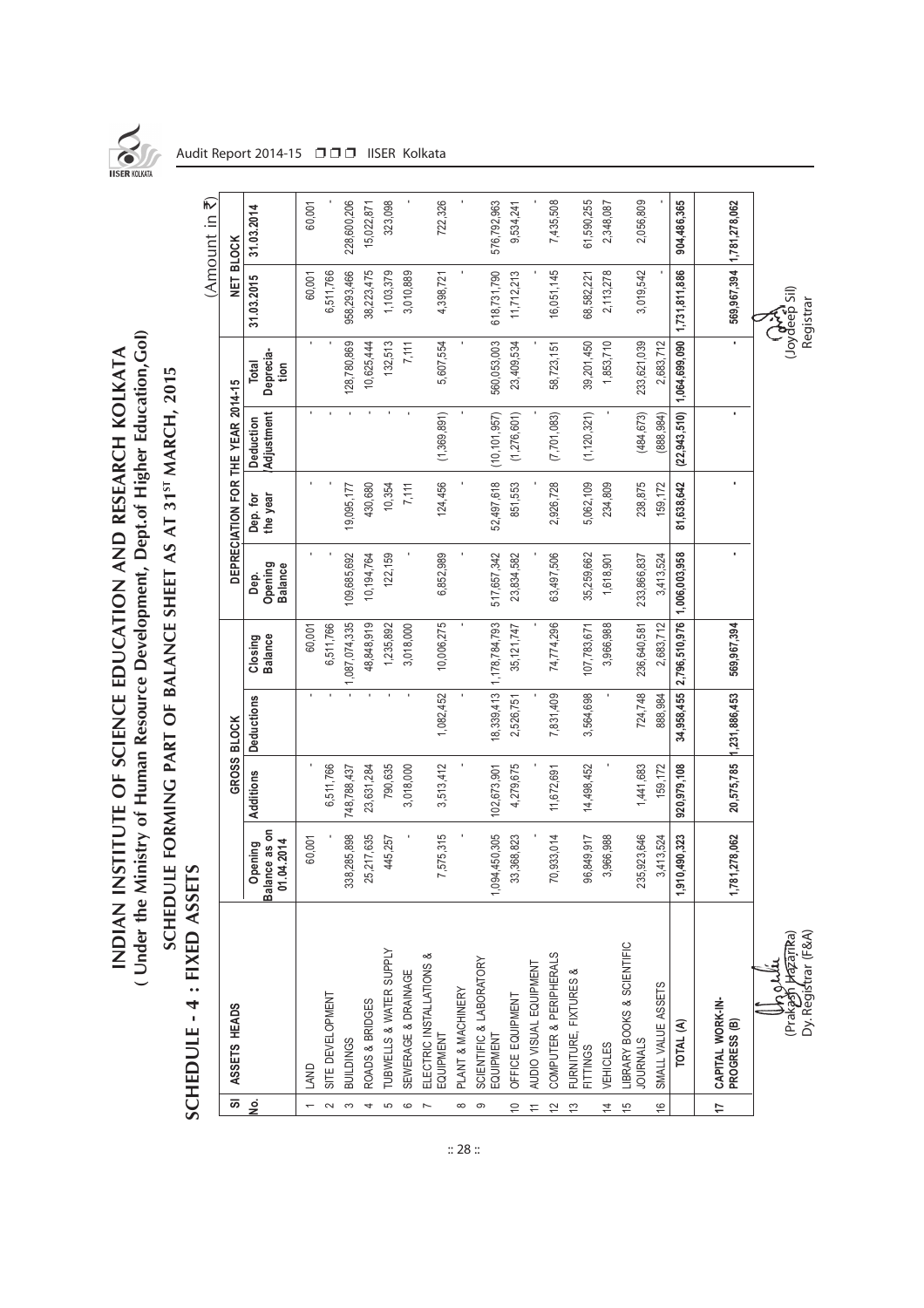| INDIAN INSTITUTE OF SCIENCE EDUCATION AND RESEARCH KOLKATA | (Under the Ministry of Human Resource Development, Dept.of Higher Education, Gol) | SCHEDULE FORMING PART OF BALANCE SHEET AS AT 31 <sup>ST</sup> MARCH, 2015 |
|------------------------------------------------------------|-----------------------------------------------------------------------------------|---------------------------------------------------------------------------|
|------------------------------------------------------------|-----------------------------------------------------------------------------------|---------------------------------------------------------------------------|

SCHEDULE - 4 : FIXED ASSETS (contd..) **SCHEDULE - 4 : FIXED ASSETS (contd..)**

 $(Amount in 7)$ (Amount in  $\bar{\mathbf{z}}$ )

|               | SI. Intangible assets  |                                            |              | GROSS BLOCK                                                                |                            |                                   | DEPRECIATION FOR THE YEAR 2014-15                                     |           |                             | NET BLOCK                                                         |            |
|---------------|------------------------|--------------------------------------------|--------------|----------------------------------------------------------------------------|----------------------------|-----------------------------------|-----------------------------------------------------------------------|-----------|-----------------------------|-------------------------------------------------------------------|------------|
| .<br>چ        |                        | alance as on<br>Opening<br>01.04.2014<br>ഇ |              | Additions   Deductions                                                     | Closeing<br><b>Balance</b> | Opening<br>Dep.<br><b>Balance</b> | for the year   / Adjustment   Amortization/<br>Amortization Deduction |           | Adjustments<br>Total        | 31.03.2015                                                        | 31.03.2014 |
|               | 18   Computer Software | 2,321,146                                  | 1,144,780    |                                                                            | 3,465,926                  | 749,737                           | 889,474                                                               |           | 1,639,211                   | 1,826,715                                                         | 1,571,409  |
| $\frac{1}{9}$ | E-Journals/E-Books     | 132,027,050                                | 49, 185, 206 |                                                                            | 181,212,256                | 118,049,316                       | 7,322,625                                                             |           | 125,371,941                 | 55,840,315                                                        | 13,977,734 |
| 20            | Patents                | 174,500                                    | 232,403      |                                                                            | 406,903                    | 21,813                            |                                                                       | (21, 813) |                             | 406,903                                                           | 152,687    |
|               | Total (C)              | 134,522,696                                | 50,562,389   |                                                                            | 185,085,085                | 118,820,866                       | 8,212,099                                                             |           | $(21, 813)$ $127, 011, 152$ | 58,073,933                                                        | 15,701,830 |
|               | Grand Total (A+B+C)    |                                            |              | ,826,291,081   992,117,282   1,266,844,908   3,551,563,455   1,124,824,824 |                            |                                   |                                                                       |           |                             | 89,850,741 (22,965,323) 1,191,710,242 2,359,853,213 2,701,466,257 |            |



၂၀ydeep Sil)<br>Registrar

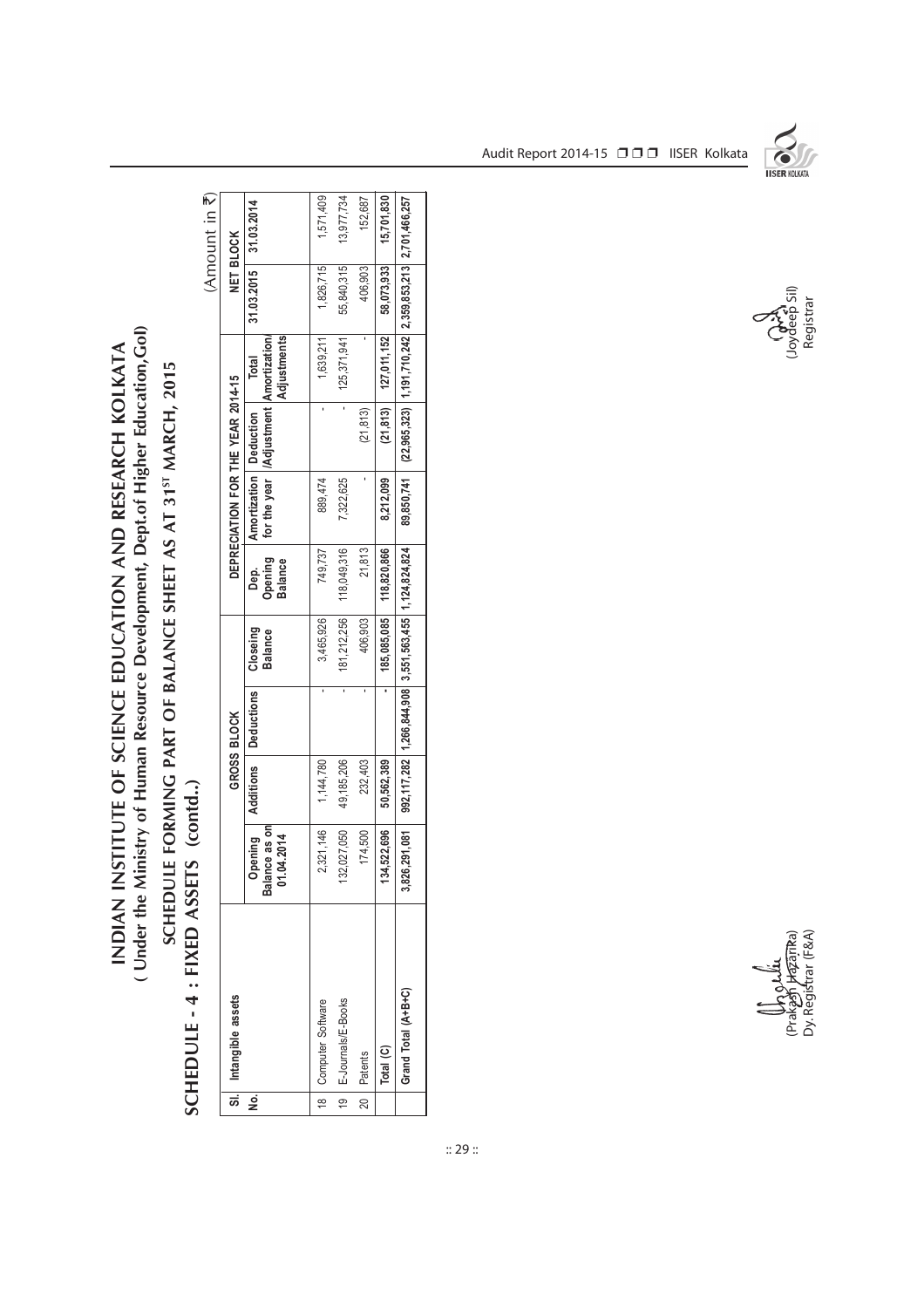

**INDIAN INSTITUTE OF SCIENCE EDUCATION AND RESEARCH KOLKATA ( Under the Ministry of Human Resource Development, Dept.of Higher Education,GoI) SCHEDULE FORMING PART OF BALANCE SHEET AS AT 31ST MARCH, 2015**

(Under the Ministry of Human Resource Development, Dept.of Higher Education, Gol) INDIAN INSTITUTE OF SCIENCE EDUCATION AND RESEARCH KOLKATA

SCHEDULE FORMING PART OF BALANCE SHEET AS AT 31<sup>5T</sup> MARCH, 2015

Audit Report 2014-15 □□□ IISER Kolkata

|                          | SCHEDULE - 4A : PLAN                          |                                                         |               |                           |                             |                                   |                                   |                                |                                 |               | 、<br>Amount in |
|--------------------------|-----------------------------------------------|---------------------------------------------------------|---------------|---------------------------|-----------------------------|-----------------------------------|-----------------------------------|--------------------------------|---------------------------------|---------------|----------------|
| <u>ತ</u>                 | ASSETS HEADS                                  |                                                         |               | GROSS BLOCK               |                             |                                   | DEPRECIATION FOR THE YEAR 2014-15 |                                |                                 | Li<br>当       | <b>BLOCK</b>   |
| ş                        |                                               | 01.04.2014<br>lance as<br>pening<br>ු<br>$\overline{5}$ | Additions     | <b>Deductions</b>         | Closeing<br><b>Balance</b>  | Opening<br><b>Balance</b><br>Dep. | Dep. for<br>the year              | <b>Adjustment</b><br>Deduction | Deprecia-<br>Total<br>tion      | 31.03.2015    | 31.03.2014     |
|                          | LAND                                          | 60,001                                                  |               |                           | 60,001                      |                                   |                                   |                                |                                 | 60,001        | 60,001         |
| $\sim$                   | SITE DEVELOPMENT                              |                                                         | 6,511,766     |                           | 6,511,766                   |                                   |                                   |                                |                                 | 6,511,766     |                |
| S                        | <b>BUILDINGS</b>                              | 338,285,898                                             | 748,788,437   |                           | 1,087,074,335               | 09,685,692                        | 19,095,177                        |                                | 128,780,869                     | 958,293,466   | 228,600,206    |
| 4                        | ROADS & BRIDGES                               | 25,217,635                                              | 23,631,284    |                           | 48,848,919                  | 10, 194, 764                      | 430,680                           |                                | 10,625,444                      | 38,223,475    | 15,022,871     |
| 5                        | TUBWELLS & WATER SUPPLY                       | 445,257                                                 | 790,635       |                           | 1,235,892                   | 122, 159                          | 10,354                            |                                | 132,513                         | 1,103,379     | 323,098        |
| $\rm \Omega$             | SEWERAGE & DRAINAGE                           |                                                         | 3,018,000     |                           | 3,018,000                   |                                   | 7,111                             |                                | 7,111                           | 3,010,889     |                |
|                          | ELECTRIC INSTALLATIONS & EQUIPMENT            | 7,575,315                                               | 3,513,412     | 1,082,452                 | 10,006,275                  | 6,852,989                         | 124,456                           | (1,369,891)                    | 5,607,554                       | 4,398,721     | 722,326        |
| $\infty$                 | PLANT & MACHINERY                             |                                                         |               |                           |                             |                                   |                                   |                                |                                 |               |                |
| တ                        | SCIENTIFIC & LABORATORY EQUIPMENT             | 1,094,450,305                                           | 102,673,901   | 18,339,413                | 1,178,784,793               | 517,657,342                       | 52,497,618                        | (10, 101, 957)                 | 560,053,003                     | 618,731,790   | 576,792,963    |
| $\overline{C}$           | OFFICE EQUIPMENT                              | 33,368,823                                              | 4,279,675     | 2,526,751                 | 35, 121, 747                | 23,834,582                        | 851,553                           | (1,276,601)                    | 23,409,534                      | 11,712,213    | 9,534,241      |
| $\overline{\phantom{0}}$ | AUDIO VISUAL EQUIPMENT                        |                                                         |               |                           |                             |                                   |                                   |                                |                                 |               |                |
| $\overline{c}$           | COMPUTER & PERIPHERALS                        | 70,933,014                                              | 11,672,691    | 7,831,409                 | 74,774,296                  | 63,497,506                        | 2,926,728                         | (7, 701, 083)                  | 58,723,151                      | 16,051,145    | 7,435,508      |
| $\tilde{c}$              | FURNITURE, FIXTURES & FITTINGS                | 96,849,917                                              | 14,498,452    | 3,564,698                 | 107,783,671                 | 35,259,662                        | 5,062,109                         | (1, 120, 321)                  | 39,201,450                      | 68,582,221    | 61,590,255     |
| $\overline{4}$           | <b>VEHICLES</b>                               | 3,966,988                                               |               |                           | 3,966,988                   | 1,618,901                         | 234,809                           |                                | 1,853,710                       | 2,113,278     | 2,348,087      |
| $\frac{5}{2}$            | LIBRARY BOOKS & SCIENTIFIC                    |                                                         |               |                           |                             |                                   |                                   |                                |                                 |               |                |
|                          | <b>JOURNALS</b>                               | 235,923,646                                             | 1,441,683     | 724,748                   | 236,640,581                 | 233,866,837                       | 238,875                           | (484, 673)                     | 233,621,039                     | 3,019,542     | 2,056,809      |
| $\frac{6}{5}$            | SMALL VALUE ASSETS                            | 3,413,524                                               | 159,172       | 888,984                   | 2,683,712                   | 3,413,524                         | 159,172                           | (888, 984)                     | 2,683,712                       |               |                |
|                          | TOTAL (A)                                     | 10,490,323<br>1,91                                      | 920, 979, 108 | 34,958,455                | 2,796,510,976               | 1,006,003,958                     | 81,638,642                        | (22, 943, 510)                 | 1,064,699,090                   | 1,731,811,886 | 904,486,365    |
| $\overline{1}$           | CAPITAL WORK-IN-PROGRESS (B)                  | 1,781,278,062                                           | 20,575,785    | 1,231,886,453             | 569,967,394                 |                                   |                                   |                                |                                 | 569,967,394   | 1,781,278,062  |
| $\vec{a}$ $\vec{e}$      | Intangible Assets                             | Opening                                                 | Additions     | Deductions                | Closeing                    | Dep.                              | Amortization                      | Deduction                      | Total                           | 31.03.2015    | 31.03.2014     |
|                          |                                               | Balance as<br>on 01.04.2014                             |               |                           | Balance                     | Opening<br><b>Balance</b>         | for the year                      | Adjustment Amortization/       | Adjustments                     |               |                |
| $\frac{8}{1}$            | Computer Software                             | 2,321,146                                               | 1,144,780     |                           | 3,465,926                   | 749,737                           | 889,474                           |                                | 1,639,211                       | 1,826,715     | 1,571,409      |
| $\overline{9}$           | E-Journals/E-Books                            | 132,027,050                                             | 49, 185, 206  |                           | 181,212,256                 | 118,049,316                       | 7,322,625                         |                                | 125,371,941                     | 55,840,315    | 13,977,734     |
| 20                       | Patents                                       | 174,500                                                 | 232,403       |                           | 406,903                     | 21,813                            |                                   | (21, 813)                      |                                 | 406.903       | 152,687        |
|                          | Total (C)                                     | 134,522,696                                             | 50,562,389    |                           | 185,085,085                 | 118,820,866                       | 8,212,099                         | (21, 813)                      | 127,011,152                     | 58,073,933    | 15,701,830     |
|                          | Grand Total (A <sub>1</sub> R <sub>+C</sub> ) | 3,826,291,081                                           |               | 992,117,282 1,266,844,908 | 3,551,563,455 1,124,824,824 |                                   | 89,850,741                        |                                | $(22,965,323)$ $ 1,191,710,242$ | 2,359,853,213 | 2,701,466,257  |
|                          | (Prakosh Mazarika)<br>さら                      |                                                         |               |                           |                             |                                   |                                   |                                |                                 | (Joydeep Sil) |                |
|                          | Dy. Registrar (F&A)                           |                                                         |               |                           |                             |                                   |                                   |                                |                                 | Registrar     |                |

**SCHEDULE - 4A : PLAN**  $\overline{\mathbf{s}}$ 

:: 30 ::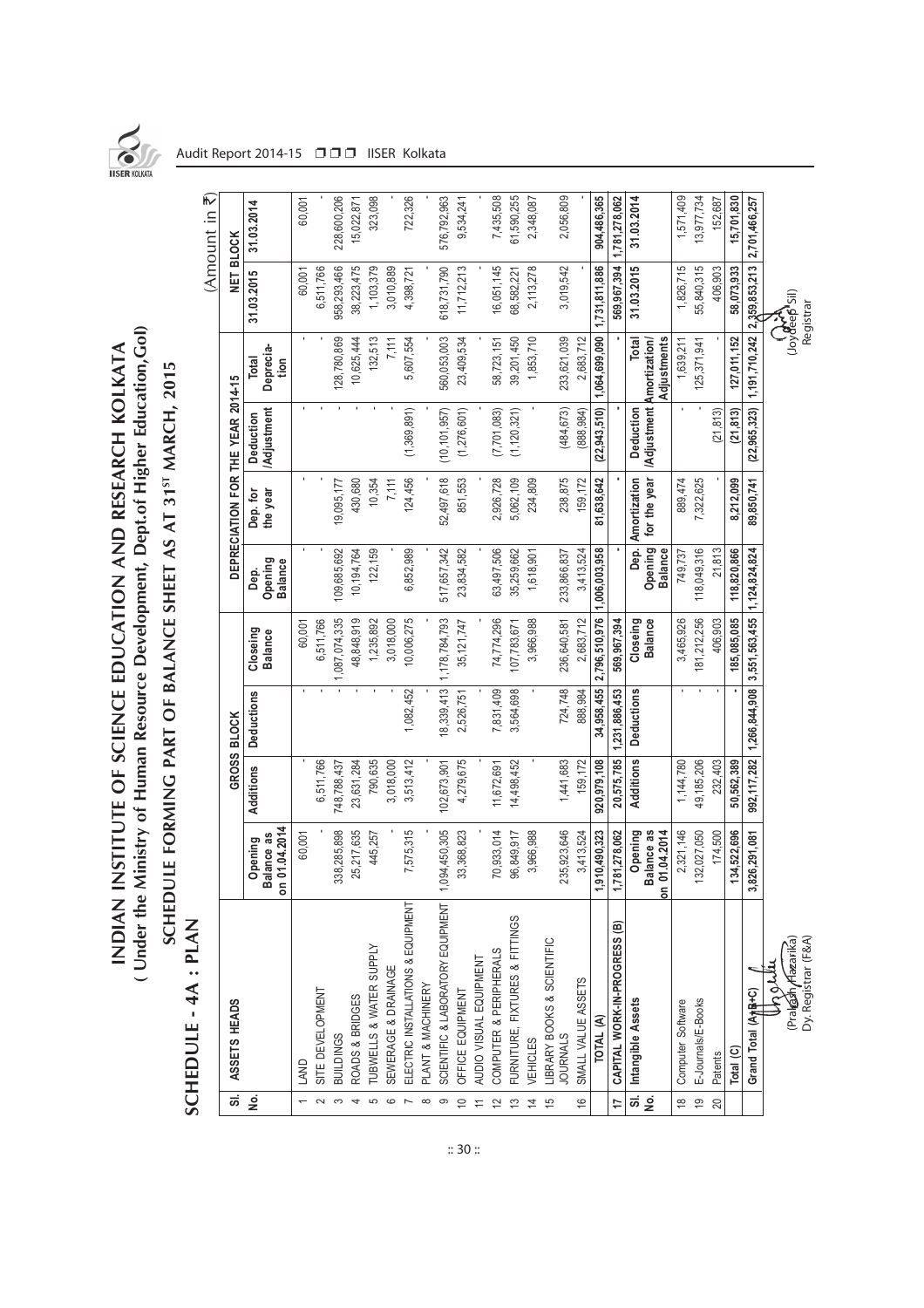(Under the Ministry of Human Resource Development, Dept.of Higher Education, Gol) **( Under the Ministry of Human Resource Development, Dept.of Higher Education,GoI)** INDIAN INSTITUTE OF SCIENCE EDUCATION AND RESEARCH KOLKATA **INDIAN INSTITUTE OF SCIENCE EDUCATION AND RESEARCH KOLKATA** SCHEDULE FORMING PART OF BALANCE SHEET AS AT 31ST MARCH, 2015 **SCHEDULE FORMING PART OF BALANCE SHEET AS AT 31ST MARCH, 2015**

## SEPARATE SHEET FOR SCHEDULE - 4 **SEPARATE SHEET FOR SCHEDULE - 4**

 $(Am$ ount in  $\overline{z}$ (Amount in  $\bar{z}$ )

|                         |                                               |                                                       |           |                   |                            |                                   |                      |                                   |                            |                            | Vill Numer III N |
|-------------------------|-----------------------------------------------|-------------------------------------------------------|-----------|-------------------|----------------------------|-----------------------------------|----------------------|-----------------------------------|----------------------------|----------------------------|------------------|
| $\overline{5}$          | ASSETS HEADS                                  |                                                       |           | GROSS BLOCK       |                            |                                   |                      | DEPRECIATION FOR THE YEAR 2014-15 |                            | NET BLOCK                  |                  |
| ş                       |                                               | 01.04.2014<br>Balance as<br>Opening<br>$\overline{5}$ | Additions | <b>Deductions</b> | Closeing<br><b>Balance</b> | Opening<br><b>Balance</b><br>Dep. | the year<br>Dep. for | Adjustment<br>Deduction           | Deprecia-<br>Total<br>tion | 31.03.2015                 | 31.03.2014       |
|                         | TANGIBLE ASSETS                               |                                                       |           |                   |                            |                                   |                      |                                   |                            |                            |                  |
|                         | LAND                                          |                                                       |           |                   |                            |                                   |                      |                                   |                            |                            |                  |
| $\prec$                 | At Haringhata, Mohanpur                       |                                                       |           |                   |                            |                                   |                      |                                   |                            |                            |                  |
| $\mathbf{m}$            | At City Centre, Salt Lake                     | 60,000                                                |           |                   | 60,000                     |                                   |                      |                                   |                            | 60,000                     | 60,000           |
|                         | Sub Total (1)                                 | 60,001                                                |           |                   | 60,001                     | ٠                                 | ٠                    |                                   | ٠                          | 60,001                     | 60,001           |
|                         | SITE DEVELOPMENT                              |                                                       |           |                   |                            |                                   |                      |                                   |                            |                            |                  |
| $\sim$ $\leq$ $\approx$ | Culvert at Parking entry & Cable Trench       |                                                       | 4,085,936 |                   | 4,085,936                  |                                   |                      |                                   | $\blacksquare$             | 4,085,936                  | $\blacksquare$   |
|                         | Masonry trenc for cable from ESS- I to        |                                                       |           |                   |                            |                                   |                      |                                   |                            |                            |                  |
|                         | DG set                                        |                                                       | 1,055,387 |                   | 1,055,387                  |                                   |                      |                                   |                            | 055,387                    |                  |
|                         | MS Chequered plate                            |                                                       | 415,298   |                   | 415,298                    |                                   |                      |                                   |                            | 415,298                    |                  |
| <b>O Q W</b>            | Providing & Fixing Granite to Rotaries        |                                                       | 756,208   |                   | 756,208                    |                                   |                      |                                   |                            | 756,208                    |                  |
|                         | Soil investigation work                       |                                                       | 198,937   |                   | 198,937                    |                                   |                      |                                   |                            | 198,937                    |                  |
|                         | Sub Total (2)                                 |                                                       | 6,511,766 |                   | 6,511,766                  |                                   |                      |                                   | ٠                          | 6,511,766                  |                  |
| S                       | BUILDINGS:                                    |                                                       |           |                   |                            |                                   |                      |                                   |                            |                            |                  |
|                         | On Freehold Buildings:                        |                                                       |           |                   |                            |                                   |                      |                                   |                            |                            |                  |
| $\prec$                 | Boundary Wall- Main Campus                    | 40,357,484                                            | 594,633   |                   | 10,952,117                 | 23,947,360                        | 334,393              |                                   | 24,281,753                 | 16,670,364                 | 16,410,124       |
|                         | Seismological Laboratory                      | 1,302,640                                             |           |                   | 1,302,640                  | 455,924                           | 16,934               |                                   | 472,858                    | 829,782                    | 846,716          |
|                         | Behaviour and Ecology Field                   | 2,012,330                                             |           |                   | 2,012,330                  | 647,080                           | 27,305               |                                   | 674,385                    | 1,337,945                  | ,365,250         |
|                         | Engg. Estate and PR Office                    | 1,905,913                                             | 147,717   |                   | 2,053,630                  | 660,017                           | 27,362               |                                   | 687,379                    | 1,366,251                  | ,245,896         |
|                         | Basketball Court                              | 886,834                                               |           |                   | 886,834                    | 257,469                           | 12,587               |                                   | 270,056                    | 616,778                    | 629,365          |
|                         | Building-Library                              | 435,969                                               | 23,557    |                   | 459,526                    | 108,992                           | 6,945                |                                   | 115,937                    | 343,589                    | 326,977          |
| 0                       | Climate Change Centre                         | ,949,202                                              |           |                   | 1,949,202                  | 487,300                           | 29,238               |                                   | 516,538                    | ,432,664                   | 1,461,902        |
| $\top$                  | Material Science Centre Lab                   | 2,259,164                                             |           |                   | 2,259,164                  | 484,939                           | 35,485               |                                   | 520,424                    | 1,738,740                  | 1,774,225        |
|                         | Polymer Science Lab.                          | 2,315,807                                             |           |                   | 2,315,807                  | 508,893                           | 36,138               |                                   | 545,031                    | 1,770,776                  | 1,806,914        |
|                         | Guest House cum Liasion Office                | 31,839,300                                            |           |                   | 31,839,300                 | 4,747,586                         | 541,834              |                                   | 5,289,420                  | 26,549,880                 | 27,091,714       |
|                         | Bldg. Adjacent to Engg. Office                | 325,925                                               |           |                   | 325,925                    | 48,889                            | 5,541                |                                   | 54,430                     | 271,495                    | 277,036          |
|                         | Eletrical Meter Room                          | 179,504                                               |           |                   | 179,504                    | 26,925                            | 3,052                |                                   | 29,977                     | 149,527                    | 152,579          |
|                         | S<br>Road from Gate No. 2 to <i>faate</i> No. | 462,872                                               |           |                   | 462,872                    | 92,574                            | 7,406                |                                   | 99,980                     | 362,892                    | 370,298          |
|                         | Dy. Registrar (F&A)<br>n<br>Fra               |                                                       |           |                   |                            |                                   |                      |                                   |                            | (Joydeep Sil)<br>Registrar |                  |

Audit Report 2014-15 □□□ IISER Kolkata

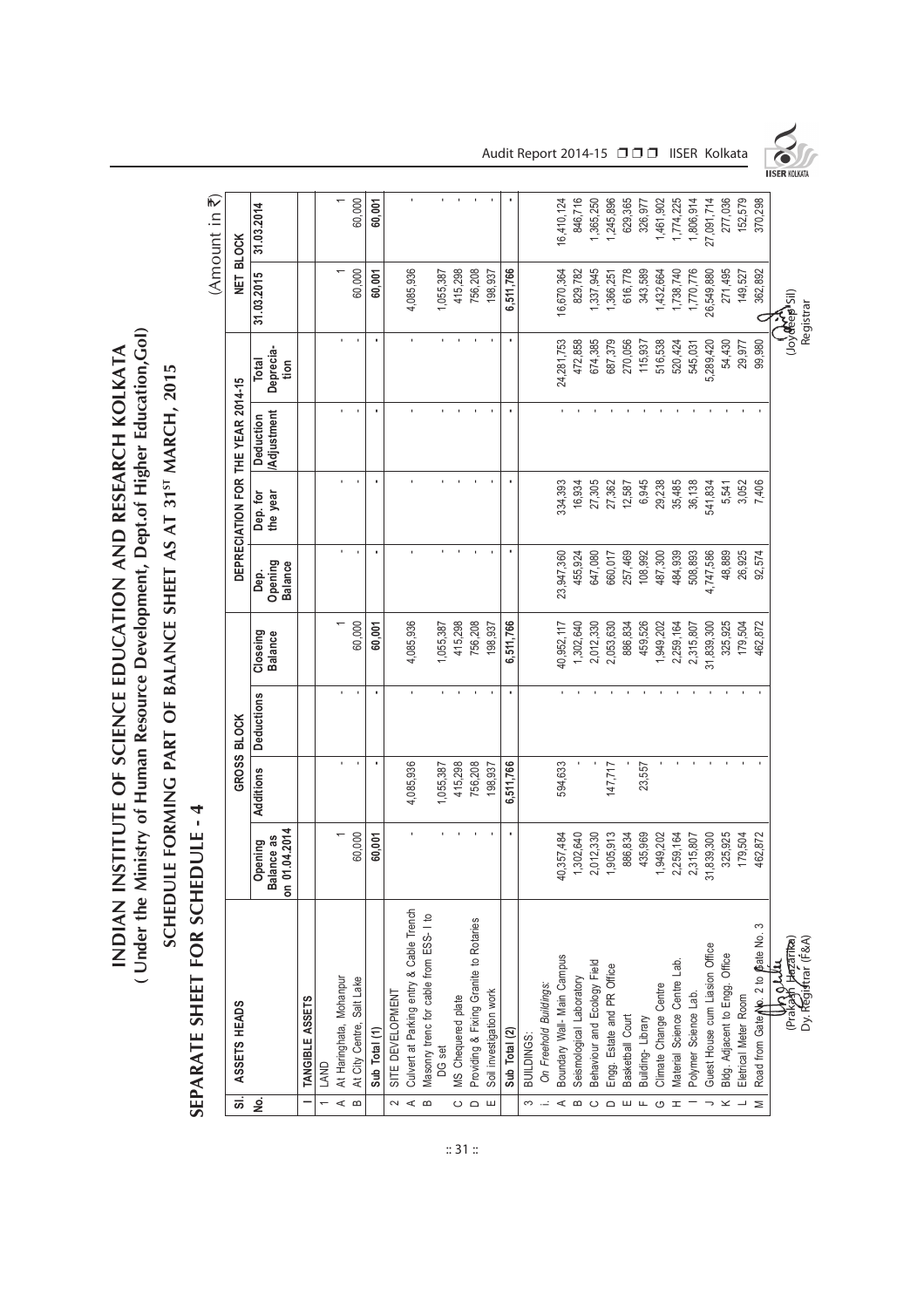

(Under the Ministry of Human Resource Development, Dept.of Higher Education, Gol) INDIAN INSTITUTE OF SCIENCE EDUCATION AND RESEARCH KOLKATA

SCHEDULE FORMING PART OF BALANCE SHEET AS AT 31<sup>5T</sup> MARCH, 2015

### Audit Report 2014-15 □□□ IISER Kolkata

|                                                                                                              | SEPARATE SHEET FOR SCHE            | DULE                                                    | ₹            |             |                            |                                   |                      |                                   |                            |                            | 、<br>Amount in |
|--------------------------------------------------------------------------------------------------------------|------------------------------------|---------------------------------------------------------|--------------|-------------|----------------------------|-----------------------------------|----------------------|-----------------------------------|----------------------------|----------------------------|----------------|
| ີທີ່                                                                                                         | ASSETS HEADS                       |                                                         |              | GROSS BLOCK |                            |                                   |                      | DEPRECIATION FOR THE YEAR 2014-15 |                            | <b>NET BLOCK</b>           |                |
| <u>ي</u>                                                                                                     |                                    | 1.04.2014<br>Balance as<br>pening<br>o<br>$\frac{0}{5}$ | Additions    | Deductions  | Closeing<br><b>Balance</b> | Opening<br><b>Balance</b><br>Dep. | Dep. for<br>the year | Adjustment<br>Deduction           | Deprecia-<br>Total<br>tion | 31.03.2015                 | 31.03.2014     |
|                                                                                                              | Road from Gate No. 3 to Gate No. 4 | 650,460                                                 |              |             | 650,460                    | 130,092                           | 10,407               |                                   | 140,499                    | 509,961                    | 520,368        |
| $\geq$ 0                                                                                                     | Road (Material Science to Engg.    |                                                         |              |             |                            |                                   |                      |                                   |                            |                            |                |
|                                                                                                              | Estate & PR. Office)               | 249,299                                                 |              |             | 249,299                    | 49,860                            | 3,989                |                                   | 53,849                     | 195,450                    | 199,439        |
|                                                                                                              | Security Room Beside CCC Lab       | 146,029                                                 |              |             | 146,029                    | 29,206                            | 2,336                |                                   | 31,542                     | 114,487                    | 116,823        |
|                                                                                                              | Pre-fab Building                   | 62,916,838                                              |              |             | 62,916,838                 | 12,328,685                        | 1,011,763            |                                   | 13,340,448                 | 49,576,390                 | 50,588,153     |
| $\begin{array}{ccc} \mathbb{L} & \mathbb{C} & \mathbb{C} & \mathbb{C} & \mathbb{C} & \mathbb{H} \end{array}$ | Electrical Sub-station I           | 23,082,000                                              | 408,335      |             | 23,490,335                 | 1,154,100                         | 2,651,642            |                                   | 3,805,742                  | 19,684,593                 | 21,927,900     |
|                                                                                                              | Boundary Wall at Northern (CPWD)   |                                                         | 29,600,325   |             | 29,600,325                 |                                   | 298,436              |                                   | 298,436                    | 29,301,889                 |                |
|                                                                                                              | Cycle Stand                        |                                                         | 44,955       |             | 44,955                     |                                   | 202                  |                                   | 202                        | 44,753                     |                |
| $\Rightarrow$                                                                                                | Electrical Sub-station II          |                                                         | 8,396,195    |             | 8,396,195                  |                                   | 103,974              |                                   | 103,974                    | 8,292,221                  |                |
| $\leq$                                                                                                       | G1 & G2 Hostel and Dinning Block   |                                                         | 646,335,880  |             | 646,335,880                |                                   | 11,368,429           |                                   | 11,368,429                 | 634, 967, 451              |                |
| $\leq$                                                                                                       | Lecture Hall Complex               |                                                         | 53,051,271   |             | 53,051,271                 |                                   | 182,563              |                                   | 182,563                    | 52,868,708                 |                |
| $\dot{\times}$                                                                                               | Gate Complex                       |                                                         | 4,859,446    |             | 4,859,446                  |                                   | 48,728               |                                   | 48,728                     | 4,810,718                  |                |
|                                                                                                              | Sub Total (3i)                     | 173,277,570                                             | 743,462,314  |             | 916,739,884                | 46,165,891                        | 16,766,689           | ٠                                 | 62,932,580                 | 853,807,304                | 127,111,679    |
|                                                                                                              | On Leasehold Buildings:            |                                                         |              |             |                            |                                   |                      |                                   |                            |                            |                |
| $\prec$                                                                                                      | B Type Quarter No. 5               | 666,094                                                 | ٠            |             | 666,094                    | 83,262                            | 11,657               |                                   | 94,919                     | 571,175                    | 582,832        |
|                                                                                                              | B Type Quarter No. 7               | 606,469                                                 |              |             | 606,469                    | 90,969                            | 10,310               |                                   | 101,279                    | 505,190                    | 515,500        |
|                                                                                                              | C Type Quarter No. 13              | 476,009                                                 | ٠            |             | 476,009                    | 58,979                            | 8,341                |                                   | 67,320                     | 408,689                    | 417,030        |
|                                                                                                              | 8 Nos. Quarter                     | 10,900,200                                              | $\mathbf{I}$ |             | 10,900,200                 | 3,270,060                         | 52,603               |                                   | 3,422,663                  | 7,477,537                  | 7,630,140      |
| $\begin{array}{c} 0 \cup 0 \cup \mathbb{R} \end{array}$                                                      | Annex Canteen Building             | 3,221,251                                               | $\mathbf{I}$ |             | 3,221,251                  | 1,932,750                         | 25,770               |                                   | 1,958,520                  | 1,262,731                  | 1,288,501      |
|                                                                                                              | A.P.C. Roy Boys Hostel             | 22,733,414                                              |              |             | 22,733,414                 | 6,790,058                         | 318,867              |                                   | 7,108,925                  | 5,624,489                  | 15,943,356     |
| O                                                                                                            | Approach Road for the Auditorium   | 530,298                                                 | ٠            |             | 530,298                    | 132,575                           | 7,954                |                                   | 140,529                    | 389,769                    | 397,723        |
| 工                                                                                                            | Auditorium                         | 8,518,026                                               | ٠            |             | 8,518,026                  | 1,499,022                         | 375,887              |                                   | ,874,909                   | 6,643,117                  | 7,019,004      |
|                                                                                                              | Audit & Meeting Room               | 687,191                                                 | ٠            |             | 687,191                    | 174,880                           | 10,246               |                                   | 185,126                    | 502,065                    | 512,311        |
| $\overline{\phantom{a}}$                                                                                     | Boundary Wall Ladies Hostel        | 1,054,542                                               | ×            |             | ,054,542                   | 369,089                           | 13,709               |                                   | 382,798                    | 671,744                    | 685,453        |
| $\!\! \simeq$                                                                                                | Boundary Wall - others             | 590,781                                                 | ٠            |             | 590,781                    | 123,581                           | 9,344                |                                   | 132,925                    | 457,856                    | 467,200        |
|                                                                                                              | <b>B</b> Type Quarter              | 1,748,139                                               | ٠            |             | ,748,139                   | 317,217                           | 28,618               |                                   | 345,835                    | ,402,304                   | ,430,922       |
| $\geq$                                                                                                       | Canteen Building                   | 894,982                                                 | ٠            |             | 894,982                    | 313,243                           | 11,635               |                                   | 324,878                    | 570,104                    | 581,739        |
|                                                                                                              | C.V. Raman Bujidung                | 21,052,673                                              |              |             | 21,052,673                 | 12,520, 197                       | 170,650              |                                   | 12,690,847                 | 8,361,826<br>C             | 8,532,476      |
|                                                                                                              | Dy. Registrar (F&A)<br>Teral)      |                                                         |              |             |                            |                                   |                      |                                   |                            | (Joydeep'sil)<br>Registrar |                |

:: 32 ::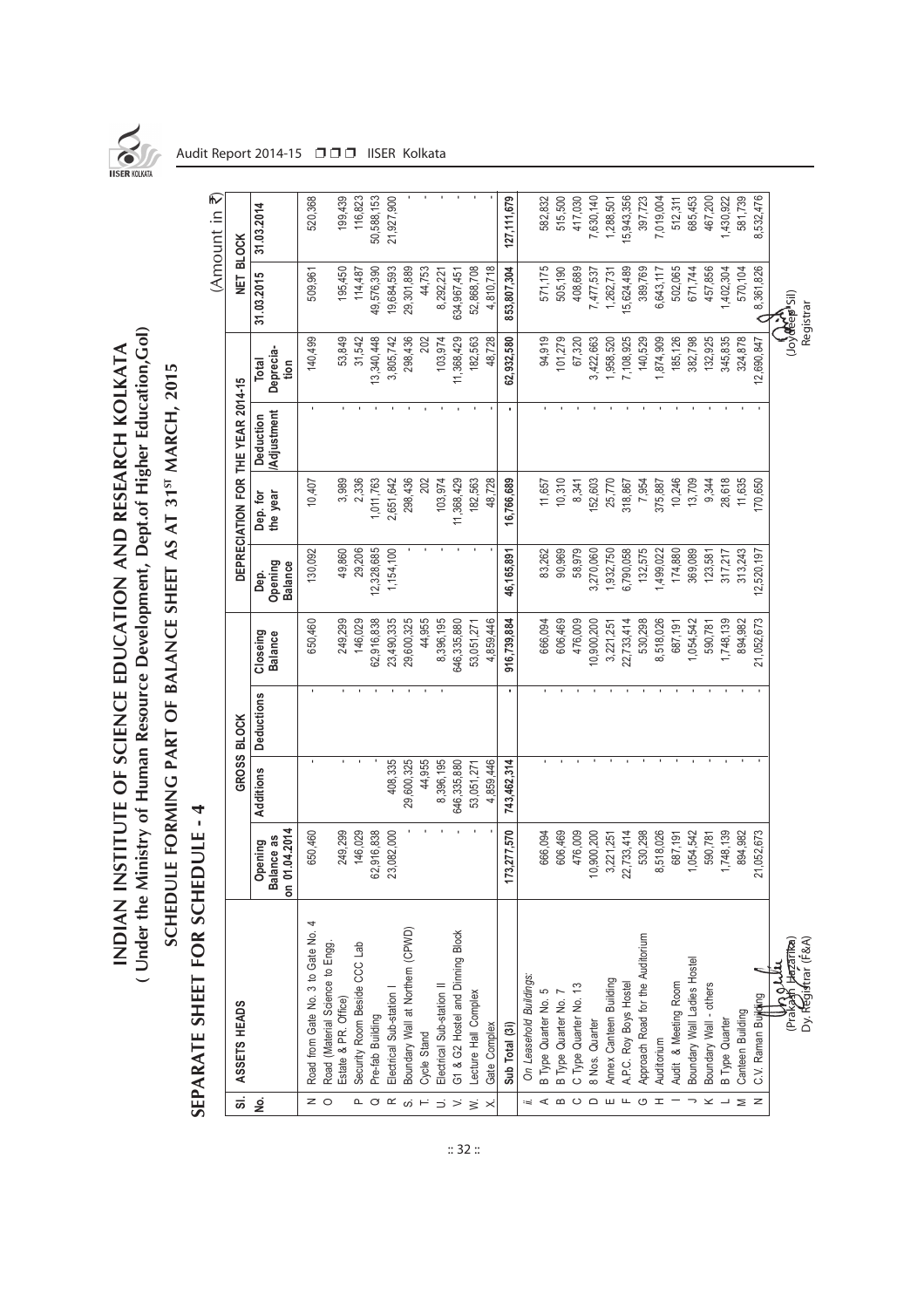(Under the Ministry of Human Resource Development, Dept.of Higher Education, Gol) **( Under the Ministry of Human Resource Development, Dept.of Higher Education,GoI)** INDIAN INSTITUTE OF SCIENCE EDUCATION AND RESEARCH KOLKATA **INDIAN INSTITUTE OF SCIENCE EDUCATION AND RESEARCH KOLKATA** SCHEDULE FORMING PART OF BALANCE SHEET AS AT 31<sup>5T</sup> MARCH, 2015 **SCHEDULE FORMING PART OF BALANCE SHEET AS AT 31ST MARCH, 2015**

## SEPARATE SHEET FOR SCHEDULE - 4 **SEPARATE SHEET FOR SCHEDULE - 4**

| Audit Report 2014-15 □□□ IISER Kolkata |  |  |
|----------------------------------------|--|--|
|                                        |  |  |



|                |                                     |                                                                |             |             |                            |                                   |                      |                                   |                                   |                            | ĺ۳<br>(Amount in |
|----------------|-------------------------------------|----------------------------------------------------------------|-------------|-------------|----------------------------|-----------------------------------|----------------------|-----------------------------------|-----------------------------------|----------------------------|------------------|
| $\overline{5}$ | ASSETS HEADS                        |                                                                |             | GROSS BLOCK |                            |                                   |                      | DEPRECIATION FOR THE YEAR 2014-15 |                                   | <b>NET BLOCK</b>           |                  |
| غ<br>ع         |                                     | 01.04.2014<br>lance as<br>pening<br><b>Ba</b><br>$\frac{1}{5}$ | Additions   | Deductions  | Closeing<br><b>Balance</b> | Opening<br><b>Balance</b><br>Dep. | Dep. for<br>the year | Adjustment<br>Deduction           | <b>Deprecia-</b><br>Total<br>tion | 31.03.2015                 | 31.03.2014       |
| O              | Cycle Shed                          | 489,160                                                        | 123,240     |             | 612,400                    | 195,664                           | 6,518                |                                   | 202,182                           | 410,218                    | 293,496          |
|                | GLFS Building                       | 4,525,855                                                      |             |             | 4,525,855                  | 2,021,805                         | 50,081               |                                   | 2,071,886                         | 2,453,969                  | 2,504,050        |
| O              | Gowala Quarter                      | 2,090,784                                                      | 31,306      |             | 12, 122, 090               | 1,458,348                         | 213,188              |                                   | 1,671,536                         | 10,450,554                 | 10,632,436       |
| $\simeq$       | Guest House -                       | 93,539                                                         |             |             | 93,539                     | 14,031                            | 1,590                |                                   | 15,621                            | 77,918                     | 79,508           |
| ပ              | Hut (Besides J.C. Bose Building)    | 349,924                                                        |             |             | 349,924                    | 126,795                           | 4,463                |                                   | 131,258                           | 218,666                    | 223,129          |
|                | <b>IDD</b> Trainee Quarters         | 497,014                                                        |             |             | 497,014                    | 86,978                            | 8,201                |                                   | 95,179                            | 401,835                    | 410,036          |
|                | J.C. Bose Building                  | 33,845,532                                                     |             |             | 33,845,532                 | 20,035,132                        | 276,208              |                                   | 20,311,340                        | 13,534,192                 | 13,810,400       |
| $\geq$         | LEL Building                        | 2,880,473                                                      |             |             | 2,880,473                  | 1,255,209                         | 32,505               |                                   | 1,287,714                         | 1,592,759                  | 1,625,264        |
| $\geq$         | Lilavati Girls Hostel               | 3,100,510                                                      |             |             | 3,100,510                  | 842,081                           | 45,169               |                                   | 887,250                           | 2,213,260                  | 2,258,429        |
| $\times$       | Marie Curie Ladies Hostel           | 1,402,858                                                      |             |             | 1,402,858                  | 189,392                           | 24,269               |                                   | 213,661                           | 1,189,197                  | 1,213,466        |
|                | MTS Building                        | 1,660,576                                                      |             |             | 1,660,576                  | 581,203                           | 21,587               |                                   | 602,790                           | 1,057,786                  | 1,079,373        |
|                | ND Type Quarter                     | 17,325,328                                                     | 106,065     |             | 7,431,393                  | 4,425,352                         | 259,778              |                                   | 4,685,130                         | 12,746,263                 | 12,899,976       |
| ₹              | Road Gate No. 2                     | 4,239,000                                                      |             |             | 4,239,000                  | 2,119,500                         | 42,390               |                                   | 2,161,890                         | 2,077,110                  | 2,119,500        |
| ₽              | Seismic Field Station at Bakreswar  | 30,500                                                         |             |             | 30,500                     | 7,625                             | 458                  |                                   | 8,083                             | 22,417                     | 22,875           |
| $\overline{a}$ | Single Storied Gr. Floor Lab Bldg.  | 2,474,353                                                      |             |             | 2,474,353                  | 1,237,175                         | 24,744               |                                   | ,261,919                          | 1,212,434                  | 1,237,178        |
| $\overline{P}$ | S. N. Bose Boys Hostel              | 3,869,530                                                      |             |             | 3,869,530                  | 677,168                           | 63,847               |                                   | 741,015                           | 3,128,515                  | 3,192,362        |
|                | S. N. Bose Canteen                  | 118,310                                                        |             |             | 118,310                    | 35,493                            | 1,656                |                                   | 37,149                            | 81,161                     | 82,817           |
|                | Transformer Room / Accounts Sec.    | 396,978                                                        |             |             | 396,978                    | 154,384                           | 4,852                |                                   | 159,236                           | 237,742                    | 242,594          |
| Q              | VIP Guest House, Bud School         | 280,935                                                        |             |             | 280,935                    | 49,164                            | 4,635                |                                   | 53,799                            | 227,136                    | 231,771          |
| H              | BIRLA BUILDING                      | 202,201                                                        |             |             | 202,201                    | 40,440                            | 3,235                |                                   | 43,675                            | 158,526                    | 161,761          |
|                | Haringhata Diary Plant-Canteen Hall | ,454,899                                                       |             |             | ,454,899                   | 290,980                           | 23,278               |                                   | 314,258                           | ,140,641                   | ,163,919         |
|                | Car Parking Shed                    |                                                                | 220,737     |             | 220,737                    |                                   | 919                  |                                   | 919                               | 219,818                    |                  |
|                | Road(Bituminus Road through the     |                                                                |             |             |                            |                                   |                      |                                   |                                   |                            |                  |
|                | Haringhata Farm)                    |                                                                | 4,844,775   |             | 4,844,775                  |                                   | 59,326               |                                   | 59,326                            | 4,785,449                  |                  |
|                | Sub Total (3ii)                     | 165,008,328                                                    | 5,326,123   |             | 170,334,451                | 63,519,801                        | 2,328,488            |                                   | 65,848,289                        | 104,486,162                | 101,488,527      |
|                | Total $(3i + 3ii)$                  | 338,285,898                                                    | 748,788,437 |             | 1,087,074,335              | 109,685,692                       | 19,095,177           |                                   | 128,780,869                       | 958,293,466                | 228,600,206      |
| 4              | ROADS & BRIDGES                     |                                                                |             |             |                            |                                   |                      |                                   |                                   |                            |                  |
| $\prec$        | Connecting Road to Pre-Fab          |                                                                | 3,736,752   |             | 3,736,752                  |                                   | 43,613               |                                   | 43,613                            | 3,693,139                  |                  |
|                | Dv. Registrar (F&A)<br>(Prak        |                                                                |             |             |                            |                                   |                      |                                   |                                   | (Joydeep Sil)<br>Registrar |                  |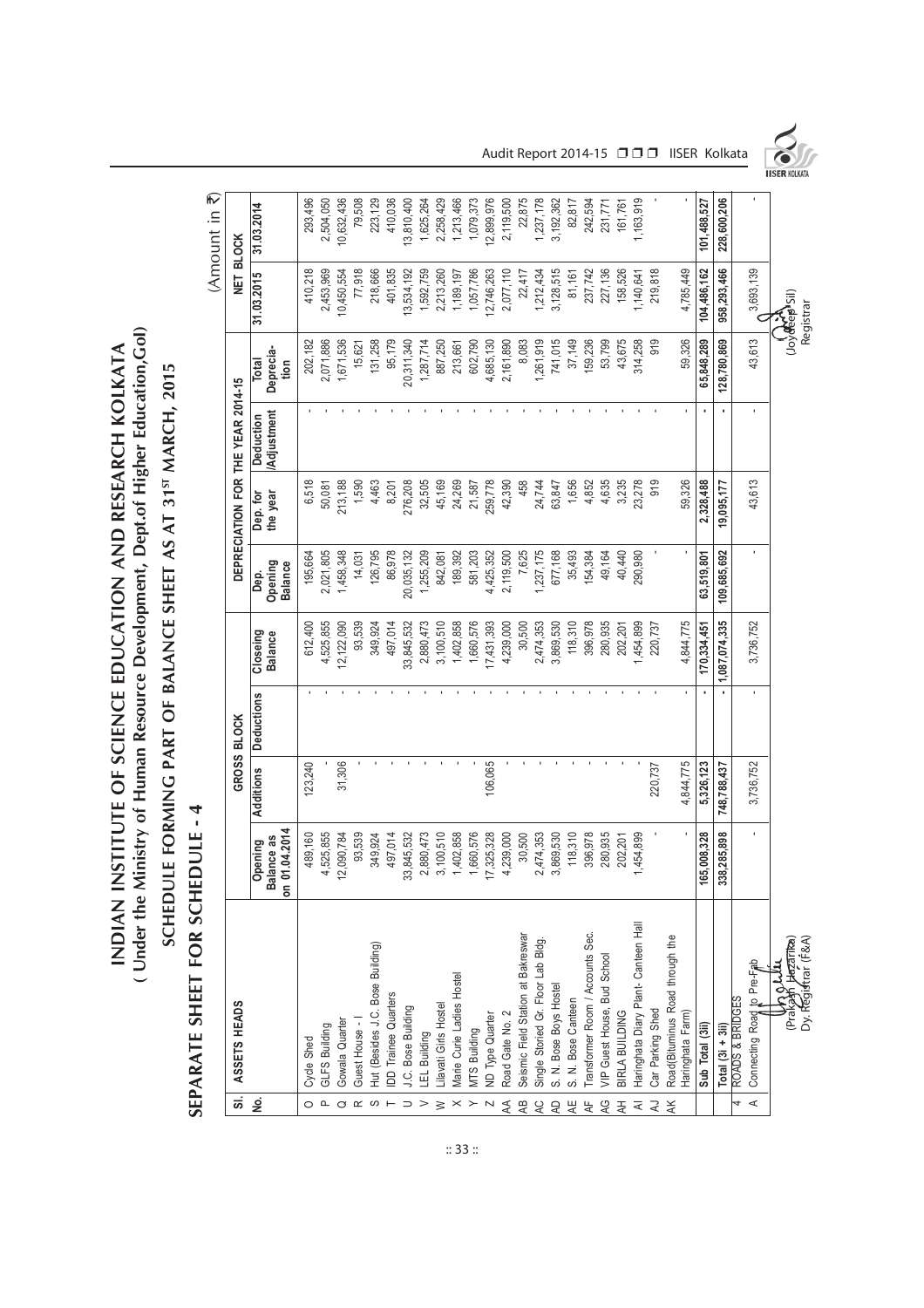

(Amount in  $\bar{\mathbf{z}}$ )

 $(Amount in 7)$ 

(Under the Ministry of Human Resource Development, Dept.of Higher Education, Gol) **( Under the Ministry of Human Resource Development, Dept.of Higher Education,GoI)** INDIAN INSTITUTE OF SCIENCE EDUCATION AND RESEARCH KOLKATA **INDIAN INSTITUTE OF SCIENCE EDUCATION AND RESEARCH KOLKATA** SCHEDULE FORMING PART OF BALANCE SHEET AS AT 31<sup>5T</sup> MARCH, 2015 **SCHEDULE FORMING PART OF BALANCE SHEET AS AT 31ST MARCH, 2015**

## SEPARATE SHEET FOR SCHEDULE - 4 **SEPARATE SHEET FOR SCHEDULE - 4**

| ສ່                                                   | ASSETS HEADS                                         |                                                         |              | GROSS BLOCK       |                            |                                   |                      | DEPRECIATION FOR THE YEAR 2014-15 |                            | NET BLOCK                 |             |
|------------------------------------------------------|------------------------------------------------------|---------------------------------------------------------|--------------|-------------------|----------------------------|-----------------------------------|----------------------|-----------------------------------|----------------------------|---------------------------|-------------|
| غ<br>2                                               |                                                      | 1.04.2014<br>Balance as<br>pening<br>o<br>$\frac{1}{2}$ | Additions    | <b>Deductions</b> | Closeing<br><b>Balance</b> | Opening<br><b>Balance</b><br>Dep. | the year<br>Dep. for | Adjustment<br>Deduction           | Deprecia-<br>Total<br>tion | 31.03.2015                | 31.03.2014  |
| $\omega$                                             | Ext. Drainage surrounding CC Roads                   |                                                         | 19,800,000   |                   | 19,800,000                 |                                   | 85,710               |                                   | 85,710                     | 19,714,290                |             |
|                                                      | Road                                                 | 25,217,635                                              | 94,532       |                   | 25,312,167                 | 10,194,764                        | 301,357              |                                   | 10,496,121                 | 14,816,046                | 15,022,871  |
|                                                      | Sub Total                                            | 25,217,635                                              | 23,631,284   |                   | 48,848,919                 | 10,194,764                        | 430,680              |                                   | 10,625,444                 | 38,223,475                | 15,022,871  |
| 5a                                                   | Tube well & Water supply                             |                                                         |              |                   |                            |                                   |                      |                                   |                            |                           |             |
|                                                      | Softwater pipe line from UG Tank to<br>HVAC at ESS-1 |                                                         | 587,785      |                   | 587,785                    |                                   | 3,892                | f,                                | 3,892                      | 583,893                   |             |
| $\mathbf{m}$                                         | Tube well & Water supply                             | 445,257                                                 | 202,850      |                   | 648,107                    | 122,159                           | 6,462                | $\,$                              | 128,621                    | 519,486                   | 323,098     |
|                                                      | Sub Total                                            | 445,257                                                 | 790,635      |                   | 1,235,892                  | 122,159                           | 10,354               |                                   | 132,513                    | 1,103,379                 | 323,098     |
| ပ                                                    | SEWERAGE & DRAINAGE                                  |                                                         |              |                   |                            |                                   |                      |                                   |                            |                           |             |
| $\prec$                                              | CC Drain from RD03B to Cannal                        |                                                         | 3,018,000    |                   | 3,018,000                  |                                   | 7,111                |                                   | 7,111                      | 3,010,889                 |             |
|                                                      | Sub Total (6)                                        |                                                         | 3,018,000    |                   | 3,018,000                  |                                   | 7,111                |                                   | 7,111                      | 3,010,889                 |             |
|                                                      | ELECTRIC INSTALLATIONS & EQUIPMENT                   | 7,575,315                                               | 3,513,412    | 1,082,452         | 10,006,275                 | 6,852,989                         | 124,456              | (1,369,891)                       | 5,607,554                  | 4,398,721                 | 722,326     |
| တ                                                    | SCIENTIFIC & LABORATORY EQUIPMENT                    |                                                         |              |                   |                            |                                   |                      |                                   |                            |                           |             |
| $\prec$                                              | LABORATORY EQUIPMENT                                 | 204,026,535                                             |              | 9,271,213         | 194,755,322                | 200,680,706                       | 267,666              | (6,964,788)                       | 93,983,584                 | 771,738                   | 3,345,829   |
| $\mathfrak{a} \circ \mathfrak{a} \circ \mathfrak{m}$ | <b>BIOLOGY</b>                                       | 134,858,991                                             | 31, 125, 063 | 2,818,259         | 163, 165, 795              | 53,325,055                        | 8,131,306            | (165, 026)                        | 61,291,335                 | 101,874,460               | 81,533,936  |
|                                                      | <b>CHEMISTRY</b>                                     | 273, 192, 651                                           | 25,741,493   | 5,129,527         | 293,804,617                | 87,399,995                        | 16,051,179           | (2,531,472)                       | 100,919,702                | 92,884,915                | 185,792,656 |
|                                                      | EARTH SCIENCE                                        | 149,884,880                                             | 14,029,269   | 248,746           | 163,665,403                | 39,510,091                        | 9,535,789            | (66, 905)                         | 48,978,975                 | 114,686,428               | 110,374,789 |
|                                                      | MATHEMATICS                                          | 3,223,448                                               |              |                   | 3,223,448                  | 529,621                           | 215,506              |                                   | 745,127                    | 2,478,32                  | 2,693,827   |
| ட                                                    | <b>PHYSICS</b>                                       | 292,811,867                                             | 26,550,528   | 354,333           | 319,008,062                | 21,281,296                        | 14,965,133           | (201, 975)                        | 136,044,454                | 82,963,608                | 171,530,57  |
| ပ                                                    | SINGLE MOLECULE MICROSCOPY                           | 32,247,659                                              |              | 4,911             | 32,242,748                 | 13,045,713                        | 1,536,156            | (1,826)                           | 14,580,043                 | 17,662,705                | 19,201,946  |
| H                                                    | LABORATORY EQUIPMENT                                 |                                                         |              |                   |                            |                                   |                      |                                   |                            |                           |             |
|                                                      | Transferred from Project)                            | 4,204,274                                               | 5,227,548    | 512,424           | 8,919,398                  | 1,884,865                         | 1,794,883            | (169, 965)                        | 3,509,783                  | 5,409,615                 | 2,319,409   |
|                                                      | Sub Total (9)                                        | 1,094,450,305                                           | 102,673,901  | 18,339,413        | 1,178,784,793              | 517,657,342                       | 52,497,618           | (10, 101, 957)                    | 560,053,003                | 618,731,790               | 576,792,963 |
| $\Rightarrow$                                        | OFFICE EQUIPMENT                                     | 33,368,823                                              | 4,279,675    | 2,526,751         | 35,121,747                 | 23,834,582                        | 851,553              | (1,276,601)                       | 23,409,534                 | 11,712,213                | 9,534,241   |
| $\tilde{c}$                                          | COMPUTER & PERIPHERALS                               |                                                         |              |                   |                            |                                   |                      |                                   |                            |                           |             |
| $\prec$                                              | COMPUTER & PERIPHERALS                               | 61,058,661                                              | 10,935,964   | 7,831,409         | 64,163,216                 | 53,933,461                        | 2,570,962            | (7,701,083)                       | 48,803,340                 | 15,359,876                | 7,125,200   |
| $\mathbf{m}$                                         | Transferred<br>Computer/Pheripherals (               |                                                         |              |                   |                            |                                   |                      |                                   |                            |                           |             |
|                                                      | from Project)                                        | 732,361                                                 | 476,238      |                   | 1,208,599                  | 710,994                           | 281,242              |                                   | 992,236                    | 216,363                   | 21,367      |
|                                                      | Dv. Registrar (F&A)                                  |                                                         |              |                   |                            |                                   |                      |                                   |                            | Uoydeep Sill<br>Registrar |             |

:: 34 ::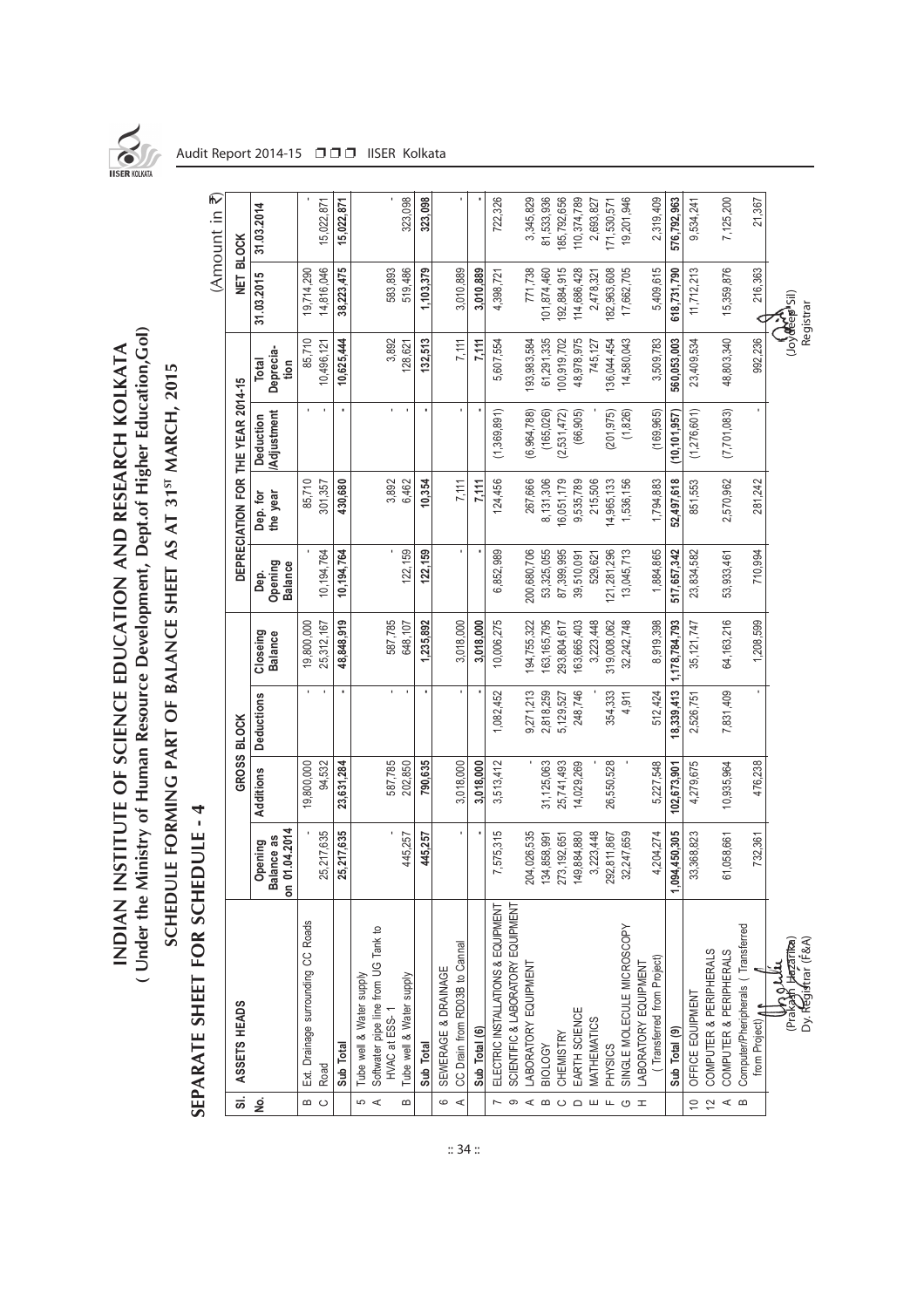(Under the Ministry of Human Resource Development, Dept.of Higher Education, Gol) **( Under the Ministry of Human Resource Development, Dept.of Higher Education,GoI)** INDIAN INSTITUTE OF SCIENCE EDUCATION AND RESEARCH KOLKATA **INDIAN INSTITUTE OF SCIENCE EDUCATION AND RESEARCH KOLKATA** SCHEDULE FORMING PART OF BALANCE SHEET AS AT 31<sup>5T</sup> MARCH, 2015 **SCHEDULE FORMING PART OF BALANCE SHEET AS AT 31ST MARCH, 2015**

## SEPARATE SHEET FOR SCHEDULE - 4 **SEPARATE SHEET FOR SCHEDULE - 4**

| ĥ.     |
|--------|
| E      |
|        |
| j      |
|        |
| .<br>^ |
|        |
|        |
|        |
|        |
|        |
|        |
|        |
|        |
|        |
|        |
|        |
|        |
|        |
|        |

| 5i                                     | ASSETS HEADS                                 |                                                               |               | GROSS BLOCK                    |                            |                                   | DEPRECIATION FOR THE YEAR 2014-15 |                         |                                                  | NET BLOCK                  |                |
|----------------------------------------|----------------------------------------------|---------------------------------------------------------------|---------------|--------------------------------|----------------------------|-----------------------------------|-----------------------------------|-------------------------|--------------------------------------------------|----------------------------|----------------|
| ş                                      |                                              | 01.04.2014<br>alance as<br>Opening<br>œ<br>$\overline{\bf s}$ | Additions     | <b>Deductions</b>              | Closeing<br><b>Balance</b> | Opening<br><b>Balance</b><br>Dep. | the year<br>Dep. for              | Adjustment<br>Deduction | Deprecia-<br>Total<br>tion                       | 31.03.2015                 | 31.03.2014     |
| $\circ$                                | Networking system                            | 9,141,992                                                     | 260,489       |                                | 9,402,481                  | 8,853,051                         | 74,524                            |                         | 8,927,575                                        | 474,906                    | 288,941        |
|                                        | Sub Total (12)                               | 70,933,014                                                    | 11,672,691    | 7,831,409                      | 74,774,296                 | 63,497,506                        | 2,926,728                         | (7,701,083)             | 58,723,151                                       | 16,051,145                 | 7,435,508      |
| $\infty$                               | FURNITURE, FIXTURES & FITTINGS               |                                                               |               |                                |                            |                                   |                                   |                         |                                                  |                            |                |
| ⋖                                      | FURNITURE, FIXTURES                          | 43,181,286                                                    | 3,547,302     | 3,564,698                      | 43,163,890                 | 25,845,608                        | 254,881                           | (1, 120, 321)           | 24,980,168                                       | 18, 183, 722               | 17,335,678     |
| $\mathbf{m}$                           | GUEST HOUSE                                  | 938,550                                                       |               |                                | 938,550                    | 258,095                           | 51,034                            |                         | 309,129                                          | 629,421                    | 680,455        |
| $\circ$                                | <b>HOSTEL</b>                                | 13, 154, 499                                                  | 3, 192, 991   |                                | 16,347,490                 | 2, 194, 353                       | 929,862                           |                         | 3, 124, 215                                      | 13,223,275                 | 10,960,146     |
|                                        | LABORATORY                                   | 18,315,018                                                    | 1,372,802     |                                | 19,687,820                 | 3,077,419                         | 2,308,665                         |                         | 5,386,084                                        | 14,301,736                 | 15,237,599     |
| $\begin{array}{c} \square \end{array}$ | LIBRARY                                      | 85,548                                                        | 286,246       |                                | 371,794                    | 27,664                            | 13,801                            |                         | 41,465                                           | 330,329                    | 57,884         |
|                                        | MEDICAL UNIT                                 | 35,075                                                        |               |                                | 35,075                     | 10,653                            | 1,832                             |                         | 12,485                                           | 22,590                     | 24,422         |
| O                                      | OFFICE                                       | 21,139,941                                                    | 6,099,111     |                                | 27,239,052                 | 3,845,870                         | ,502,034                          |                         | 5,347,904                                        | 21,891,148                 | 17,294,071     |
|                                        | Sub Total (13)                               | 96,849,917                                                    | 14,498,452    | 3,564,698                      | 107,783,671                | 35,259,662                        | 5,062,109                         | (1, 120, 321)           | 39,201,450                                       | 68,582,221                 | 61,590,255     |
| $\overline{4}$                         | <b>VEHICLES</b>                              | 3,966,988                                                     |               |                                | 3,966,988                  | 1,618,901                         | 234,809                           |                         | 1,853,710                                        | 2,113,278                  | 2,348,087      |
| $\frac{1}{2}$                          | LIBRARY BOOKS & SCIENTIFIC                   |                                                               |               |                                |                            |                                   |                                   |                         |                                                  |                            |                |
|                                        | <b>JOURNALS</b>                              |                                                               |               |                                |                            |                                   |                                   |                         |                                                  |                            |                |
| $\prec$                                | LIBRARY BOOKS                                | 199,936,780                                                   | 1,394,706     | 724,748                        | 200,606,738                | 198,051,543                       | 221,564                           | (484, 673)              | 197,788,434                                      | 2,818,304                  | 1,885,237      |
| $\infty$                               | <b>JOURNALS</b>                              | 35,986,866                                                    | 46,977        |                                | 36,033,843                 | 35,815,294                        | 17,311                            |                         | 35,832,605                                       | 201,238                    | 171,572        |
|                                        | Sub Total (15)                               | 35,923,646                                                    | 1,441,683     | 724,748                        | 236,640,581                | 233,866,837                       | 238,875                           | (484, 673)              | 233,621,039                                      | 3,019,542                  | 2,056,809      |
| $\frac{6}{5}$                          | SMALL VALUE ASSETS                           |                                                               |               |                                |                            |                                   |                                   |                         |                                                  |                            |                |
| $\prec$                                | Kitchen and Utencils                         | 204,570                                                       |               |                                | 204,570                    | 204,570                           |                                   |                         | 204,570                                          |                            | $\blacksquare$ |
| $\Omega$                               | Assets costing Rs. 10000                     | 3,208,954                                                     |               | 888,984                        | 2,319,970                  | 3,208,954                         |                                   | (888, 984)              | 2,319,970                                        |                            |                |
| $\circ$                                | Assets costing Rs. 2000                      |                                                               | 159, 172      |                                | 159,172                    |                                   | 159,172                           |                         | 159, 172                                         |                            |                |
|                                        | Sub Total (16)                               | 3,413,524                                                     | 159,172       | 888.984                        | 2,683,712                  | 3,413,524                         | 159,172                           | (888, 984)              | 2,683,712                                        |                            |                |
|                                        | Total (I)                                    | 1,910,490,323                                                 | 920, 979, 108 | 34,958,455                     | 2,796,510,976              | 1,006,003,958                     | 81,638,642                        |                         | $(22,943,510)$ $ 1,064,699,090$ $ 1,731,811,886$ |                            | 904,486.365    |
| $\overline{1}$                         | CAPITAL WORK-IN-PROGRESS                     |                                                               |               |                                |                            |                                   |                                   |                         |                                                  |                            |                |
|                                        | CAPITAL WORK-IN-PROGRESS FOR<br>CONSTRUCTION |                                                               |               |                                |                            |                                   |                                   |                         |                                                  |                            |                |
| ⋖                                      | <b>Building Main Campus</b>                  | 47,585,485                                                    |               | 3, 139, 213   1, 221, 376, 032 | 529,348,666                | ı                                 | ı                                 | ı                       | ï                                                | 529,348,666 1,747,585,485  |                |
|                                        | Dy. Registrar (F&A)                          |                                                               |               |                                |                            |                                   |                                   |                         |                                                  | (Joydeep Sil)<br>Registrar |                |

Audit Report 2014-15 □□□ IISER Kolkata

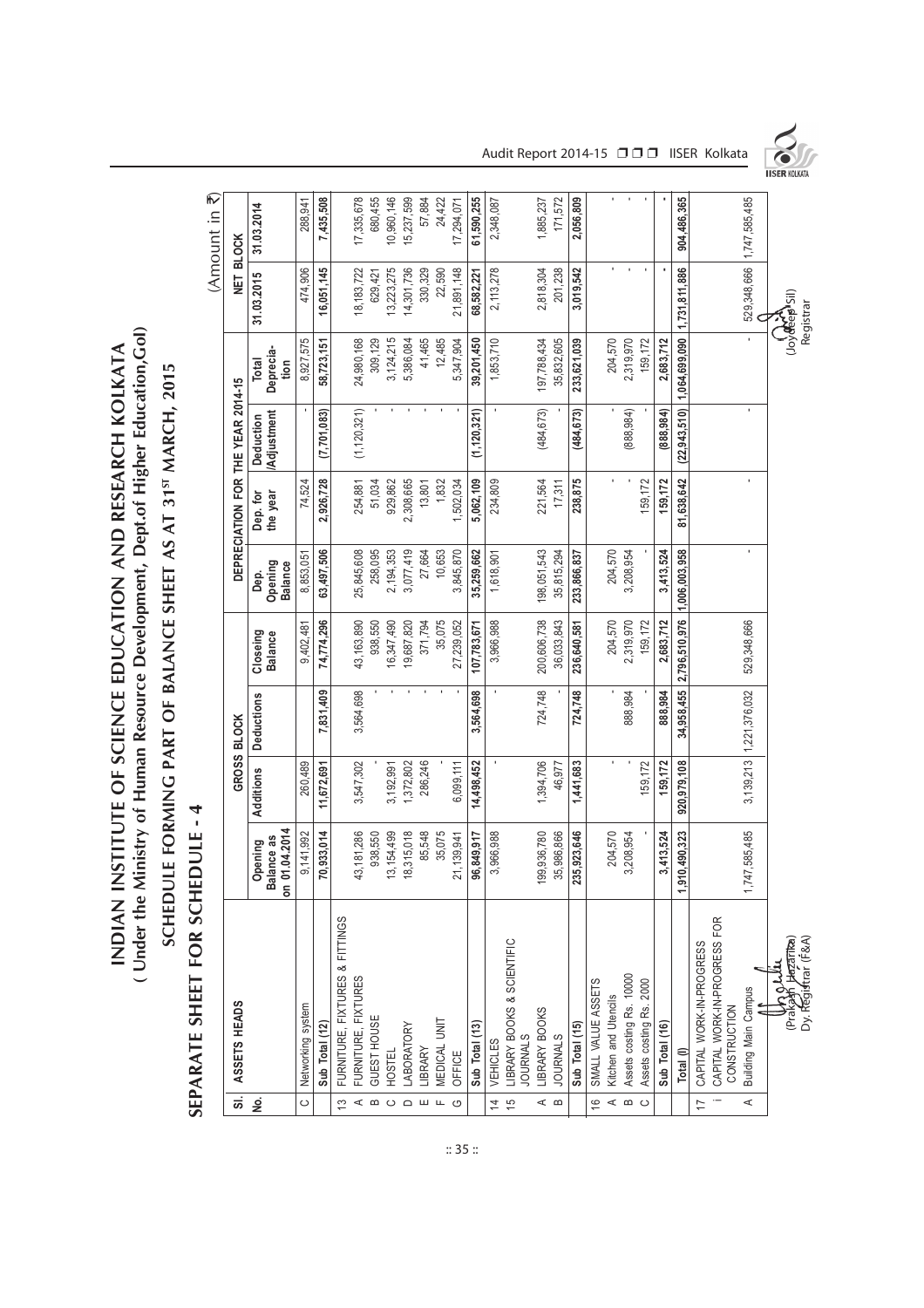

(Under the Ministry of Human Resource Development, Dept.of Higher Education, Gol) **( Under the Ministry of Human Resource Development, Dept.of Higher Education,GoI)** INDIAN INSTITUTE OF SCIENCE EDUCATION AND RESEARCH KOLKATA **INDIAN INSTITUTE OF SCIENCE EDUCATION AND RESEARCH KOLKATA** SCHEDULE FORMING PART OF BALANCE SHEET AS AT 31<sup>5T</sup> MARCH, 2015 **SCHEDULE FORMING PART OF BALANCE SHEET AS AT 31ST MARCH, 2015**

SEPARATE SHEET FOR SCHEDULE - 4 **SEPARATE SHEET FOR SCHEDULE - 4**

| ĺ₩         |                                   |                                                 | ï                    |                    |                       |                   |                 |                                                |                |                 |                  |                                                      |                     |                   |                            |                   |                   |                    |           |             |                |                    |             |                                                |
|------------|-----------------------------------|-------------------------------------------------|----------------------|--------------------|-----------------------|-------------------|-----------------|------------------------------------------------|----------------|-----------------|------------------|------------------------------------------------------|---------------------|-------------------|----------------------------|-------------------|-------------------|--------------------|-----------|-------------|----------------|--------------------|-------------|------------------------------------------------|
| (Amount in | NET BLOCK                         | 31.03.2014                                      |                      |                    | 54,047                | 80,972            | 1,747,720,504   |                                                | 33,210,326     | 347,232         | 33,557,558       |                                                      |                     |                   | 569,967,394 1,781,278,062  |                   | 1,571,409         |                    | 773,165   | 13,204,569  | 13,977,734     | 152,687            | 15,701,830  | 2,701,466,257                                  |
|            |                                   | 31.03.2015                                      |                      |                    | 54,047                | 80,972            | 529,483,685     |                                                | 36,205,727     | 461,598         | 36,667,325       |                                                      | 3,816,384           | 3,816,384         |                            |                   | 1,826,715         |                    | 968,432   | 54,871,883  | 55,840,315     | 406,903            | 58,073,933  | 2,359,853,213                                  |
|            |                                   | Deprecia-<br>Total<br>tion                      |                      |                    |                       |                   |                 |                                                | ł.             | J.              |                  |                                                      |                     |                   | í,                         |                   | 1,639,211         |                    | 8,137,727 | 117,234,214 | 125,371,94     |                    | 127,011,152 | 1,191,710,242                                  |
|            |                                   | Adjustment<br>Deduction                         |                      |                    |                       |                   | ٠               |                                                |                |                 | ٠                |                                                      |                     |                   | ٠                          |                   |                   |                    |           |             |                | (21, 813)          | (21, 813)   | (22, 965, 323)                                 |
|            | DEPRECIATION FOR THE YEAR 2014-15 | Dep. for<br>the year                            |                      |                    |                       |                   |                 |                                                |                |                 | ٠                |                                                      |                     |                   |                            |                   | 889,474           |                    | 329,390   | 6,993,235   | 7,322,625      |                    | 8,212,099   | 89,850,741                                     |
|            |                                   | Opening<br><b>Balance</b><br>Dep.               |                      |                    |                       |                   |                 |                                                |                |                 | ٠                |                                                      |                     |                   |                            |                   | 749,737           |                    | 7,808,337 | 110,240,979 | 118,049,316    | 21,813             | 118,820,866 | 1,124,824,824                                  |
|            |                                   | Closeing<br><b>Balance</b>                      |                      |                    | 54,047                | 80,972            | 529,483,685     |                                                | 36,205,727     | 461,598         | 36,667,325       |                                                      | 3,816,384           | 3,816,384         | 569,967,394                |                   | 3,465,926         |                    | 9,106,159 | 172,106,097 | 181,212,256    | 406,903            | 185,085,085 | 3,551,563,455                                  |
|            | GROSS BLOCK                       | <b>Deductions</b>                               | ï                    |                    |                       |                   | 1,221,376,032   |                                                | 10,510,421     |                 | 10,510,421       |                                                      | $\mathbf{r}$        |                   | 20,575,785   1,231,886,453 |                   | ×,                |                    |           | f,          |                |                    |             | 1,266,844,908                                  |
|            |                                   | Additions                                       |                      |                    |                       |                   | 3,139,213       |                                                | 13,505,822     | 114,366         | 13,620,188       |                                                      | 3,816,384           | 3,816,384         |                            |                   | 1,144,780         |                    | 524,657   | 48,660,549  | 49,185,206     | 232,403            | 50,562,389  | 992, 117, 282                                  |
|            |                                   | 01.04.2014<br><b>Balance</b> as<br>Opening<br>δ |                      |                    | 54,047                | 80,972            | 47,720,504<br>÷ |                                                | 33,210,326     | 347,232         | 33,557,558       |                                                      |                     |                   | 1,781,278,062              |                   | 2,321,146         |                    | 8,581,502 | 23,445,548  | 32,027,050     | 174,500            | 34,522,696  | 3,826,291,081                                  |
|            | ASSETS HEADS                      |                                                 | Building City Office | Campus Development | Tube Well & W. Supply | For other payment | Sub Total (17i) | CAPITAL WORK-IN-PROGRESS FOR<br>ARCHITECT FEES | Architect Fees | Architect TA/DA | Sub Total (17ii) | CAPITAL WORK-IN-PROGRESS FOR<br>FURNITURE & FIXTURES | Fur. & Fix.- Office | Sub Total (17iii) | Total (17)                 | INTANGIBLE ASSETS | Computer Software | E-JOUNRALS/E-BOOKS | E-BOOKS   | E-JOUNRALS  | Sub Total (19) | Patent & Copyright | Total (II)  | Grand Total ( <sup>1</sup> 17 <sup>+1</sup> l) |
|            | 5                                 | <u>ş</u>                                        | $\bf{m}$             | $\circ$            | $\Box$                | Ш                 |                 | $=$                                            | $\overline{ }$ | $\sim$          |                  | ≔:                                                   | 4                   |                   |                            |                   | $\frac{8}{10}$    | $\overline{6}$     | $\prec$   | $\infty$    |                | 20                 |             |                                                |

(Prak*ash Hazarika*) (Joydéep Sil) Dy. Registrar (F&A) Registrar ုပြ و و د الله و د الله (Prakgs)<br>(Prakgs) ႔Fazarika)<br>Dy. Registrar (F&A)

(Joydeep Sil)<br>(Joydeep Sil)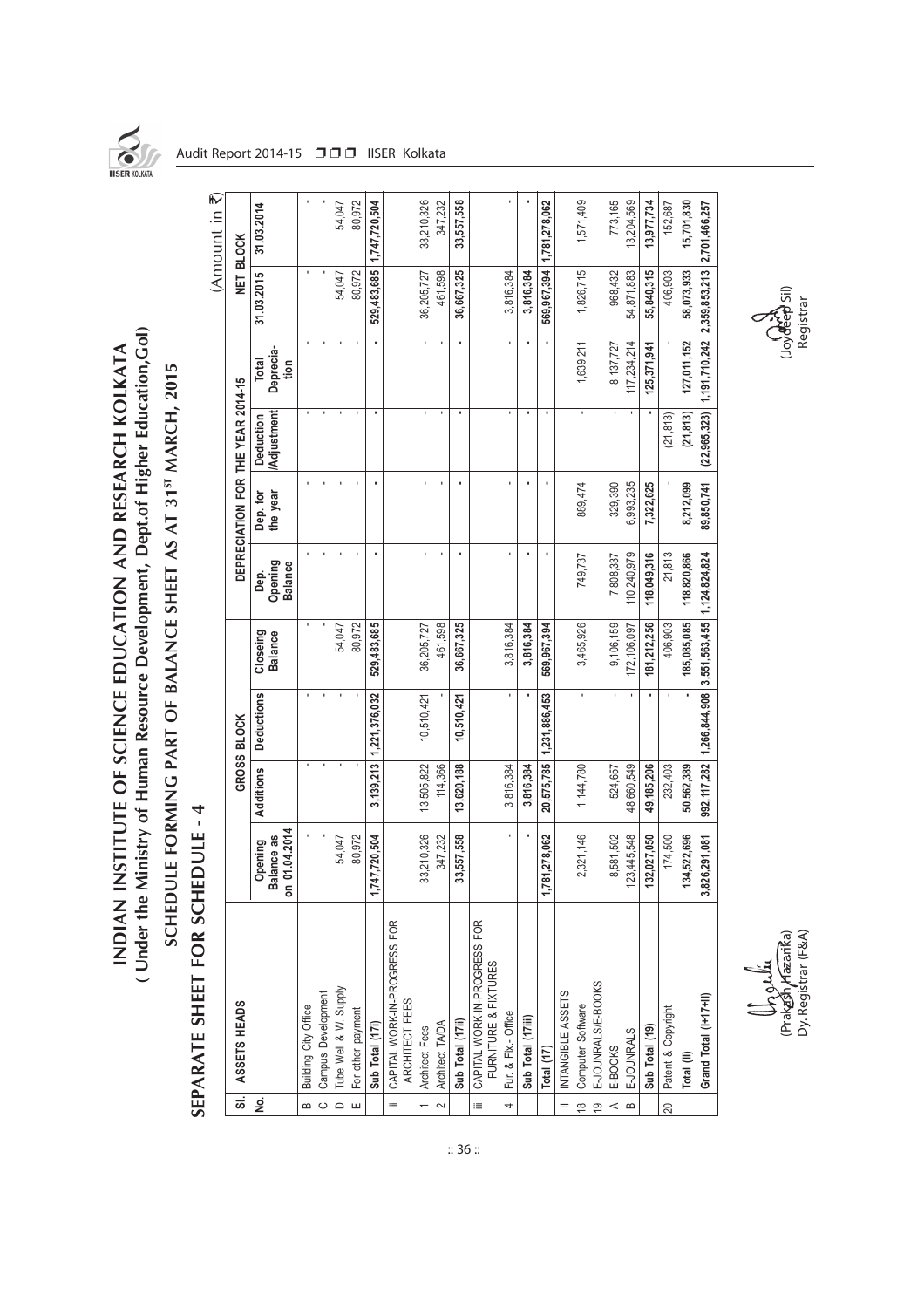(Under the Ministry of Human Resource Development, Dept.of Higher Education, Gol) **( Under the Ministry of Human Resource Development, Dept.of Higher Education,GoI)** INDIAN INSTITUTE OF SCIENCE EDUCATION AND RESEARCH KOLKATA **INDIAN INSTITUTE OF SCIENCE EDUCATION AND RESEARCH KOLKATA**

### SEPARATE SHEET FOR DISCLOSURE AGAINST ASSETS CREATED **SEPARATE SHEET FOR DISCLOSURE AGAINST ASSETS CREATED** OUT OF DESIGNATED/EARMARKED/ENDOWMENT FUNDS **OUT OF DESIGNATED/EARMARKED/ENDOWMENT FUNDS**

### FIXED ASSETS **FIXED ASSETS**

(Amount in ₹) (Amount in  $\bar{\mathbf{z}}$ )

| ಹ   | ASSETS HEADS                                    |                                           |                  | GROSS BLOCK       |                            |                                   |                      | DEPRECIATION FOR THE YEAR 2014-15 |                            | NET BLOCK  |            |  |
|-----|-------------------------------------------------|-------------------------------------------|------------------|-------------------|----------------------------|-----------------------------------|----------------------|-----------------------------------|----------------------------|------------|------------|--|
| Νo. |                                                 | 01.04.2014<br>Balance as<br>Opening<br>ទី | <b>Additions</b> | <b>Deductions</b> | Closeing<br><b>Balance</b> | Opening<br><b>Balance</b><br>Dep. | the year<br>Dep. for | <b>Adjustment</b><br>Deduction    | Deprecia-<br>Total<br>tion | 31.03.2015 | 31.03.2014 |  |
|     | ISER-K CORPUS FUND                              |                                           |                  |                   |                            |                                   |                      |                                   |                            |            |            |  |
|     | FURNITURE, FIXTURES & FITTINGS                  | 33,740                                    | ı                |                   | 33,740                     | 7,777                             | 2,531                | $\overline{\phantom{a}}$          | 10,308                     | 23,432     | 25,963     |  |
|     | <b>VEHICLES</b>                                 | 765,049                                   | 1,040,800        |                   | ,805,849                   | 57,379                            | 150,129              |                                   | 207,508                    | 1,598,341  | 707,670    |  |
|     | <b>TOTAL</b>                                    | 798,789                                   | 1,040,800        |                   | 1,839,589                  | 65,156                            | 152,660              |                                   | 217,816                    | 1,621,773  | 733,633    |  |
| ಹ   | ASSETS HEADS                                    |                                           |                  | GROSS BLOCK       |                            |                                   |                      | DEPRECIATION FOR THE YEAR 2014-15 |                            | NET BLOCK  |            |  |
| No. |                                                 | 01.04.2014<br>Balance as<br>Opening<br>ទី | <b>Additions</b> | <b>Deductions</b> | Closeing<br><b>Balance</b> | Opening<br><b>Balance</b><br>Dep. | the year<br>Dep. for | <b>Adjustment</b><br>Deduction    | Deprecia-<br>Total<br>tion | 31.03.2015 | 31.03.2014 |  |
|     | CESSI-MHRD                                      |                                           |                  |                   |                            |                                   |                      |                                   |                            |            |            |  |
|     | COMPUTER & PERIPHERALS                          | 2,999,555                                 | 1,252,619        |                   | 4,252,174                  | 1,778,008                         | 781,770              | ï                                 | 2,559,778                  | 1,692,396  | 1,221,547  |  |
|     | 2 LIBRARY BOOKS & SCIENTIFIC<br><b>JOURNALS</b> |                                           | 191,392          |                   | 191,392                    |                                   | 10,909               | 1                                 | 10,909                     | 180,483    |            |  |
|     | TOTAL                                           | 2,999,555                                 | 1,444,011        |                   | 4,443,566                  | 1,778,008                         | 792,679              |                                   | 2,570,687                  | 1,872,879  | 1,221,547  |  |



(Joydeep Sil)<br>Registrar

Audit Report 2014-15 □□□ IISER Kolkata

(Prak*ash Hazarika*) (Joydéep Sil) Dy. Registrar (F&A) Registrar(Prak**ası́r** *K***azarik**a)<br>Dy. Registrar (F&A) يشده جللا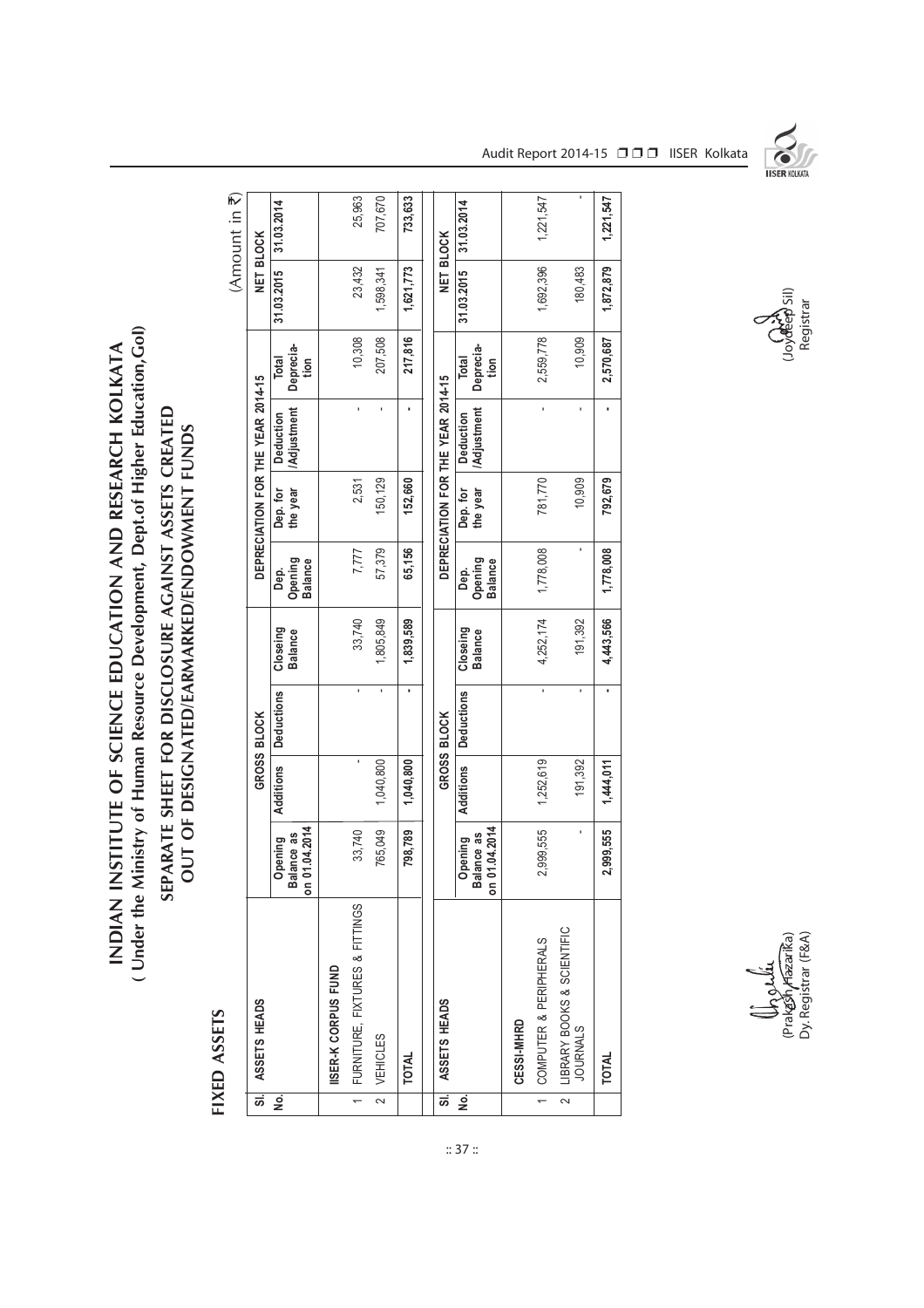

(Under the Ministry of Human Resource Development, Dept.of Higher Education, Gol) **( Under the Ministry of Human Resource Development, Dept.of Higher Education,GoI)** INDIAN INSTITUTE OF SCIENCE EDUCATION AND RESEARCH KOLKATA **INDIAN INSTITUTE OF SCIENCE EDUCATION AND RESEARCH KOLKATA**

## SEPARATE SHEET FOR DISCLOSURE AGAINST ASSETS CREATED<br>OUT OF SPONSORED PROJECTS/SCHEMES **SEPARATE SHEET FOR DISCLOSURE AGAINST ASSETS CREATED OUT OF SPONSORED PROJECTS/SCHEMES**

### FIXED ASSETS **FIXED ASSETS**

|   |                                      |                                                               |            |             |                            |                                   |                      |                                       |                            |                  | (Amount in 3) |
|---|--------------------------------------|---------------------------------------------------------------|------------|-------------|----------------------------|-----------------------------------|----------------------|---------------------------------------|----------------------------|------------------|---------------|
|   | SI. ASSETS HEADS                     |                                                               |            | GROSS BLOCK |                            |                                   |                      | DEPRECIATION FOR THE YEAR 2014-15     |                            | <b>NET BLOCK</b> |               |
| ş |                                      | 1.04.2014<br><b>Balance</b> as<br>Opening<br>cm <sub>01</sub> | Additions  | Deductions  | Closeing<br><b>Balance</b> | Opening<br><b>Balance</b><br>Dep. | Dep. for<br>the year | <b>Adjustment</b><br><b>Deduction</b> | Deprecia-<br>Total<br>tion | 31.03.2015       | 31.03.2014    |
|   | SCIENTIFIC & LABORATORY<br>EQUIPMENT | 111,218,139                                                   | 17,843,105 |             | 6,361,664   122,699,580    | 24,198,996                        |                      | $9,565,044$ $(1,342,757)$             | 32,421,283                 | 90,278,297       | 87,019,143    |
|   | COMPUTER & PERIPHERALS               | 3,364,054                                                     | 1,042,088  | 476,238     | 3,929,904                  | 1,838,978                         | 691,106              | (276, 969)                            | 2,253,115                  | 1,676,789        | 525,076       |
| 3 | FURNITURE, FIXTURES & FITTINGS       | 70,818                                                        |            |             | 70,818                     | 5,587                             | 5,311                |                                       | 10,898                     | 59,920           | 65,231        |
|   | VIRTUAL CLASS ROOM                   | ,087,888<br>S                                                 |            |             | 3,087,888                  | 936,619                           | 617,578              |                                       | 1,554,197                  | 1,533,691        | 2,151,269     |
|   | TOTAL                                | 117,740,899                                                   | 18,885,193 |             | 6,837,902   129,788,190    | 26,980,180                        |                      | $10,879,039$ $(1,619,726)$            | 36,239,493                 | 93,548,697       | 90,760,719    |



(Prak*ash Hazarika*) (Joydéep Sil) Dy. Registrar (F&A) RegistrarЏо*р Орш*<br>(Prakg\$h *∤*fazarika)<br>Dy. Registrar (F&A)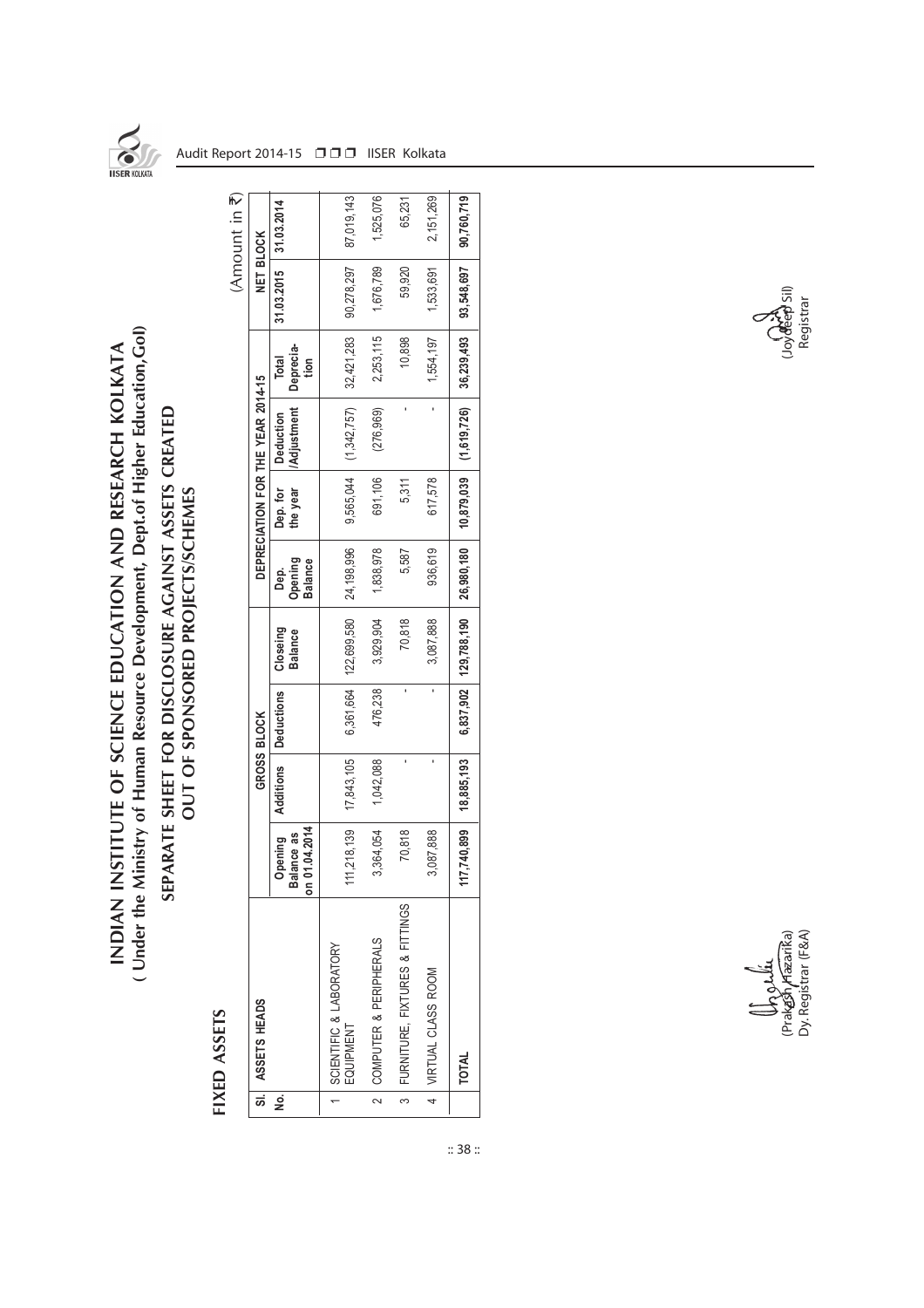(Under the Ministry of Human Resource Development, Dept.of Higher Education, Gol) **( Under the Ministry of Human Resource Development, Dept.of Higher Education,GoI)** INDIAN INSTITUTE OF SCIENCE EDUCATION AND RESEARCH KOLKATA **INDIAN INSTITUTE OF SCIENCE EDUCATION AND RESEARCH KOLKATA** SCHEDULE - 4B : NON-PLAN<br>SCHEDULE - 4B : NON-PLAN **SCHEDULE FORMING PART OF BALANCE SHEET AS AT 31ST MARCH, 2015**

# **SCHEDULE - 4B : NON-PLAN**

 $(Amount in 7)$ (Amount in  $\bar{z}$ )

|                                 | ASSETS HEADS<br>$\overline{\mathbf{5}}$ |                                        |              | GROSS BLOCK              |                                                                                                                                                                                                                                                                                                                                                                                  |                                   |                                                                                                                                                                                                                                                                                                                                                                                  | DEPRECIATION FOR THE YEAR 2014-15 |                            |              | <b>NET BLOCK</b> |
|---------------------------------|-----------------------------------------|----------------------------------------|--------------|--------------------------|----------------------------------------------------------------------------------------------------------------------------------------------------------------------------------------------------------------------------------------------------------------------------------------------------------------------------------------------------------------------------------|-----------------------------------|----------------------------------------------------------------------------------------------------------------------------------------------------------------------------------------------------------------------------------------------------------------------------------------------------------------------------------------------------------------------------------|-----------------------------------|----------------------------|--------------|------------------|
| غ<br>ع                          |                                         | Balance as on<br>01.04.2014<br>Opening | Additions    | Deductions               | Closeing<br><b>Balance</b>                                                                                                                                                                                                                                                                                                                                                       | Opening<br><b>Balance</b><br>Dep. | the year<br>Dep. for                                                                                                                                                                                                                                                                                                                                                             | Adjustment<br>Deduction           | Deprecia-<br>Total<br>tion | 31.03.2015   | 31.03.2014       |
|                                 | LAND                                    | T.                                     | T            | т                        | T.                                                                                                                                                                                                                                                                                                                                                                               | T.                                | T                                                                                                                                                                                                                                                                                                                                                                                | т                                 | J.                         | J.           |                  |
| $\sim$                          | SITE DEVELOPMENT                        | I.                                     | I.           |                          | т                                                                                                                                                                                                                                                                                                                                                                                | I.                                | ı                                                                                                                                                                                                                                                                                                                                                                                | I                                 |                            |              |                  |
| က                               | <b>BUILDINGS</b>                        | T                                      | ı            | $\overline{\phantom{a}}$ | ı                                                                                                                                                                                                                                                                                                                                                                                | ı                                 | ı                                                                                                                                                                                                                                                                                                                                                                                | $\mathbf{I}$                      |                            | ı            |                  |
| 4                               | ROADS & BRIDGES                         | T                                      | T            | J.                       | T                                                                                                                                                                                                                                                                                                                                                                                | T                                 | T                                                                                                                                                                                                                                                                                                                                                                                | T                                 | п                          | т            |                  |
| LO                              | TUBWELLS & WATER SUPPLY                 | T                                      | т            | Ť                        | T                                                                                                                                                                                                                                                                                                                                                                                | T                                 | T                                                                                                                                                                                                                                                                                                                                                                                | т                                 | ı                          | J.           |                  |
| $\circ$                         | SEWERAGE & DRAINAGE                     | -1                                     | I.           | I                        | J.                                                                                                                                                                                                                                                                                                                                                                               | J.                                | J.                                                                                                                                                                                                                                                                                                                                                                               | I.                                |                            | J.           |                  |
|                                 | ELECTRIC INSTALLATIONS & EQUIPMENT      | $\mathbf{I}$                           | ı            | I                        | ı                                                                                                                                                                                                                                                                                                                                                                                | ı                                 | I                                                                                                                                                                                                                                                                                                                                                                                | ı                                 | ı                          | I.           |                  |
| $\infty$                        | PLANT & MACHINERY                       | $\mathsf I$                            | ı            | ı                        | $\sf I$                                                                                                                                                                                                                                                                                                                                                                          | ı                                 | I.                                                                                                                                                                                                                                                                                                                                                                               | ı                                 | ı                          | ı            |                  |
| တ                               | SCIENTIFIC & LABORATORY EQUIPMENT       | $\mathsf I$                            | т            | I.                       | I                                                                                                                                                                                                                                                                                                                                                                                | T                                 | $\mathsf I$                                                                                                                                                                                                                                                                                                                                                                      | т                                 | I.                         | т            |                  |
| $\Rightarrow$                   | OFFICE EQUIPMENT                        | J.                                     | ı            | $\overline{\phantom{a}}$ | $\mathsf{I}$                                                                                                                                                                                                                                                                                                                                                                     | J.                                | $\mathsf{I}$                                                                                                                                                                                                                                                                                                                                                                     | $\overline{\phantom{a}}$          |                            | J.           |                  |
| $\rightleftarrows$              | AUDIO VISUAL EQUIPMENT                  | J.                                     | ı            | ı                        | ı                                                                                                                                                                                                                                                                                                                                                                                | $\mathbf{I}$                      | ı                                                                                                                                                                                                                                                                                                                                                                                | ı                                 | ı                          | ı            |                  |
| $\overline{2}$                  | COMPUTER & PERIPHERALS                  | I.                                     | т            | т                        | I                                                                                                                                                                                                                                                                                                                                                                                | т                                 | I                                                                                                                                                                                                                                                                                                                                                                                | т                                 | т                          | т            |                  |
| $\frac{3}{2}$                   | FURNITURE, FIXTURES & FITTINGS          | $\mathsf I$                            | I.           | f,                       | $\begin{array}{c} \rule{0pt}{2.5ex} \rule{0pt}{2.5ex} \rule{0pt}{2.5ex} \rule{0pt}{2.5ex} \rule{0pt}{2.5ex} \rule{0pt}{2.5ex} \rule{0pt}{2.5ex} \rule{0pt}{2.5ex} \rule{0pt}{2.5ex} \rule{0pt}{2.5ex} \rule{0pt}{2.5ex} \rule{0pt}{2.5ex} \rule{0pt}{2.5ex} \rule{0pt}{2.5ex} \rule{0pt}{2.5ex} \rule{0pt}{2.5ex} \rule{0pt}{2.5ex} \rule{0pt}{2.5ex} \rule{0pt}{2.5ex} \rule{0$ | J.                                | $\begin{array}{c} \rule{0pt}{2.5ex} \rule{0pt}{2.5ex} \rule{0pt}{2.5ex} \rule{0pt}{2.5ex} \rule{0pt}{2.5ex} \rule{0pt}{2.5ex} \rule{0pt}{2.5ex} \rule{0pt}{2.5ex} \rule{0pt}{2.5ex} \rule{0pt}{2.5ex} \rule{0pt}{2.5ex} \rule{0pt}{2.5ex} \rule{0pt}{2.5ex} \rule{0pt}{2.5ex} \rule{0pt}{2.5ex} \rule{0pt}{2.5ex} \rule{0pt}{2.5ex} \rule{0pt}{2.5ex} \rule{0pt}{2.5ex} \rule{0$ | т                                 | Ť                          | т            |                  |
| $\overline{4}$                  | VEHICLES                                | $\mathsf I$                            | $\mathsf I$  | I.                       | $\mathbf{I}$                                                                                                                                                                                                                                                                                                                                                                     | J.                                | I                                                                                                                                                                                                                                                                                                                                                                                | I.                                | I                          | ı            |                  |
| $\overline{5}$                  | LIBRARY BOOKS & SCIENTIFIC              |                                        |              |                          |                                                                                                                                                                                                                                                                                                                                                                                  |                                   |                                                                                                                                                                                                                                                                                                                                                                                  |                                   |                            |              |                  |
|                                 | <b>JOURNALS</b>                         | $\mathsf I$                            | T.           | I                        | L                                                                                                                                                                                                                                                                                                                                                                                | T.                                | т                                                                                                                                                                                                                                                                                                                                                                                | L                                 | т                          | L            |                  |
| $\frac{6}{5}$                   | SMALL VALUE ASSETS                      | J.                                     | $\mathbf{I}$ | $\mathbf{I}$             | J.                                                                                                                                                                                                                                                                                                                                                                               | $\mathbf{I}$                      | J.                                                                                                                                                                                                                                                                                                                                                                               | J.                                | $\mathbf{I}$               | $\mathbf{I}$ |                  |
|                                 | TOTAL (A)                               | Т                                      | $\mathsf I$  | J.                       | Т                                                                                                                                                                                                                                                                                                                                                                                | J.                                | T                                                                                                                                                                                                                                                                                                                                                                                | T                                 | T                          | J.           | J.               |
| $\overline{1}$                  | CAPITAL WORK-IN-PROGRESS (B)            | ı                                      | J.           | J.                       | J.                                                                                                                                                                                                                                                                                                                                                                               | $\mathbf{I}$                      | J.                                                                                                                                                                                                                                                                                                                                                                               | п                                 | J.                         | -1           |                  |
| $\frac{1}{2}$                   | Intangible Assets                       | Opening                                | Additions    | Deductions               | Closeing                                                                                                                                                                                                                                                                                                                                                                         | Dep.                              | Amortization                                                                                                                                                                                                                                                                                                                                                                     | Deduction                         | Total                      | 31.03.2015   | 31.03.2014       |
|                                 |                                         | Balance as<br>on 01.04.2014            |              |                          | <b>Balance</b>                                                                                                                                                                                                                                                                                                                                                                   | Opening<br><b>Balance</b>         | for the year                                                                                                                                                                                                                                                                                                                                                                     | Adjustment Amortization/          | Adjustments                |              |                  |
| $\overset{\infty}{\rightarrow}$ | Computer Software                       | т                                      | T            | J.                       | T                                                                                                                                                                                                                                                                                                                                                                                | J.                                | J.                                                                                                                                                                                                                                                                                                                                                                               | т                                 | I.                         | J.           | J.               |
| $\overline{9}$                  | E-Journals/E-Books                      | $\mathsf I$                            | T            | I                        | $\mathsf I$                                                                                                                                                                                                                                                                                                                                                                      | т                                 | $\begin{array}{c} \rule{0pt}{2.5ex} \rule{0pt}{2.5ex} \rule{0pt}{2.5ex} \rule{0pt}{2.5ex} \rule{0pt}{2.5ex} \rule{0pt}{2.5ex} \rule{0pt}{2.5ex} \rule{0pt}{2.5ex} \rule{0pt}{2.5ex} \rule{0pt}{2.5ex} \rule{0pt}{2.5ex} \rule{0pt}{2.5ex} \rule{0pt}{2.5ex} \rule{0pt}{2.5ex} \rule{0pt}{2.5ex} \rule{0pt}{2.5ex} \rule{0pt}{2.5ex} \rule{0pt}{2.5ex} \rule{0pt}{2.5ex} \rule{0$ | I.                                | T                          | T            |                  |
| 20                              | Patents                                 | $\mathbf I$                            | $\mathsf I$  | т                        | $\mathsf I$                                                                                                                                                                                                                                                                                                                                                                      | J.                                | J.                                                                                                                                                                                                                                                                                                                                                                               | J.                                | $\mathbf{I}$               | T            |                  |
|                                 | Total (C)                               | J.                                     | $\mathsf I$  | ı                        | $\mathbf{I}$                                                                                                                                                                                                                                                                                                                                                                     | $\mathbf{I}$                      | J.                                                                                                                                                                                                                                                                                                                                                                               | J.                                | T                          | $\mathbf{I}$ |                  |
|                                 | Grand Total (ARB+C)                     | J.                                     | $\mathbf{I}$ | J.                       | $\mathbf{I}$                                                                                                                                                                                                                                                                                                                                                                     | $\mathsf I$                       | J.                                                                                                                                                                                                                                                                                                                                                                               | J.                                | J.                         | J.           |                  |
|                                 |                                         |                                        |              |                          |                                                                                                                                                                                                                                                                                                                                                                                  |                                   |                                                                                                                                                                                                                                                                                                                                                                                  |                                   |                            |              |                  |
|                                 | (Prak <b>ash / f</b> azarika)           |                                        |              |                          |                                                                                                                                                                                                                                                                                                                                                                                  |                                   |                                                                                                                                                                                                                                                                                                                                                                                  |                                   |                            | Uoydeep Sil  |                  |
|                                 | Dy. Registrar (F&A)                     |                                        |              |                          |                                                                                                                                                                                                                                                                                                                                                                                  |                                   |                                                                                                                                                                                                                                                                                                                                                                                  |                                   |                            | Registrar    |                  |

Audit Report 2014-15 □□□ IISER Kolkata

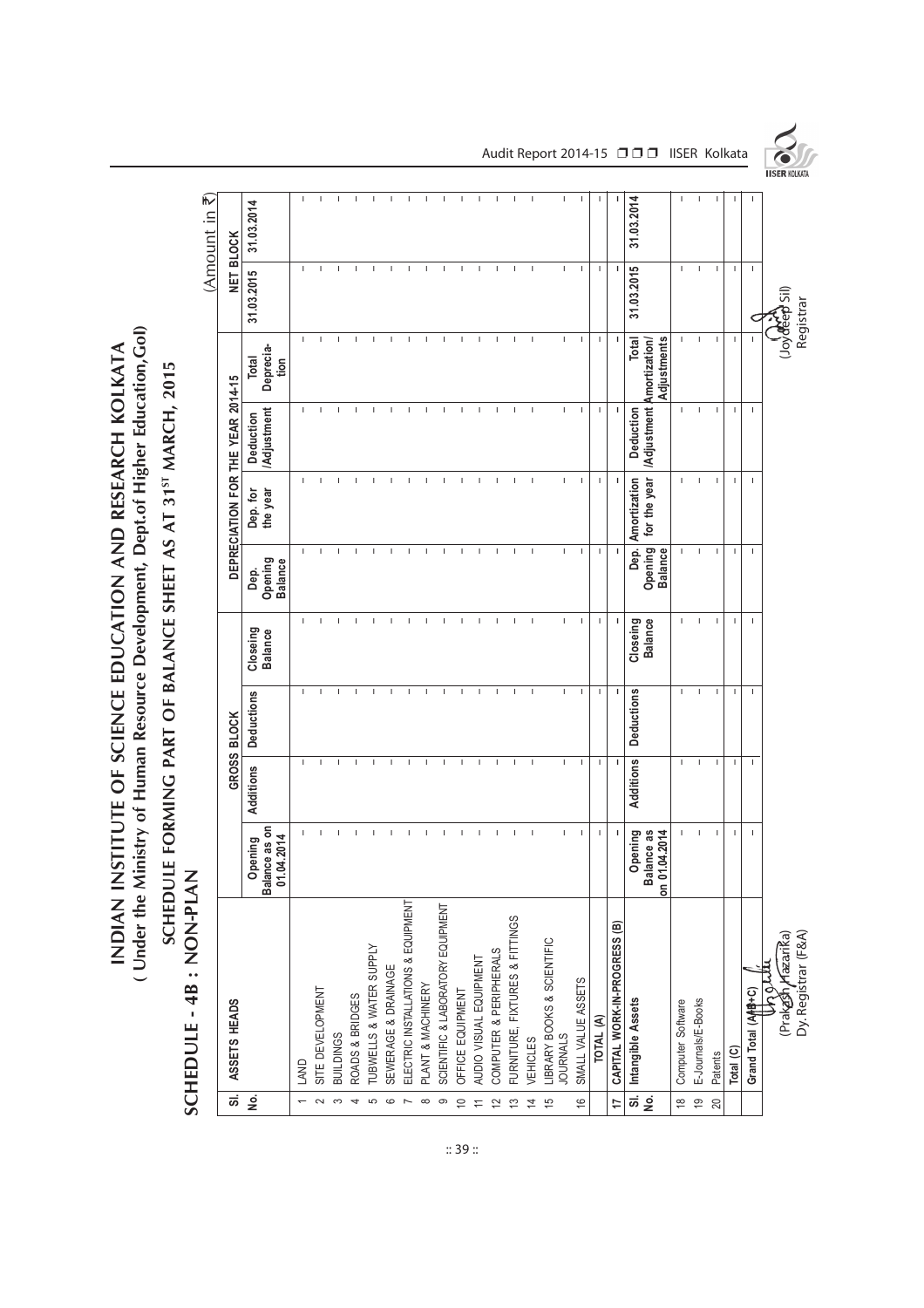

(Amount in  $\bar{z}$ )

 $(Amount in 7)$ 

(Under the Ministry of Human Resource Development, Dept.of Higher Education, Gol) **( Under the Ministry of Human Resource Development, Dept.of Higher Education,GoI)** INDIAN INSTITUTE OF SCIENCE EDUCATION AND RESEARCH KOLKATA **INDIAN INSTITUTE OF SCIENCE EDUCATION AND RESEARCH KOLKATA** SCHEDULE FORMING PART OF BALANCE SHEET AS AT 31ST MARCH, 2015 **SCHEDULE FORMING PART OF BALANCE SHEET AS AT 31ST MARCH, 2015**

## SCHEDULE - 4C : INTANGIBLE ASSETS **SCHEDULE - 4C : INTANGIBLE ASSETS**

| <u>ؤ</u> | SI. Intangible Assets  | Opening<br>ce as on<br>01.04.2014<br>Balan | <b>Additions</b> | <b>Deductions</b> | Closeing<br><b>Balance</b> | Dep.<br>Opening<br>Balance | Amortization Deduction Total<br>for the year /Adjustment Amortization |           | Adjustments                            | 31.03.2015 31.03.2014 |            |
|----------|------------------------|--------------------------------------------|------------------|-------------------|----------------------------|----------------------------|-----------------------------------------------------------------------|-----------|----------------------------------------|-----------------------|------------|
|          | Computer Software      | 2,321,146                                  | 1,144,780        |                   | 3,465,926                  | 749,737                    | 889,474                                                               |           | 1,639,211                              | 1,826,715             | ,571,409   |
|          | 2   E-Journals/E-Books | 132,027,050                                | 49,185,206       |                   | 181,212,256                | 118,049,316                | 7,322,625                                                             |           | 125,371,941                            | 55,840,315            | 13,977,734 |
|          | Patents                | 174,500                                    | 232,403          |                   | 406,903                    | 21,813                     | I                                                                     | (21, 813) |                                        | 406,903               | 152,687    |
|          | Total                  | 522,696<br>134,                            | 50,562,389       |                   |                            | 185,085,085   118,820,866  | 8,212,099                                                             |           | $(21, 813)$ $127, 011, 152$ 58,073,933 |                       | 15,701,830 |



(Prakash Hazarika) (Joydeep Sil) Dy. Registrar (F&A) Registrarုပြည*ုနှုပ်မို့*<br>(Prakash *Mazar*ika)<br>Dy. Registrar (F&A)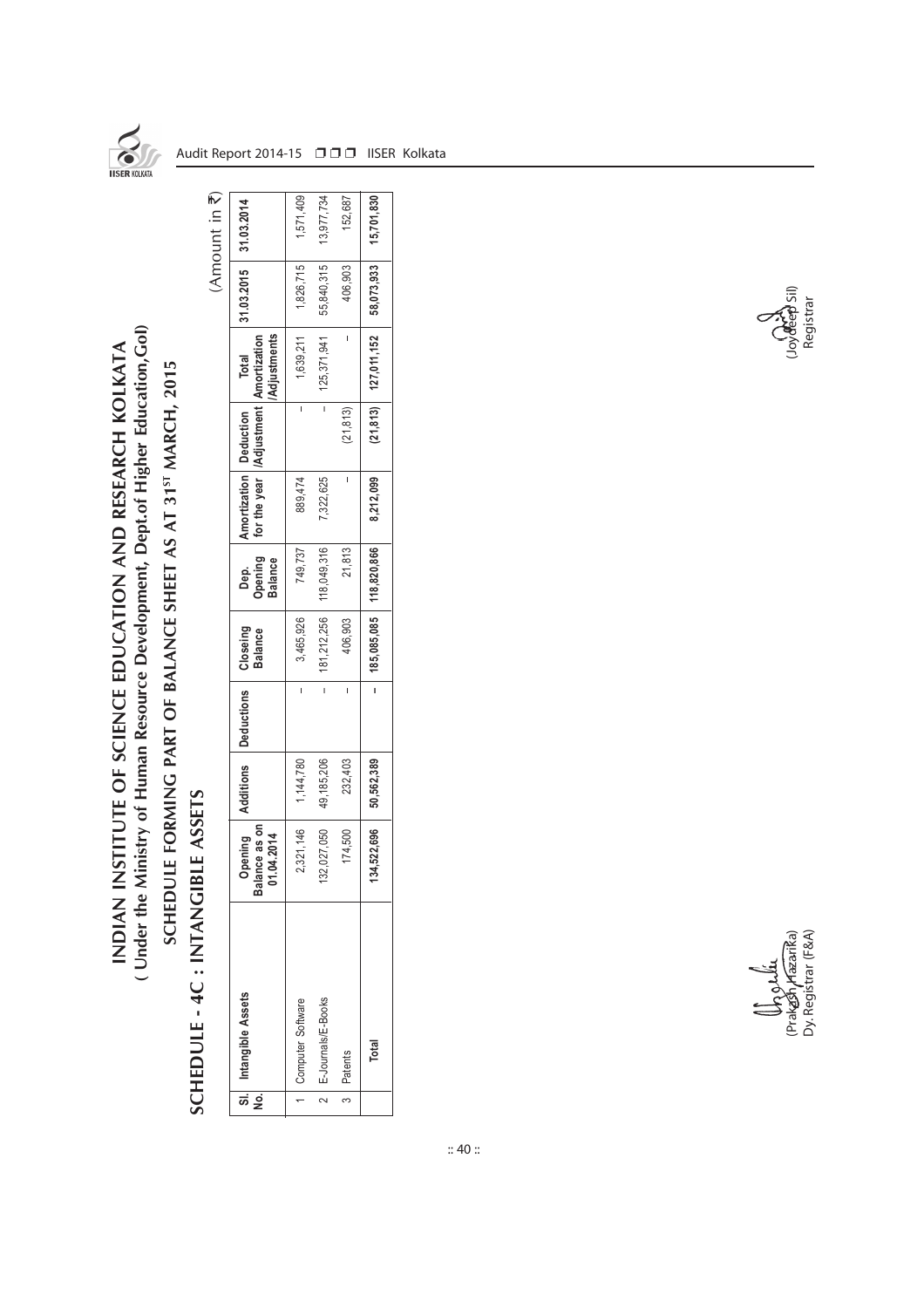( Under the Ministry of Human Resource Development, Dept.of Higher Education, Gol) **( Under the Ministry of Human Resource Development, Dept.of Higher Education,GoI)** INDIAN INSTITUTE OF SCIENCE EDUCATION AND RESEARCH KOLKATA **INDIAN INSTITUTE OF SCIENCE EDUCATION AND RESEARCH KOLKATA** SCHEDULE FORMING PART OF BALANCE SHEET AS AT 31<sup>ST</sup> MARCH, 2015 **SCHEDULE FORMING PART OF BALANCE SHEET AS AT 31ST MARCH, 2015**

## SCHEDULE - 4C(i) : PATENTS AND COPYRIGHTS **SCHEDULE - 4C(i) : PATENTS AND COPYRIGHTS**

(Amount in  $\overline{z}$ ) (Amount in  $\bar{\mathbf{z}}$ )

| $\frac{1}{\overline{2}}$      | Intangible Assets                                                                              | Opening<br><b>Balance</b> | Addition     | Gross          | Amortization                       | <b>Net Block</b><br>2014-2015    | 2013-2014<br>Net Block |  |
|-------------------------------|------------------------------------------------------------------------------------------------|---------------------------|--------------|----------------|------------------------------------|----------------------------------|------------------------|--|
| $\dot{\mathbf{z}}$            | Patents Granted                                                                                |                           |              |                |                                    |                                  |                        |  |
|                               | Balance as on 31.03.2014 of Patents obtained in 2008-09<br>(Original Value - Rs/-)             |                           |              |                |                                    |                                  |                        |  |
|                               | Balance as on 31.03.2014 of Patents obtained in 2010-11<br>(Original Value - Rs/-)<br>$\sim$   |                           | $\mathbf{I}$ | $\overline{1}$ |                                    |                                  |                        |  |
|                               | Balance as on 31.03.2014 of Patents obtained in 2012-13<br>(Original Value - Rs/-)<br>$\infty$ |                           |              |                |                                    |                                  |                        |  |
|                               | Balance as on 31.03.2014 of Patents obtained in 2013-14<br>(Original Value - Rs/-)<br>4        |                           |              |                |                                    | ı                                |                        |  |
|                               | 'ear<br>Patents granted during the Current \<br>LO,                                            |                           |              |                |                                    |                                  |                        |  |
|                               | <b>Total</b>                                                                                   | f,                        | ×            |                | $\mathbf{r}$                       | ×                                | ×,                     |  |
| $\frac{1}{2}$ , $\frac{1}{2}$ | Particulars                                                                                    | Opening<br><b>Balance</b> | Addition     | Gross          | Patents Granted<br><b>Rejected</b> | 2014-2015<br>Net Block           | 2013-2014<br>Net Block |  |
| B.                            | Patents Pending in respect of Patents applied for                                              |                           |              |                |                                    |                                  |                        |  |
|                               | Expenditure incurred during 2009-10 to 2011-12<br>$\overline{a}$                               |                           |              |                |                                    |                                  |                        |  |
|                               | Expenditure incurred during 2012-1<br>$\sim$                                                   |                           | $\mathbf{I}$ |                |                                    |                                  |                        |  |
|                               | 4<br>Expenditure incurred during 2013-1<br>$\infty$                                            | 174,500                   |              | 174,500        |                                    | 174,500                          | 174,500                |  |
|                               | 5<br>Expenditure incurred during 2014-1<br>4                                                   | f,                        | 232,403      | 232,403        | $\mathbf{I}$                       | 232,403                          | f,                     |  |
|                               | <b>Total</b>                                                                                   | 174,500                   | 232,403      | 406,903        | ٠                                  | 406,903                          | 174,500                |  |
| ن<br>                         | ଢ<br>Grand Total (A +                                                                          | 174,500                   | 232,403      | 406,903        | $\blacksquare$                     | 406,903                          | 174,500                |  |
|                               | (Un o Llú<br>(Prakgón <i>Hazar</i> ika)<br>Dy. Registrar (F&A)                                 |                           |              |                |                                    | <b>Coydeep</b> Sil)<br>Registrar |                        |  |

Audit Report 2014-15 □ □ □ IISER Kolkata

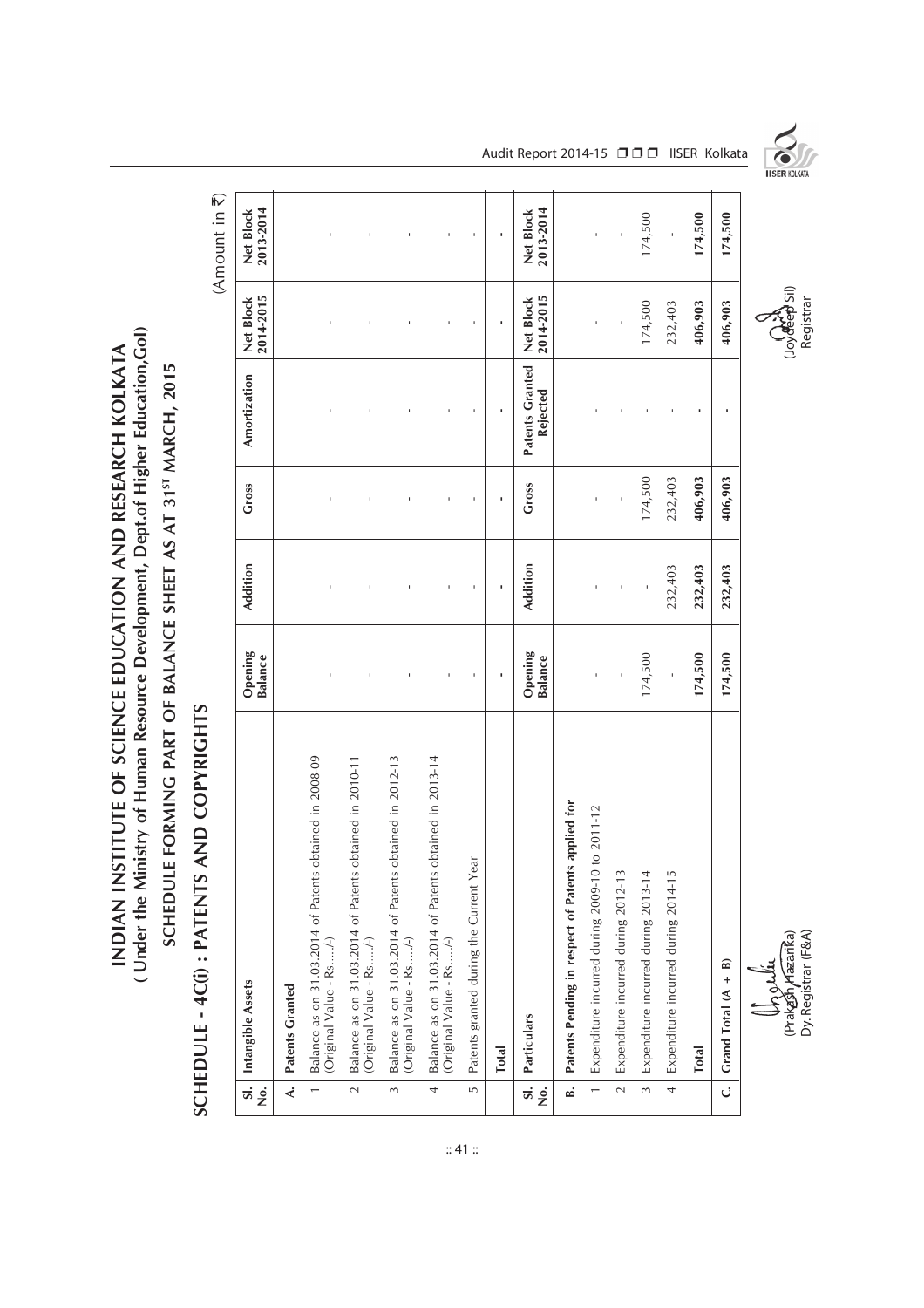

(Amount in  $\bar{\mathbf{z}}$ )

 $(Amount in 7)$ 

Audit Report 2014-15 □□□ IISER Kolkata

(Under the Ministry of Human Resource Development, Dept.of Higher Education, Gol) **( Under the Ministry of Human Resource Development, Dept.of Higher Education,GoI)** INDIAN INSTITUTE OF SCIENCE EDUCATION AND RESEARCH KOLKATA **INDIAN INSTITUTE OF SCIENCE EDUCATION AND RESEARCH KOLKATA** SCHEDULE FORMING PART OF BALANCE SHEET AS AT 31ST MARCH, 2015 **SCHEDULE FORMING PART OF BALANCE SHEET AS AT 31ST MARCH, 2015**

### SCHEDULE - 4D: OTHERS **SCHEDULE - 4D : OTHERS**

| 5                          | ASSETS HEADS                                                         |                                            |           | GROSS BLOCK |                            |                                   |                      | DEPRECIATION FOR THE YEAR 2014-15 |                              | <b>NET BLOCK</b> |            |  |
|----------------------------|----------------------------------------------------------------------|--------------------------------------------|-----------|-------------|----------------------------|-----------------------------------|----------------------|-----------------------------------|------------------------------|------------------|------------|--|
| ş                          |                                                                      | alance as on<br>01.04.2014<br>Opening<br>∞ | Additions | Deductions  | Closeing<br><b>Balance</b> | Opening<br><b>Balance</b><br>Dep. | Dep. for<br>the year | Deduction<br>/Adjustment          | Deprecia-<br>tion<br>Total   | 31.03.2015       | 31.03.2014 |  |
|                            | LAND                                                                 |                                            |           |             |                            |                                   |                      |                                   |                              |                  |            |  |
|                            | SITE DEVELOPMENT                                                     |                                            |           |             |                            |                                   |                      |                                   |                              |                  |            |  |
|                            | BUILDINGS                                                            |                                            |           |             |                            |                                   |                      |                                   |                              |                  |            |  |
| 4                          | ROADS & BRIDGES                                                      |                                            |           |             |                            |                                   |                      |                                   |                              |                  |            |  |
| $\mathfrak{S}$             | TUBWELLS & WATER SUPPLY                                              |                                            |           |             |                            |                                   |                      |                                   |                              |                  |            |  |
|                            | SEWERAGE & DRAINAGE                                                  |                                            |           |             |                            |                                   |                      |                                   |                              |                  |            |  |
| $\circ$ $\sim$             | ELECTRIC INSTALLATIONS & EQUIPMENT                                   |                                            |           |             |                            |                                   |                      |                                   |                              |                  |            |  |
| $\infty$                   | PLANT & MACHINERY                                                    |                                            |           |             |                            |                                   |                      |                                   |                              |                  |            |  |
|                            | SCIENTIFIC & LABORATORY EQUIPMENT                                    | 4,204,274                                  | 5,227,548 | 512,424     | 8,919,398                  | 1,884,865                         | 1,794,883            | (169, 965)                        | 3,509,783                    | 5,409,615        | 2,319,409  |  |
| ≘                          | OFFICE EQUIPMENT                                                     |                                            |           |             |                            |                                   |                      |                                   |                              |                  |            |  |
|                            | AUDIO VISUAL EQUIPMENT                                               |                                            |           |             |                            |                                   |                      |                                   |                              |                  |            |  |
| $\overline{2}$             | COMPUTER & PERIPHERALS                                               | 732,361                                    | 476,238   |             | 1,208,599                  | 710,994                           | 281,242              |                                   | 992,236                      | 216,363          | 21,367     |  |
| $\mathbf{r}$               | FURNITURE, FIXTURES & FITTINGS                                       |                                            |           |             |                            |                                   |                      |                                   |                              |                  |            |  |
| 4                          | VEHICLES                                                             |                                            |           |             |                            |                                   |                      |                                   |                              |                  |            |  |
| 15                         | BRARY BOOKS & SCIENTIFIC JOURNALS                                    |                                            |           |             |                            |                                   |                      |                                   |                              |                  |            |  |
| $\frac{6}{2}$              | SMALL VALUE ASSETS                                                   |                                            |           |             |                            |                                   |                      |                                   |                              |                  |            |  |
|                            | TOTAL (A)                                                            | 4,936,635                                  | 5,703,786 | 512,424     | 10,127,997                 | 2,595,859                         | 2,076,125            | (169, 965)                        | 4,502,019                    | 5,625,978        | 2,340,776  |  |
| 17                         | CAPITAL WORK-IN-PROGRESS (B)                                         |                                            |           |             |                            |                                   |                      |                                   |                              |                  |            |  |
| 5                          | Intangible Assets                                                    | Opening                                    | Additions | Deductions  | Closeing                   | Bep.<br>D                         | Amortization         | Deduction                         | Total                        | 31.03.2015       | 31.03.2014 |  |
| <u>يٰ</u>                  |                                                                      | alance as on<br>01.04.2014<br>œ            |           |             | <b>Balance</b>             | Opening<br><b>Balance</b>         | for the year         | Adjustment                        | Adjustments<br>Amortization/ |                  |            |  |
| $\overset{\infty}{\equiv}$ | Computer Software                                                    |                                            |           |             |                            |                                   |                      |                                   |                              |                  |            |  |
| <u>စု</u>                  | E-Journals/E-Books                                                   |                                            |           |             |                            |                                   |                      |                                   |                              |                  |            |  |
| $\infty$                   | Patents                                                              |                                            |           |             |                            |                                   |                      |                                   |                              |                  |            |  |
|                            | Total (C)                                                            |                                            |           |             |                            |                                   |                      |                                   |                              |                  |            |  |
|                            | Grand Total (A+B+C)                                                  | 4,936,635                                  | 5,703,786 | 512,424     | 10,127,997                 | 2,595,859                         | 2,076,125            | (169, 965)                        | 4,502,019                    | 5,625,978        | 2,340,776  |  |
|                            | Note: The additions during the Year include additions from<br>Gifted |                                            |           |             |                            |                                   |                      |                                   |                              |                  |            |  |
|                            | Earmarked Funds                                                      |                                            |           |             |                            |                                   |                      |                                   |                              |                  |            |  |
|                            | Sponsored Projects<br>Own Funds                                      | 5,703,786                                  |           |             |                            |                                   |                      |                                   |                              |                  |            |  |
|                            | Total                                                                | 5,703,786                                  |           |             |                            |                                   |                      |                                   |                              | スこ               |            |  |

(Joydeed Sil)<br>Registrar

Total<br>5,703,786 (Prakash Hazarika) (Prakash Hazarika) (Prakash Hazarika) Dy. Registrar(F&A) (Pr<mark>a⁄gas/r Haza</mark>rika)<br>Dy. Registrar (F&A)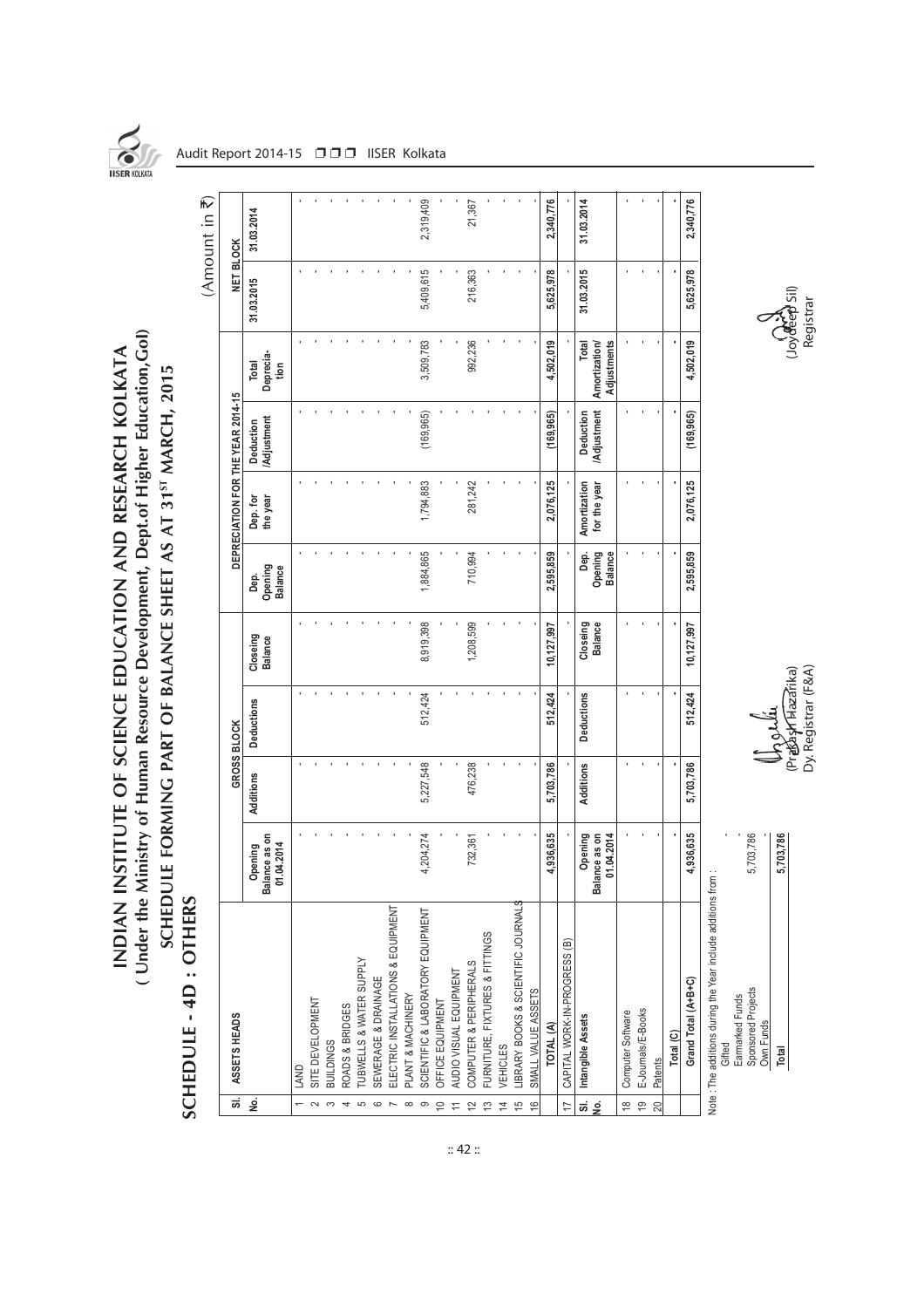Audit Report 2014-15 □□□ IISER Kolkata

### **INDIAN INSTITUTE OF SCIENCE EDUCATION AND RESEARCH KOLKATA ( Under the Ministry of Human Resource Development, Dept.of Higher Education,GoI) SCHEDULE FORMING PART OF BALANCE SHEET AS AT 31ST MARCH, 2015**

### **SCHEDULE - 5 : INVESTMENTS FROM EARMARKED/ENDOWMENT FUNDS**

(Amount in  $\bar{\tau}$ )

| SI.<br>No.     | <b>Particulars</b>               | <b>Current Year</b><br>$(2014 - 2015)$ | <b>Previous Year</b><br>$(2013 - 2014)$ |
|----------------|----------------------------------|----------------------------------------|-----------------------------------------|
| $\mathbf 1$ .  | In Central Government Securities |                                        |                                         |
| 2.             | In State Government Securities   |                                        |                                         |
| 3.             | Other approved Securities        |                                        |                                         |
| $\overline{4}$ | <b>Shares</b>                    |                                        |                                         |
| 5.             | Debentures and Bonds             |                                        |                                         |
| 6.             | Term Deposits with Banks         | 125,845,503                            | 60,393,825                              |
| 7.             | Others (to be specified)         |                                        |                                         |
|                | <b>TOTAL</b>                     | 125,845,503                            | 60,393,825                              |

### **SCHEDULE 5(A) – INVESTMENTS FROM EARMARKED/ENDOWMENT FUNDS (FUND WISE)**

(Amount in  $\bar{\tau}$ )

| SI.<br>No.     | <b>Particulars</b>                            | <b>Current Year</b><br>$(2014 - 2015)$ | <b>Previous Year</b><br>$(2013 - 2014)$ |
|----------------|-----------------------------------------------|----------------------------------------|-----------------------------------------|
| $\mathbf{1}$   | IISER-K Corpus Fund Investment (Term Deposit) | 125,845,503                            | 60,393,825                              |
| $\overline{2}$ |                                               |                                        |                                         |
| 3              |                                               |                                        |                                         |
| $\overline{4}$ |                                               |                                        |                                         |
| 5              | <b>Endowment Fund Investments</b>             |                                        |                                         |
|                |                                               |                                        |                                         |
|                | <b>TOTAL</b>                                  | 125,845,503                            | 60,393,825                              |
|                |                                               |                                        |                                         |

 $\left(\begin{matrix} \mathbf{A} & \mathbf{A} \\ \mathbf{A} & \mathbf{B} \end{matrix}\right)$  (Prakash Hazarika) (Joydeep Sil) Dy. Registrar (F&A) Registrar (F&A)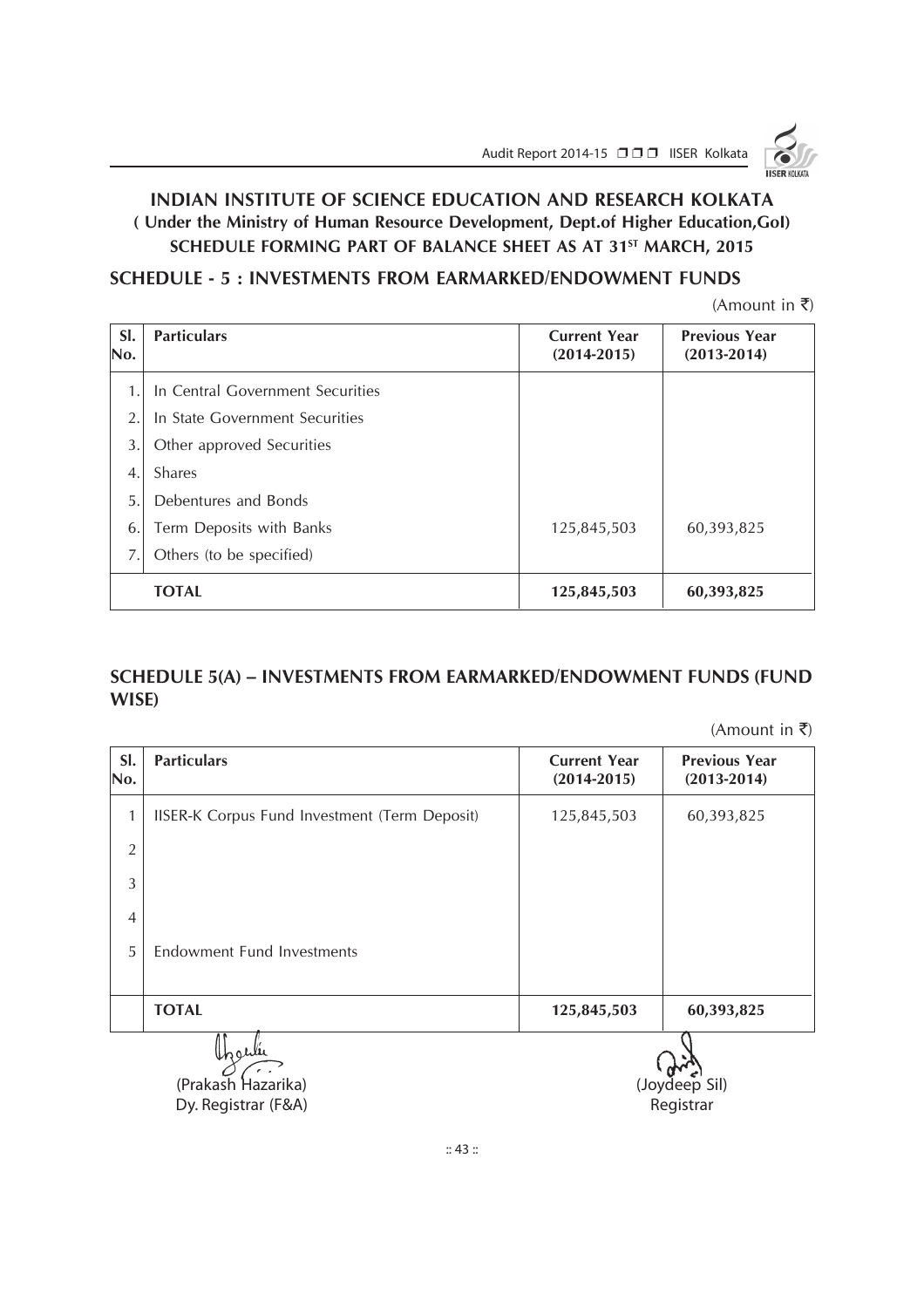

### **INDIAN INSTITUTE OF SCIENCE EDUCATION AND RESEARCH KOLKATA ( Under the Ministry of Human Resource Development, Dept.of Higher Education,GoI)** SCHEDULE FORMING PART OF BALANCE SHEET AS AT 31<sup>ST</sup> MARCH, 2015

### **SCHEDULE - 6 : INVESTMENTS - OTHERS**

(Amount in  $\bar{\tau}$ )

| SI.<br>No.     | <b>Particulars</b>               | <b>Current Year</b><br>$(2014 - 2015)$ | <b>Previous Year</b><br>$(2013 - 2014)$ |
|----------------|----------------------------------|----------------------------------------|-----------------------------------------|
| 1 <sub>1</sub> | In Central Government Securities |                                        |                                         |
| 2.             | In State Government Securities   |                                        |                                         |
| 3.             | Other approved Securities        |                                        |                                         |
| $\overline{4}$ | Shares                           |                                        |                                         |
| 5.             | Debentures and Bonds             |                                        |                                         |
| 7.             | Others (to be specified)         |                                        |                                         |
|                | <b>TOTAL</b>                     |                                        |                                         |

(Prakash Hazarika) (Joydeep Sil) Dy. Registrar (F&A) and a set of the control of the Registrar Registrar

:: 44 ::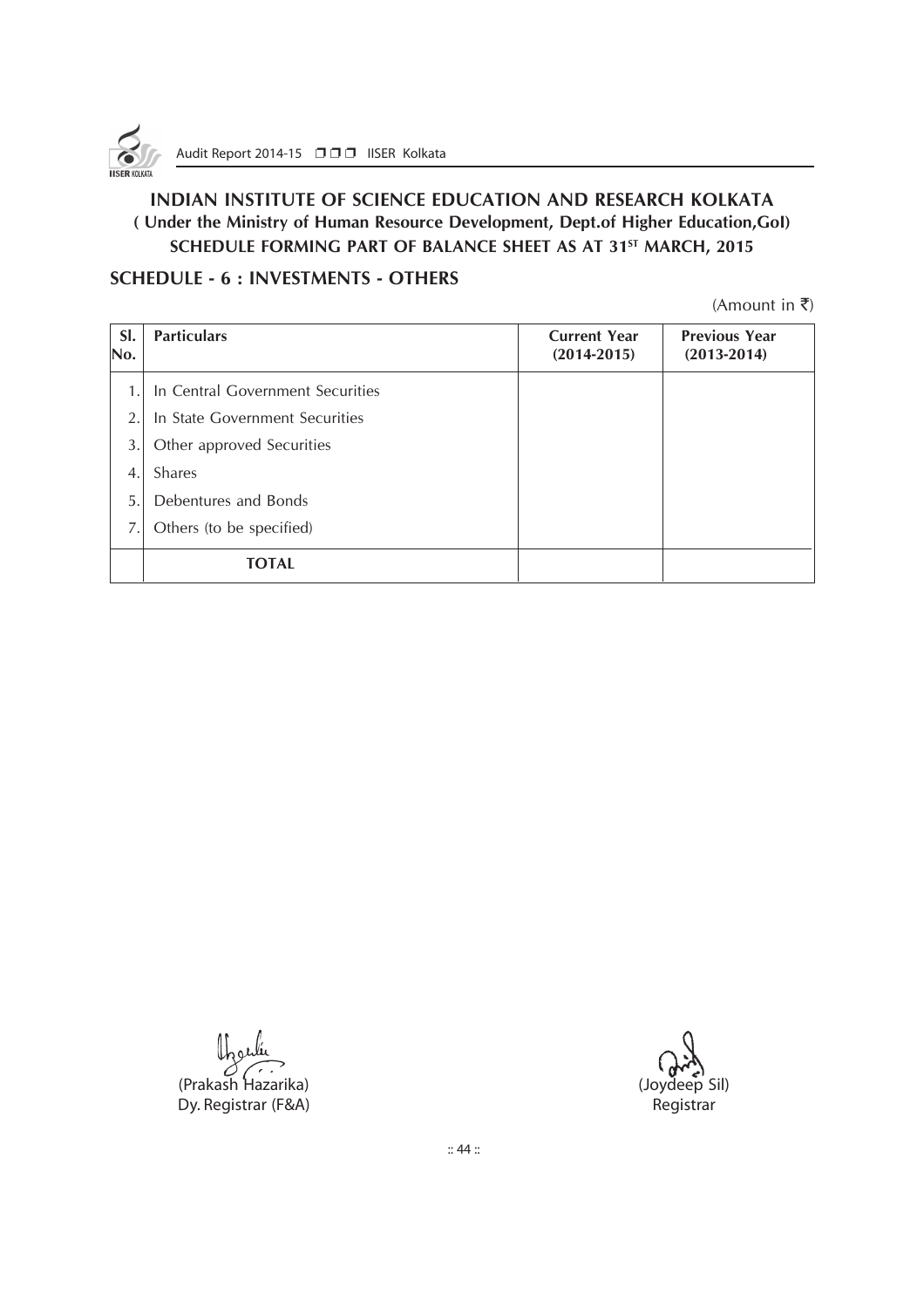Audit Report 2014-15 □□□ IISER Kolkata

**ISER KOLKATI** 

### **INDIAN INSTITUTE OF SCIENCE EDUCATION AND RESEARCH KOLKATA ( Under the Ministry of Human Resource Development, Dept.of Higher Education,GoI)** SCHEDULE FORMING PART OF BALANCE SHEET AS AT 31<sup>ST</sup> MARCH, 2015 **SCHEDULE - 7 : CURRENT ASSETS**

|                  |                                                                                              |                                        | $(A$ mount in ₹)                        |
|------------------|----------------------------------------------------------------------------------------------|----------------------------------------|-----------------------------------------|
| SI.<br>No.       | <b>Particulars</b>                                                                           | <b>Current Year</b><br>$(2014 - 2015)$ | <b>Previous Year</b><br>$(2013 - 2014)$ |
| 1.               | Stock:                                                                                       |                                        |                                         |
|                  | Stores and Spares<br>a)                                                                      |                                        |                                         |
|                  | Loose Tools<br>b)                                                                            |                                        |                                         |
|                  | Publications<br>C)                                                                           |                                        |                                         |
|                  | Laboratory Chemicals, Consumables and glass ware<br>$\mathbf{d}$                             |                                        |                                         |
|                  | <b>Building Material</b><br>$\epsilon$                                                       |                                        |                                         |
|                  | f)<br><b>Electrical Material</b>                                                             |                                        |                                         |
|                  | Stationary<br>(g)                                                                            |                                        |                                         |
|                  | h)<br>Water supply Material                                                                  |                                        |                                         |
| $\overline{2}$ . | Sundry Debtors:                                                                              |                                        |                                         |
|                  | Debts Outstanding for a period exceeding six months<br>a)                                    |                                        |                                         |
|                  | b)<br>Others                                                                                 |                                        |                                         |
|                  | Earnest Money-WBSEDCL<br>i)                                                                  | 10,000                                 | 10,000                                  |
| 3.               | Cash and Bank Balances                                                                       |                                        |                                         |
|                  | With Scheduled Banks:<br>a)                                                                  |                                        |                                         |
|                  | In Current Accounts                                                                          |                                        |                                         |
|                  | Indian Overseas Bank, 325001000000033                                                        | 1,019,920                              |                                         |
|                  | In term deposit Accounts                                                                     |                                        |                                         |
|                  | In Savings Accounts                                                                          |                                        |                                         |
|                  | On Deposit Accounts (includes margin money)                                                  | 20,755,000                             | 30,693,948                              |
|                  | On Savings Accoutns:                                                                         |                                        |                                         |
|                  | Indian Overseas Bank, 11530                                                                  | 29,917,475                             | 72,338,708                              |
|                  | Indian Overseas Bank, 13928                                                                  | 2,644,602                              | 10,578,088                              |
|                  | Indian Overseas Bank, 325001000000001                                                        | 85,655,219                             | 274,612,805                             |
|                  | Indian Overseas Bank, 325001000000002                                                        | 104,322,917                            | 2,607,304                               |
|                  | Indian Overseas Bank, 325001000000003                                                        | 2,959,667                              | 7,151,391                               |
|                  | Axis Bank, 913010056011865                                                                   | 2,728,005                              |                                         |
|                  | Indian Overseas Bank, 325001000000600                                                        | 2,675,892                              |                                         |
|                  | SBI, IDD College                                                                             |                                        |                                         |
|                  | Corpus Fund                                                                                  |                                        | 12,208,469                              |
|                  | Project A/c No. 30852948917                                                                  | 3,934,411                              | 5,494,339                               |
|                  | General A/c No. 30476346896                                                                  | 6,226,668                              | 4,670,322                               |
|                  | Canara Bank, 2549101014224                                                                   | 1,073,642                              | 8,644,106                               |
|                  | With non-Scheduled Banks:<br>b)                                                              |                                        |                                         |
|                  | In term deposit Accounts                                                                     |                                        |                                         |
|                  | In Savings Accounts                                                                          |                                        |                                         |
| Ш                | Cash balances in hand (including cheques/ drafts and imprest)<br>a)                          | 21,555                                 | 25,449                                  |
|                  | Cash balances in hand (including cheques/ drafts and imprest)-Project<br>b)                  | 1,653                                  | 511                                     |
|                  | Cash balances in hand (including cheques/ drafts and imprest)-IISER-KCorpus<br>$\mathcal{C}$ | 1,091                                  | 1,091                                   |
| 4.               | Post Office- Savings Accounts                                                                |                                        |                                         |
|                  | <b>TOTAL</b>                                                                                 | 263,947,717                            | 429,036,531                             |
|                  | lboute                                                                                       |                                        |                                         |
|                  | (Prakash Hazarika)                                                                           | (Joydeep Sil)                          |                                         |
|                  | Dy. Registrar (F&A)                                                                          | Registrar                              |                                         |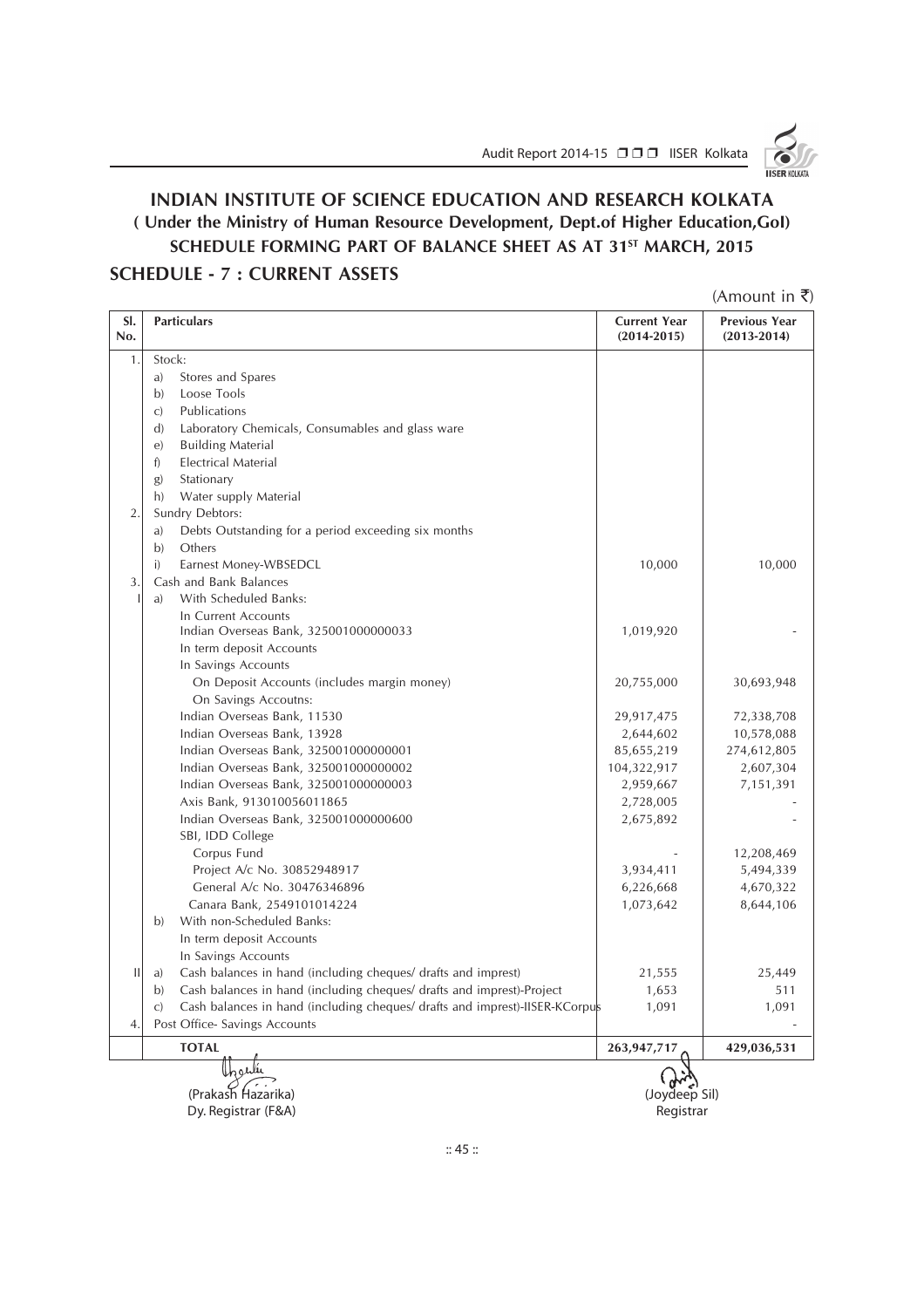

### **INDIAN INSTITUTE OF SCIENCE EDUCATION AND RESEARCH KOLKATA ( Under the Ministry of Human Resource Development, Dept.of Higher Education,GoI)**

### **SCHEDULE FORMING PART OF BALANCE SHEET AS AT 31ST MARCH, 2015**

| $(A$ mount in ₹) |  |
|------------------|--|
|                  |  |

| I.   | Savings bank Accounts                                            |             |
|------|------------------------------------------------------------------|-------------|
| 1.   | General A/C                                                      |             |
|      | Indian Overseas Bank, 11530                                      | 29,917,475  |
|      | Indian Overseas Bank, 325001000000001                            | 85,655,219  |
|      | State Bank of India, 30476346896                                 | 6,226,668   |
| 2.   | Admission/Registration A/C                                       |             |
|      | Indian Overseas Bank, 13928                                      | 2,644,602   |
| 3.   | Sponsored Projects/Schemes & Sponsored Fellowship & Scholarships |             |
|      | Indian Overseas Bank, 325001000000002                            | 104,322,917 |
|      | Axis Bank, 913010056011865                                       | 2,728,005   |
|      | State Bank of India, 30852948917                                 | 3,934,411   |
|      | Canara Bank, 2549101014224                                       | 1,073,642   |
| 4.   | <b>IISER-K Corpus Fund</b>                                       |             |
|      | Indian Overseas Bank, 325001000000600                            | 2,675,892   |
| 5.   | Deposit A/c (includes margin money)                              | 20,755,000  |
| 6.   | <b>CESSI</b>                                                     |             |
|      | Indian Overseas Bank, 325001000000003                            | 2,959,667   |
| II.  | <b>Current Account</b>                                           |             |
| 1.   | Sponsored Projects/Schemes & Sponsored Fellowship & Scholarships |             |
|      | Indian Overseas Bank, 325001000000033                            | 1,019,920   |
| III. | Term Deposits with Schdule Banks                                 |             |
|      | <b>TOTAL</b>                                                     | 263,913,418 |

(Prakash Hazarika) (Joydeep Sil) Dy. Registrar (F&A) Registrar (F&A)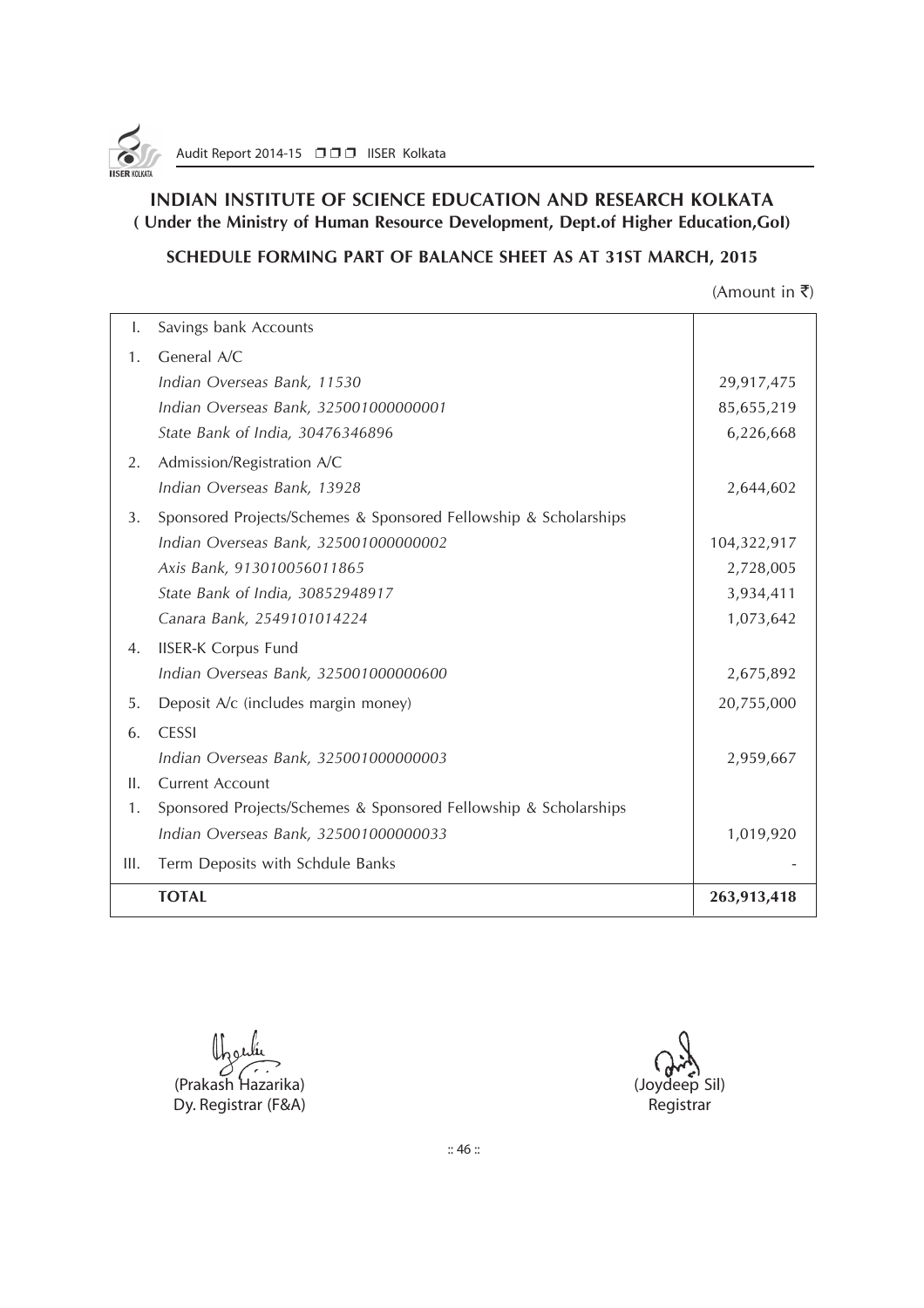Audit Report 2014-15 □□□ IISER Kolkata

### **INDIAN INSTITUTE OF SCIENCE EDUCATION AND RESEARCH KOLKATA ( Under the Ministry of Human Resource Development, Dept.of Higher Education,GoI)** SCHEDULE FORMING PART OF BALANCE SHEET AS AT 31<sup>ST</sup> MARCH, 2015

### **SCHEDULE - 8 : LOANS, ADVANCES & DEPOSITS**

|            |                                                                                           |                                        | $(A$ mount in ₹)                        |
|------------|-------------------------------------------------------------------------------------------|----------------------------------------|-----------------------------------------|
| SI.<br>No. | <b>Particulars</b>                                                                        | <b>Current Year</b><br>$(2014 - 2015)$ | <b>Previous Year</b><br>$(2013 - 2014)$ |
| 1.         | Advances to employees: (Non-interest bearing)                                             |                                        |                                         |
|            | Salary<br>a)                                                                              |                                        |                                         |
|            | Festival<br>b)                                                                            | 45,000                                 | 22,500                                  |
|            | Medical Advance<br>$\mathcal{C}$                                                          |                                        |                                         |
|            | Other (to be specified)<br>$\mathbf{d}$                                                   |                                        |                                         |
|            | Advance Staff<br>i)                                                                       | 147,380                                | 256,603                                 |
|            | Advance Staff (PDAP)<br>ii)                                                               | 45,000                                 | 25,000                                  |
|            | iii) Advance TA                                                                           | 202,196                                | 9,566                                   |
|            | iv) Advance LTC                                                                           | 116,022                                | 50,300                                  |
|            | Project Fund                                                                              |                                        |                                         |
|            | i) Advance Staff                                                                          | 127,360                                | 190,000                                 |
|            | ii) Advance TA                                                                            | 38,105                                 |                                         |
|            | <b>CESSI</b>                                                                              |                                        |                                         |
|            | i) Advance TA (CESSI-Indo US)                                                             | 20,043                                 | 20,043                                  |
| 2.         | Long Term Advances to employees: (Interest bearing)                                       |                                        |                                         |
|            | Vehicle loan<br>a)                                                                        | 360,158                                | 155,000                                 |
|            | Home loan<br>b)                                                                           | 279,090                                | 380,586                                 |
|            | Others (to be specified)<br>$\mathcal{C}$                                                 |                                        |                                         |
|            | i) Computer Advance                                                                       | 97,021                                 | 73,240                                  |
| 3.         | Advances and other amounts recoverable in cash or in kind or for value<br>to be received: |                                        |                                         |
|            | On Capital Account<br>a)                                                                  |                                        |                                         |
|            | i) Current Year                                                                           |                                        | 845,330,569                             |
|            | ii) Previous Year                                                                         |                                        |                                         |
|            | to suppliers<br>b)                                                                        | 6,971,191                              | 8,377,929                               |
|            | Others<br>$\mathcal{C}$                                                                   |                                        |                                         |
|            | Advance to Student<br>i)                                                                  |                                        | 275,000                                 |
|            | Advance Library E-Journal<br>ii)                                                          |                                        | 32,480,291                              |
|            | iii) Capital Advance                                                                      |                                        | 149,879                                 |
|            | iv) West Bengal Entry tax                                                                 | 49,490                                 | 19,322                                  |
|            | LC Opening Chgs<br>V)                                                                     | 12,184                                 | 59,783                                  |
|            | vi) Other Entities engaged in activities/objectives similar to that of<br>the Entity      | 300,000                                | 100,000                                 |

(Prakash Hazarika) (Joydeep Sil) Dy. Registrar (F&A) and a set of the control of the Registrar Registrar

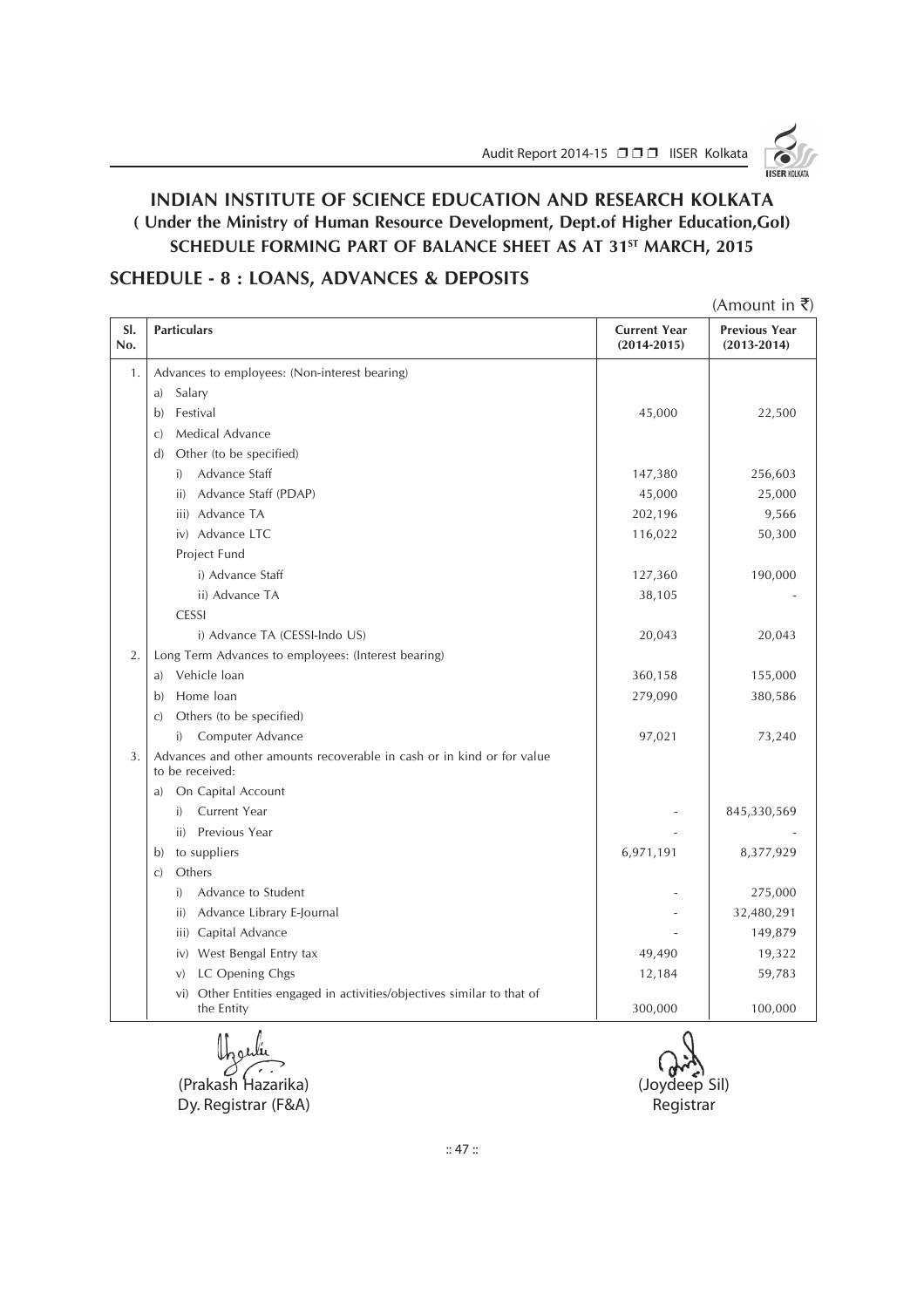

### **INDIAN INSTITUTE OF SCIENCE EDUCATION AND RESEARCH KOLKATA ( Under the Ministry of Human Resource Development, Dept.of Higher Education,GoI)** SCHEDULE FORMING PART OF BALANCE SHEET AS AT 31<sup>st</sup> MARCH, 2015

### **SCHEDULE - 8 : LOANS, ADVANCES & DEPOSITS (contd..)**

 $(Am$ <sub>ount in</sub>  $\bar{z}$ )

| SI.<br>No. | <b>Particulars</b>                                              | <b>Current Year</b><br>$(2014 - 2015)$ | <b>Previous Year</b><br>$(2013 - 2014)$ |
|------------|-----------------------------------------------------------------|----------------------------------------|-----------------------------------------|
|            | vii) Amount Receivable :                                        |                                        |                                         |
|            | a. Balmer Lawrie                                                | 71,776                                 |                                         |
|            | b. Student etc.                                                 | 14,582                                 |                                         |
|            | c. GSLI                                                         | 2,700                                  |                                         |
|            | d. GIST- Library                                                | 77,705                                 |                                         |
|            | viii) Other Receivable:                                         |                                        |                                         |
|            | a. Hostel Room Chgs Receiavble                                  |                                        | 5,600                                   |
|            | b. Mess Chgs                                                    |                                        | 6,581                                   |
|            | c. Interest Receivable                                          |                                        |                                         |
|            | d. GSLI Receivable                                              |                                        |                                         |
|            | e. Guest House Chgs Receivable                                  |                                        |                                         |
|            | f. Library Journal Receivable                                   |                                        |                                         |
|            | g. Transport Chgs Receivable                                    |                                        |                                         |
|            | h. Receivable from IISER-K Project Fund                         | 9,074,298                              | 8,846,312                               |
|            | i. CESSI                                                        |                                        | 111,969                                 |
|            | j. Professional Tax Receivable                                  | 170                                    |                                         |
|            | k. Receivable from JEST 2015                                    | 80,959                                 |                                         |
|            | I. Receivable from NPS                                          | 2,500,000                              |                                         |
|            | Project Fund                                                    |                                        |                                         |
|            | Interest Receivable<br>i)                                       | 26,727                                 |                                         |
|            | Receivable from IISER-K Corpus Fund<br>ii)                      | 111,841                                | 892,737                                 |
|            | <b>CESSI</b>                                                    |                                        |                                         |
|            | Advance to Seminar & Conference : IUCAA (CESSI-MHRD)<br>i)      | 100,000                                |                                         |
|            | Receivable from IISER-K General Fund (CESSI-Indo French)<br>ii) | 939,853                                |                                         |
|            | iii) Receivable from IISER-K General Fund (CESSI-MHRD)          | 1,000                                  |                                         |
|            | <b>IISER-K Corpus Fund</b>                                      |                                        |                                         |
|            | Receivable from IISER-K General Fund<br>i)                      | 57,950,635                             | 51,845,503                              |
| 4.         | Prepaid Expenses                                                |                                        |                                         |
|            | Insurance<br>a)                                                 |                                        |                                         |
|            | Other expenses<br>b)                                            | 113,282                                | 669,548                                 |

(Prakash Hazarika) (Joydeep Sil) Dy. Registrar (F&A) and a set of the control of the Registrar Registrar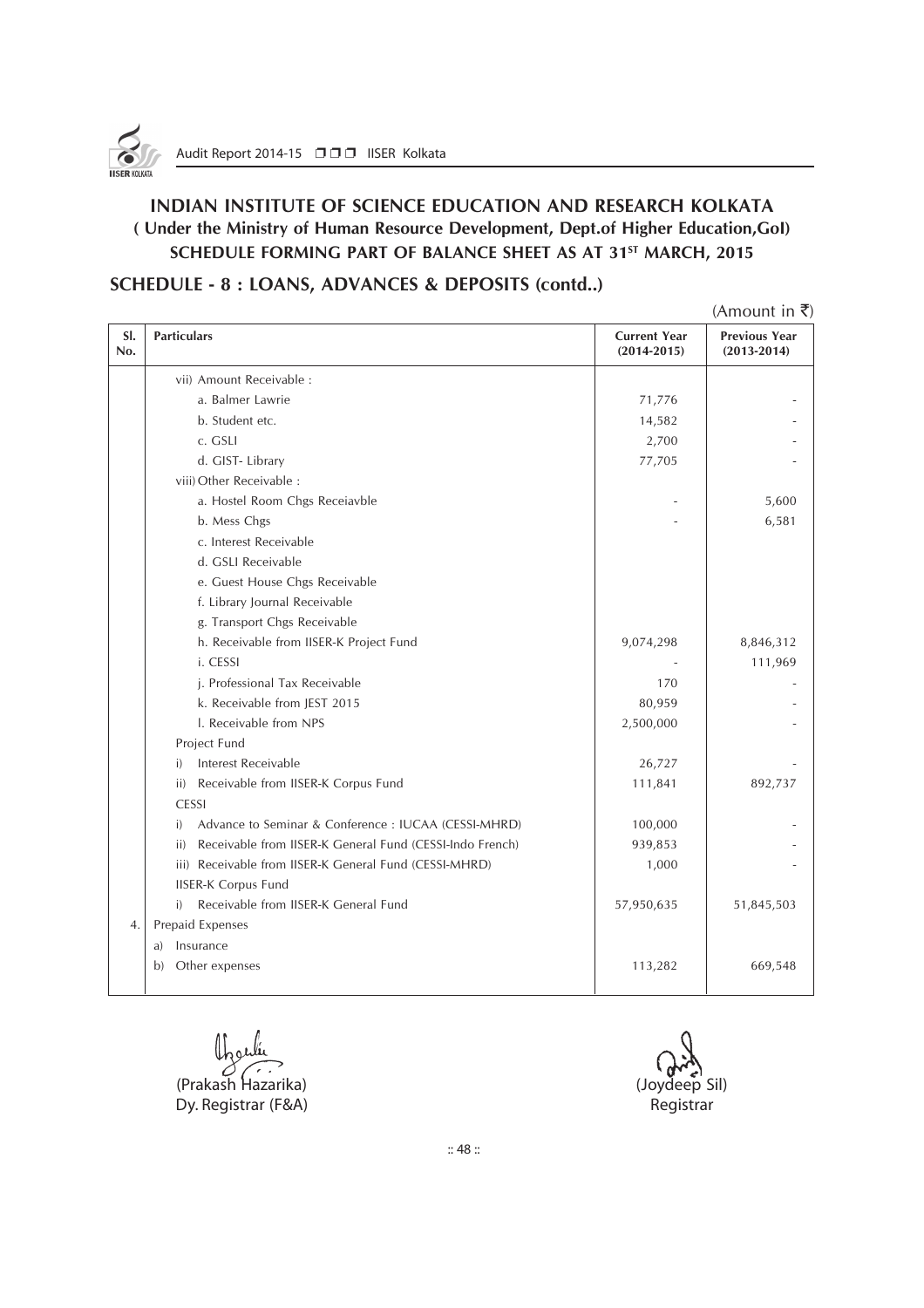Audit Report 2014-15 □□□ IISER Kolkata

### **INDIAN INSTITUTE OF SCIENCE EDUCATION AND RESEARCH KOLKATA ( Under the Ministry of Human Resource Development, Dept.of Higher Education,GoI) SCHEDULE FORMING PART OF BALANCE SHEET AS AT 31ST MARCH, 2015**

### **SCHEDULE - 8 : LOANS, ADVANCES & DEPOSITS (contd..)**

|            |                                                               |                                        | $(A$ mount in ₹)                        |
|------------|---------------------------------------------------------------|----------------------------------------|-----------------------------------------|
| SI.<br>No. | <b>Particulars</b>                                            | <b>Current Year</b><br>$(2014 - 2015)$ | <b>Previous Year</b><br>$(2013 - 2014)$ |
| 5.         | Deposits                                                      |                                        |                                         |
|            | Telephone<br>a)                                               | 9,502                                  | 9,502                                   |
|            | Lease Rent<br>b)                                              |                                        |                                         |
|            | Electricity<br>$\mathcal{C}$                                  | 7,894,782                              | 7,894,782                               |
|            | AICTE, if applicable<br>$\mathbf{d}$                          |                                        |                                         |
|            | Others (to be specified)<br>f)                                |                                        |                                         |
|            | Security Deposit Paid<br>i)                                   | 13,277,026                             | 13,277,026                              |
|            | Project Fund                                                  |                                        |                                         |
|            | Security Deposit Paid<br>i)                                   | 10,000                                 |                                         |
|            | <b>CESSI</b>                                                  |                                        |                                         |
|            | Prepaid Fellowship (Project Fellow) (CESSI-Indo US)<br>i)     | 72,000                                 |                                         |
| 6.         | Income Accrued:                                               |                                        |                                         |
|            | On Investments from Earmarked/Endowment Funds<br>a)           |                                        |                                         |
|            | On Investments-Others<br>b)                                   |                                        |                                         |
|            | On Loans and Advances<br>$\mathcal{C}$                        |                                        |                                         |
|            | Others (includes income due unrealized)<br>(d)                |                                        |                                         |
|            | Interest Accrued on Liquid Deposit<br>i)                      | 6,531,425                              | 3,147,913                               |
|            | Project Fund                                                  |                                        |                                         |
|            | Interest Accrued on Liquid Deposit<br>i)                      | 650,686                                | 400,118                                 |
|            | Interest Accrued on Term Deposit<br>ii)                       |                                        |                                         |
|            | <b>IISER-K Corpus Fund</b>                                    |                                        |                                         |
|            | Interest Accrued on Liquid Deposit<br>i)                      | 7,675,522                              | 218,783                                 |
|            | <b>CESSI</b>                                                  |                                        |                                         |
|            | Interest Accrued on Liquid Deposit<br>i)                      | 92,293                                 | 211,237                                 |
| 7.         | Other - Current assets receivable from UGC/sponsored projects |                                        |                                         |
|            | Debit balances in Sponsored Projects<br>a)                    | 5,738,800                              | 4,258,069                               |
|            | Debit balances in Fellowship & Scholarship<br>b)              | 24,029,382                             | 41,899,643                              |
|            | Grants Receivable from MHRD<br>$\mathcal{C}$                  | 51,000,000                             |                                         |
|            | Other receivables from UGC<br>$\mathbf{d}$                    |                                        |                                         |
| 8.         | Claims Receivable                                             |                                        |                                         |
|            | <b>TOTAL</b>                                                  | 196,857,186                            | 1,021,670,934                           |

(Prakash Hazarika) (Joydeep Sil) Dy. Registrar (F&A) Registrar (F&A)

:: 49 ::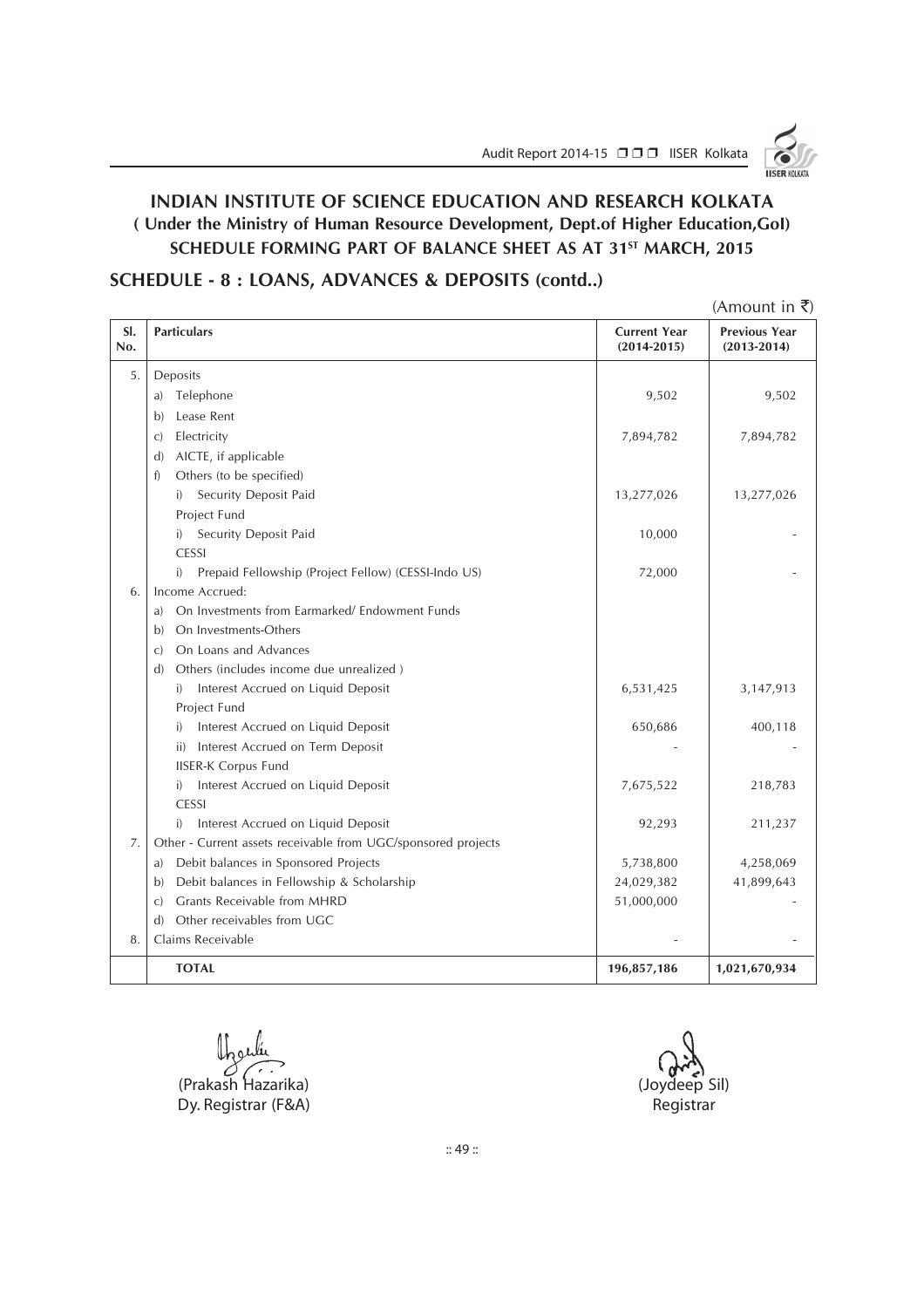

### **SCHEDULE - 9 : ACADEMIC RECEIPTS**

(Amount in  $\bar{\tau}$ )

| SI.<br>No. | <b>Particulars</b>                     | <b>Current Year</b><br>$(2014 - 2015)$ | <b>Previous Year</b><br>$(2013 - 2014)$ |
|------------|----------------------------------------|----------------------------------------|-----------------------------------------|
|            |                                        |                                        |                                         |
|            | <b>FEES FROM STUDENTS</b><br>Academic  |                                        |                                         |
| 1.         | Tuition fee                            |                                        |                                         |
|            |                                        | 11,414,562                             | 8,418,511                               |
| 2.         | Admission fee/Student Registration     | 469,350                                | 284,500                                 |
| 3.         | Enrolment Fee -                        |                                        |                                         |
| 4.         | Library Admission fee/Library Usage    |                                        | 450,000                                 |
| 5.         | Laboratory fee & Computer Facilities   | 936,000                                | 900,750                                 |
| 6.         | Art & Craft fee                        |                                        |                                         |
| 7.         | Registration fee/Semester Registration | 179,600                                | 219,000                                 |
| 8.         | Syllabus fee/Courses of Study          |                                        | 43,500                                  |
|            | Total (A)                              | 12,999,512                             | 10,316,261                              |
|            | <b>Examinations</b>                    |                                        |                                         |
| 1.         | Admission test fee                     |                                        |                                         |
| 2.         | Annual Examination fee & Grade Card    | 473,550                                | 655,750                                 |
| 3.         | Mark sheet, certificate fee            |                                        | 21,750                                  |
| 4.         | Entrance examination fee               |                                        |                                         |
|            | Total (B)                              | 473,550                                | 677,500                                 |
|            | Other fees                             |                                        |                                         |
| 1.         | Identity card fee                      |                                        |                                         |
| 2.         | Fine/Miscellaneous fee                 |                                        |                                         |
|            | i. Alumuni Fee                         | 153,500                                | 118,250                                 |
|            | ii. Convocation Cum Degree Fee         | 280,000                                | 188,500                                 |
|            | iii. Electricity and Water Charges     | 828,500                                | 679,750                                 |
|            | iv. Late Fine for Admission            | 34,000                                 |                                         |
|            | v. Misc. Receipts                      | 15,750                                 |                                         |
|            | vi. Processing Fee                     | 109,600                                | 59,500                                  |
|            | vii. Student Amenities                 | 936,000                                | 790,250                                 |
|            | viii. Student Late Fee Registration    | 8,000                                  | 26,000                                  |
|            | ix. Gymkahana Sports                   |                                        | 79,350                                  |
|            | x. Student Welfare Fund                |                                        | 108,750                                 |
|            |                                        | U                                      |                                         |

(Prakash Hazarika) (Joydeep Sil) Dy. Registrar (F&A) Registrar (F&A)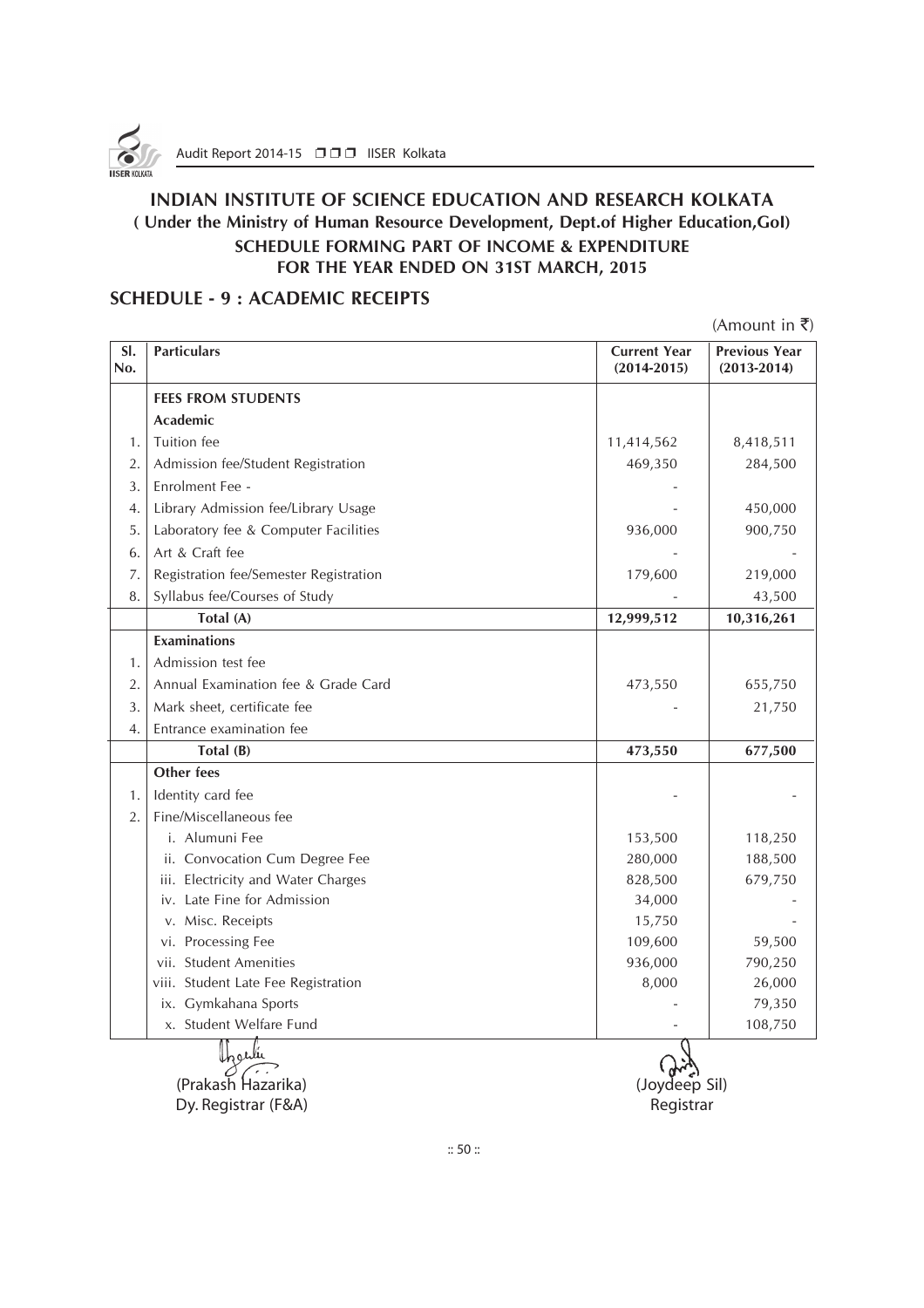Audit Report 2014-15 □□□ IISER Kolkata



 $\lambda$  (Amount in  $\lambda$ ) in  $\lambda$  (Amount in  $\lambda$ )

### **INDIAN INSTITUTE OF SCIENCE EDUCATION AND RESEARCH KOLKATA ( Under the Ministry of Human Resource Development, Dept.of Higher Education,GoI) SCHEDULE FORMING PART OF INCOME & EXPENDITURE FOR THE YEAR ENDED ON 31ST MARCH, 2015**

### **SCHEDULE - 9 : ACADEMIC RECEIPTS (contd...)**

|            |                                                                                   |                                        | (Amount in ۲)                           |
|------------|-----------------------------------------------------------------------------------|----------------------------------------|-----------------------------------------|
| SI.<br>No. | <b>Particulars</b>                                                                | <b>Current Year</b><br>$(2014 - 2015)$ | <b>Previous Year</b><br>$(2013 - 2014)$ |
| 3.         | Medical fee                                                                       | 1,160,400                              | 1,016,369                               |
| 4.         | Transportation fee                                                                |                                        |                                         |
| 5.         | Hostel fee/Hostel Admission Fee/Hostel Seat Rent                                  | 2,478,250                              | 2,299,400                               |
|            | Total (C)                                                                         | 6,004,000                              | 5,366,119                               |
|            | Sale of publications                                                              |                                        |                                         |
| 1.         | Sale of Admission Forms                                                           |                                        |                                         |
| 2.         | Sale of syllabus and Question Paper, etc.                                         |                                        |                                         |
| 3.         | Sale of Prospectctus including admissions forms<br>(Councelling Application Form) | 612,000                                | 376,800                                 |
|            | Total (D)                                                                         | 612,000                                | 376,800                                 |
|            | <b>Other Academic Receipts</b>                                                    |                                        |                                         |
| 1.         | Registration fee for workshops, programmes                                        |                                        |                                         |
| 2.         | Registration fees (Academic Staff College)                                        |                                        |                                         |
|            | Total (E)                                                                         |                                        |                                         |
|            | GRAND TOTAL $(A + B + C + D)$                                                     | 20,089,062                             | 16,736,680                              |

(Prakash Hazarika) (Joydeep Sil) Dy. Registrar (F&A) Registrar (F&A)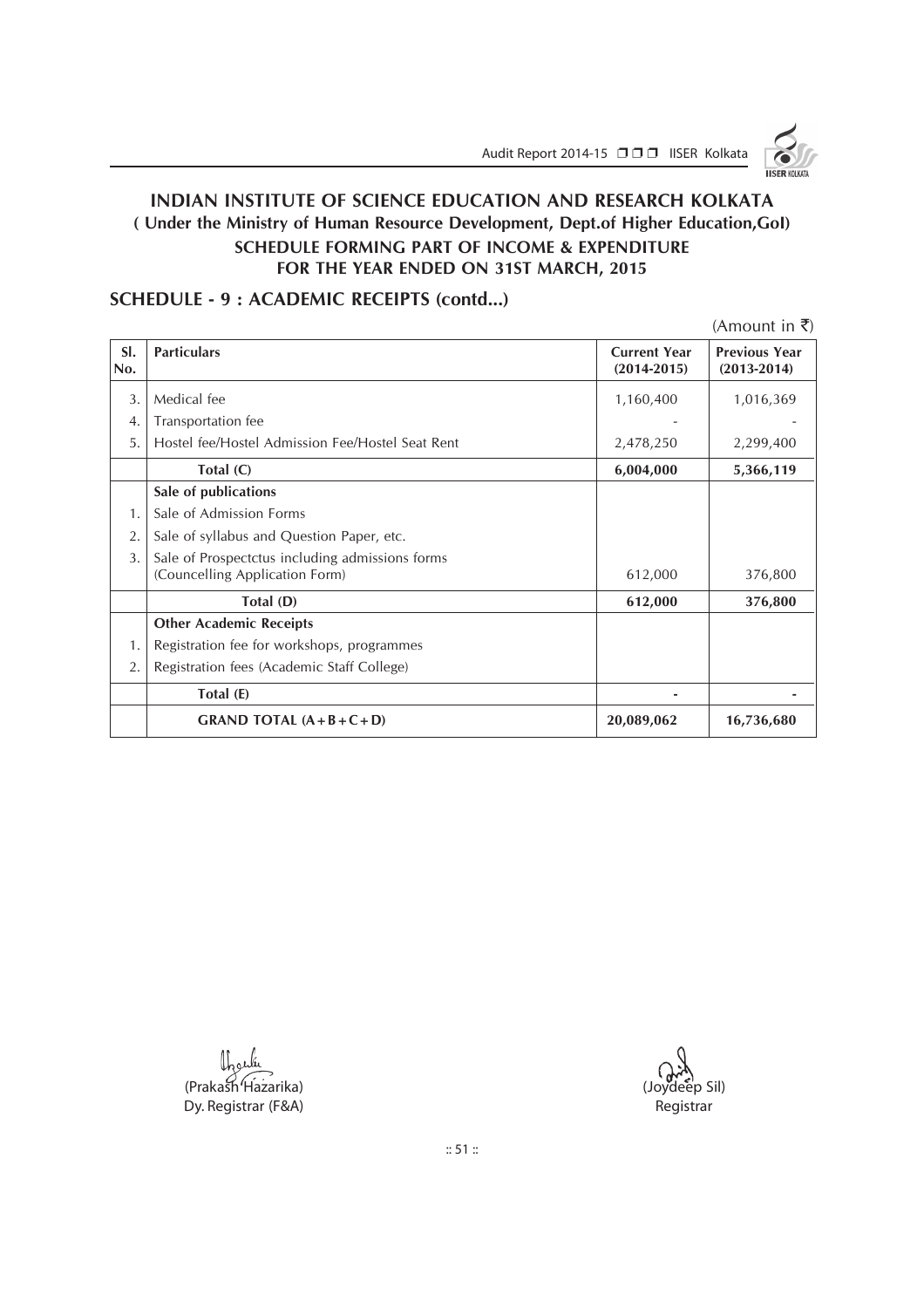

( Under the Ministry of Human Resource Development, Dept.of Higher Education, Gol) INDIAN INSTITUTE OF SCIENCE EDUCATION AND RESEARCH KOLKATA

SCHEDULE FORMING PART OF INCOME & EXPENDITURE FOR THE YEAR ENDED ON 31ST MARCH, 2015

|                                                                                                       |                          | Plan         |                            |               |          |                                 |                          |
|-------------------------------------------------------------------------------------------------------|--------------------------|--------------|----------------------------|---------------|----------|---------------------------------|--------------------------|
| Particulars                                                                                           |                          |              | UGC                        | Total Plan    | Non Plan | Current Year                    | Previous Year            |
|                                                                                                       | Govt. of India<br>(MHRD) | Plan         | <b>Schemes</b><br>Specific |               | UGC      | $(2014 - 2015)$<br><b>Total</b> | $(2013 - 2014)$<br>Total |
| Balance B/F -                                                                                         |                          | $\mathbf{I}$ |                            |               |          |                                 |                          |
| $(730490068 + 217759231)$<br>Add: Transfer from Capital Fund                                          | 948,249,299              |              |                            | 948,249,299   |          | 948,249,299                     |                          |
| Add: Adjustment on account of Previous Year                                                           | 455,580,698              |              |                            | 455,580,698   |          | 455,580,698                     |                          |
| Add: Receipts during the year                                                                         | 1,221,000,000            |              |                            | 1,221,000,000 |          | 1,221,000,000                   | 1,520,000,000            |
| <b>Total</b>                                                                                          | 2,624,829,997            | ı            |                            | 2,624,829,997 |          | 2,624,829,997                   | 1,520,000,000            |
| Less: Refund to UGC                                                                                   |                          |              |                            |               |          |                                 |                          |
| Balance                                                                                               | 2,624,829,997            |              |                            | 2,624,829,997 |          | 2,624,829,997                   | 1,520,000,000            |
| Capital Grant-in-aid for Previous Year<br>Less: Utilized for Capital Expenditure (A) &                | 207,684,253              |              |                            | 207,684,253   |          | 207,684,253                     | 1,194,667,000            |
| Less: Capital Advance/CPWD Deposits/Margin<br>Money Deposit /Prepaid /Prepayments for<br>Capital Exps | 1,964,324,800            |              |                            | 1,964,324,800 |          | 1,964,324,800                   |                          |
| Balance                                                                                               | 452,820,944              |              |                            | 452,820,944   | ×        | 452,820,944                     | 325,333,000              |
| Less: Utilized for Revenue Expenditure (B) &<br>Revenue Grant-in-aid for Previous Year                | 397,266,015              |              |                            | 397,266,015   |          | 397,266,015                     | 325,333,000              |
| Balance CF (C)                                                                                        | 55,554,929               |              |                            | 55,554,929    |          | 55,554,929                      |                          |

į

**၂** ကား<br>(Joydeep Sil)<br>Registrar

(Prak*ash Haz*ārīka) (Joydeep Sil) Dy. Registrar (F&A) Registrar(Praká<del>s)</del> <del>Jdazarik</del>a)<br>Dy. Registrar (F&A)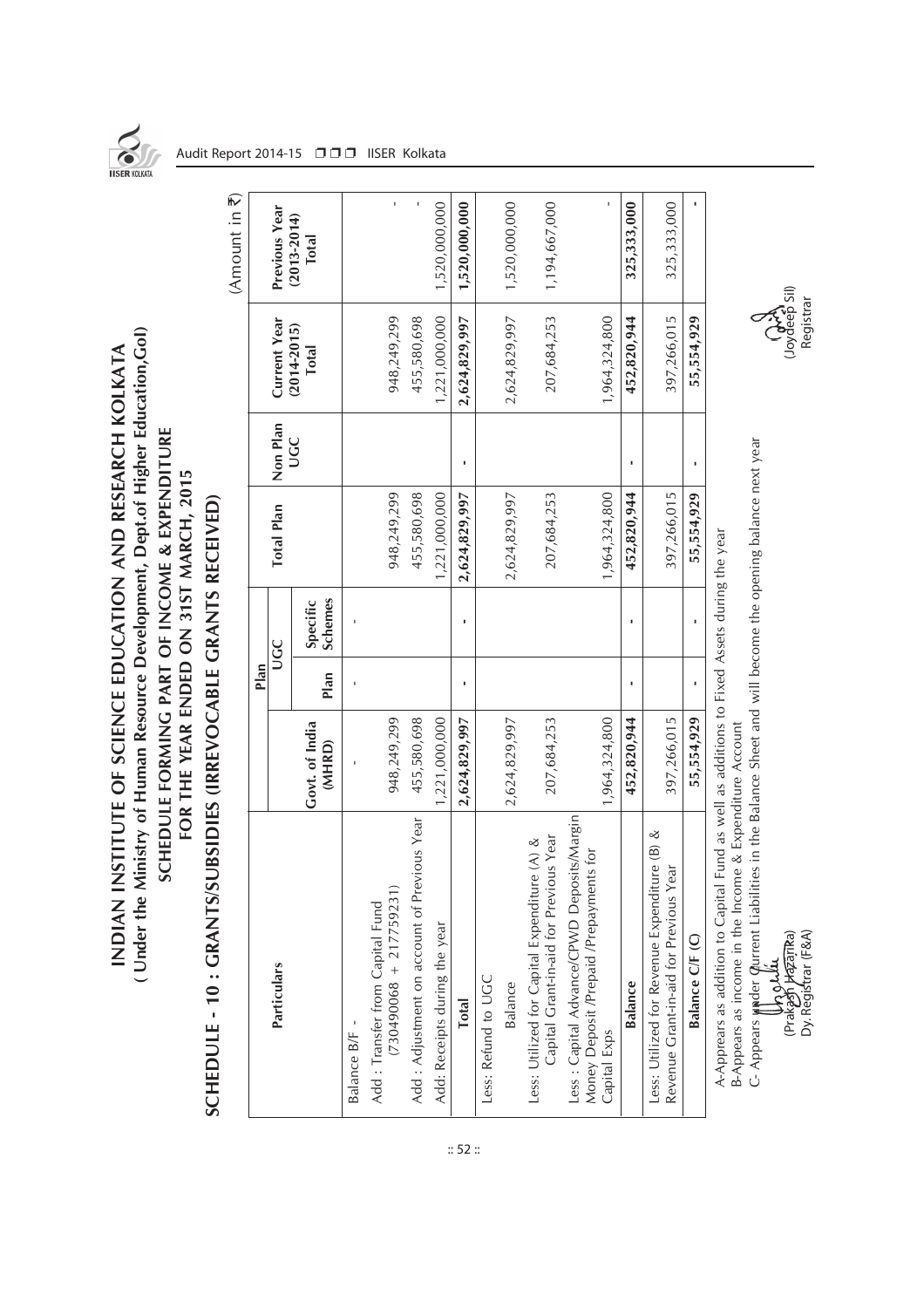Audit Report 2014-15 □□□ IISER Kolkata

### **INDIAN INSTITUTE OF SCIENCE EDUCATION AND RESEARCH KOLKATA ( Under the Ministry of Human Resource Development, Dept.of Higher Education,GoI) SCHEDULE FORMING PART OF INCOME & EXPENDITURE FOR THE YEAR ENDED ON 31ST MARCH, 2015**

### **SCHEDULE - 11 : INCOME FROM INVESTMENTS**

|    | <b>Particulars</b>                                                                       |                 | <b>Earmarked/Endowment Funds</b> | <b>Other Investments</b> |                         |
|----|------------------------------------------------------------------------------------------|-----------------|----------------------------------|--------------------------|-------------------------|
|    |                                                                                          | Current<br>Year | <b>Previous</b><br>Year          | Current<br>Year          | <b>Previous</b><br>Year |
| 1) | Interest                                                                                 |                 |                                  |                          |                         |
|    | On Govt. Securities<br>a)                                                                |                 |                                  |                          |                         |
|    | Other Bonds/Debentures<br>b)                                                             |                 |                                  |                          |                         |
| 2) | Interest on Term Deposit                                                                 |                 |                                  |                          |                         |
| 3) | Income accrued but not due on Term<br>Deposits/ Interest bearing advances<br>to employee |                 |                                  |                          |                         |
| 4) | Interest on Savings Bank Accounts                                                        |                 |                                  |                          |                         |
| 5) | Others (Specify)                                                                         |                 |                                  |                          |                         |
|    | <b>TOTAL</b>                                                                             |                 |                                  |                          |                         |
|    | <b>TRANSFERRED TO EARMARKED/</b><br><b>ENDOWMENT FUNDS</b>                               |                 |                                  |                          |                         |
|    | <b>Balance</b>                                                                           |                 |                                  |                          |                         |

lhoule (Prakash Hazarika) (Joydeep Sil) Dy. Registrar (F&A) Registrar (F&A)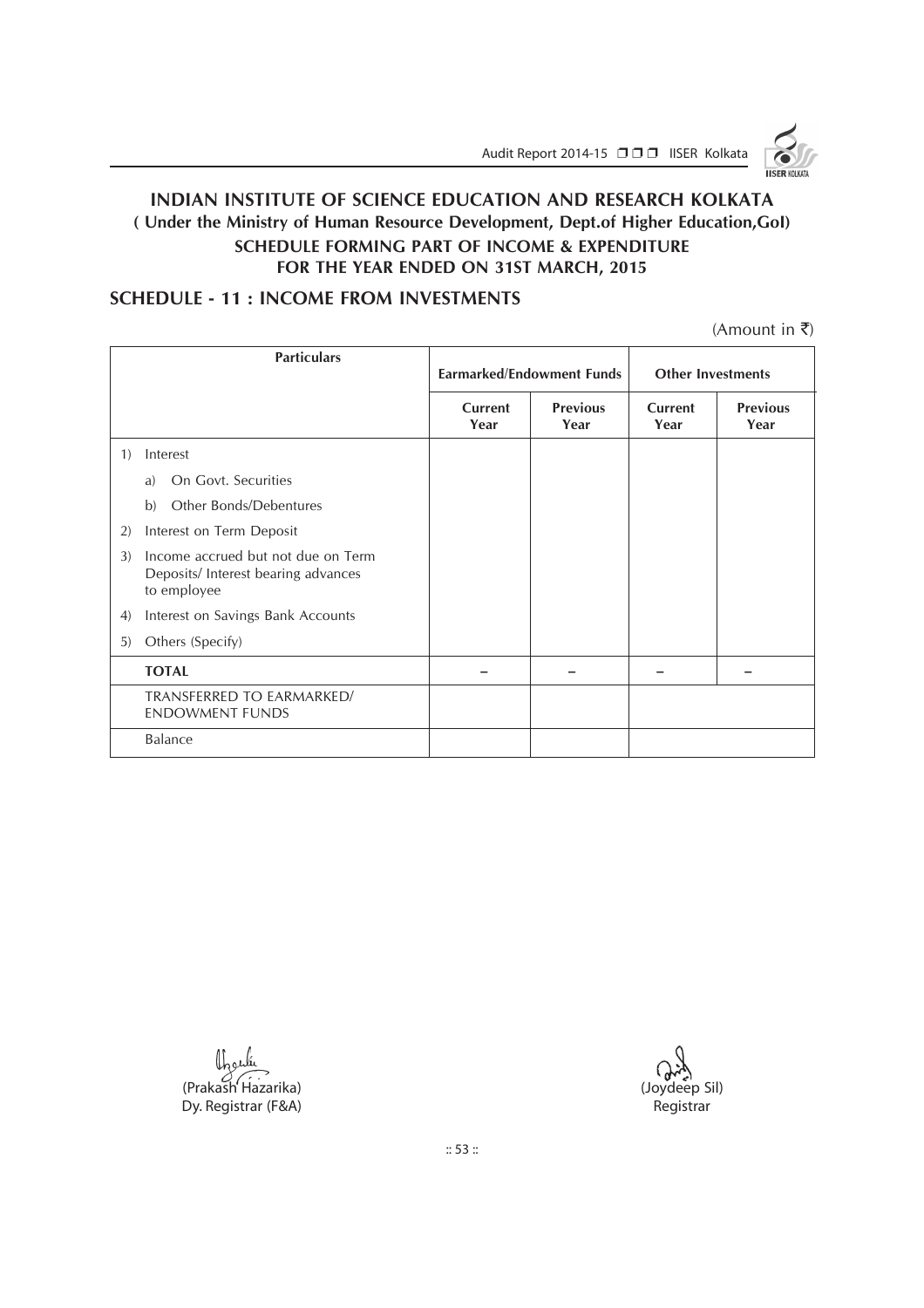

### **SCHEDULE - 12 : INTEREST EARNED**

| SI.<br>No. | <b>Particulars</b>                      | <b>Current Year</b><br>$(2014 - 2015)$ | <b>Previous Year</b><br>$(2013 - 2014)$ |
|------------|-----------------------------------------|----------------------------------------|-----------------------------------------|
| 1.         | On Savings Accounts with schduled banks |                                        |                                         |
|            | Interest on Liquid Deposit              | 30,898,272                             | 9,454,850                               |
|            | Interest on Margin Money                | 2,916,962                              | 8,609,125                               |
|            | Interest on Savings Bank                | 856,663                                | 4,177,900                               |
|            | Interest on Term Deposit                |                                        | 9,910,328                               |
| 2.         | On Loans                                |                                        |                                         |
|            | a. Employees/ Staff                     |                                        |                                         |
|            | Others<br>$\mathbf{b}$ .                |                                        |                                         |
| 3.         | On Debtors and Other Receivables        |                                        |                                         |
|            | TOTAL                                   | 34,671,897                             | 32, 152, 203                            |

(Prakash Hazarika) (Joydeep Sil) Dy. Registrar (F&A)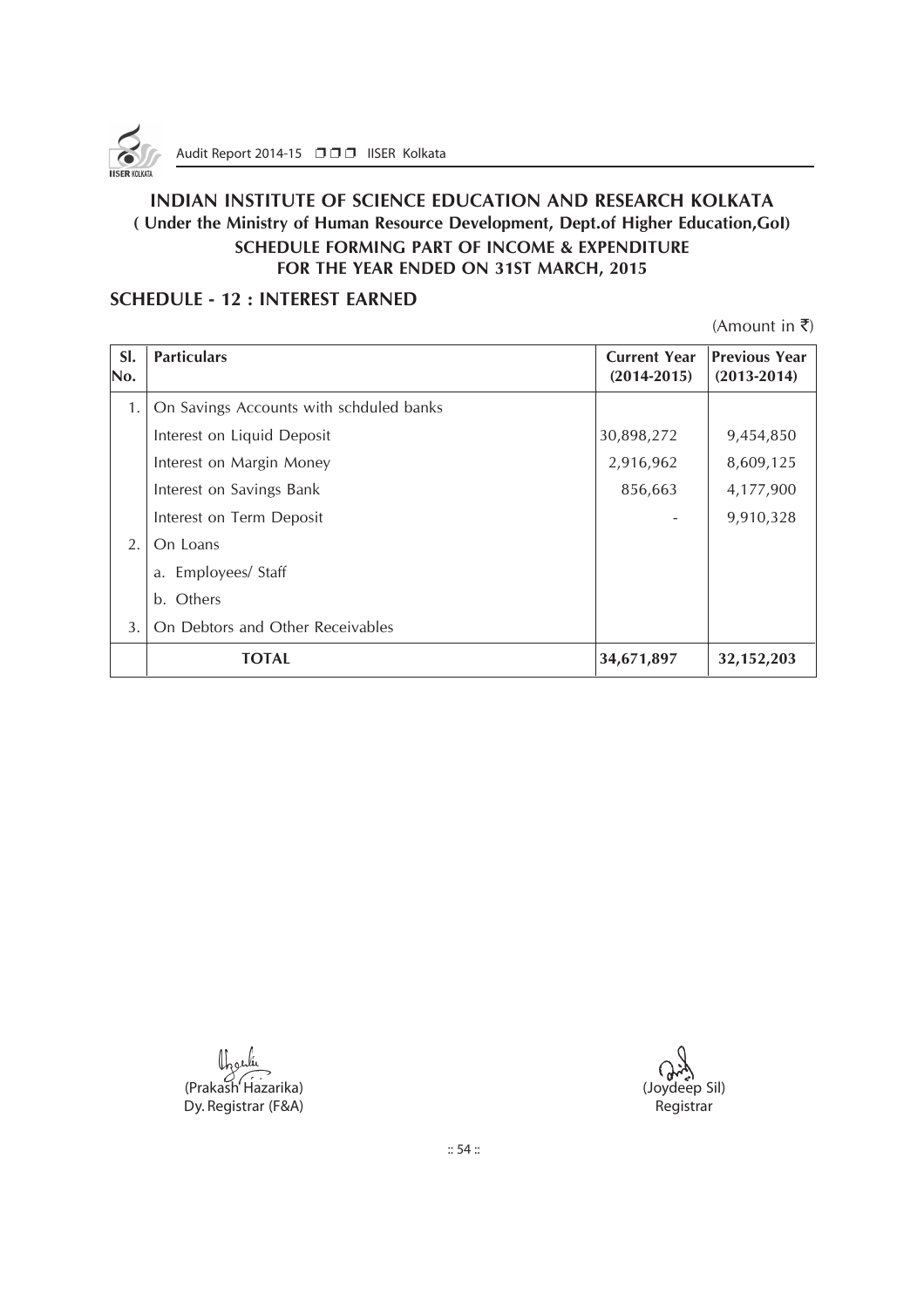Audit Report 2014-15 □□□ IISER Kolkata



### **INDIAN INSTITUTE OF SCIENCE EDUCATION AND RESEARCH KOLKATA ( Under the Ministry of Human Resource Development, Dept.of Higher Education,GoI) SCHEDULE FORMING PART OF INCOME & EXPENDITURE FOR THE YEAR ENDED ON 31ST MARCH, 2015**

### **SCHEDULE - 13 : OTHER INCOME**

| SI.<br>No.     | <b>Particulars</b>                                                           | <b>Current Year</b><br>$(2014 - 2015)$ | <b>Previous Year</b><br>$(2013 - 2014)$ |
|----------------|------------------------------------------------------------------------------|----------------------------------------|-----------------------------------------|
| A.             | Income from Land & Building                                                  |                                        |                                         |
|                | 1. Hostel Room Rent/Hostel Room Charges                                      | 133,955                                | 99,834                                  |
|                | 2. License fee                                                               |                                        |                                         |
|                | 3. Hire Charges of Auditorium/Play ground/Convention Centre, etc             |                                        |                                         |
|                | 4. Electricity Charges Recovered                                             | 325,263                                | 240,502                                 |
|                | 5. Water Charges Recovered                                                   |                                        |                                         |
|                | 6. Rent & Maintenance Charges                                                | 56,058                                 |                                         |
|                | 7. Guest House Charges Recovery                                              | 515,050                                | 549,600                                 |
|                | <b>Total</b>                                                                 | 1,030,326                              | 889,936                                 |
| B.             | Sale of Institute's publications                                             |                                        |                                         |
| $\mathsf{C}$ . | Income from holding events                                                   |                                        |                                         |
|                | 1. Gross Receipts from annual function/ sports carnival                      |                                        |                                         |
|                | Less: Direct expenditure incurred on the annual function/<br>sports carnival |                                        |                                         |
|                | 2. Gross Receipts from fetes                                                 |                                        |                                         |
|                | Less: Direct expenditure incurred on the fetes                               |                                        |                                         |
|                | 3. Gross Receipts for educational tours                                      |                                        |                                         |
|                | Less: Direct expenditure incurred on the tours                               |                                        |                                         |
|                | 4. Others (to be specified and separately disclosed)                         |                                        |                                         |
|                | <b>Total</b>                                                                 |                                        |                                         |
| н.             | <b>Others</b>                                                                |                                        |                                         |
|                | 1. Income from consultancy                                                   |                                        |                                         |
|                | 2. RTI fees                                                                  | 220                                    | 140                                     |
|                | 3. Income from Royalty                                                       |                                        |                                         |
|                | 4. Sale of application form (recruitment)                                    | 2,400                                  | 12,300                                  |
|                | 5. Misc. receipts (Sale of tender form, waste paper, etc.)                   | 42,180                                 | 118,900                                 |
|                | 6. Profit on Sale/disposal of Assets:                                        |                                        |                                         |
|                | a) Owned assets                                                              |                                        |                                         |
|                | b) Assets received free of cost                                              |                                        |                                         |

Unoule (Prakash Hazarika) (Joydeep Sil)<br>
Dy Registrar (F&A) (Joydeep Sil) Dy. Registrar (F&A)

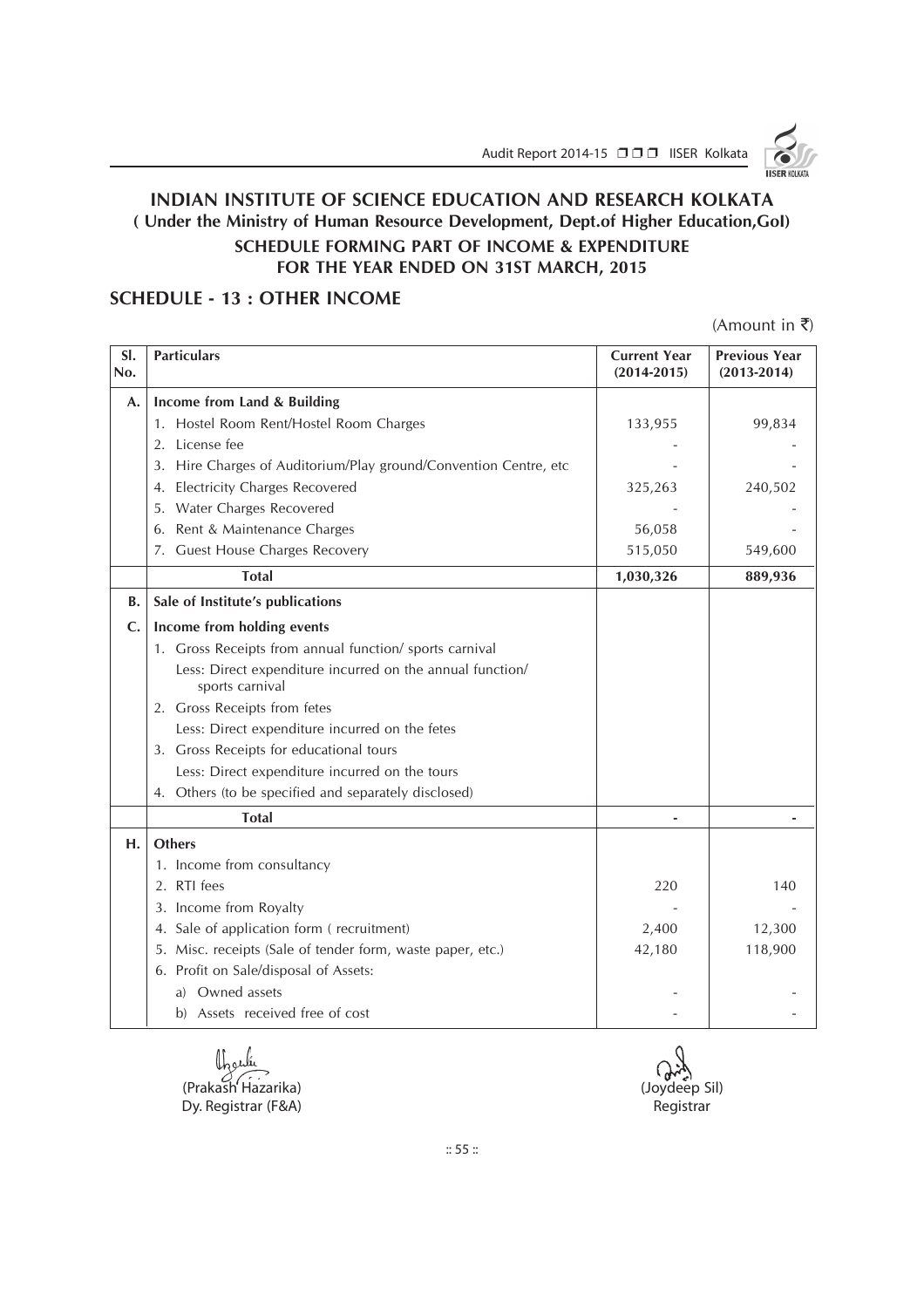

### **SCHEDULE - 13 : OTHER INCOME (Contd...)**

(Amount in  $\bar{\tau}$ )

| SI.<br>No. | <b>Particulars</b>                                                                       | <b>Current Year</b><br>$(2014 - 2015)$ | <b>Previous Year</b><br>$(2013 - 2014)$ |
|------------|------------------------------------------------------------------------------------------|----------------------------------------|-----------------------------------------|
|            | 7. Grants/Donations from Institutions, Welfare Bodies and International<br>organizations |                                        |                                         |
|            | 8. Others (Specify)                                                                      |                                        |                                         |
|            | 7. CMS Recovery                                                                          | 577,847                                | 616,341                                 |
|            | 8. Health Care Expenses Recovery                                                         | 207,733                                | 1,850,066                               |
|            | 9. Institute Overhead Charges                                                            | 5,821,832                              | 5,650,131                               |
|            | 10. Library Late Fine                                                                    | 49,152                                 | 65,076                                  |
|            | 11. Other Deduction                                                                      |                                        | 207,837                                 |
|            | 12. Fellowship HRA recovered from fellows of Project/CESSI                               | 90,000                                 | 162,929                                 |
|            | 13. Transcript, Migration, Photocopy, Health Record Book etc.                            | 89,683                                 | 82,602                                  |
|            | 14. Transport Recovery                                                                   | 921,680                                | 767,017                                 |
|            | 15. Fine/Penalty                                                                         | 1,413                                  | 6,665                                   |
|            | 16. Receipt of Thesis Submission Fees                                                    |                                        |                                         |
|            | <b>Total</b>                                                                             | 7,804,140                              | 9,540,004                               |
|            | GRAND TOTAL $(A + B + C + D)$                                                            | 8,834,466                              | 10,429,940                              |

### **SCHEDULE - 14 : PRIOR PERIOD INCOME**

(Amount in  $\bar{x}$ )

| SI.<br>No.     | <b>Particulars</b>                         | <b>Current Year</b><br>$(2014 - 2015)$ | <b>Previous Year</b><br>$(2013 - 2014)$ |
|----------------|--------------------------------------------|----------------------------------------|-----------------------------------------|
| $\mathbf{1}$ . | Academic Receipts                          |                                        |                                         |
| 2.             | Income from Investments                    |                                        |                                         |
| 3              | Interest Earned                            |                                        |                                         |
| $\overline{4}$ | Other Income                               |                                        |                                         |
|                | <b>Guest House Charges Recovery</b><br>(i) | 5,600                                  |                                         |
|                | <b>TOTAL</b>                               | 5,600                                  |                                         |

(Prakash Hazarika) (Joydeep Sil) Dy. Registrar (F&A) Registrar (F&A)

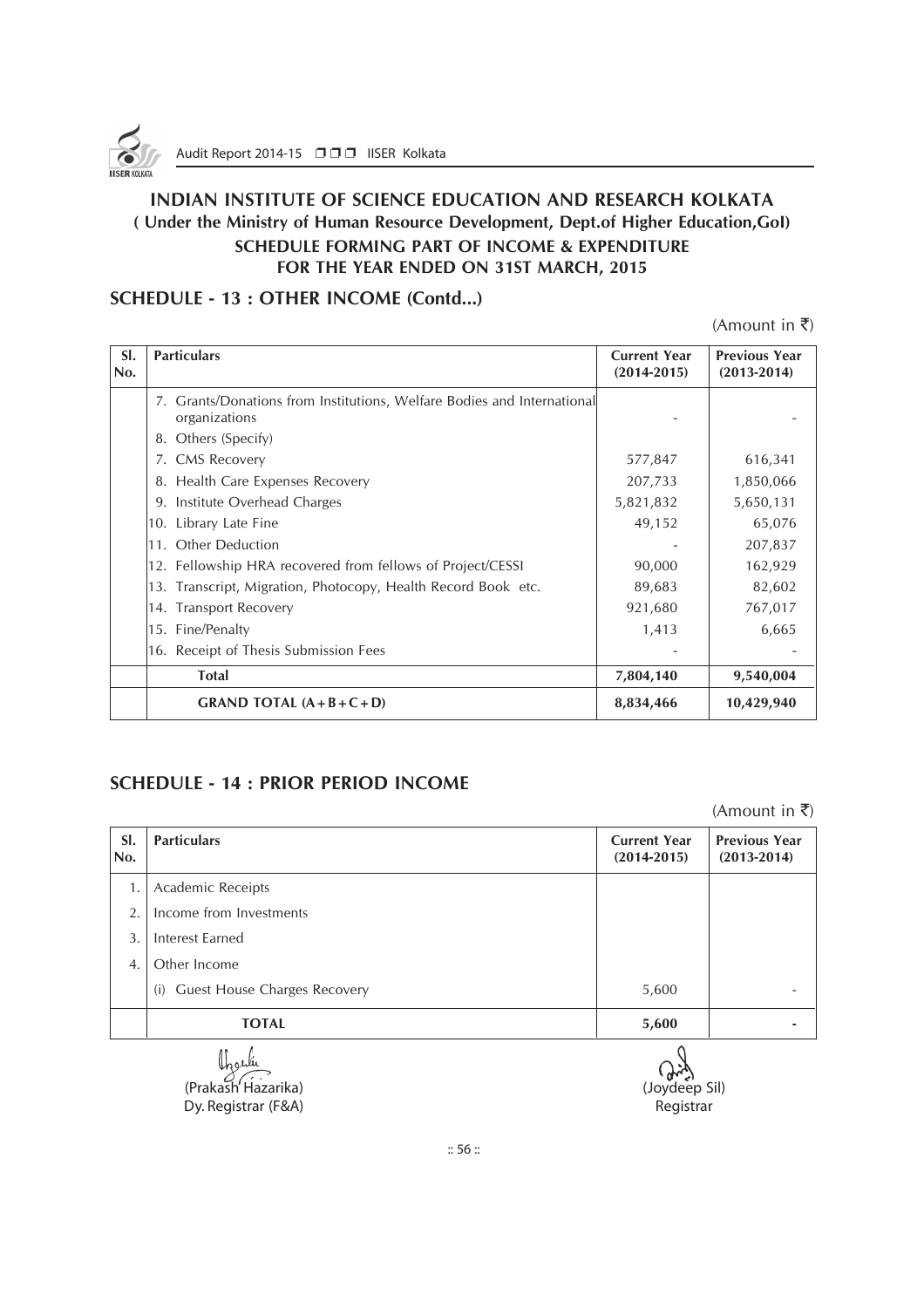( Under the Ministry of Human Resource Development, Dept.of Higher Education, Gol) **( Under the Ministry of Human Resource Development, Dept.of Higher Education,GoI)** INDIAN INSTITUTE OF SCIENCE EDUCATION AND RESEARCH KOLKATA **INDIAN INSTITUTE OF SCIENCE EDUCATION AND RESEARCH KOLKATA** SCHEDULE FORMING PART OF INCOME & EXPENDITURE **SCHEDULE FORMING PART OF INCOME & EXPENDITURE** FOR THE YEAR ENDED ON 31ST MARCH, 2015 **FOR THE YEAR ENDED ON 31ST MARCH, 2015**

SCHEDULE - 15 : STAFF PAYMENTS & BENEFITS(ESTABLISHMENT EXPENSES) **SCHEDULE - 15 : STAFF PAYMENTS & BENEFITS(ESTABLISHMENT EXPENSES)**

(Amount in ₹) (Amount in  $\bar{\mathbf{z}}$ )

| S1.<br>.<br>2           | Particulars                                       |             | Current Year<br>$(2014 - 2015)$ |             |             | Previous Year<br>$(2013 - 2014)$ |              |
|-------------------------|---------------------------------------------------|-------------|---------------------------------|-------------|-------------|----------------------------------|--------------|
|                         |                                                   | Plan        | Non Plan                        | Total       | Plan        | Non Plan                         | <b>Total</b> |
| $\widehat{a}$           | Salaries and Wages                                |             |                                 |             |             |                                  |              |
|                         | i. Salary to Faculty                              | 113,677,903 |                                 | 113,677,903 | 109,446,536 |                                  | 109,446,536  |
|                         | ii. Salary to Faculty Consolidated                | 4,006,491   |                                 | 4,006,491   | 1,440,323   |                                  | 1,440,323    |
|                         | iii. Salary to Non-Faculty                        | 32,383,582  |                                 | 32,383,582  | 31,685,498  |                                  | 31,685,498   |
|                         | iv. Salary to Non-Faculty Consolidated            | 8,610,020   |                                 | 8,610,020   | 7,917,287   |                                  | 7,917,287    |
| $\hat{\mathbf{p}}$      | Allowances and Bonus                              | 148,125     |                                 | 148,125     | 74,956      |                                  | 74,956       |
| $\overline{C}$          | Contribution to Provident Fund                    |             |                                 |             |             |                                  |              |
| $\overline{\Theta}$     | Contribution to Other Fund (Specify)              |             |                                 |             |             |                                  |              |
| $\Theta$                | Staff Welfare Expenses                            |             |                                 |             | 12,500      |                                  | 12,500       |
| $\widehat{\phantom{a}}$ | Retirement and Terminal Benefits                  | 14,316,507  |                                 | 14,316,507  | 795,196     |                                  | 795,196      |
| $\widehat{\mathbf{g}}$  | LTC facility                                      | 2,219,074   |                                 | 2,219,074   | 3,292,521   |                                  | 1,292,521    |
| $\overline{h}$          | Medical facility                                  | 3,894,311   |                                 | 3,894,311   | 2,876,265   |                                  | 2,876,265    |
| $\widehat{=}$           | Children Education Allowance                      | 746,398     |                                 | 746,398     | 571,927     |                                  | 571,927      |
|                         | Honorarium                                        | 22,000      |                                 | 22,000      | 1,500       |                                  | 1,500        |
|                         | Others (specify)                                  |             |                                 |             |             |                                  |              |
|                         | i. Professional Delopment Allowance               | 11,052,372  |                                 | 11,052,372  | 5,835,945   |                                  | 5,835,945    |
|                         | ii. Encashment of Earned Leave                    |             |                                 |             | 314,653     |                                  | 314,653      |
|                         | <b>TOTAL</b>                                      | 191,076,783 |                                 | 191,076,783 | 164,265,107 |                                  | 164,265,107  |
|                         | (Prakað) <i>Ha</i> zarika)<br>Dy. Registrar (F&A) |             |                                 |             |             | (Joydeep Sil)<br>Registrar       |              |

Audit Report 2014-15 □ □ □ IISER Kolkata

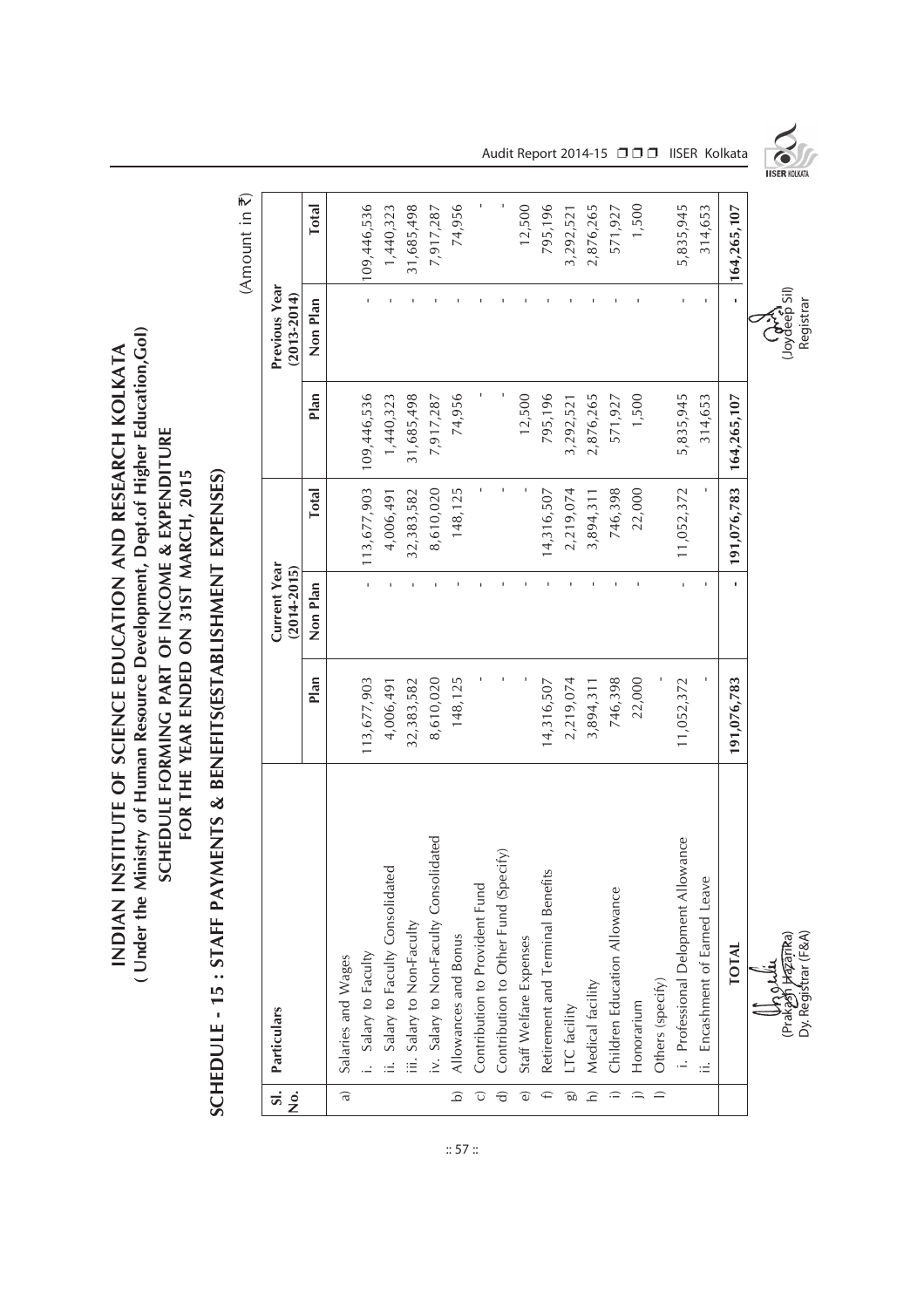

### **SCHEDULE - 15A : EMPLOYEES RETIREMENT AND TERMINAL BENEFITS**

|    |                                                                                   | <b>Pension</b> | <b>Gratuity</b> | Leave<br><b>Encashment</b> | <b>Total</b> |
|----|-----------------------------------------------------------------------------------|----------------|-----------------|----------------------------|--------------|
|    | Opening Balance as on                                                             |                |                 |                            |              |
|    | Addition: Capitalized value of Contributions<br>Received from other Organizations |                |                 |                            |              |
|    | <b>TOTAL(a)</b>                                                                   |                |                 |                            |              |
|    | Less: Actual Paymentduring the Year(b)                                            |                |                 |                            |              |
|    | Balance Available on 31.03.2015 c(a-b)                                            |                |                 |                            |              |
|    | Provision required on 31.03.2015 as per<br>Actuarial Valuation (d)                |                |                 |                            |              |
| A. | Provision to be made in the current year (d-c)                                    |                |                 |                            |              |
| Β. | Contribution to New Pension Schme                                                 |                |                 |                            |              |
| C. | Medical Reimbursement to Retired Employees                                        |                |                 |                            |              |
| D. | Travel to Hometown on Retirement                                                  |                |                 |                            |              |
| Е. | Deposit Linked Insurance Payment                                                  |                |                 |                            |              |
|    | Total $(A+B+C+D+E)$                                                               |                |                 |                            |              |

Uppulie (Prakash Hazarika) (Joydeep Sil)<br>
Dy Registrar (F&A) (Joydeep Sil) Dy. Registrar (F&A)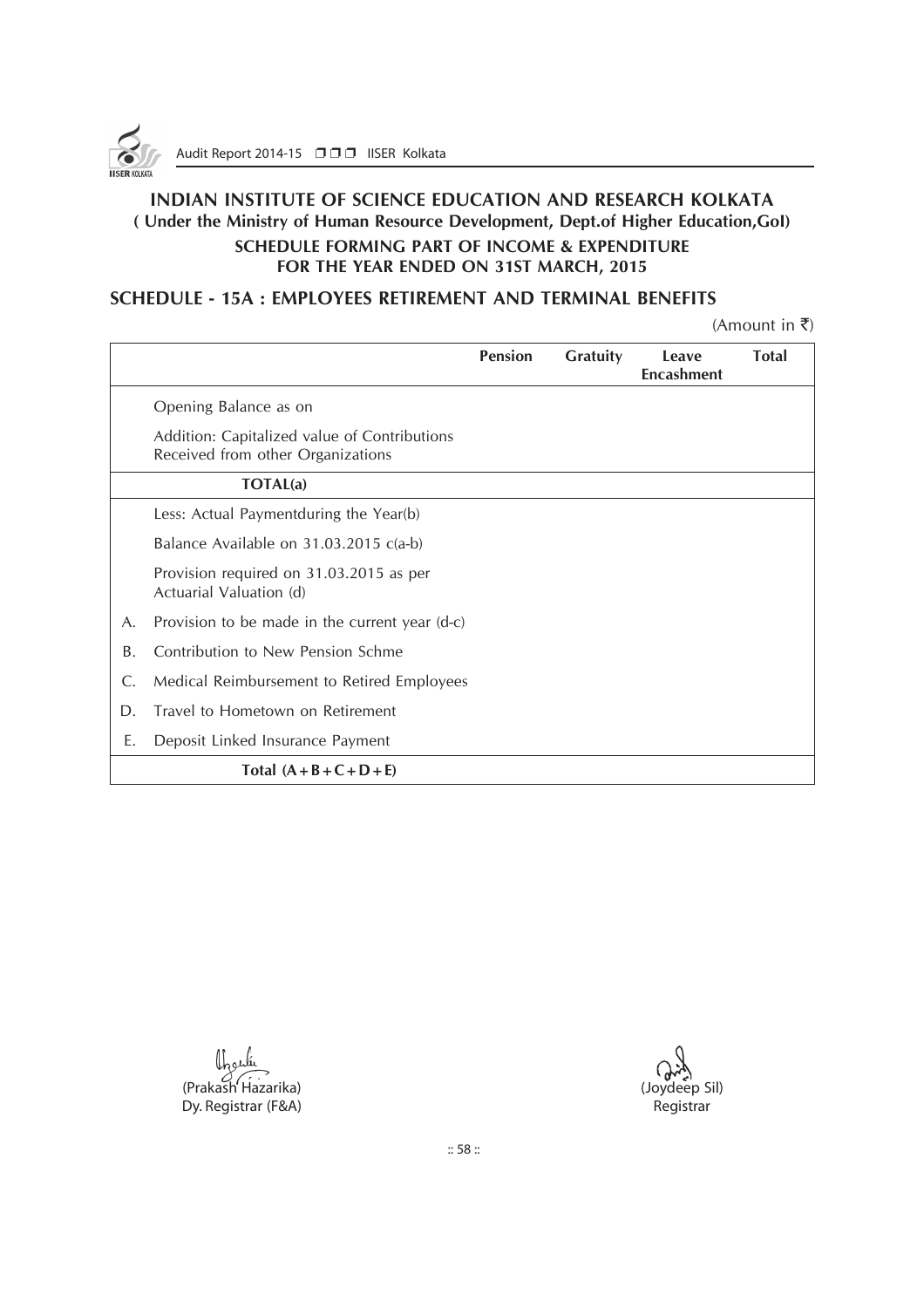(Under the Ministry of Human Resource Development, Dept.of Higher Education, Gol) **( Under the Ministry of Human Resource Development, Dept.of Higher Education,GoI)** INDIAN INSTITUTE OF SCIENCE EDUCATION AND RESEARCH KOLKATA **INDIAN INSTITUTE OF SCIENCE EDUCATION AND RESEARCH KOLKATA**

### SCHEDULE FORMING PART OF INCOME & EXPENDITURE **SCHEDULE FORMING PART OF INCOME & EXPENDITURE** FOR THE YEAR ENDED ON 31ST MARCH, 2015 **FOR THE YEAR ENDED ON 31ST MARCH, 2015**

## SCHEDULE - 16 : ACADEMIC EXPENSES **SCHEDULE – 16 : ACADEMIC EXPENSES**

(Amount in  $\overline{z}$ ) (Amount in  $\bar{\mathbf{z}}$ )

| s.<br>$\dot{\tilde{z}}$ | Particulars                                                                   |            | Current Year<br>$(2014 - 2015)$ |              |            | Previous Year<br>$(2013 - 2014)$ |              |  |
|-------------------------|-------------------------------------------------------------------------------|------------|---------------------------------|--------------|------------|----------------------------------|--------------|--|
|                         |                                                                               | Plan       | Non Plan                        | <b>Total</b> | Plan       | Non Plan                         | <b>Total</b> |  |
| $\widehat{\sigma}$      | Research Exps<br>Laboratory expenses, Academic                                | 14,458,705 |                                 | 14,458,705   | 18,255,427 |                                  | 18,255,427   |  |
| $\frac{1}{2}$           | Field work/Participation in Conferences/TA etc.                               | 3,107,889  |                                 | 3,107,889    | 1,307,961  |                                  | 1,307,961    |  |
| $\widehat{\circ}$       | Expenses on Seminars/Workshops                                                | 1,739,639  |                                 | 1,739,639    | 2,950,786  |                                  | 2,950,786    |  |
| $\widehat{\sigma}$      | Payment to visiting faculty                                                   | 204,000    |                                 | 204,000      | 174,000    |                                  | 174,000      |  |
| $\widehat{\mathbf{e}}$  | Examination                                                                   |            |                                 |              |            |                                  |              |  |
| $\oplus$                | Student Welfare expenses                                                      |            |                                 |              |            |                                  |              |  |
| බ                       | Admission expenses                                                            | 795,014    |                                 | 795,014      | 193,709    |                                  | 193,709      |  |
| $\overline{c}$          | Convocation expenses                                                          | 964,724    |                                 | 964,724      | 2,852,470  |                                  | 2,852,470    |  |
| $\widehat{\phantom{a}}$ | Publications                                                                  | 678,112    |                                 | 678,112      | 468,523    |                                  | 468,523      |  |
|                         | (Scholarship/Fellowship & Contingency)<br>Stipend/means-cum-merit scholarship | 49,680,246 |                                 | 49,680,246   | 22,974,733 |                                  | 22,974,733   |  |
| $\overline{2}$          | Subscription Expenses                                                         |            |                                 |              | 22,500     |                                  | 22,500       |  |
|                         | Others (specify)                                                              |            |                                 |              |            |                                  |              |  |
|                         | i. Academic Related Printing                                                  | 43,595     |                                 | 43,595       | 29,813     |                                  | 29,813       |  |
|                         | ii. Honorarium to Examinar/Ext. Expert                                        | 408,758    |                                 | 408,758      | 178,673    |                                  | 178,673      |  |
|                         | iii. Institute Guests                                                         | 364,678    |                                 | 364,678      | 257,847    |                                  | 257,847      |  |
|                         | iv. Library General Expenses                                                  | 44,334     |                                 | 44,334       | 49,751     |                                  | 49,751       |  |
|                         | v. Research and Drill Core Exps                                               |            |                                 |              | 1,499,836  |                                  | 1,499,836    |  |
|                         | vi. Research Related Exps Gas Cylinders                                       | 2,403,291  |                                 | 2,403,291    | 3,617,193  |                                  | 3,617,193    |  |
|                         |                                                                               |            |                                 |              |            |                                  |              |  |

Audit Report 2014-15 □□□ IISER Kolkata



 $\left(\begin{array}{c}\n\downarrow \\
\downarrow\n\downarrow\n\end{array}\right)$ <br>  $\left(\begin{array}{c}\downarrow \\
\downarrow\n\end{array}\right)$ <br>  $\left(\begin{array}{c}\downarrow \\
\downarrow\n\end{array}\right)$ 

(Prakash Hazārīka) (Joydeep Sil) Dy. Registrar (F&A) Registrar

(Praka<del>)</del> *Hazar*ika)<br>Dy. Registrar (F&A)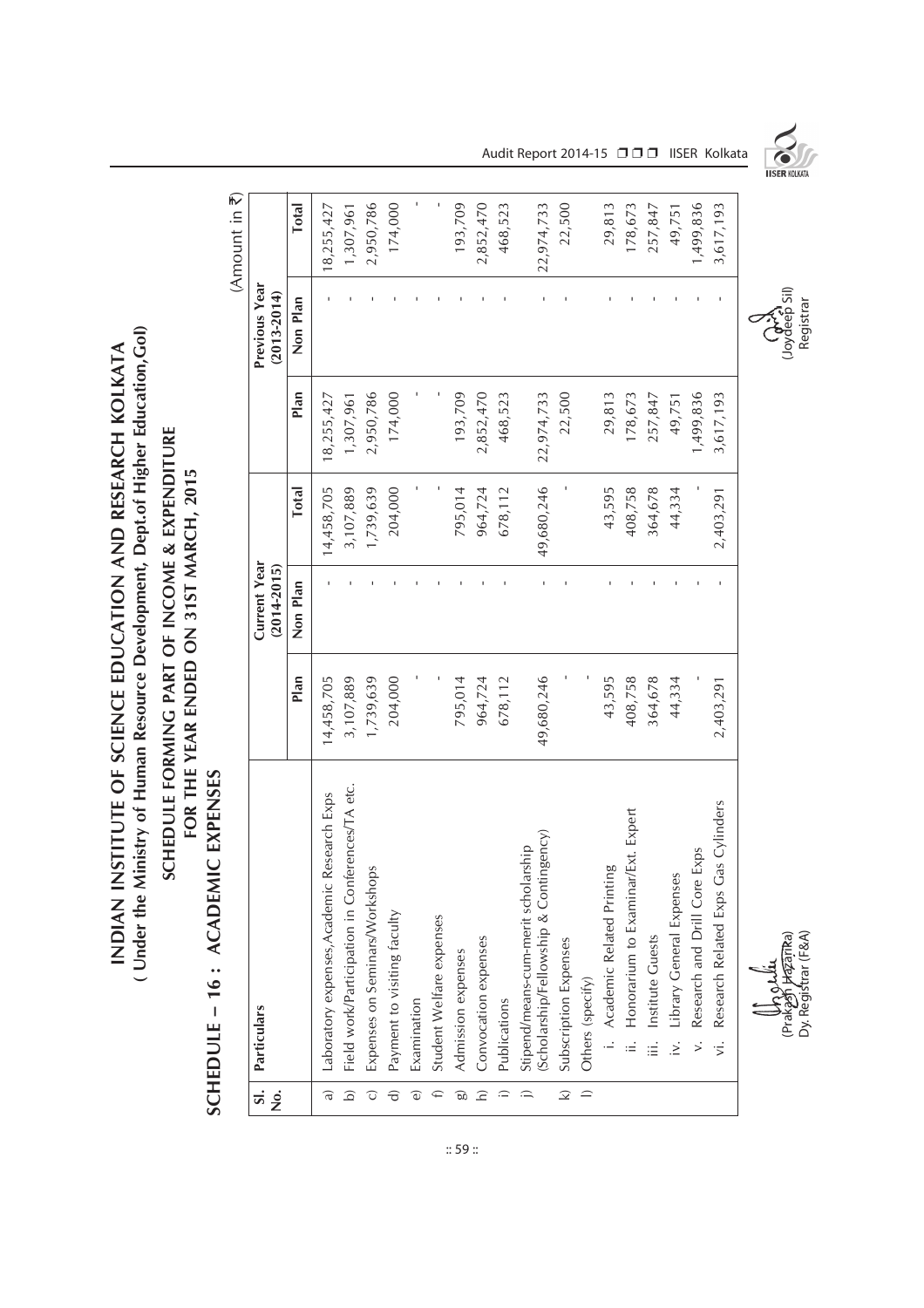

(Under the Ministry of Human Resource Development, Dept.of Higher Education, Gol) INDIAN INSTITUTE OF SCIENCE EDUCATION AND RESEARCH KOLKATA

SCHEDULE FORMING PART OF INCOME & EXPENDITURE FOR THE YEAR ENDED ON 31ST MARCH, 2015

Audit Report 2014-15 □□□ IISER Kolkata

|                                      |                    | SCHEDULE - 16: ACADEMIC EXPENSES (contd)      |            |                                 |              |             |                                  | (Amount in 3) |
|--------------------------------------|--------------------|-----------------------------------------------|------------|---------------------------------|--------------|-------------|----------------------------------|---------------|
| $\overline{\mathsf{sl}}$ .<br>.<br>2 | Particulars        |                                               |            | Current Year<br>$(2014 - 2015)$ |              |             | Previous Year<br>$(2013 - 2014)$ |               |
|                                      |                    |                                               | Plan       | Non Plan                        | <b>Total</b> | Plan        | Non Plan                         | <b>Total</b>  |
|                                      | $\ddot{=}$         | Students Travelling                           | 1,404,675  |                                 | 1,404,675    | 646,969     |                                  | 646,969       |
|                                      | viii.              | Subsistence Allowance                         | 644,000    |                                 | 644,000      | 813,083     |                                  | 813,083       |
|                                      | $\dot{\mathbf{z}}$ | Computer Consumables                          | 129,027    |                                 | 129,027      | 1, 117, 337 |                                  | 1, 117, 337   |
|                                      |                    | Exps<br>Research related Travel               |            |                                 |              | 180,146     |                                  | 180,146       |
|                                      | $\frac{1}{\times}$ | ngs/Stationary etc.<br>Contingency/Service Ch | 1,581,539  |                                 | 1,581,539    | 533,375     |                                  | 533,375       |
|                                      | $\ddot{x}$         | Invited Speakers Guest/Honorarium             | 411,677    |                                 | 411,677      | 453,569     |                                  | 453,569       |
|                                      | xiii.              | <b>Student Activities</b>                     | 1,547,004  |                                 | 1,547,004    | 1,167,586   |                                  | 1,167,586     |
|                                      | $\overline{x}$ iv. | Thesis Submission                             | 108,797    |                                 | 108,797      | 118,536     |                                  | 118,536       |
|                                      | $\times$ .         | Departmental Day                              | 1,002,802  |                                 | 1,002,802    | 734,078     |                                  | 734,078       |
|                                      | xvi.               | etc.<br>Investigation/Sampling                |            |                                 |              | 16,727      |                                  | 16,727        |
|                                      | xvii.              | Summer Trainee Stipend                        |            |                                 |              | 302,375     |                                  | 302,375       |
|                                      | xviii.             | Student Mediclaim Insurance                   |            |                                 |              |             |                                  |               |
|                                      | $\overline{x}$ ix. | Teaching Assistanship etc.                    | 131,696    |                                 | 131,696      |             |                                  |               |
|                                      | xx.                | Extra-Curricular Activities                   | 79,040     |                                 | 79,040       |             |                                  |               |
|                                      | $\ddot{x}$         | Outreach Activities                           | 496,363    |                                 | 496,363      |             |                                  |               |
|                                      |                    | <b>TOTAL</b>                                  | 82,429,605 |                                 | 82,429,605   | 60,917,003  |                                  | 60,917,003    |

 $O$ <br>(Joydeep Sil)<br>Registrar

(Prak*as*h Hazārīka) (Joydeep Sil) Dy. Registrar (F&A) Registrar (Praka<del>s)</del> <del>Jazarik</del>a)<br>Dy. Registrar (F&A)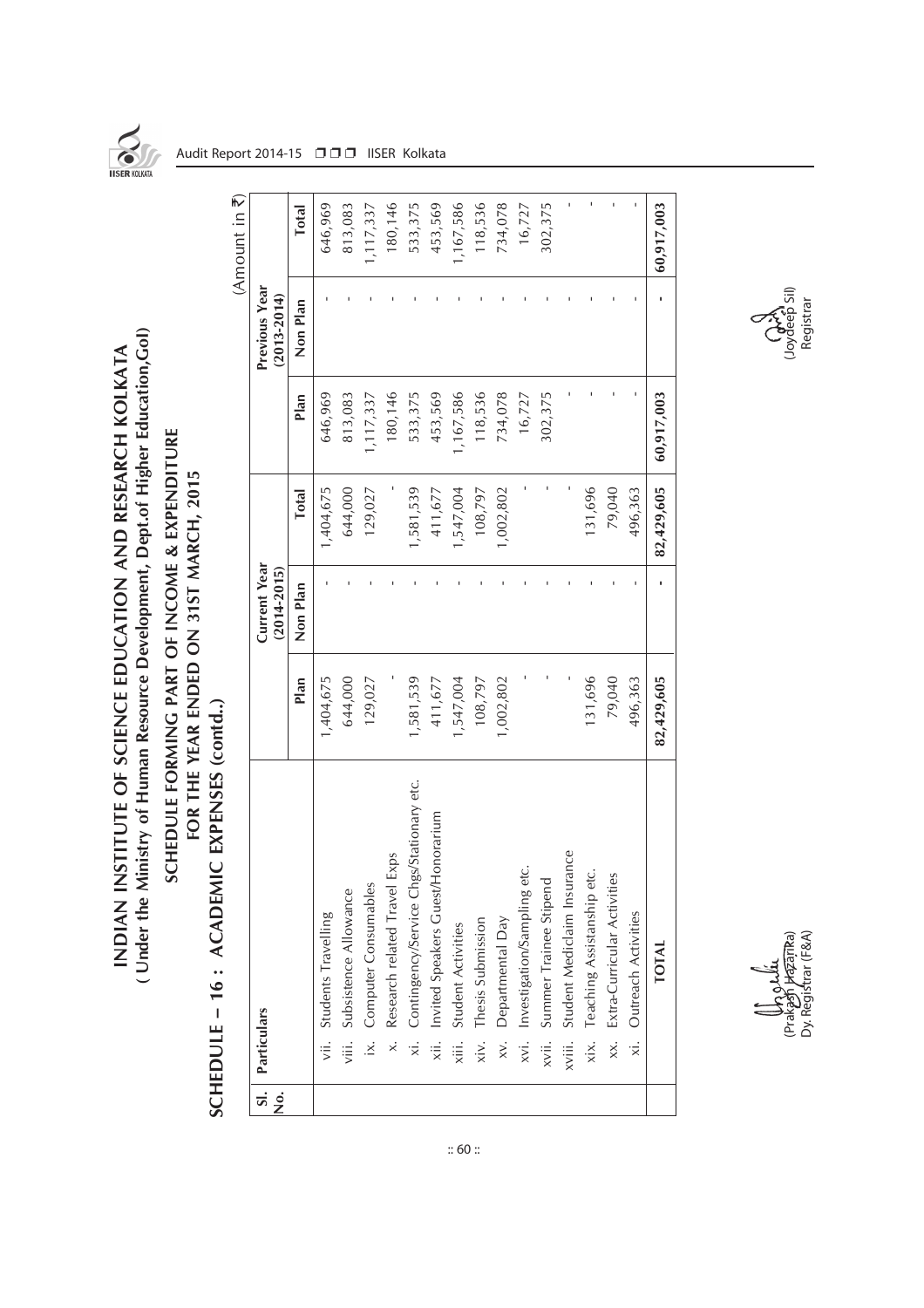( Under the Ministry of Human Resource Development, Dept.of Higher Education, Gol) **( Under the Ministry of Human Resource Development, Dept.of Higher Education,GoI)** INDIAN INSTITUTE OF SCIENCE EDUCATION AND RESEARCH KOLKATA **INDIAN INSTITUTE OF SCIENCE EDUCATION AND RESEARCH KOLKATA**

### SCHEDULE FORMING PART OF INCOME & EXPENDITURE **SCHEDULE FORMING PART OF INCOME & EXPENDITURE** FOR THE YEAR ENDED ON 31ST MARCH, 2015 **FOR THE YEAR ENDED ON 31ST MARCH, 2015**

SCHEDULE - 17: ADMINISTRATIVE AND GENERAL EXPENSES **SCHEDULE – 17 : ADMINISTRATIVE AND GENERAL EXPENSES**

(Amount in  $\overline{z}$ ) (Amount in  $\bar{\mathbf{z}}$ )

| S.<br>ż          | Particulars                                           |            | Current Year<br>$(2014 - 2015)$ |              |            | Previous Year<br>$(2013 - 2014)$ |              |
|------------------|-------------------------------------------------------|------------|---------------------------------|--------------|------------|----------------------------------|--------------|
|                  |                                                       | Plan       | Non Plan                        | Total        | Plan       | Non Plan                         | <b>Total</b> |
|                  |                                                       |            |                                 |              |            |                                  |              |
|                  | A.   Infrastracture                                   |            |                                 |              |            |                                  |              |
|                  | a) Electricity and power                              | 39,322,438 |                                 | 39, 322, 438 | 30,502,670 | 30,502,670                       |              |
|                  | b) Water charges                                      |            |                                 |              |            |                                  |              |
|                  | c) Insurance -                                        |            |                                 |              |            |                                  |              |
|                  | d) Rent, Rates and Taxes (including property tax)     | 172,156    |                                 | 172,156      | 109,261    | 109,261                          |              |
| $\overline{B}$ . | Communication                                         |            |                                 |              |            |                                  |              |
|                  | e) Postage & Stationary                               | 112,294    |                                 | 112,294      | 134,294    | 134,294                          |              |
|                  | f) Telephone and Internet Charges                     | 2,130,698  |                                 | 2,130,698    | 2,096,944  | 2,096,944                        |              |
|                  | C. Others                                             |            |                                 |              |            |                                  |              |
|                  | g) Printing and Stationary (Consumption)              | 991,620    |                                 | 991,620      | 1,114,068  | 1,114,068                        |              |
|                  | Expenses<br>Traveling and Conveyance<br>$\widehat{z}$ | 1,350,246  |                                 | 1,350,246    | 1,059,034  | 1,059,034                        |              |
|                  | Hospitality & Refreshment                             | 134,485    |                                 | 134,485      | 87,398     | 87,398                           |              |
|                  | Auditors Remuneration<br>$\frac{1}{2}$                | 767,510    |                                 | 767,510      | 785,924    | 785,924                          |              |
|                  | Professional Charges & Legal Exps<br>$\overline{2}$   | 423,194    |                                 | 423,194      | 173,780    | 173,780                          |              |
|                  | I) Advertisement and Publicity                        | 4,024,532  |                                 | 4,024,532    | 2,608,547  | 2,608,547                        |              |
|                  | m) Magazines & Jornals                                |            |                                 |              |            |                                  |              |
|                  |                                                       |            |                                 |              |            |                                  |              |
|                  |                                                       |            |                                 |              |            |                                  |              |

Audit Report 2014-15 □□□ IISER Kolkata



 $\left(\begin{array}{c}\n\downarrow \\
\downarrow\n\downarrow\n\end{array}\right)$ <br>  $\left(\begin{array}{c}\downarrow \\
\downarrow\n\end{array}\right)$ <br>  $\left(\begin{array}{c}\downarrow \\
\downarrow\n\end{array}\right)$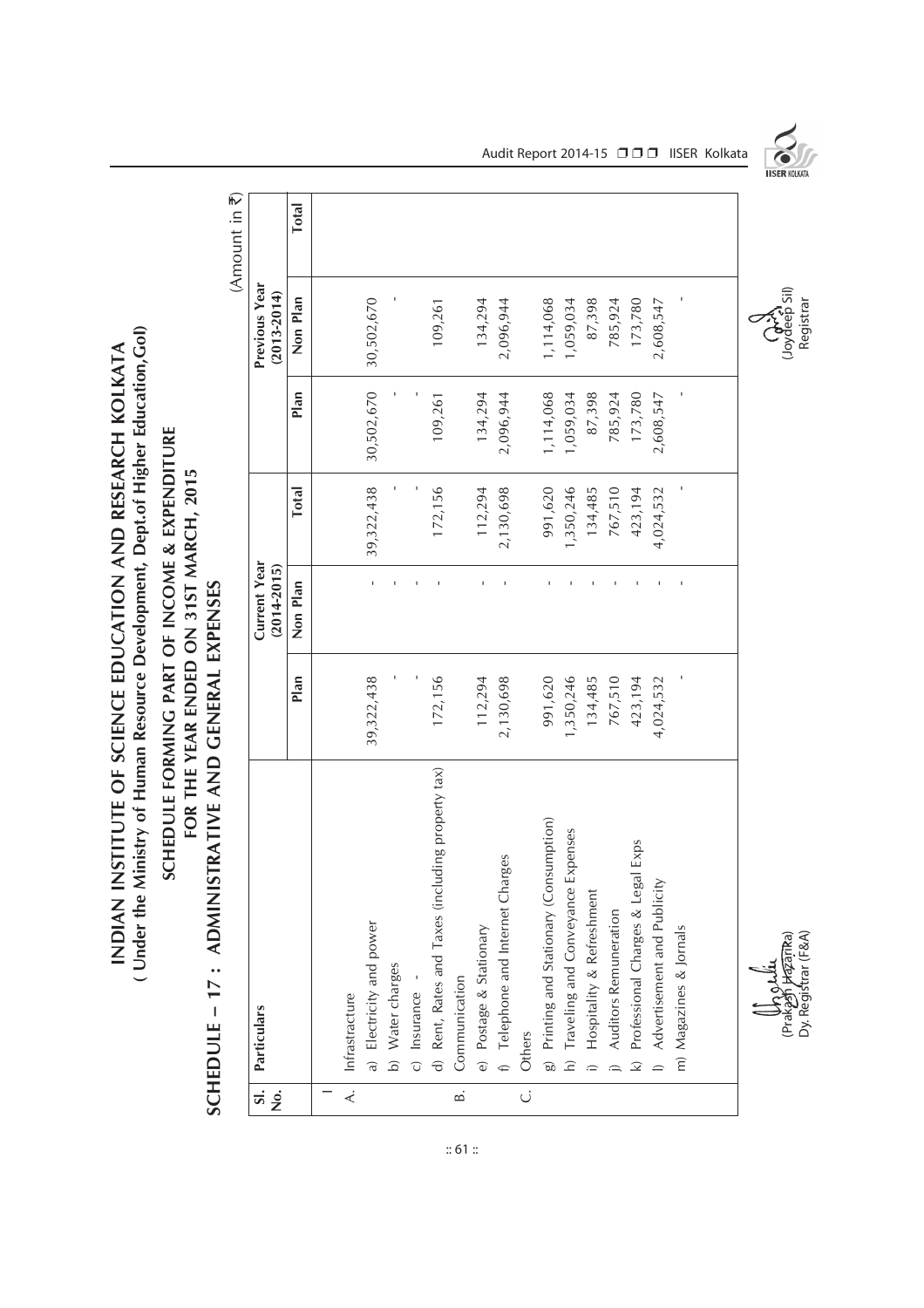

(Under the Ministry of Human Resource Development, Dept.of Higher Education, Gol) INDIAN INSTITUTE OF SCIENCE EDUCATION AND RESEARCH KOLKATA

SCHEDULE FORMING PART OF INCOME & EXPENDITURE FOR THE YEAR ENDED ON 31ST MARCH, 2015

Audit Report 2014-15 □□□ IISER Kolkata

Amount in ₹) (Amount in  $\bar{\mathbf{z}}$ ) 680,970 741,100 **Total** 22,622,368 1,075,115 386,417 416,470 290,390 64,887,404 n) Others (specify)<br>
i. Outsourced Services (Security Coverage 22,644,095 - 22,644,095 22,622,368 - 22,622,368<br>
ii. Computer Consumables<br>
iii. Computer Consumables<br>
iv. General Office Expenses<br>
v. Meeting Expenses<br>
v. Meet vi. Recruitment Expenses 383,470 - 383,470 416,470 - 416,470 viii. Contribution to IISER-K Creche-CU 213,029 - 213,029 290,390 - 290,390 ix. Cash Insurance 6,914 - 6,914 - - - - CCCCCCC (Membership Feest for Grid Color Color Color Color Color Color Color (100,000 - 100,000 - 100,000 - 1 Employee 570,613 - 570,613 - - xii. Relocation Expenses 244,339 - 244,339 - - xiii. Shifting Expenses 24,925 - 24,925 - - - **TOTAL (I) 77,768,806 - 77,768,806 64,887,404 - 64,887,404 Plan Non Plan Total Plan Non Plan Total Previous Year Sl. Particulars Current Year Previous Year**  $(2013 - 2014)$ **No. (2014-2015) (2013-2014)** 2,654 Non Plan vii. TB Stamp - - 2,654 - 2,654 386,417 680,970 741,100 Plan 22,622,368 1,075,115 416,470 290,390 64,887,404 22,644,095 213,029 6,914 244,339 77,768,806 **Total** 1,767,649 2,654 24,925 ,199,196 383,470 100,000 570,613 1,185,403 **SCHEDULE – 17 : ADMINISTRATIVE AND GENERAL EXPENSES (contd..)** SCHEDULE - 17: ADMINISTRATIVE AND GENERAL EXPENSES (contd..) **Current Year**  $(2014 - 2015)$ l, Non Plan 383,470 213,029 6,914 100,000 244,339 24,925 570,613 Plan 1,767,649 1,185,403 1,199,196 22,644,095 77,768,806 i. Outsourced Services (Security Coverage Merit Award/Training for Non-Teaching xi. Merit Award/Training for Non-Teaching /iii. Contribution to IISER-K Creche-CU CCC (Membership Fees for Grid) Charges, Generator Hiring etc.) General Office Expenses Computer Consumables Recruitment Expenses Relocation Expenses Meeting Expenses iii. Consultancy Fees Shifting Expenses Cash Insurance n) Others (specify) **TB** Stamp Employee TOTAL<sup>(I)</sup> Particulars  $\overline{\mathbf{v}}$  $\geq$  $\overline{z}$  $\overline{z}$  $\ddot{\times}$  $\ddot{x}$  $\ddot{x}$  $x$ iii.  $\equiv$  $\dot{x}$  $\overline{\overline{\mathsf{si}}}\overline{\mathsf{g}}$ 

 $Q_{\text{cycle}}^{\lambda}$ <br>(Joydeep Sil) Registrar

(Prakash Hazārīka) (Joydeep Sil) Dy. Registrar (F&A) RegistrarDy. Registrar (F&A) (Praki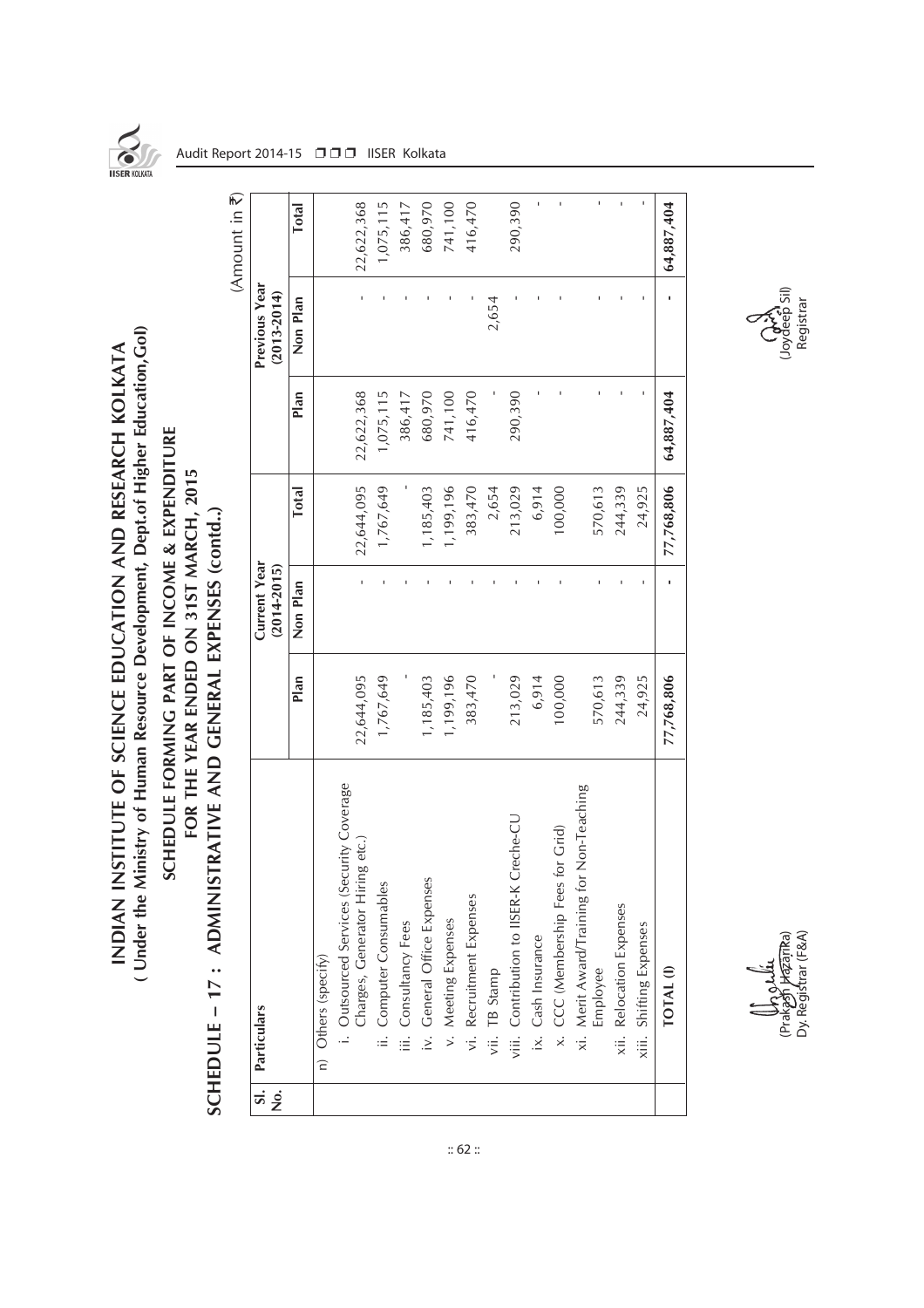(Under the Ministry of Human Resource Development, Dept.of Higher Education, Gol) **( Under the Ministry of Human Resource Development, Dept.of Higher Education,GoI)** INDIAN INSTITUTE OF SCIENCE EDUCATION AND RESEARCH KOLKATA **INDIAN INSTITUTE OF SCIENCE EDUCATION AND RESEARCH KOLKATA**

### SCHEDULE FORMING PART OF INCOME & EXPENDITURE **SCHEDULE FORMING PART OF INCOME & EXPENDITURE** FOR THE YEAR ENDED ON 31ST MARCH, 2015 **FOR THE YEAR ENDED ON 31ST MARCH, 2015**

SCHEDULE - 18: TRANSPORTATION EXPENSES **SCHEDULE – 18 : TRANSPORTATION EXPENSES**

 $(A$ mount in  $\bar{z}$ (Amount in  $\bar{\mathbf{z}}$ )

| 1. Vehicles (owned by institution)<br>Vehicle (Taxi) hiring expenses<br>Vehicles taken on rent/lease<br>b) Repairs & maintenance<br>a) Rent/lease expenses<br>c) Insurance expenses<br>a) Running expenses<br><b>TOTAL</b><br>$\overline{2}$ .<br>$\frac{1}{3}$ |           | Current Year<br>$(2014 - 2015)$ |              |              | Previous Year<br>$(2013 - 2014)$ |              |
|-----------------------------------------------------------------------------------------------------------------------------------------------------------------------------------------------------------------------------------------------------------------|-----------|---------------------------------|--------------|--------------|----------------------------------|--------------|
|                                                                                                                                                                                                                                                                 | Plan      | Non Plan                        | <b>Total</b> | Plan         | Non Plan                         | <b>Total</b> |
|                                                                                                                                                                                                                                                                 |           |                                 |              |              |                                  |              |
|                                                                                                                                                                                                                                                                 | 1,419,108 |                                 | 1,419,108    | $\mathbf{I}$ |                                  | $\mathbf{I}$ |
|                                                                                                                                                                                                                                                                 | 409,567   |                                 | 409,567      | 1,862,373    |                                  | 1,862,373    |
|                                                                                                                                                                                                                                                                 | 81,640    |                                 | 81,640       |              |                                  |              |
|                                                                                                                                                                                                                                                                 |           |                                 |              |              |                                  |              |
|                                                                                                                                                                                                                                                                 | 3,204,828 |                                 | 3,204,828    | 3,022,283    |                                  | 3,022,283    |
|                                                                                                                                                                                                                                                                 | 150,481   |                                 | 150,481      |              |                                  |              |
|                                                                                                                                                                                                                                                                 | 5,265,624 |                                 | 5,265,624    | 4,884,656    |                                  | 4,884,656    |



Audit Report 2014-15 □□□ IISER Kolkata

 $O$ <br>(Joydeep Sil)<br>Registrar

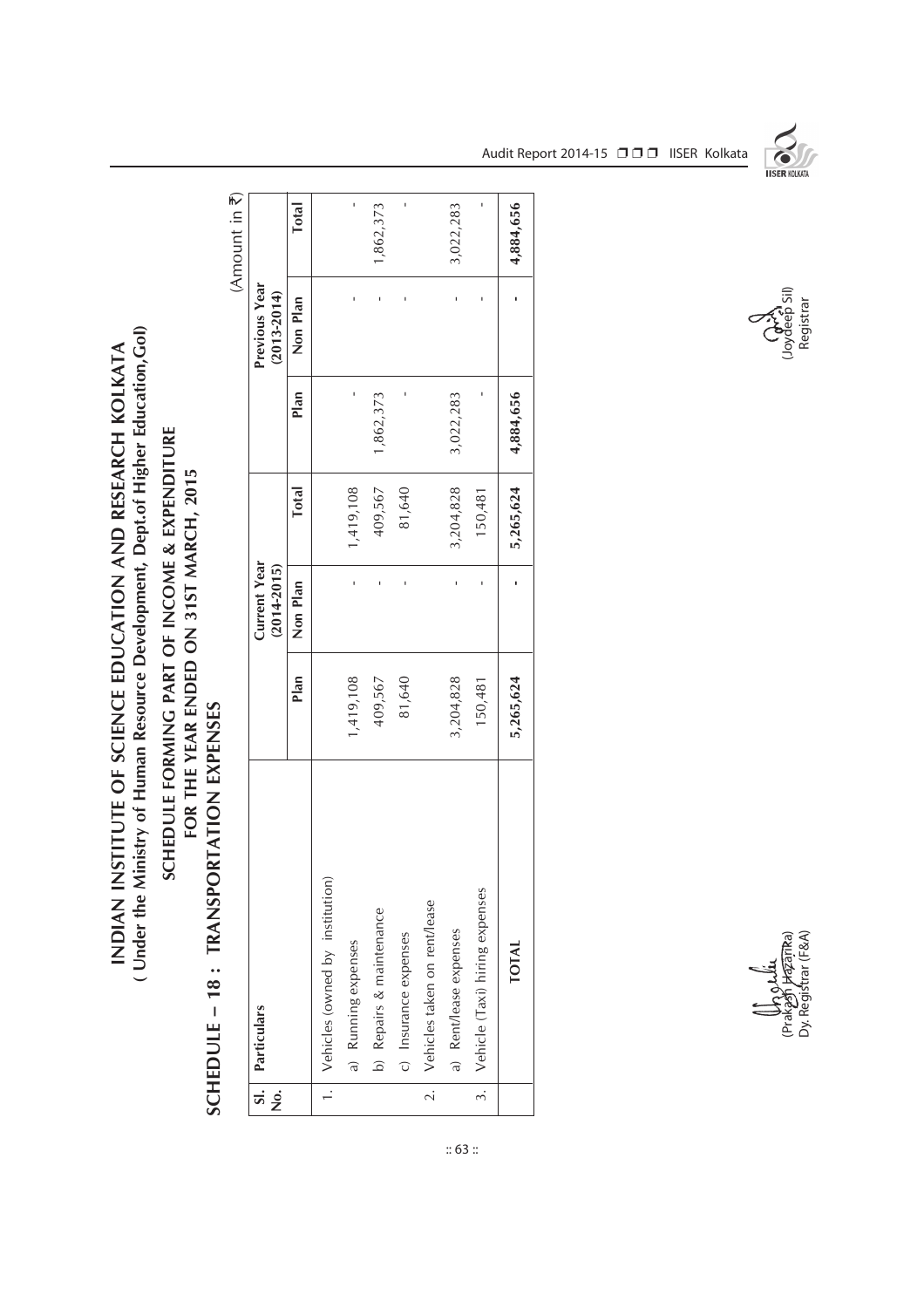

## (Under the Ministry of Human Resource Development, Dept.of Higher Education, Gol) **( Under the Ministry of Human Resource Development, Dept.of Higher Education,GoI)** INDIAN INSTITUTE OF SCIENCE EDUCATION AND RESEARCH KOLKATA **INDIAN INSTITUTE OF SCIENCE EDUCATION AND RESEARCH KOLKATA**

### SCHEDULE FORMING PART OF INCOME & EXPENDITURE **SCHEDULE FORMING PART OF INCOME & EXPENDITURE** FOR THE YEAR ENDED ON 31ST MARCH, 2015 **FOR THE YEAR ENDED ON 31ST MARCH, 2015**

SCHEDULE - 19 : REPAIRS & MAINTENANCES **SCHEDULE – 19 : REPAIRS & MAINTENANCES**

| $\overline{\mathsf{sl}}$ .<br>$\dot{\mathsf{z}}$ | Particulars                               |            | Current Year<br>$(2014 - 2015)$ |              |            | Previous Year<br>$(2013 - 2014)$ |            |
|--------------------------------------------------|-------------------------------------------|------------|---------------------------------|--------------|------------|----------------------------------|------------|
|                                                  |                                           | Plan       | Non Plan                        | <b>Total</b> | Plan       | Non Plan                         | Total      |
| ন্ত                                              | <b>Buildings</b>                          | 1,155,095  |                                 | 1,155,095    | 2,764,491  |                                  | 2,764,491  |
| $\widehat{\mathbf{d}}$                           | Furniture & Fixture                       | 932,410    |                                 | 932,410      | 914,135    |                                  | 914,135    |
| $\bigcirc$                                       | Plant & Machinery                         |            |                                 |              |            |                                  |            |
| $\widehat{\sigma}$                               | Office Equipment                          | 253,625    |                                 | 253,625      | 6,175,396  |                                  | 6,175,396  |
| $\widehat{\mathbf{e}}$                           | Computers                                 | 8,000      |                                 | 8,000        |            |                                  |            |
| $\widehat{\phantom{a}}$                          | Laboratory & Scientific Equipment         | 5,205,808  |                                 | 5,205,808    |            |                                  |            |
| $\widehat{\mathbf{g}}$                           | Audio Visual Equipment                    |            |                                 |              |            |                                  |            |
| $\widehat{=}$                                    | Clearing Material & Services              | 9,236,896  |                                 | 9,236,896    | 8,494,835  |                                  | 8,494,835  |
| ≘                                                | Book Binding Charges                      |            |                                 |              |            |                                  |            |
|                                                  | Gardening/Campus Beautification           | 2,944,034  |                                 | 2,944,034    | 1,587,659  |                                  | 1,587,659  |
| $\mathbf{Q}$                                     | Estate Maintenance /Sewerage System       |            |                                 |              |            |                                  |            |
|                                                  | & Water Supply etc.                       | 2,677,683  |                                 | 2,677,683    | 2,333,723  |                                  | 2,333,723  |
| $\oplus$                                         | Others (specify)                          |            |                                 |              |            |                                  |            |
|                                                  | Hostel Maintenance                        | 390,342    |                                 | 390,342      | 1,332,225  |                                  | 1,332,225  |
|                                                  | ii) Miscelleneous Maintenance             | 33,100     |                                 | 33,100       | 1,032,299  |                                  | 1,032,299  |
|                                                  | iii) Electrical Maintenance               | 6,237,027  |                                 | 6,237,027    | 4,562,142  |                                  | 4,562,142  |
|                                                  | iv) Generator/POL Maintenance             | 1,352,780  |                                 | 1,352,780    | 1,323,686  |                                  | 1,323,686  |
|                                                  | v) Guest House Maintenance                | 262,980    |                                 | 262,980      | 708,833    |                                  | 708,833    |
|                                                  | vi) EPABX Maintenance                     | 89,931     |                                 | 89,931       | 110,194    |                                  | 110,194    |
|                                                  | <b>TOTAL</b>                              | 30,779,711 |                                 | 30,779,711   | 31,339,618 |                                  | 31,339,618 |
|                                                  | Dy. Registrar (F&A)<br>(Prakast Hazarika) |            |                                 |              |            | (Joydeep Sil)<br>Registrar       |            |

Audit Report 2014-15 □□□ IISER Kolkata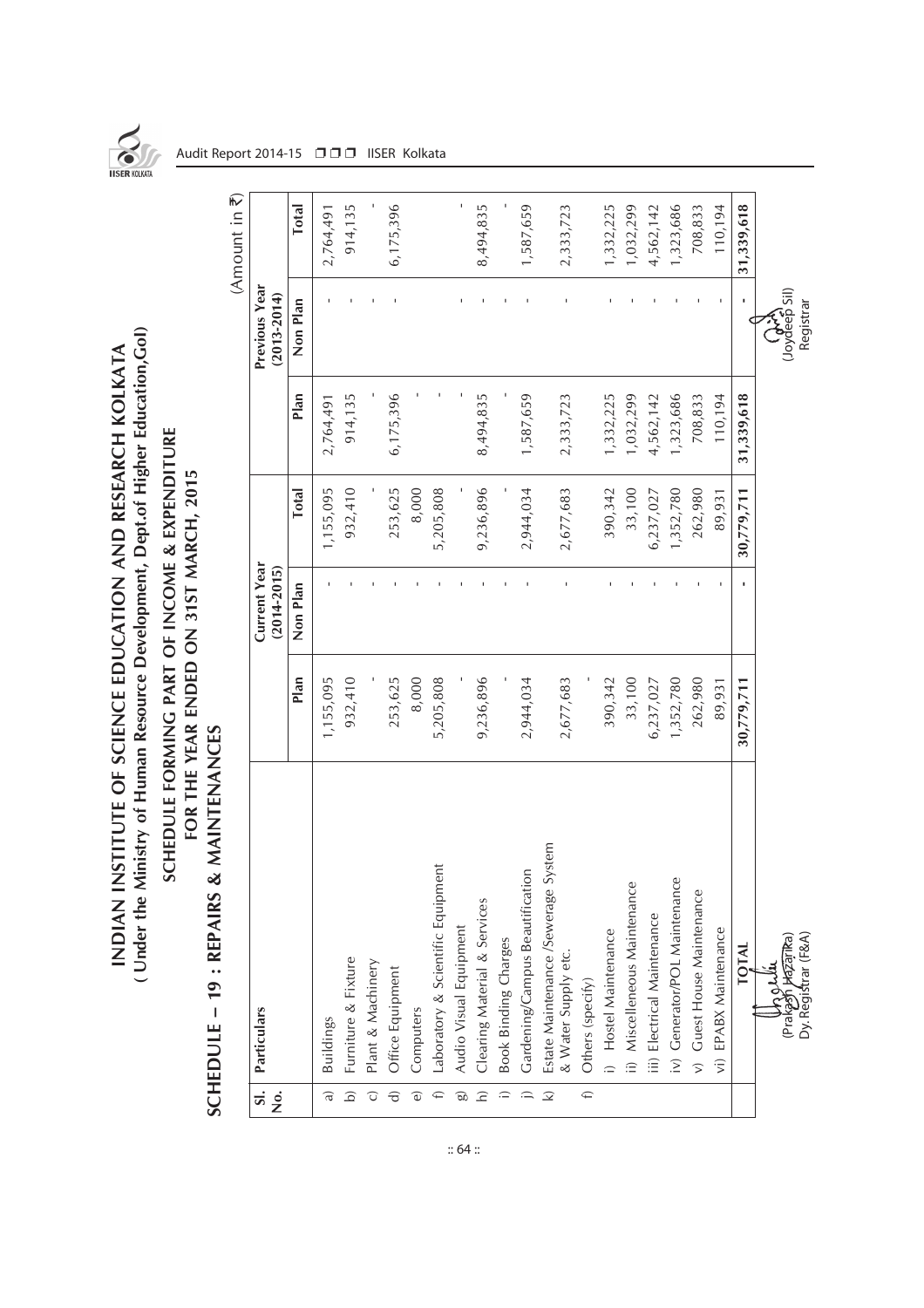( Under the Ministry of Human Resource Development, Dept.of Higher Education, Gol) **( Under the Ministry of Human Resource Development, Dept.of Higher Education,GoI)** INDIAN INSTITUTE OF SCIENCE EDUCATION AND RESEARCH KOLKATA **INDIAN INSTITUTE OF SCIENCE EDUCATION AND RESEARCH KOLKATA**

### SCHEDULE FORMING PART OF INCOME & EXPENDITURE **SCHEDULE FORMING PART OF INCOME & EXPENDITURE** FOR THE YEAR ENDED ON 31ST MARCH, 2015 **FOR THE YEAR ENDED ON 31ST MARCH, 2015**

### SCHEDULE - 20: FINANCE COSTS **SCHEDULE – 20 : FINANCE COSTS**

(Amount in ₹) (Amount in  $\bar{z}$ )

| $\dot{\mathsf{z}}$ | SI. Particulars     |        | Current Year<br>(2014-2015) |              |        | Previous Year<br>$(2013 - 2014)$ |              |
|--------------------|---------------------|--------|-----------------------------|--------------|--------|----------------------------------|--------------|
|                    |                     | Plan   | Non Plan                    | <b>Total</b> | Plan   | Non Plan                         | <b>Total</b> |
| $\overline{a}$     | <b>Bank Charges</b> | 17,669 |                             | 17,669       | 17,355 |                                  | 17,355       |
| $\overline{\circ}$ | (Others (specify)   |        |                             |              |        |                                  |              |
|                    | <b>TOTAL</b>        | 17,669 |                             | 17,669       | 17,355 |                                  | 17,355       |

### SCHEDULE - 21: OTHER EXPENSES **SCHEDULE – 21 : OTHER EXPENSES**

|                |                                                           |      |                             |       |      |                                                                                                                                                                                                                                                                                                                                                                                                                                                                                                                           | (Amount in ₹) |                      |
|----------------|-----------------------------------------------------------|------|-----------------------------|-------|------|---------------------------------------------------------------------------------------------------------------------------------------------------------------------------------------------------------------------------------------------------------------------------------------------------------------------------------------------------------------------------------------------------------------------------------------------------------------------------------------------------------------------------|---------------|----------------------|
| 。<br>2         | Sl. Particulars                                           |      | Current Year<br>(2014-2015) |       |      | Previous Year<br>(2013-2014)                                                                                                                                                                                                                                                                                                                                                                                                                                                                                              |               |                      |
|                |                                                           | Plan | Non Plan                    | Total | Plan | Non Plan                                                                                                                                                                                                                                                                                                                                                                                                                                                                                                                  | Total         |                      |
| $\overline{a}$ | Provision for Bad and Doubtful Debts/Advances             |      |                             |       |      |                                                                                                                                                                                                                                                                                                                                                                                                                                                                                                                           |               |                      |
| $\overline{a}$ | Irrecoverable Balances Written-off                        |      |                             |       |      |                                                                                                                                                                                                                                                                                                                                                                                                                                                                                                                           |               |                      |
| $\overline{c}$ | Grants/ Subsidies to other institutions/<br>Organizations |      |                             |       |      |                                                                                                                                                                                                                                                                                                                                                                                                                                                                                                                           |               |                      |
| $\overline{C}$ | Others (specify)                                          |      |                             |       |      |                                                                                                                                                                                                                                                                                                                                                                                                                                                                                                                           |               |                      |
|                | <b>TOTAL</b>                                              | I    | ı                           | ı     | I    | I                                                                                                                                                                                                                                                                                                                                                                                                                                                                                                                         | I             |                      |
|                | Dy. Registrar (F&A)<br>Prakast Hazarika)                  |      |                             |       |      | $\left(\bigcup_{\substack{1 \text{ by deep S11}}} \left(\bigcup_{\substack{1 \text{ by deep S11}}} \left(\bigcup_{\substack{1 \text{ by } 1 \text{ by } 1}} \left(\bigcup_{\substack{1 \text{ by } 1 \text{ by } 1}} \left(\bigcup_{\substack{1 \text{ by } 1}} \left(\bigcup_{\substack{1 \text{ by } 1}} \left(\bigcup_{\substack{1 \text{ by } 1}} \left(\bigcup_{\substack{1 \text{ by } 1}} \left(\bigcup_{\substack{1 \text{ by } 1}} \left(\bigcup_{\substack{1 \text{ by } 1}} \left(\bigcup_{\substack{1 \text{$ |               | <b>IISER KOLKATA</b> |

Audit Report 2014-15 □□□ IISER Kolkata



 $:: 65 ::$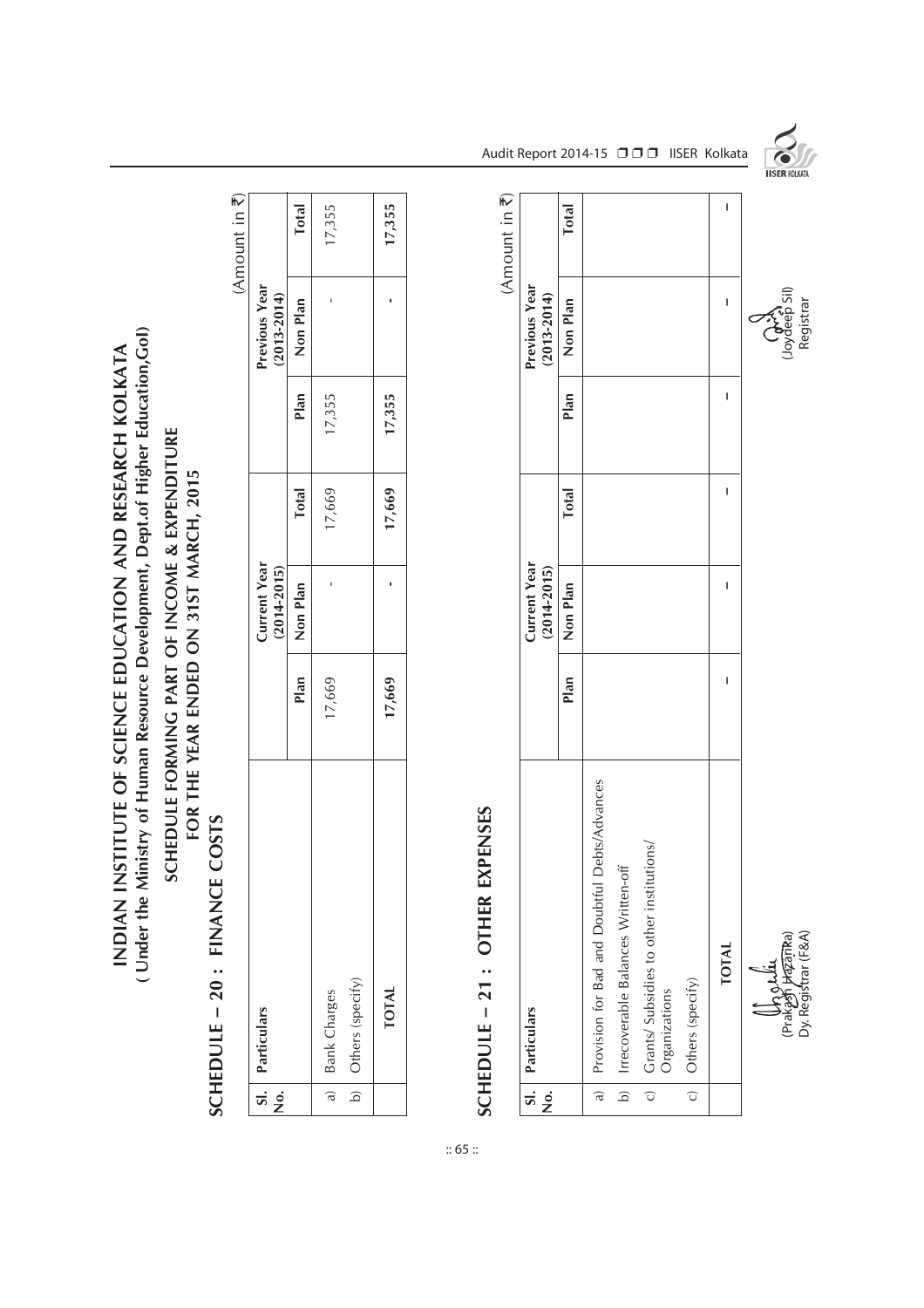

(Under the Ministry of Human Resource Development, Dept.of Higher Education, Gol) INDIAN INSTITUTE OF SCIENCE EDUCATION AND RESEARCH KOLKATA

SCHEDULE FORMING PART OF INCOME & EXPENDITURE FOR THE YEAR ENDED ON 31ST MARCH, 2015

Audit Report 2014-15 □□□ IISER Kolkata

|                  | PERIOD EXPENSES<br>SCHEDULE - 22 : PRIOR |           |                                 |           |           |                                         |                             |
|------------------|------------------------------------------|-----------|---------------------------------|-----------|-----------|-----------------------------------------|-----------------------------|
|                  |                                          |           |                                 |           |           |                                         | (Amount in $\overline{z}$ ) |
| 。<br>2           | SI.   Particulars                        |           | Current Year<br>$(2014 - 2015)$ |           |           | <b>Previous Year</b><br>$(2013 - 2014)$ |                             |
|                  |                                          | Plan      | Non Plan                        | Total     | Plan      | Non Plan                                | <b>Total</b>                |
|                  | 1.   Establishment Expenses              | 1,848,567 |                                 | 1,848,567 | 29,000    |                                         | 29,000                      |
|                  | 2.   Academic Expenses                   | 697,894   |                                 | 697,894   | 304,294   |                                         | 304,294                     |
|                  | Administrative Expenses                  | 1,351,134 |                                 | 1,351,134 | 4,800,549 |                                         | 4,800,549                   |
| $\frac{1}{4}$    | Transportation Expenses                  | 132,718   |                                 | 132,718   | 92,659    |                                         | 92,659                      |
| $\overline{5}$ . | Repairs & Maintenance                    | 5,657,429 |                                 | 5,657,429 | 3,055,802 |                                         | 3,055,802                   |
|                  | 6. Other Expenses                        |           |                                 |           |           |                                         |                             |
|                  | (i) Assets Costing upto Rs. 10,000/-     | 240,075   |                                 | 240,075   |           |                                         |                             |
|                  | <b>TOTAL</b>                             | 9,927,817 |                                 | 9,927,817 | 8,282,304 |                                         | 8,282,304                   |



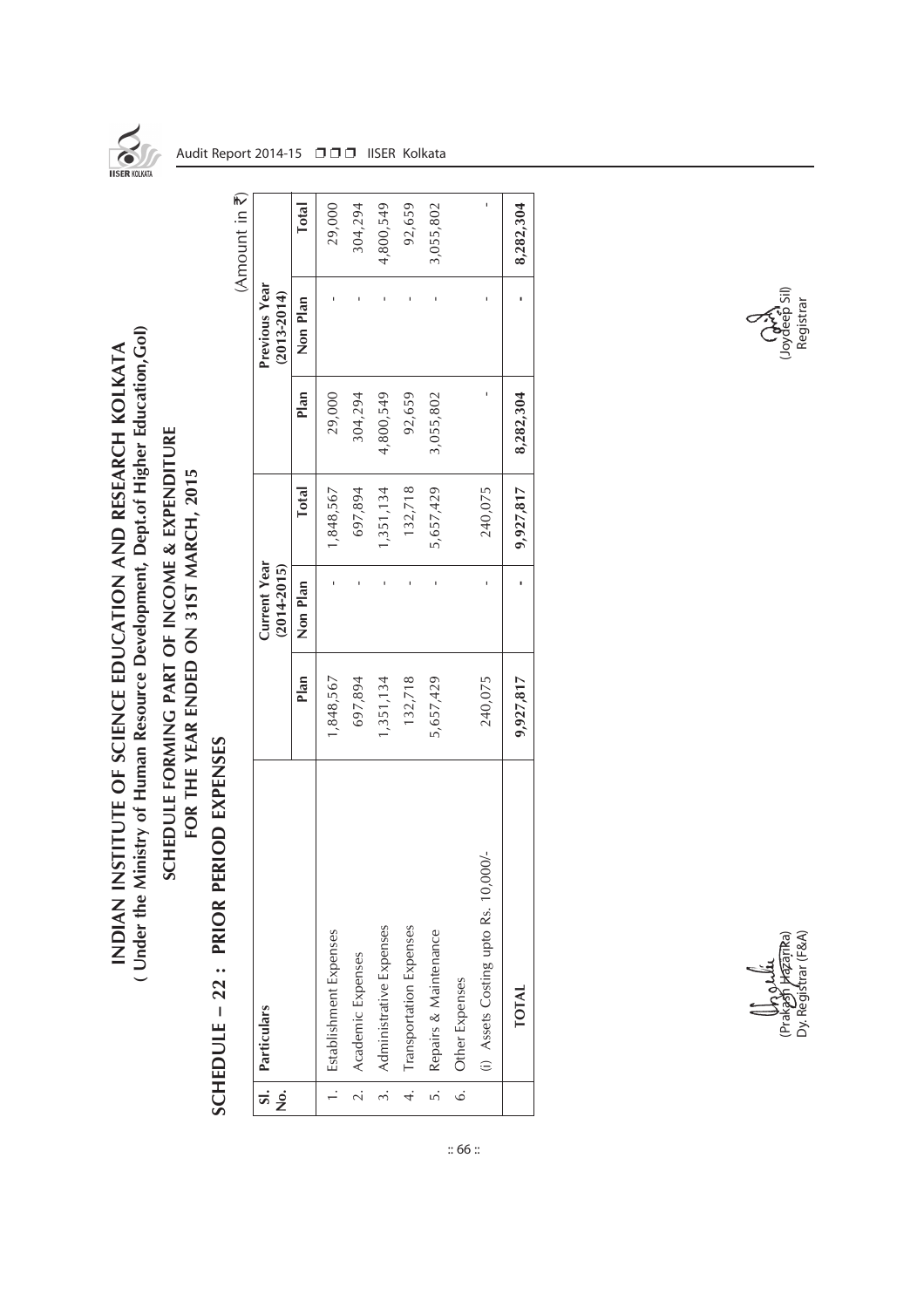

### **INDIAN INSTITUTE OF SCIENCE EDUCATION AND RESEARCH KOLKATA ( Under the Ministry of Human Resource Development, Dept.of Higher Education,GoI)**

### **SCHEDULE – 23 : SIGNIFICANT ACCOUNTING POLICIES**

**1. BASIS FOR PREPARATION OF ACCOUNTS:** The financial statements are prepared on the basis of accrual method of accounting. These accounts have been prepared on the basis of going concern, with revenue recognized and the expenses accounted on their accrual, in accordance with the applicable Accounting Standards.

### **2. REVENUE RECOGNITION :**

- 2.1 Fees from Students (except Tuition Fees), Counselling Admission Forms and Interest on Savings Bank Account are accounted on cash basis. Tuition Fees collected separately for each semester is accounted on accrual basis.
- 2.2 Income from Land, Buildings and Others are accounted on accrual basis.

### **3. FIXED ASSETS AND DEPRECIATION :**

- 3.1. Fixed Assets are stated at cost of acquisition inclusive of inward freight, duties and taxes and incidental and direct expenses related to acquisition. Condemned/ unserviceable assets/stores are written off in accounts as and when arise.
- 3.2. Fixed Assets are valued at cost less accumulated depreciation. Depreciation on fixed assets is provided on Straight line method, at the following rates:

| SI No. | <b>Name of Tangible Assets</b>        | % of Depreciation |
|--------|---------------------------------------|-------------------|
| 1.     | Land                                  | $\Omega$          |
| 2.     | Site Development                      | 0                 |
| 3.     | <b>Buildings</b>                      | $\overline{2}$    |
| 4.     | Roads & Bridges                       | $\overline{2}$    |
| 5.     | Tube Well & Water Supply              | $\overline{2}$    |
| 6.     | Sewerage & Drainage                   | $\overline{2}$    |
| 7.     | Electrical Installation and Equipment | 5                 |
| 8.     | Scientific & laboratory Equipment     | 8                 |
| 9.     | Office Equipment                      | 7.5               |
| 10.    | Computers & Peripherals               | 20                |
| 11.    | Furniture, Fixtures & Fittings        | 7.5               |
| 12.    | Vehicles                              | 10                |
| 13.    | Lib. Books & Scientific Journals      | 10                |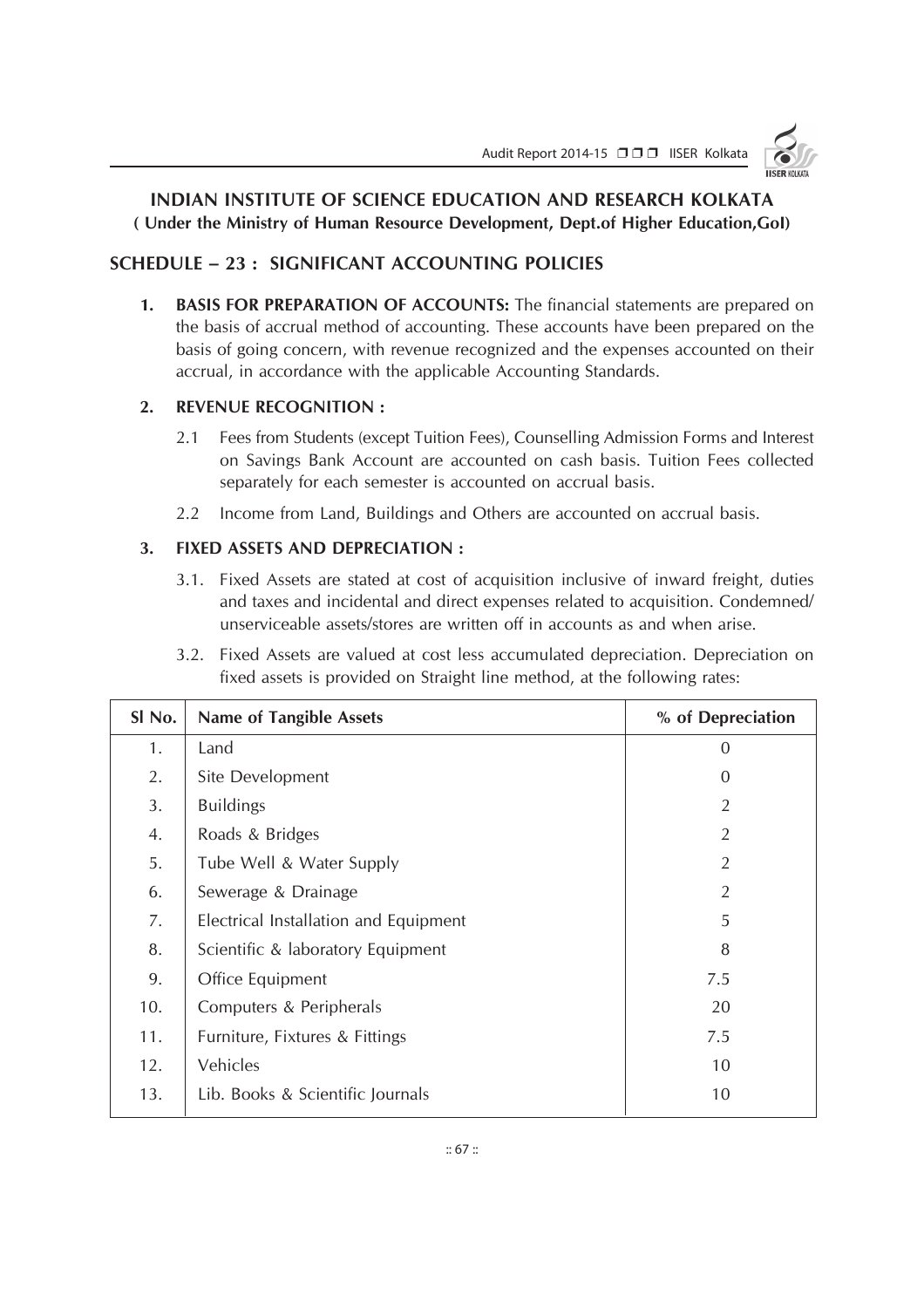

### **SCHEDULE – 23 : SIGNIFICANT ACCOUNTING POLICIES (contd..)**

| SI No.   Name of Intangible Assets (amortization) | % of Depreciation |
|---------------------------------------------------|-------------------|
| E-Journals & E-Books                              | 40                |
| Computer Software                                 | 40                |

- 3.3. Assets which are fully depreciated have been retained at Re. 1/-.
- 3.4. Assets created/acquired out of Designated/Earmarked Funds are shown in the respective Fund Account (Schdule-2) and disclosures are shown in Separate Sheet.
- 3.5. Assets created/acquired out of Sponsored Projects/Schemes are shown in Schedule-3A and disclosures are shown in Separate Sheet.
- 3.6. Assets, the individual value of each of which is Rs. 2000 or less (except Library Books) are treated as Small Value Assets, 100% depreciation is provided in respect of such assets at the time of their acquisition.
- **4. INTANGIBLE ASSETS:** Patents and Copy rights, E-Journals, E-Books and Computer Software are grouped under Intangible Assets.
	- 4.1. The expenditure incurred from time-to-time (application fees, legal expenses etc.) for obtaining Patents is temporarily capitalized and shown as part of Intangible Assets in the Balance Sheet.
	- 4.2. Electronic Journals (E-Journals) and Electronic Books (E-Books) are separated from Library Books. Depreciation of 40% is provided on E-Journals and E-Books.
	- 4.3. Expenditure on acquisition of software has been separated from computers and peripherals, as apart from being intangible assets. Depreciation of 40% is provided on software.
- **5. RETIREMENT BENEFITS:** The Provision for Leave Encashment has not been accounted for in the books of accounts.
- **6. FOREIGN CURRENCY :** Transactions denominated in foreign currency are accounted at the exchange rate prevailing on the date of transaction.

### **7. DESIGNATED/EARMARKED FUNDS:**

- **7**.1. **DPA,NMR,PDAP,R&D,FESEM,THIN SECTION MAKING UNIT,XRD,GC-IRMS :** These Designated/Earmarked Funds do not have separate bank accounts, fund balance lying with general accounts. However, disclosures of Current Assets and Current Liabilities for each fund have been shown in Schedule-2.
- 7.2. **IISER-K CORPUS FUND:** Separate bank account has been maintained. Internal receipts of the Institute are treated as additions to IISER-K Corpus Fund. Income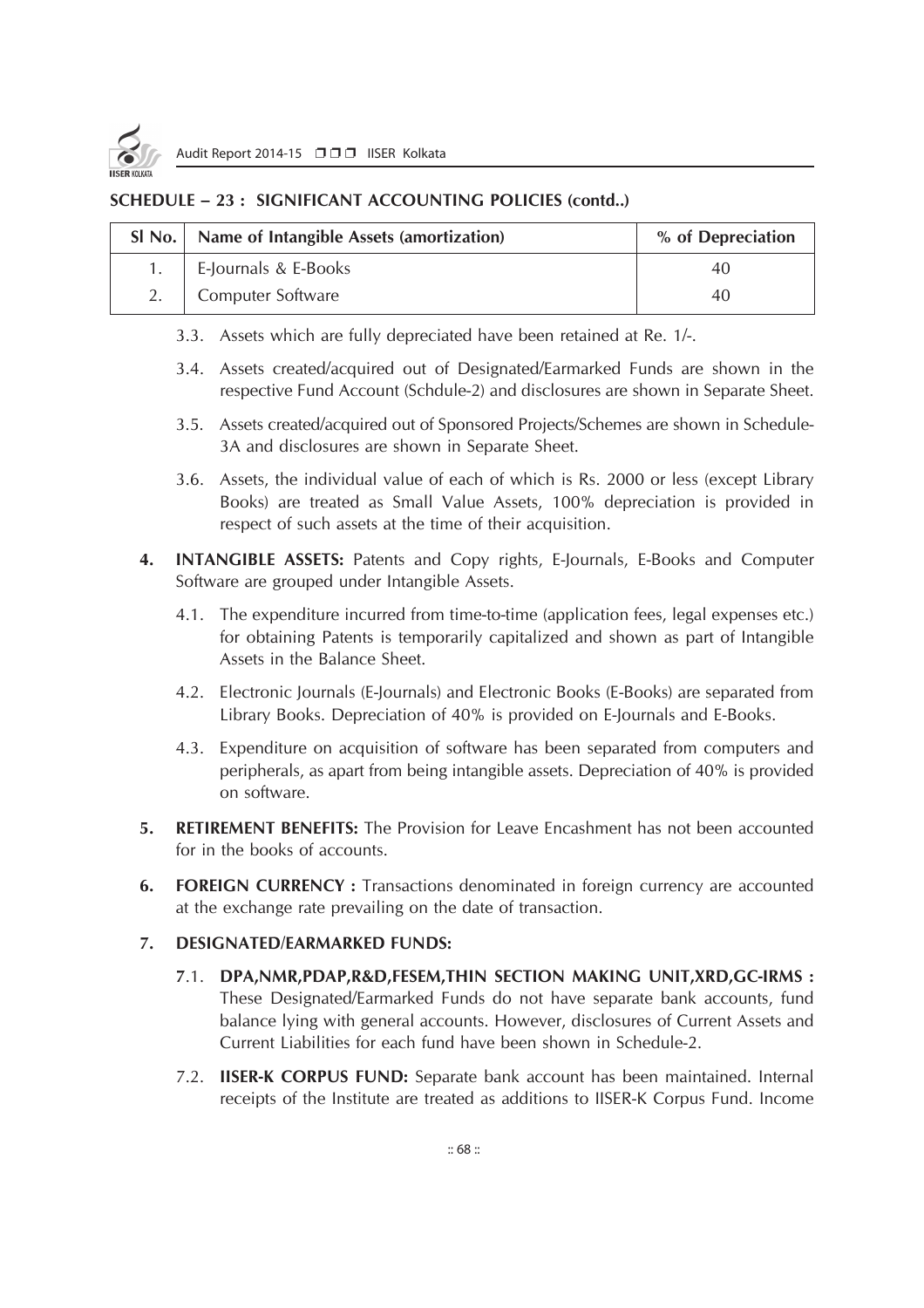Audit Report 2014-15 □□□ IISER Kolkata



### **SCHEDULE – 23 : SIGNIFICANT ACCOUNTING POLICIES (contd..)**

from investments of the fund is added to the Fund. The assets created/accrued out of IISER-K Corpus Fund have been shown in Schedule -2 and disclosures are shown in separate sheet. The balance in IISER-K Corpus Fund which is carried forward is represented by the Balance in a separate Bank account, Fixed Deposits/ Liquid Deposits with the Bank, Accrued interest on investments and other Current Assets and Current Liabilities.

7.3. **CESSI :** CESSI has three funding agencies viz., MHRD, Indo-US and Indo-French. One bank account has been maintained for CESSI fund. The assets created/ accrued out of CESSI have been shown in Schedule -2 and disclosures are shown in separate sheet. The balance in CESSI (funding agency wise) which is carried forward is represented by the Balance in a separate Bank account, Fixed Deposits/ Liquid Deposits with the Bank, Accrued interest on investments, other currents assets and current liabilities.

### **8. GOVERNMENT GRANTS (MHRD):**

- 8.1. Government Grants (MHRD) are accounted on realization basis. However, where a sanction for release of grant pertaining to the financial year is received before 31st March and the grant is actually received in the next financial year, the grant is accounted on accrual basis and an equal amount is shown as recoverable from the Grantor.
- 8.2. To the extent utilized towards capital expenditure, (on accrual basis) government grants (MHRD) are transferred to the Capital Fund.
- 8.3. Government grants (MHRD) for meeting Revenue Expenditure (on accrual basis) are treated, to the extent utilized, as income of the year in which they are realized.
- 8.4. Unutilized grants (including CPWD deposits, payments made to IIT Delhi, Prepaid/ Prepayments for Capital Expenses and Letter of Credit paid out of such grants) are carried forward and exhibited as a liability in the Balance Sheet.
- **9. INVESTMENTS OF DESIGNATED/EARMARKED FUNDS AND INTEREST INCOME ACCRUED ON SUCH INVESTMENTS :** To the extent not immediately required for expenditure, the amounts available against such funds have been deposited for liquid deposits and fixed deposit (only for IISER-K Corpus Fund) with Banks, leaving the balance in Savings Bank Accounts.

All investments are made individually and interest is provided on accrual basis. Interest received, interest accrued and due and interest accrued but not due on such investments are added to the respective funds and not treated as income of the institute.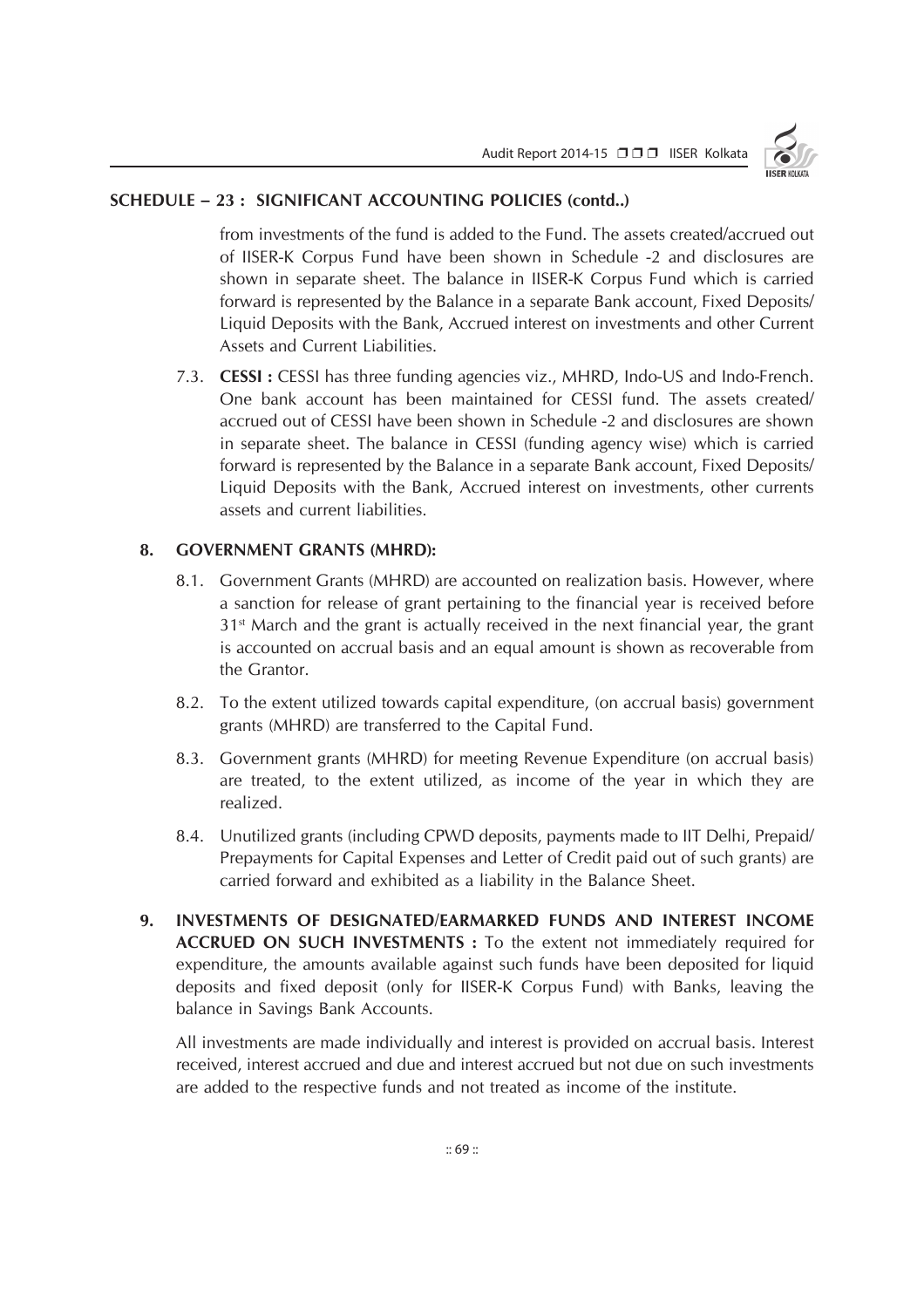

### **SCHEDULE – 23 : SIGNIFICANT ACCOUNTING POLICIES (contd..)**

### **10. SPONSORED PROJECTS/SCHEMES:**

- 10.1. In respect of ongoing Sponsored Projects/Schemes, the amounts received from sponsors are credited to the head "Current Liabilities and Provision – Current Liabilities – Other Liabilities – Receipts against ongoing sponsored projects". As and when expenditure is incurred/advances are paid against such projects/schemes, or the concerned project/scheme account is debited with allocated overhead charges, the liability account is debited.
- 10.2. Fellowships and Scholarships are sponsored by various agencies. These are accounted in the same way as Sponsored Projects except that the expenditure generally is only on disbursement of Fellowships and Scholarships, which may include allowances for contingent expenditure by the Fellows and Scholars.
- 10.3. The Institution itself also awards Fellowships and Scholarships, which are accounted as Academic expenses.
- **11. INCOME TAX:** The income of the Institution is exempt from Income Tax under Section 10(23C) of the income Tax Act. No provision for tax is therefore made in the accounts.

Uppulie (Prakash Hazarika) (Joydeep Sil) Dy. Registrar (F&A) Registrar (F&A)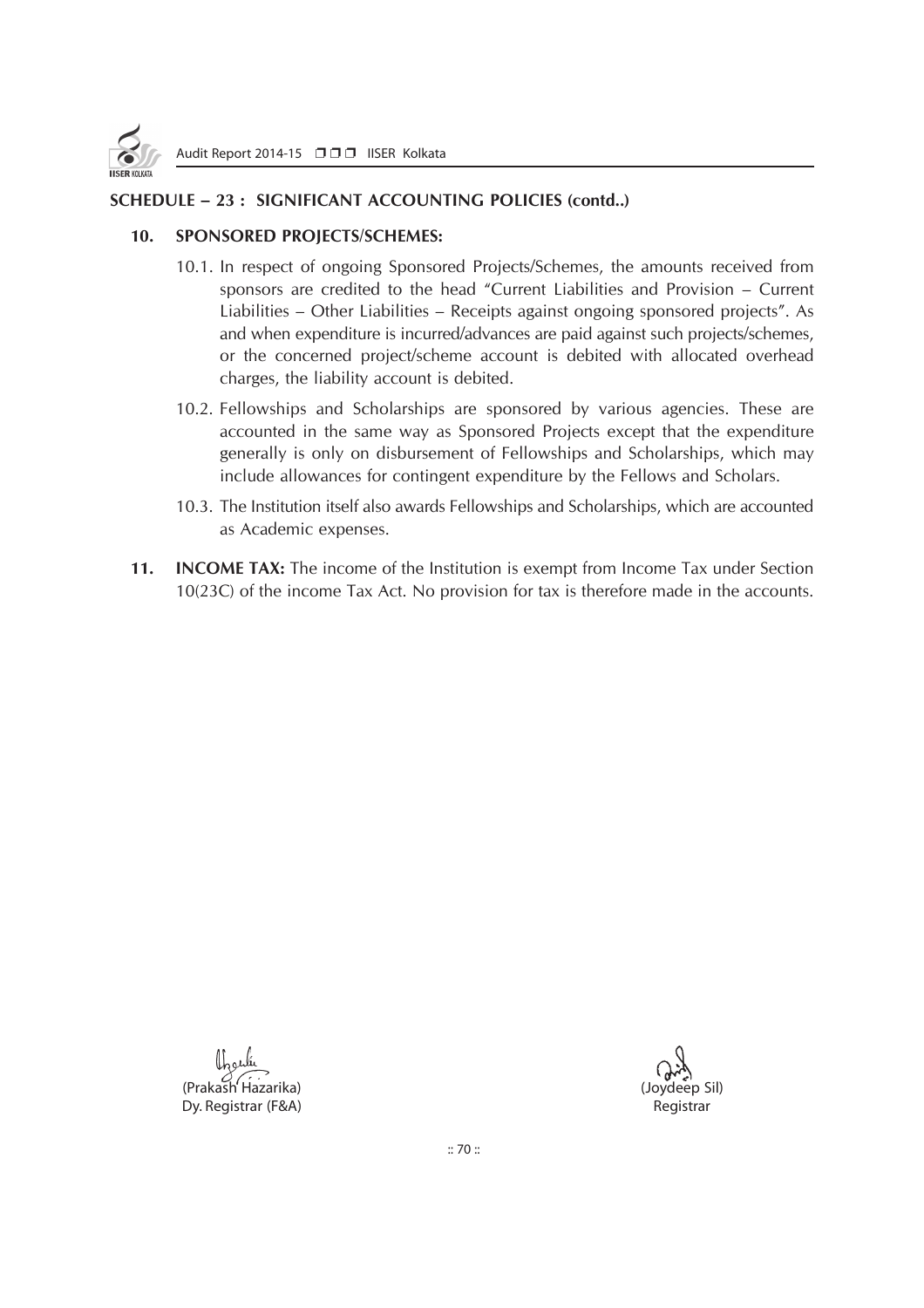

### **INDIAN INSTITUTE OF SCIENCE EDUCATION AND RESEARCH KOLKATA ( Under the Ministry of Human Resource Development, Dept.of Higher Education,GoI)**

### **SCHEDULE – 24 : CONTINGENT LIABILITIES AND NOTES TO ACCOUNTS**

- **1. LETTER OF CREDIT:** The balance of Letter of Credit as on 31<sup>st</sup> March, 2015 including Sponsored Projects/Schemes is **¨ . 2,29,04,000/-** (Rupees Two crore twenty nine lakh and four thousand only). Out of which, **Rs. 21,49,000/-**(Rupees Twenty one lakh and forty nine thousand only) pertains to Creation of Capital Assets funded by MHRD during the year has been transferred to Unutilized Grant (Schedule-3).
- **2. CPWD DEPOSITS :** Amount released to CPWD towards deposit for construction of the Main Campus of IISER Kolkata during the year is **Rs. 62,22,33,000/-** (Rupees Sixty two crore twenty two lakh thirty three thousand only). The balance of CPWD Deposits works as on 31st March, 2015 for **Rs. 1,92,31,44,267/**- (Rupees One hundred and ninety two crore thirty one lakh forty four thousand two hundred sixty seven only) has been transferred to Unutilized Grant (Schedule-3).
- 3. The payments made to IIT Delhi towards consultancy fees for construction of Main Campus for **Rs. 21,83,419/-** (Rupees Twenty one lakh eighty three thousand four hundred nineteen only) has been transferred to Unutilized Grant (Schedule-3).
- **4. PREPAID/PREPAYMENTS FOR CAPITAL EXPENSES:** An amount of **Rs. 3,68,48,114/-** (Rupees Three crore sixty eight lakh forty eight thousand one hundred fourteen only) has been transferred to Unutilized Grant (Schedule-3).

### **5. CAPITAL FUND :**

- 5.1. The balance of General Fund as on 31st March, 2014 for **Rs. 28,35,19,658/-** (Rupees Twenty eight crore thirty five lakh nineteen thousand six hundred fifty eight only), includes Internal Receipts of the Institute for **Rs. 6,57,60,427/-** (Rupees Six crore fifty seven lakh sixty thousand four hundred twenty seven only) and Unutilized Revenue Grant-in-Aid for **Rs. 21,77,59,231/-** (Rupees Twenty one crore seventy seven lakh fifty nine thousand two hundred thirty one only). The Unutilized Revenue Grant-in-Aid has been transferred to Capital Fund (Schedule-1) and eventually to Unutilized Grant (Schedule-3) as per the requirement of new format of Financial Statements for Central Higher Educational Institutions.
- 5.2. The Capital Unspent Grant-in-aid as on 31st March, 2014 for **Rs. 73,04,90,068/-** (Rupees Seventy three crore four lakh ninety thousand sixty eight only) has been transferred from Capital Fund (Sch-1) to Unutilized Grant (Schedule-3).
- 5.3. Depreciation of **Rs. 8,98,28,928/-** (Rupees Eight crore ninety eight lakh twenty eight thousand nine hundred twenty eight only) for the year 2014-2015 has been adjusted with Capital Fund.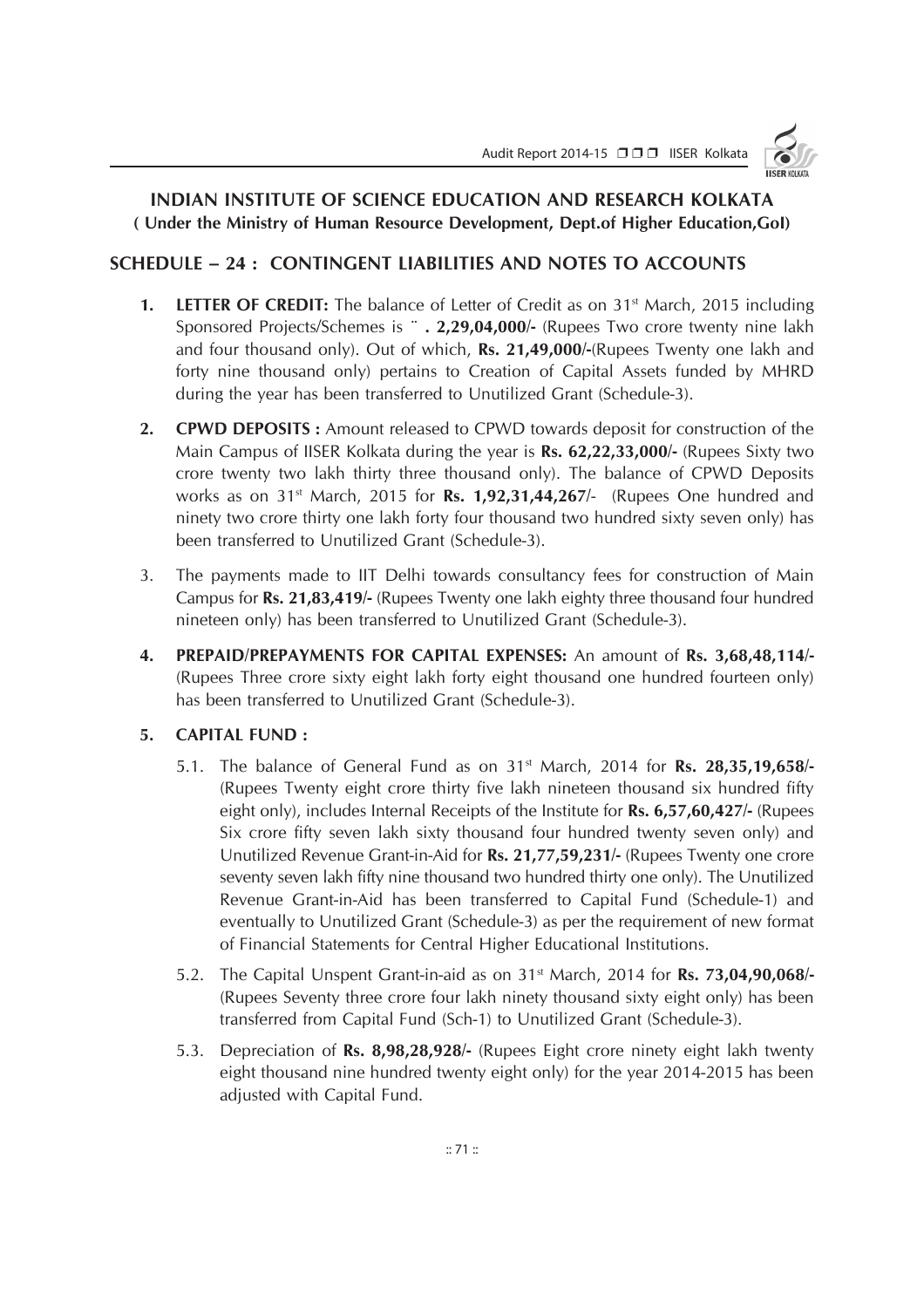

### **SCHEDULE – 24 : CONTINGENT LIABILITIES AND NOTES TO ACCOUNTS (contd..)**

### **6. FIXED ASSETS:**

- 6.1. Fixed Assets as set out in Schedule 4 do not include assets purchased out of funds of currently running sponsored Projects/Schemes. The details of such assets have been disclosed separately as "Separate Sheet for disclosure against assets created out of Sponsored Projects/Schemes".
- 6.2. Depreciation at the prescribed rates in Straight Line Method has been provided only for the current Financial Year 2014-2015.
- 6.3. Assets created/acquired out of closed Sponsored Projects/Schemes have been transferred to Institute Accounts and shown under the Fixed Assets Schedule.
- 7. The current assets, loans and advances have a value on realization basis.
- 8. Exemption/concession of Excise Duty and Custom Duty are available to the Institute having scientific /research activity.
- 9. Income and surplus of the Institute grants received from MHRD, Government of India are not subject to the provision of the Income Tax Act, 1961.
- 10. Grants sanctioned and received during the year is **¨ 1,22,10,00,000**/- (Rupees One hundred twenty two crore ten lakh only), Out of the total received grant, Capital grant is **¨ 81,40,00,000/-** (Rupees Eighty one crore forty lakh only) and Revenue grant is **¨ 40,70,00,000/-** (Rupees Forty crore seventy lakh only). The Internal Receipts of the Institute during the year is **Rs. 5,89,91,435/-** (Rupees Five crore eighty nine lakh ninety one thousand four hundred thirty five only) has been transferred to the IISER-K Corpus Fund. This includes an amount of **Rs. 12,44,843/-** (Rupees Twelve lakh forty four thousand eight hundred forty three only) being the internal receipts of Sponsored Projects/Schemes & Sponsored Fellowship/Scholarships.
- 11. In case of laboratory stores, minor accessories, stationery items including computer stationeries, the value of purchase made during the year has been charged to Income and Expenditure Account.
- 12. Previous year's figures have been regrouped/adjusted wherever necessary.
- 13. In Schedule-10, Capital Grant-in-aid and Revenue Grant-in-aid received from MHRD have been treated as income for the year 2013-2014.
- 14. The previous year's figures of Letter of Credit, CPWD Deposit, Payment made to IIT Delhi and Prepaid/Prepayments for Capital Expenses have been shown in Schdule-8.
- 15. Figures in the Final accounts have been rounded off to the nearest rupee.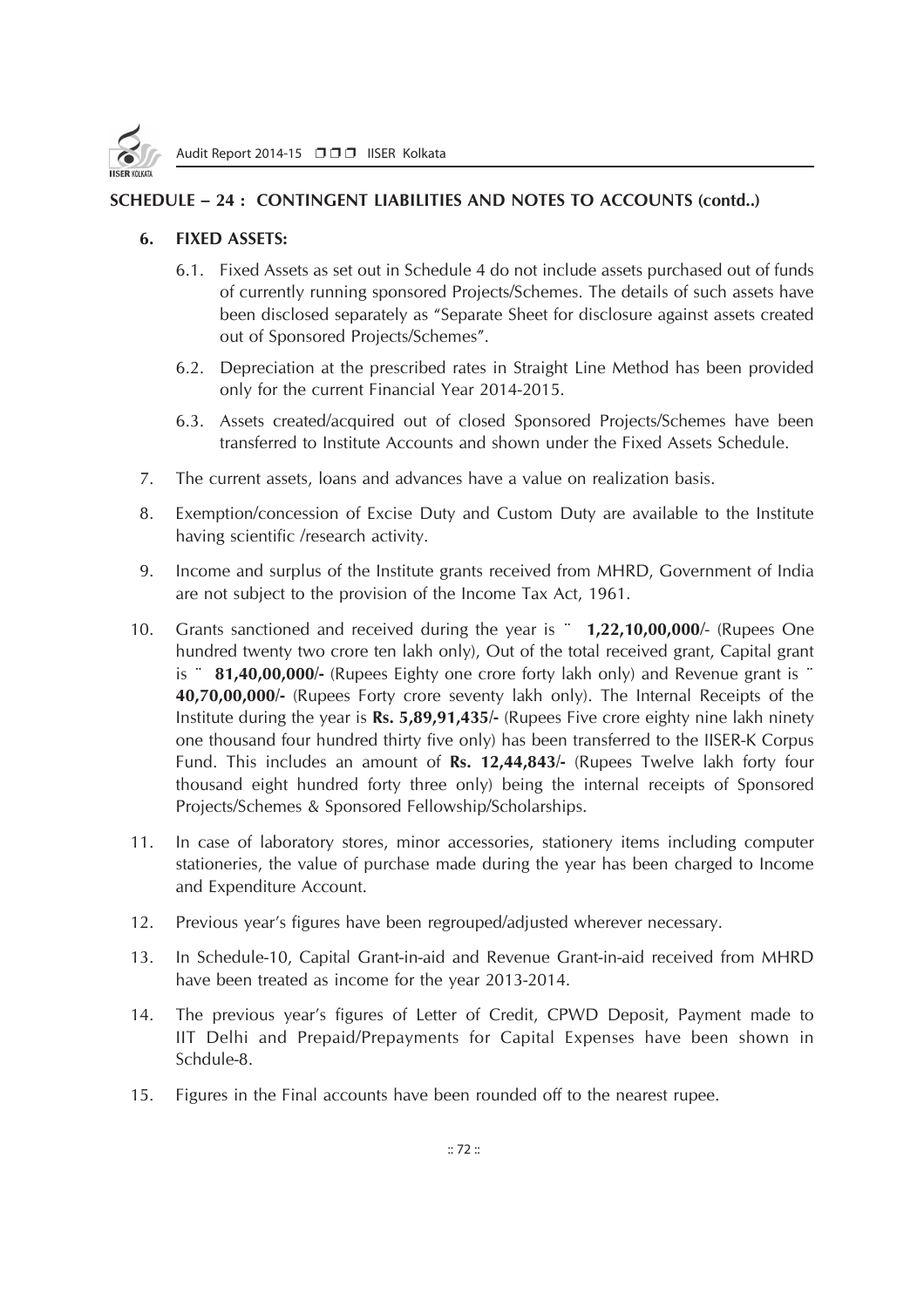Audit Report 2014-15 □□□ IISER Kolkata



### **SCHEDULE – 24 : CONTINGENT LIABILITIES AND NOTES TO ACCOUNTS (contd..)**

- 16. As the New Pension Scheme Fund are owned by the employees as members of that fund and not by the Institute, accounts of that fund have been shown separately under Receipts & Payments Accounts, Income & Expenditure Accounts for the year ended 31<sup>st</sup> March 2015 and Balance Sheet as on that date and attached to the Annual Accounts of the Institute.
- 17. During the year 2014-2015, eleven projects/schemes have been closed and one project/ scheme has been transferred to other Institute; the details are given in Schedule-3A forming part of the Balance Sheet.
- 18. The total liability on leave encashment as on 31st March 2015 is **Rs. 2,87,67,875/-** (Rupees Two crore eighty seven lakh sixty seven thousand eight hundred seventy five only).

(Prakash Hazarika) (Joydeep Sil) Dy. Registrar (F&A) Registrar (F&A)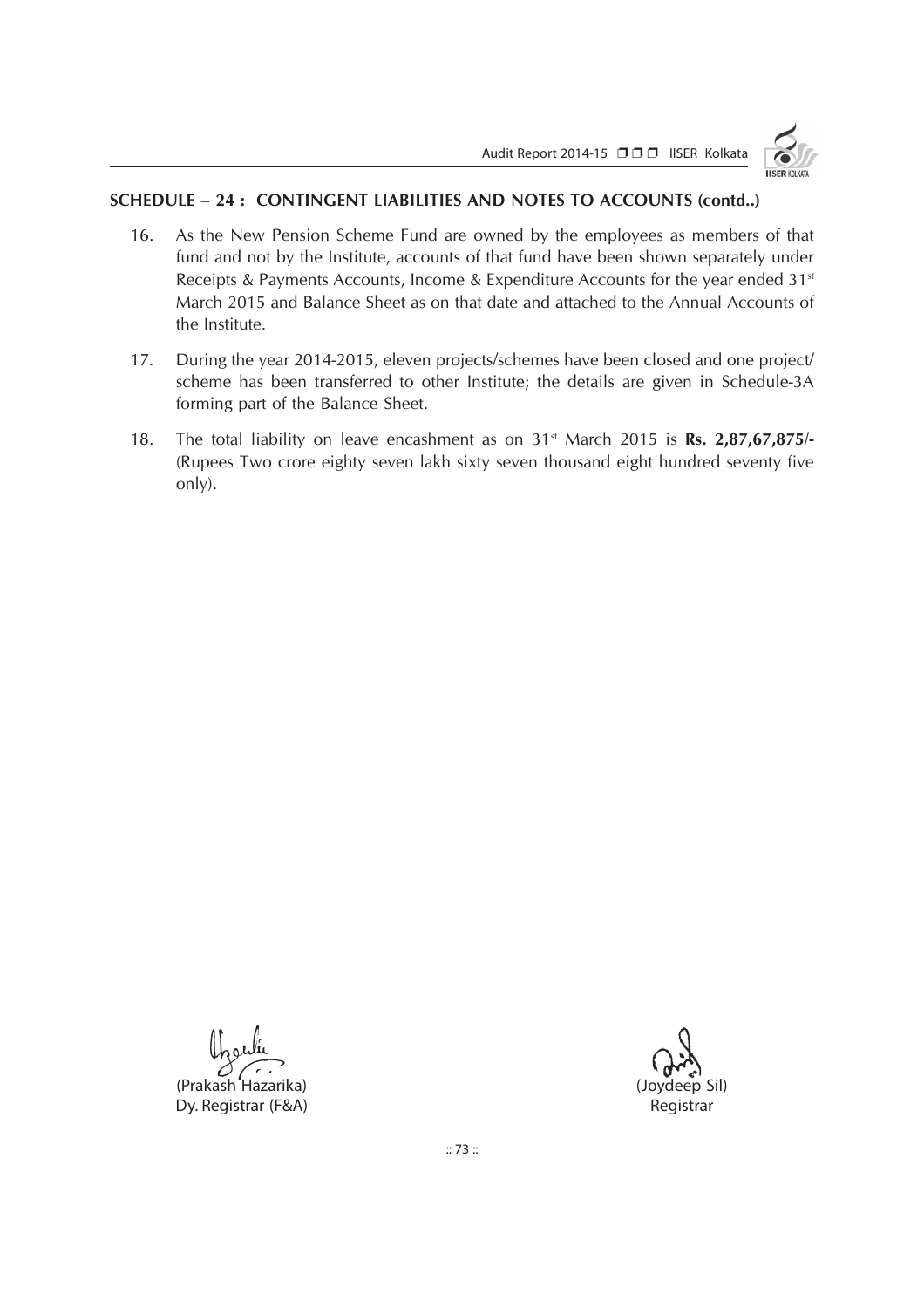

### RECEIPTS AND PAYMENTS ACCOUNT FOR THE YEAR ENDED 31st MARCH, 2015 **RECEIPTS AND PAYMENTS ACCOUNT FOR THE YEAR ENDED 31st MARCH, 2015** INDIAN INSTITUTE OF SCIENCE EDUCATION AND RESEARCH KOLKATA<br>( Under the Ministry of Human Resource Development, Dept.of Higher Education, Gol) **( Under the Ministry of Human Resource Development, Dept.of Higher Education,GoI) INDIAN INSTITUTE OF SCIENCE EDUCATION AND RESEARCH KOLKATA**

 $(Am$ ount in  $\overline{z}$ )

| ż | <b>RECEIPTS</b><br>$\overline{\mathbf{s}}$ .   | Current Year<br>$(2014 - 2015)$ | <b>Previous Year</b><br>$(2013 - 2014)$ | si.<br>ż                 | S<br>PAYMENT                                            | Current Year<br>$(2014 - 2015)$ | Previous Year<br>$(2013 - 2014)$ |
|---|------------------------------------------------|---------------------------------|-----------------------------------------|--------------------------|---------------------------------------------------------|---------------------------------|----------------------------------|
|   | <b>OPENING BALANCES</b><br>$\overline{a}$      |                                 |                                         | $\overline{\phantom{a}}$ | EXPENSES :                                              |                                 |                                  |
|   | a) Cash Balances                               |                                 |                                         |                          | Staff Payment & Benefits<br>କ                           |                                 |                                  |
|   | Cash in hand-General Fund                      | 5,449                           | 80,766                                  |                          | (Establishment Expenses)                                | 187,226,116                     | 148,484,382                      |
|   | Cash in hand-Project Fund                      | 511                             | 6,318                                   |                          | Academic Expenses<br>$\widehat{\mathbf{p}}$             | 71,680,220                      | 63,140,887                       |
|   | Cash in hand- IISER-K Corpus Fund              | 1,091                           | 1,091                                   |                          | Administrative and General Expenses<br>⊙                | 68,676,187                      | 67,011,073                       |
|   | <b>Bank Balances</b><br>$\widehat{\mathbf{p}}$ |                                 |                                         |                          | Transportation Expenses<br>তি                           | 4,800,783                       | 4,366,994                        |
|   | n Current Accounts                             |                                 |                                         |                          | Repair & Maintenance<br>จ                               | 26,843,051                      | 17,705,978                       |
|   | SBI Kalyani                                    | $\mathbf I$                     | 56,453                                  |                          | Prior Period Expenses                                   | 4,154,693                       | 8,260,390                        |
|   | In Deposit Accounts<br>$:=$                    |                                 |                                         |                          | Finance Costs<br>ඹ                                      | 15,471                          | 13,152                           |
|   | Savings Accounts<br>Ë                          |                                 |                                         | Ξ                        | Payments against Designated/                            |                                 |                                  |
|   | <br>ق<br>State Bank of India, IDD Colleg       |                                 |                                         |                          | Earmarked/Endowment Funds                               |                                 |                                  |
|   | SBI IDD College - General:                     |                                 |                                         |                          | <b>PDAP</b><br>କ                                        | 786,458                         | 718,022                          |
|   | 3476346896                                     | 4,670,322                       | 26,617,883                              |                          | DPA<br>$\widehat{\mathbf{D}}$                           | 119,103                         |                                  |
|   | Canara Bank -Project Fund:                     |                                 |                                         |                          | Research & Development<br>$\widehat{\mathbf{C}}$        | 20,000                          |                                  |
|   | 2549101014224                                  | 8,644,106                       | 5,791,856                               |                          | <b>IISER-K CORPUS FUND - Payments</b><br>$\hat{\sigma}$ |                                 |                                  |
|   | S<br>SBI IDD College - IISER-K Corpu           |                                 |                                         |                          | . IISER-K General Fund                                  |                                 | 10,000,000                       |
|   | Fund: 30853001997                              | 12,208,469                      | 7,992,988                               |                          | ii. IISER-K Project Fund                                | 942,216                         | 2,541,196                        |
|   | SBI IDD College - Project Fund                 |                                 |                                         |                          | iii. Interest on Fixed Deposits                         | 12,099                          |                                  |
|   | 30852948917                                    | 5,494,339                       | 15,120,314                              |                          | iv. Bank Chgs                                           | 25                              |                                  |
|   | Indian Overseas Bank, Salt Lake                |                                 |                                         |                          | CESSI - payments :<br>ಠ                                 |                                 |                                  |
|   | Account Number: 11530                          | 72,338,708                      | 53,946,594                              |                          | . IISER-K General Fund (Payable)                        | 111,969                         | 4,216,170                        |
|   | Account Number: 13928                          | 10,578,088                      | 6,556,670                               |                          | ii. Income Tax Contractor                               | 286                             | 1,054                            |
|   | Indian Overseas Bank, Mohanpur                 |                                 |                                         |                          | iii. Advance TA                                         | 140,076                         | 50,078                           |
|   | Account Number                                 |                                 |                                         |                          | iv. Consumables                                         | 55,741                          | 9,180                            |
|   | 325001000000001                                | 274,612,805                     |                                         |                          | v. Contingency                                          | 37,844                          | 7,895                            |
|   | Account Number                                 |                                 |                                         |                          | vi. Travel (Domestic & International)                   | 917,047                         | 148,276                          |
|   | 325001000000002                                | 2,607,304                       |                                         |                          |                                                         |                                 |                                  |
|   |                                                |                                 |                                         |                          |                                                         |                                 | Ra Murliga                       |
|   |                                                |                                 |                                         | そこ                       |                                                         |                                 |                                  |
|   | (Prakash Hazarika)                             |                                 |                                         | (Joydeep Sil)            |                                                         |                                 | (R. N. Mukherjee)                |
|   | Dy. Registrar (F&A)                            |                                 |                                         | Registrar                |                                                         |                                 | Director                         |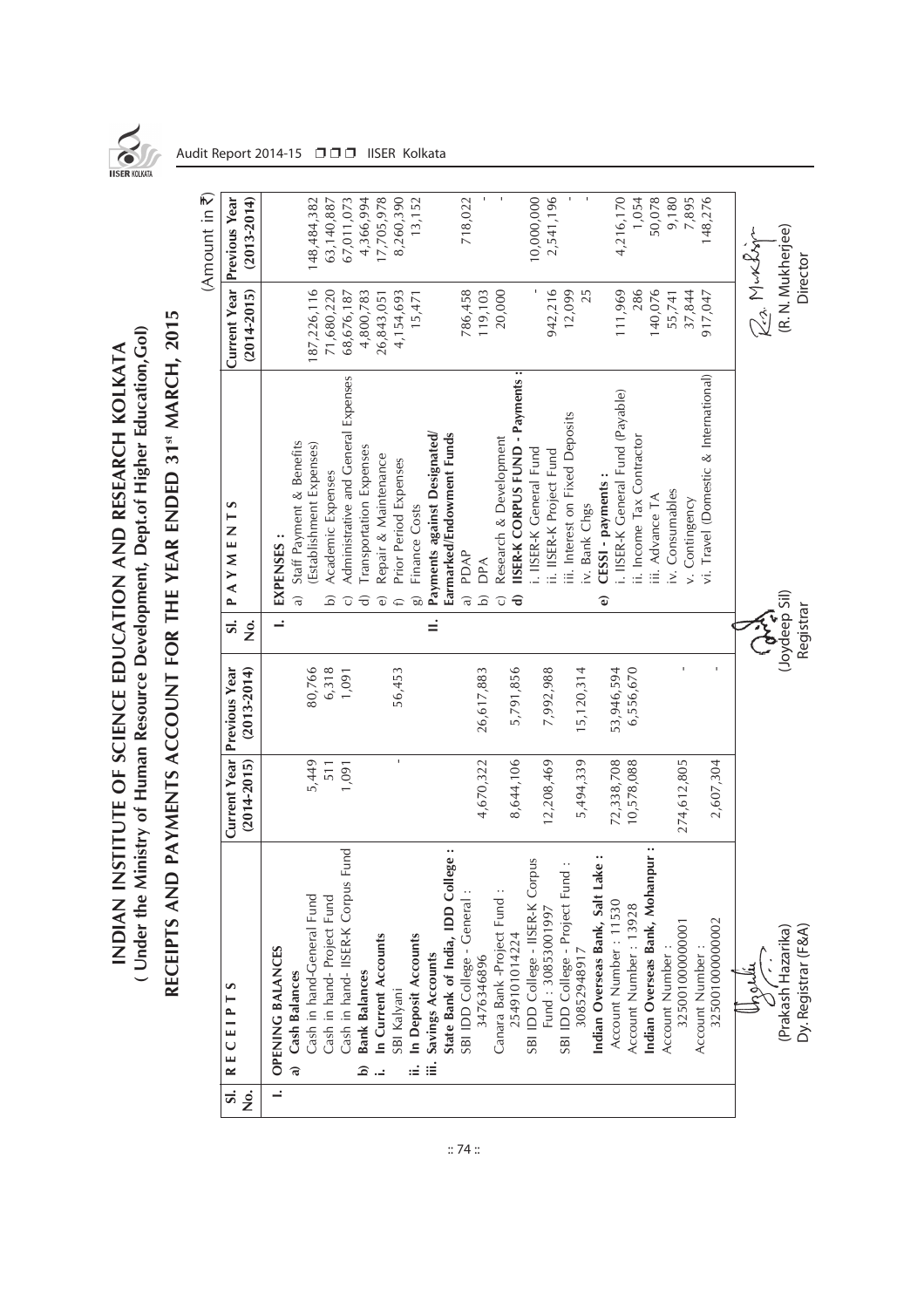RECEIPTS AND PAYMENTS ACCOUNT FOR THE YEAR ENDED 31st MARCH, 2015 (contd..) **RECEIPTS AND PAYMENTS ACCOUNT FOR THE YEAR ENDED 31st MARCH, 2015 (contd..)** INDIAN INSTITUTE OF SCIENCE EDUCATION AND RESEARCH KOLKATA<br>( Under the Ministry of Human Resource Development, Dept.of Higher Education, Gol) **( Under the Ministry of Human Resource Development, Dept.of Higher Education,GoI) INDIAN INSTITUTE OF SCIENCE EDUCATION AND RESEARCH KOLKATA**

|   |                                            |                 |                 |                           |                                                      |                 | (Amount in $\bar{\mathbf{z}}$ ) |
|---|--------------------------------------------|-----------------|-----------------|---------------------------|------------------------------------------------------|-----------------|---------------------------------|
|   | <b>RECEIPTS</b><br>$\overline{\mathbf{s}}$ | Current Year    | Previous Year   | $\overline{\mathbf{s}}$ . | S<br>PAYMENT                                         | Current Year    | <b>Previous Year</b>            |
| ż |                                            | $(2014 - 2015)$ | $(2013 - 2014)$ | ż                         |                                                      | $(2014 - 2015)$ | $(2013 - 2014)$                 |
|   | Account Number:                            |                 |                 |                           | vii. Manpower/Honorarium                             | 1,950,036       | 474,648                         |
|   | 325001000000003                            | 7,151,391       |                 |                           | viii. Bank Chgs                                      | 667             | 150                             |
|   | <b>Grants Received</b><br>$\equiv$         |                 |                 |                           | Colloquim/Public Lectures/Seminar/<br>$\dot{\times}$ |                 |                                 |
|   | HRD<br>From Government of India-MI         |                 |                 |                           | Workshops etc.                                       | 180,241         | 43,554                          |
|   | <b>Grants for Capital Assets:</b>          |                 |                 |                           | Computer/Pheripherals<br>$\dot{\times}$              |                 | 71,483                          |
|   | Grant for Scheduled Caste                  | 117,000,000     | 179,200,000     |                           | Outstanding Liability<br>$\ddot{x}$                  | 115,441         |                                 |
|   | <b>Grant for Scheduled Tribes</b>          | 60,000,000      | 89,600,000      |                           | xii. Income Tax Staff                                | 6,200           |                                 |
|   | Grant for creation of Capital Assets       | 637,000,000     | 925,867,000     |                           | xiii. Professional Tax                               | 2,030           |                                 |
|   | <b>Grants for Revenue:</b>                 |                 |                 |                           | xiv. Library Books                                   | 191,392         |                                 |
|   | <b>Grant for Scheduled Caste</b>           | 58,500,000      | 48,775,000      |                           | xv. Workstation/AV/Desktops/Electronic               |                 |                                 |
|   | Grant for Scheduled Tribes                 | 27,750,000      | 24,388,000      |                           | Equipments                                           | 1,252,619       |                                 |
|   | Grant in aid General                       | 269,750,000     | 252,170,000     |                           | xvi. Advance to Seminar & Conference                 | 100,000         |                                 |
|   | Grant-in-aid Received on a/c of            |                 |                 |                           | xvii. Prepaid Fellowship (Project Fellow)            | 72,000          |                                 |
|   | previous year                              |                 | 191,100,575     |                           | xviii. Visiting Scientist (Domestic)                 | 16,628          |                                 |
|   | From State Government<br>ه                 |                 |                 | $\equiv$                  | Payments against Sponsored Projects/                 |                 |                                 |
|   | c) From other sources (details)            |                 |                 |                           | Schemes                                              |                 |                                 |
|   | <b>Academic Receipts</b><br>$\equiv$       |                 |                 |                           | Payment on account of External                       |                 |                                 |
|   | Fee from Students                          |                 |                 |                           | Project /Scheme from Project Fund                    |                 |                                 |
|   | Academic                                   | 25,423,007      | 19,076,906      |                           | & General Fund                                       | 46,073,278      | 52,961,418                      |
|   | Examination                                |                 |                 |                           | <b>CESSI</b>                                         |                 | 1,595,069                       |
|   | Other Fees                                 | 156,851         | 70,100          |                           | Outstanding Liabilities for Project<br>:≟            |                 |                                 |
|   | Sale of Publications                       | 612,000         | 376,800         |                           | Scheme                                               | 1,001,374       | 896,904                         |
|   | Other Income<br>ه                          |                 |                 |                           | Labour Cess<br>$\dot{\ge}$                           | 515             |                                 |
|   | Income from Land & Building                | 897,751         | 761,564         |                           | Income Tax Contractor<br>$\dot{v}$                   | 10,918          | 1,972                           |
|   | late<br>Others receipts (CMS, Library      |                 |                 |                           | <b>Bank Chgs</b><br>$\overline{z}$                   | 4,189           | 4,209                           |
|   | Fine, Institute Overhead Chgs,             |                 |                 |                           | vii. Income Tax Staff                                | 1,550           | 2,500                           |
|   | Transport Recovery etc.)                   | 1,829,506       | 1,490,346       |                           | viii.Income Tax (Consultancy Project)                | 222,731         | 51,067                          |
|   | Festival Advance Recovery                  | 94,500          | 29,250          |                           |                                                      |                 |                                 |
|   |                                            |                 |                 |                           |                                                      | 2a Murlin       |                                 |
|   |                                            |                 |                 | ېږي<br>رخ                 |                                                      |                 |                                 |
|   | (Prakash Hazarika)                         |                 |                 | (Joydeep Sil)             |                                                      |                 | (R. N. Mukherjee)               |
|   | Dy. Registrar (F&A)                        |                 |                 | Registrar                 |                                                      |                 | Director                        |



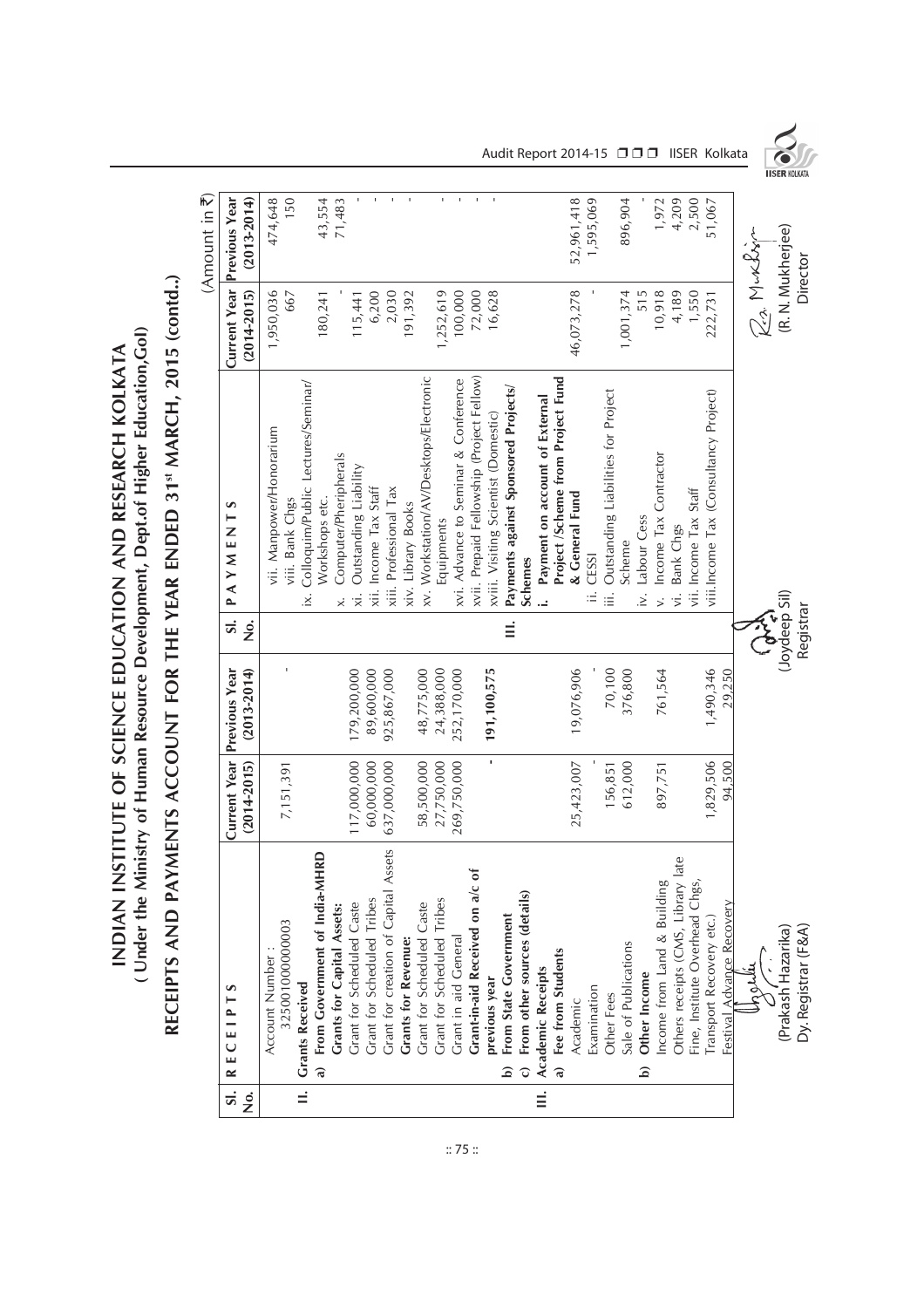

(Under the Ministry of Human Resource Development, Dept.of Higher Education, Gol) **( Under the Ministry of Human Resource Development, Dept.of Higher Education,GoI)** INDIAN INSTITUTE OF SCIENCE EDUCATION AND RESEARCH KOLKATA **INDIAN INSTITUTE OF SCIENCE EDUCATION AND RESEARCH KOLKATA**

RECEIPTS AND PAYMENTS ACCOUNT FOR THE YEAR ENDED 31<sup>st</sup> MARCH, 2015 (contd..) **RECEIPTS AND PAYMENTS ACCOUNT FOR THE YEAR ENDED 31st MARCH, 2015 (contd..)**

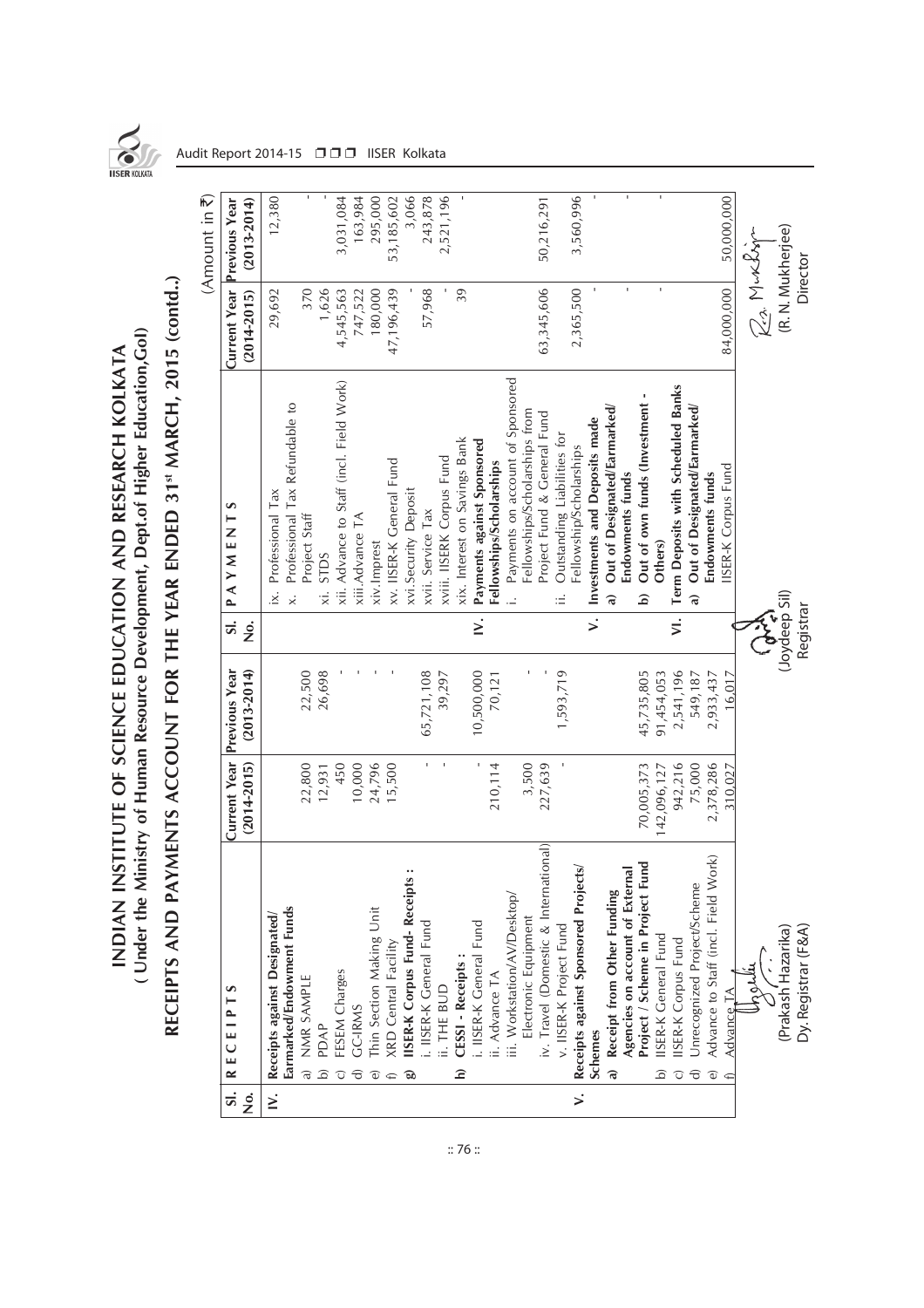(Under the Ministry of Human Resource Development, Dept.of Higher Education, Gol) **( Under the Ministry of Human Resource Development, Dept.of Higher Education,GoI)** INDIAN INSTITUTE OF SCIENCE EDUCATION AND RESEARCH KOLKATA **INDIAN INSTITUTE OF SCIENCE EDUCATION AND RESEARCH KOLKATA**

RECEIPTS AND PAYMENTS ACCOUNT FOR THE YEAR ENDED 31<sup>st</sup> MARCH, 2015 (contd..) **RECEIPTS AND PAYMENTS ACCOUNT FOR THE YEAR ENDED 31st MARCH, 2015 (contd..)**

|                           |                                              |                 |                      |               |                                                |                 | Amount in $\bar{x}$  |
|---------------------------|----------------------------------------------|-----------------|----------------------|---------------|------------------------------------------------|-----------------|----------------------|
| $\overline{\mathbf{s}}$ . | S<br>RECEIPT                                 | Current Year    | <b>Previous Year</b> | si.           | S<br>PAYMENT                                   | Current Year    | <b>Previous Year</b> |
| ż                         |                                              | $(2014 - 2015)$ | $(2013 - 2014)$      | ف<br>Z        |                                                | $(2014 - 2015)$ | $(2013 - 2014)$      |
|                           | Imprest Money<br>b)                          | 17,384          | 180,000              |               | Out of own funds (Investment -<br>6            |                 |                      |
|                           | <b>Bank Chgs</b><br>$\hat{z}$                | 200             |                      |               | Others)                                        |                 |                      |
|                           | Advance Balmer Lawrie                        | 3,773           |                      |               | General Fund                                   | $\mathbf{I}$    | 540,000,000          |
| $\overline{z}$            | Receipts against Sponsored                   |                 |                      | $\equiv$      | Expenditure on Fixed Assets and                |                 |                      |
|                           | Fellowships and Scholarships                 | 44,823,013      | 8,784,819            |               | Capital Works-in-Progress                      |                 |                      |
| $\equiv$                  | Income on Investments from                   |                 |                      |               | <b>Fixed Assets</b><br>ನ                       |                 |                      |
|                           | Designated/Earmarked/                        |                 |                      |               | Buildings                                      | 5,297,127       | 1,772,287            |
|                           | Endowment funds                              | r.              |                      |               | Road & Bridges                                 | 83,529          |                      |
|                           | Other investments<br>ه                       | $\,$ 1          |                      |               | Computer/Pheripherals                          | 11, 112, 871    | 12,728,364           |
| $\frac{1}{2}$             | Interest received on                         |                 |                      |               | Electrical Installation and Equipment          | 3,435,377       | 1,141,086            |
|                           | <b>Bank Deposits</b>                         |                 |                      |               | Furniture & Fixture                            | 3,624,626       | 23,312,280           |
|                           | i. Designated/Earmarked/                     |                 |                      |               | ntangible Assets                               | 17,993,499      | 2,478,646            |
|                           | Endowment funds                              |                 |                      |               | Library Books and Scientific Journal           | 1,441,683       | 46,277,922           |
|                           | Interest Accured:                            |                 |                      |               | Office Equipment                               | 3,223,675       | 9,690,304            |
|                           | Interest Accrued - IISER-K Corpus            |                 |                      |               | Scientific & Laboratory Equipment              | 97,128,894      | 244,361,624          |
|                           | Fund                                         |                 | 37,371               |               | Networking Systems                             |                 | 428,385              |
|                           | Interest Accrued - Project Fund              | 294,002         |                      |               | <b>Tube Well &amp; Water Supply</b>            | 178,393         |                      |
|                           | Interest:                                    |                 |                      |               | Assets costing Upto Rs. 2000/-                 | 159,172         |                      |
|                           | Interest on Liquid Deposit -                 |                 |                      |               | Capital Works-in-Progress<br>$\hat{a}$         |                 |                      |
|                           | CESSI: MHRD                                  | 513,064         | 508                  |               | Capital WIP-Architect Fees etc.                | 12,176,379      | 13,774,060           |
|                           | Interest on Liquid Deposit -<br>Project Fund | 988,063         |                      |               | Capital WIP-Construction                       | 3,406,987       | 605,965              |
|                           | Interest on Liquid Deposit -                 |                 |                      |               | Capital WIP-Furniture & Fixtures               | 3,816,384       |                      |
|                           | Corpus Fund                                  | 95,032          |                      |               |                                                |                 |                      |
|                           | Interest on FD - Project                     |                 | 174,504              | $\equiv$      | Other Payments including statutory<br>payments |                 |                      |
|                           | Interest on FD - IISER-K Corpus              |                 |                      |               |                                                |                 |                      |
|                           | Fund                                         | 4,537,657       | 365,775              |               | a) Refund against Receipts<br>Imprest Money    | 150,000         | 95,000               |
|                           | Interest Receivable -Project Fund            |                 | 91,766               |               |                                                |                 |                      |
|                           | لناهبه                                       |                 |                      |               |                                                | 2a Murliga      |                      |
|                           |                                              |                 |                      | Coydeep Sill) |                                                |                 |                      |
|                           | (Prakash Hazarika)                           |                 |                      |               |                                                |                 | (R. N. Mukherjee)    |
|                           | Dy. Registrar (F&A)                          |                 |                      | Registrar     |                                                |                 | Director             |

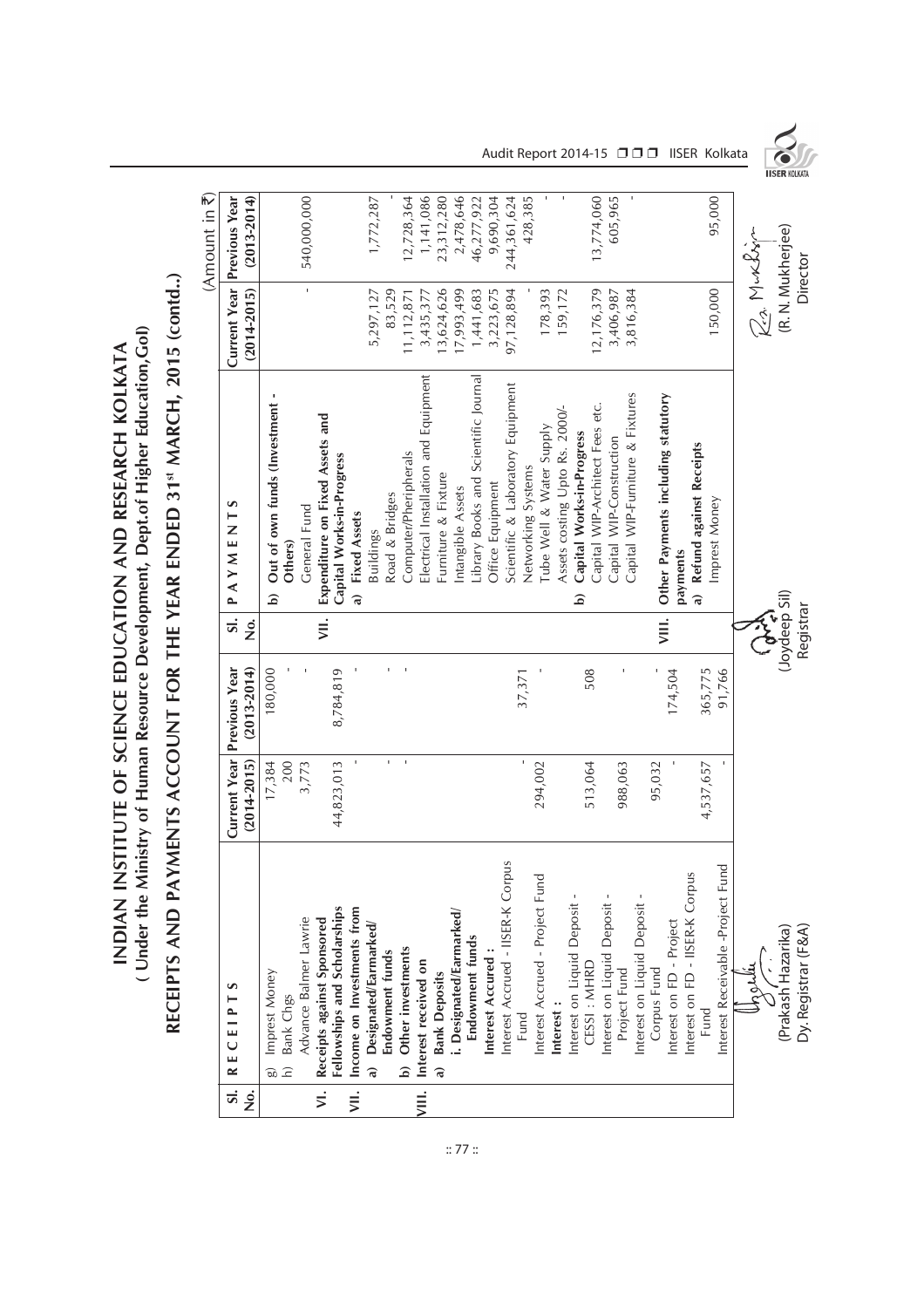

INDIAN INSTITUTE OF SCIENCE EDUCATION AND RESEARCH KOLKATA<br>( Under the Ministry of Human Resource Development, Dept.of Higher Education, Gol) **( Under the Ministry of Human Resource Development, Dept.of Higher Education,GoI) INDIAN INSTITUTE OF SCIENCE EDUCATION AND RESEARCH KOLKATA**

RECEIPTS AND PAYMENTS ACCOUNT FOR THE YEAR ENDED 31<sup>st</sup> MARCH, 2015 (contd..) **RECEIPTS AND PAYMENTS ACCOUNT FOR THE YEAR ENDED 31st MARCH, 2015 (contd..)**

| Prize Money for Robotic Competition<br>Leave Salary Contribution Received<br>C.N.R. Rao Education Foundation<br>Employees Contribution to NPS<br>Employers Contribution to NPS<br>$(194C:1241679 + 1941:10341 +$<br>JUPF (Prof. Narayan Banerjee)<br>HBL:Prof. R.N. Mukherjee<br>Security Deposit Received<br>Statutory Liabilities Paid<br>Mess Operation Charges<br>Earnest Money Received<br>DES : Sponsorship Fees<br>Income Tax Contractor<br>abour Welfare Tax<br>Income Tax Staff<br>Professional Tax<br>(0811.1741280)<br><b>PAYMENTS</b><br>Mess Chgs<br>(incl. Lien)<br>(incl. Lien)<br><b>GPF Lien</b><br>Prize<br>on Lien<br>PMNRF<br><b>PRMS</b><br><b>STDS</b><br>LISC<br>$\widehat{\mathbf{p}}$<br>si.<br>مبر<br>ح<br>$\frac{\dot{\circ}}{Z}$<br><b>Previous Year</b><br>$(2013 - 2014)$<br>9,323,746<br>540,000,000<br>9,050,388<br>17,715<br>8,609,125<br>861,135<br>11,252,469<br>464,204<br>128,922<br>9,531<br>Current Year<br>$\mathbf I$<br>$(2014 - 2015)$<br>4,176<br>185,704<br>70,522,747<br>26,547,475<br>2,916,962<br>670,998<br>5,600<br>266,327<br>Savings Bank Interest : General Fund<br>Saving Bank - Project Fund - Interest<br>Saving Bank - IISER-K Corpus Fund<br>a) Encashment of Term Deposit (FD)<br>Term Deposits with Scheduled Banks<br>Encashment of Term Deposit (FD)<br><b>Student Caution Money Received</b><br>Saving Bank - CESSI - Interest :<br>Interest on FD - General Fund<br>for Designated / Earmarked<br>Interest on Liquid Deposit -<br>Other Income (including Prior<br>Savings Bank Accounts<br>Margin Money Interest<br>a) Prior Period Income<br>IISER-K Corpus Fund<br>Loans and Advances<br>Endowment Funds:<br>Other Investments<br>Investments encashed<br>General Fund<br>General Fund<br>- Interest<br>Project Fund<br><b>RECEIPTS</b><br>for Others:<br>Period Income)<br><b>MHRD</b><br>Interest:<br>encashed<br>$\hat{\mathbf{a}}$<br>$:=$<br>$\hat{a}$<br>$\hat{a}$<br>Ô<br>IX.<br>$\overline{\mathsf{x}}$ .<br>$\overline{\mathbf{s}}$ .<br>ż |                    |  |  |                 | (Amount in $\bar{\mathbf{z}}$ )               |
|------------------------------------------------------------------------------------------------------------------------------------------------------------------------------------------------------------------------------------------------------------------------------------------------------------------------------------------------------------------------------------------------------------------------------------------------------------------------------------------------------------------------------------------------------------------------------------------------------------------------------------------------------------------------------------------------------------------------------------------------------------------------------------------------------------------------------------------------------------------------------------------------------------------------------------------------------------------------------------------------------------------------------------------------------------------------------------------------------------------------------------------------------------------------------------------------------------------------------------------------------------------------------------------------------------------------------------------------------------------------------------------------------------------------------------------------------------------------------------------------------------------------------------------------------------------------------------------------------------------------------------------------------------------------------------------------------------------------------------------------------------------------------------------------------------------------------------------------------------------------------------------------------------------------------------------------------------------------------------------------------------------------|--------------------|--|--|-----------------|-----------------------------------------------|
|                                                                                                                                                                                                                                                                                                                                                                                                                                                                                                                                                                                                                                                                                                                                                                                                                                                                                                                                                                                                                                                                                                                                                                                                                                                                                                                                                                                                                                                                                                                                                                                                                                                                                                                                                                                                                                                                                                                                                                                                                        |                    |  |  | $(2014 - 2015)$ | Current Year Previous Year<br>$(2013 - 2014)$ |
|                                                                                                                                                                                                                                                                                                                                                                                                                                                                                                                                                                                                                                                                                                                                                                                                                                                                                                                                                                                                                                                                                                                                                                                                                                                                                                                                                                                                                                                                                                                                                                                                                                                                                                                                                                                                                                                                                                                                                                                                                        |                    |  |  | 722,776         | 710,766                                       |
|                                                                                                                                                                                                                                                                                                                                                                                                                                                                                                                                                                                                                                                                                                                                                                                                                                                                                                                                                                                                                                                                                                                                                                                                                                                                                                                                                                                                                                                                                                                                                                                                                                                                                                                                                                                                                                                                                                                                                                                                                        |                    |  |  | 324,989         | 225,000                                       |
|                                                                                                                                                                                                                                                                                                                                                                                                                                                                                                                                                                                                                                                                                                                                                                                                                                                                                                                                                                                                                                                                                                                                                                                                                                                                                                                                                                                                                                                                                                                                                                                                                                                                                                                                                                                                                                                                                                                                                                                                                        |                    |  |  | 1,692,092       | 1,883,604                                     |
|                                                                                                                                                                                                                                                                                                                                                                                                                                                                                                                                                                                                                                                                                                                                                                                                                                                                                                                                                                                                                                                                                                                                                                                                                                                                                                                                                                                                                                                                                                                                                                                                                                                                                                                                                                                                                                                                                                                                                                                                                        |                    |  |  |                 |                                               |
|                                                                                                                                                                                                                                                                                                                                                                                                                                                                                                                                                                                                                                                                                                                                                                                                                                                                                                                                                                                                                                                                                                                                                                                                                                                                                                                                                                                                                                                                                                                                                                                                                                                                                                                                                                                                                                                                                                                                                                                                                        |                    |  |  | 5,000           | 20,000                                        |
|                                                                                                                                                                                                                                                                                                                                                                                                                                                                                                                                                                                                                                                                                                                                                                                                                                                                                                                                                                                                                                                                                                                                                                                                                                                                                                                                                                                                                                                                                                                                                                                                                                                                                                                                                                                                                                                                                                                                                                                                                        |                    |  |  | 18,720          | 18,315                                        |
|                                                                                                                                                                                                                                                                                                                                                                                                                                                                                                                                                                                                                                                                                                                                                                                                                                                                                                                                                                                                                                                                                                                                                                                                                                                                                                                                                                                                                                                                                                                                                                                                                                                                                                                                                                                                                                                                                                                                                                                                                        |                    |  |  | 65,000          | 60,000                                        |
|                                                                                                                                                                                                                                                                                                                                                                                                                                                                                                                                                                                                                                                                                                                                                                                                                                                                                                                                                                                                                                                                                                                                                                                                                                                                                                                                                                                                                                                                                                                                                                                                                                                                                                                                                                                                                                                                                                                                                                                                                        |                    |  |  |                 |                                               |
|                                                                                                                                                                                                                                                                                                                                                                                                                                                                                                                                                                                                                                                                                                                                                                                                                                                                                                                                                                                                                                                                                                                                                                                                                                                                                                                                                                                                                                                                                                                                                                                                                                                                                                                                                                                                                                                                                                                                                                                                                        |                    |  |  |                 | 411,366                                       |
|                                                                                                                                                                                                                                                                                                                                                                                                                                                                                                                                                                                                                                                                                                                                                                                                                                                                                                                                                                                                                                                                                                                                                                                                                                                                                                                                                                                                                                                                                                                                                                                                                                                                                                                                                                                                                                                                                                                                                                                                                        |                    |  |  | 363,592         | 163,078                                       |
|                                                                                                                                                                                                                                                                                                                                                                                                                                                                                                                                                                                                                                                                                                                                                                                                                                                                                                                                                                                                                                                                                                                                                                                                                                                                                                                                                                                                                                                                                                                                                                                                                                                                                                                                                                                                                                                                                                                                                                                                                        |                    |  |  |                 | 5,000                                         |
|                                                                                                                                                                                                                                                                                                                                                                                                                                                                                                                                                                                                                                                                                                                                                                                                                                                                                                                                                                                                                                                                                                                                                                                                                                                                                                                                                                                                                                                                                                                                                                                                                                                                                                                                                                                                                                                                                                                                                                                                                        |                    |  |  | 1,950           | 1,800                                         |
|                                                                                                                                                                                                                                                                                                                                                                                                                                                                                                                                                                                                                                                                                                                                                                                                                                                                                                                                                                                                                                                                                                                                                                                                                                                                                                                                                                                                                                                                                                                                                                                                                                                                                                                                                                                                                                                                                                                                                                                                                        |                    |  |  | 2,687           | 4,623,019                                     |
|                                                                                                                                                                                                                                                                                                                                                                                                                                                                                                                                                                                                                                                                                                                                                                                                                                                                                                                                                                                                                                                                                                                                                                                                                                                                                                                                                                                                                                                                                                                                                                                                                                                                                                                                                                                                                                                                                                                                                                                                                        |                    |  |  | 1,837,000       |                                               |
|                                                                                                                                                                                                                                                                                                                                                                                                                                                                                                                                                                                                                                                                                                                                                                                                                                                                                                                                                                                                                                                                                                                                                                                                                                                                                                                                                                                                                                                                                                                                                                                                                                                                                                                                                                                                                                                                                                                                                                                                                        |                    |  |  |                 |                                               |
|                                                                                                                                                                                                                                                                                                                                                                                                                                                                                                                                                                                                                                                                                                                                                                                                                                                                                                                                                                                                                                                                                                                                                                                                                                                                                                                                                                                                                                                                                                                                                                                                                                                                                                                                                                                                                                                                                                                                                                                                                        |                    |  |  |                 |                                               |
|                                                                                                                                                                                                                                                                                                                                                                                                                                                                                                                                                                                                                                                                                                                                                                                                                                                                                                                                                                                                                                                                                                                                                                                                                                                                                                                                                                                                                                                                                                                                                                                                                                                                                                                                                                                                                                                                                                                                                                                                                        |                    |  |  | 13,914,842      | 11,170,892                                    |
|                                                                                                                                                                                                                                                                                                                                                                                                                                                                                                                                                                                                                                                                                                                                                                                                                                                                                                                                                                                                                                                                                                                                                                                                                                                                                                                                                                                                                                                                                                                                                                                                                                                                                                                                                                                                                                                                                                                                                                                                                        |                    |  |  |                 |                                               |
|                                                                                                                                                                                                                                                                                                                                                                                                                                                                                                                                                                                                                                                                                                                                                                                                                                                                                                                                                                                                                                                                                                                                                                                                                                                                                                                                                                                                                                                                                                                                                                                                                                                                                                                                                                                                                                                                                                                                                                                                                        |                    |  |  | 13,914,842      | 11,170,892                                    |
|                                                                                                                                                                                                                                                                                                                                                                                                                                                                                                                                                                                                                                                                                                                                                                                                                                                                                                                                                                                                                                                                                                                                                                                                                                                                                                                                                                                                                                                                                                                                                                                                                                                                                                                                                                                                                                                                                                                                                                                                                        |                    |  |  | 570,000         | 720,000                                       |
|                                                                                                                                                                                                                                                                                                                                                                                                                                                                                                                                                                                                                                                                                                                                                                                                                                                                                                                                                                                                                                                                                                                                                                                                                                                                                                                                                                                                                                                                                                                                                                                                                                                                                                                                                                                                                                                                                                                                                                                                                        |                    |  |  | 22,704,340      | 16,432,483                                    |
|                                                                                                                                                                                                                                                                                                                                                                                                                                                                                                                                                                                                                                                                                                                                                                                                                                                                                                                                                                                                                                                                                                                                                                                                                                                                                                                                                                                                                                                                                                                                                                                                                                                                                                                                                                                                                                                                                                                                                                                                                        |                    |  |  | 112,132         | 71,028                                        |
|                                                                                                                                                                                                                                                                                                                                                                                                                                                                                                                                                                                                                                                                                                                                                                                                                                                                                                                                                                                                                                                                                                                                                                                                                                                                                                                                                                                                                                                                                                                                                                                                                                                                                                                                                                                                                                                                                                                                                                                                                        |                    |  |  | 390,519         | 347,310                                       |
|                                                                                                                                                                                                                                                                                                                                                                                                                                                                                                                                                                                                                                                                                                                                                                                                                                                                                                                                                                                                                                                                                                                                                                                                                                                                                                                                                                                                                                                                                                                                                                                                                                                                                                                                                                                                                                                                                                                                                                                                                        |                    |  |  | 61,792          |                                               |
|                                                                                                                                                                                                                                                                                                                                                                                                                                                                                                                                                                                                                                                                                                                                                                                                                                                                                                                                                                                                                                                                                                                                                                                                                                                                                                                                                                                                                                                                                                                                                                                                                                                                                                                                                                                                                                                                                                                                                                                                                        |                    |  |  | 388,603         | 243,478                                       |
|                                                                                                                                                                                                                                                                                                                                                                                                                                                                                                                                                                                                                                                                                                                                                                                                                                                                                                                                                                                                                                                                                                                                                                                                                                                                                                                                                                                                                                                                                                                                                                                                                                                                                                                                                                                                                                                                                                                                                                                                                        |                    |  |  |                 |                                               |
|                                                                                                                                                                                                                                                                                                                                                                                                                                                                                                                                                                                                                                                                                                                                                                                                                                                                                                                                                                                                                                                                                                                                                                                                                                                                                                                                                                                                                                                                                                                                                                                                                                                                                                                                                                                                                                                                                                                                                                                                                        |                    |  |  |                 |                                               |
|                                                                                                                                                                                                                                                                                                                                                                                                                                                                                                                                                                                                                                                                                                                                                                                                                                                                                                                                                                                                                                                                                                                                                                                                                                                                                                                                                                                                                                                                                                                                                                                                                                                                                                                                                                                                                                                                                                                                                                                                                        |                    |  |  | 2,993,300       | 3,067,956                                     |
|                                                                                                                                                                                                                                                                                                                                                                                                                                                                                                                                                                                                                                                                                                                                                                                                                                                                                                                                                                                                                                                                                                                                                                                                                                                                                                                                                                                                                                                                                                                                                                                                                                                                                                                                                                                                                                                                                                                                                                                                                        |                    |  |  |                 |                                               |
|                                                                                                                                                                                                                                                                                                                                                                                                                                                                                                                                                                                                                                                                                                                                                                                                                                                                                                                                                                                                                                                                                                                                                                                                                                                                                                                                                                                                                                                                                                                                                                                                                                                                                                                                                                                                                                                                                                                                                                                                                        |                    |  |  |                 | Ra Murliga                                    |
| (Joydeep Sil)                                                                                                                                                                                                                                                                                                                                                                                                                                                                                                                                                                                                                                                                                                                                                                                                                                                                                                                                                                                                                                                                                                                                                                                                                                                                                                                                                                                                                                                                                                                                                                                                                                                                                                                                                                                                                                                                                                                                                                                                          | (Prakash Hazarika) |  |  |                 | (R. N. Mukherjee)                             |
| Registrar<br>Dy. Registrar (F&A)                                                                                                                                                                                                                                                                                                                                                                                                                                                                                                                                                                                                                                                                                                                                                                                                                                                                                                                                                                                                                                                                                                                                                                                                                                                                                                                                                                                                                                                                                                                                                                                                                                                                                                                                                                                                                                                                                                                                                                                       |                    |  |  |                 | Director                                      |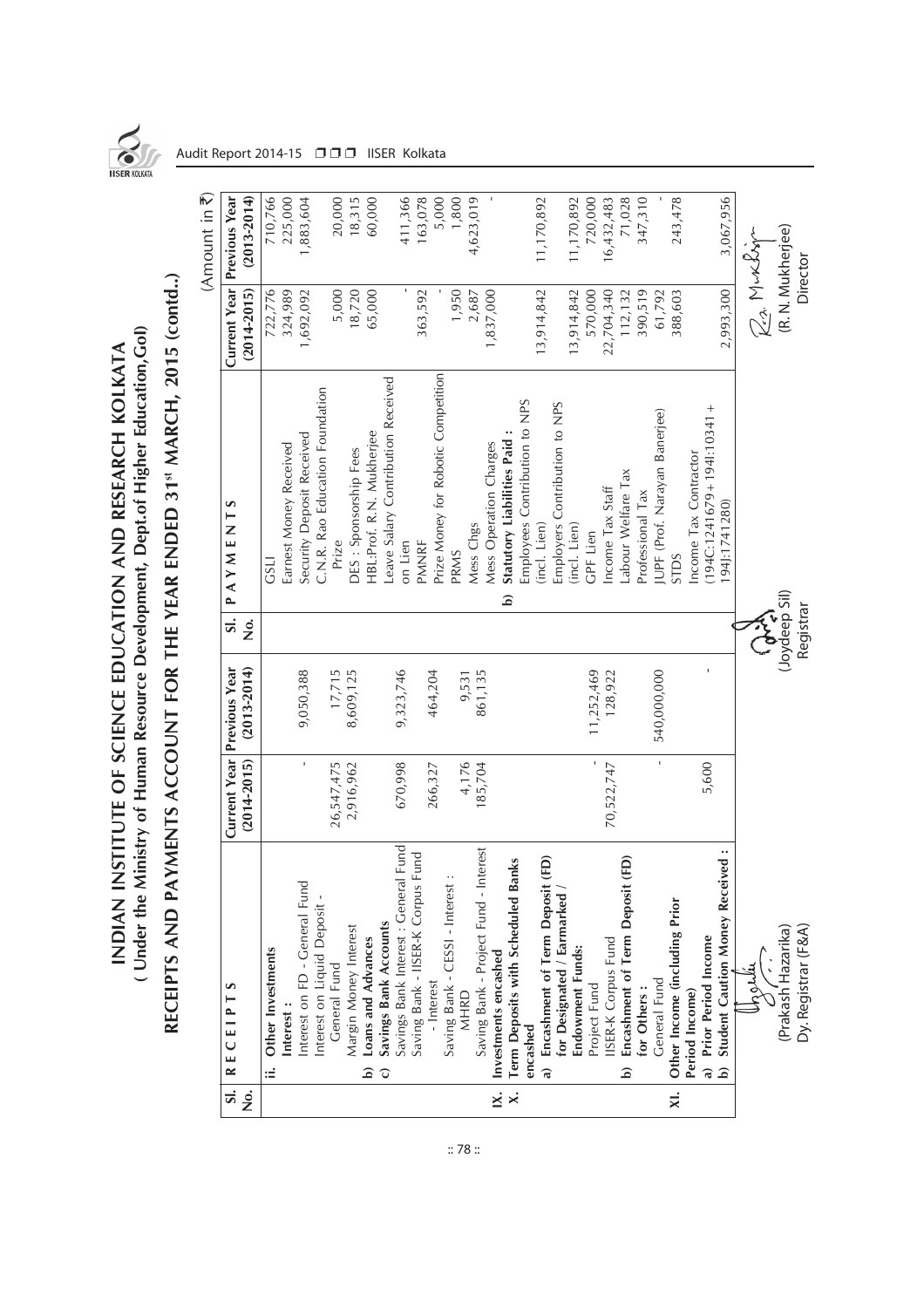(Under the Ministry of Human Resource Development, Dept.of Higher Education, Gol) **( Under the Ministry of Human Resource Development, Dept.of Higher Education,GoI)** INDIAN INSTITUTE OF SCIENCE EDUCATION AND RESEARCH KOLKATA **INDIAN INSTITUTE OF SCIENCE EDUCATION AND RESEARCH KOLKATA**

# RECEIPTS AND PAYMENTS ACCOUNT FOR THE YEAR ENDED 31<sup>st</sup> MARCH, 2015 (contd..) **RECEIPTS AND PAYMENTS ACCOUNT FOR THE YEAR ENDED 31st MARCH, 2015 (contd..)**

|   |     |                                        |                 |                      |                    |                                              |                 | Amount in $\bar{\zeta}$ |
|---|-----|----------------------------------------|-----------------|----------------------|--------------------|----------------------------------------------|-----------------|-------------------------|
|   | si. | <b>RECEIPTS</b>                        | Current Year    | <b>Previous Year</b> | $\overline{S}$ .   | S<br>PAYMENT                                 | Current Year    | Previous Year           |
| ż |     |                                        | $(2014 - 2015)$ | $(2013 - 2014)$      | $\dot{\mathsf{z}}$ |                                              | $(2014 - 2015)$ | $(2013 - 2014)$         |
|   |     | Hostel Caution Money                   |                 | 6,000                |                    | <b>Student Caution Money Paid</b><br>G       |                 |                         |
|   |     | Institutes/Laboratory Caution Money    | f.              | 3,000                |                    | <b>Hostel Caution Money</b>                  | 241,100         | 55,000                  |
|   |     | -ibrary Caution Money                  | $\mathfrak{g}$  | 3,000                |                    | Institutes/Laboratory Caution Money          | 130,000         | 227,500                 |
|   |     | Transferable Receipts:<br>ි            |                 |                      |                    | Library Caution Money                        | 127,942         | 34,500                  |
|   |     | C.N.R. Rao Education Foundation        |                 |                      | ×.                 | Refunds of Grants                            | f,              |                         |
|   |     | Prize                                  | 5,000           | 15,000               | $\dot{\times}$     | Loans, Deposits and Advances                 |                 |                         |
|   |     | DES : sponsorship Fees                 |                 | 98,000               |                    | Advance Paid to Employees<br>ನ               |                 |                         |
|   |     | HBL: Prof. R.N. Mukherjee              | 60,000          | 55,000               |                    | (Non-Interest):                              |                 |                         |
|   |     | Lien<br>Leave Salary Cont. received on | 99,000          | 510,366              |                    | Advance LTC                                  | 1,386,873       | 2,322,290               |
|   |     | <b>USD</b>                             | 715,095         | 649,785              |                    | Advance to Staff                             | 3,560,278       | 3,290,767               |
|   |     | GSLI Payable                           | 11,100          | 4,500                |                    | Advance to Staff (PDAP)                      | 20,000          | 50,000                  |
|   |     | NPS-                                   | 73,267          |                      |                    | Advance TA                                   | 3,609,469       | 2,057,986               |
|   |     | NPS Payable                            | 7,033           |                      |                    | Festival Advance                             | 117,000         | 45,000                  |
|   |     | Other Deduction                        | 25,858          | 11,159               |                    | Advance to Staff (ARF)                       | 105,000         |                         |
|   |     | PMNRF                                  | 363,592         | 163,914              |                    | Advance to Others:<br>$\widehat{\mathbf{p}}$ |                 |                         |
|   |     | Prize Money for Robotic Competition    |                 | 5,000                |                    | Other Entities engaged in activities/        |                 |                         |
|   |     | <b>PRMS</b>                            | 1,800           | 1,650                |                    | objectives similar to that of the Entity     | 1,077,794       | 100,000                 |
|   |     | Earnest Money Received                 | 413,020         | 310,105              |                    | Advance to Supplier                          | 5,041,451       | 15,711,570              |
|   |     | Security deposit Received              | 176,563         | 72,531               |                    | Advance to IIT Delhi                         | 1,253,728       | 414,022                 |
|   |     | Mess Chgs                              |                 | 450,275              |                    | Advance to student                           | 674,837         | 309,879                 |
|   |     | Mess Operation Charges                 | 1,250           |                      |                    | Capital Advance                              |                 | 2,170,274               |
|   |     | Amount Payable to Student (Richarj     |                 |                      |                    | Intry Tax                                    | 905,422         |                         |
|   |     | Mondal & Tara Sankar Das)              | 264,552         |                      |                    | Long Term Advance to Employees<br>ಾ          |                 |                         |
|   |     | <b>CESSI</b>                           | 1,051,822       | 14,216,170           |                    | Int. bearing):                               |                 |                         |
|   |     | ISER-K Corpus Fund                     |                 | 10,000,000           |                    | Computer Advance                             | 59,900          | 79,900                  |
|   |     | ISER-K Project Fund                    | 180, 347, 901   | 142, 119, 250        |                    | House Building Advance                       |                 | 405,960                 |
|   |     | Imprest Money Received                 | 150,000         | 90,000               |                    | Motor Car Advance                            | 385,200         | 180,000                 |
|   |     |                                        |                 |                      |                    |                                              |                 |                         |
|   |     |                                        |                 |                      |                    |                                              |                 | 2a Murliga              |
|   |     |                                        |                 |                      |                    |                                              |                 |                         |
|   |     | (Prakash Hazarika)                     |                 |                      | Coydeep Sil)       |                                              |                 | (R. N. Mukherjee)       |
|   |     | Dy. Registrar (F&A)                    |                 |                      | Registrar          |                                              |                 | Director                |

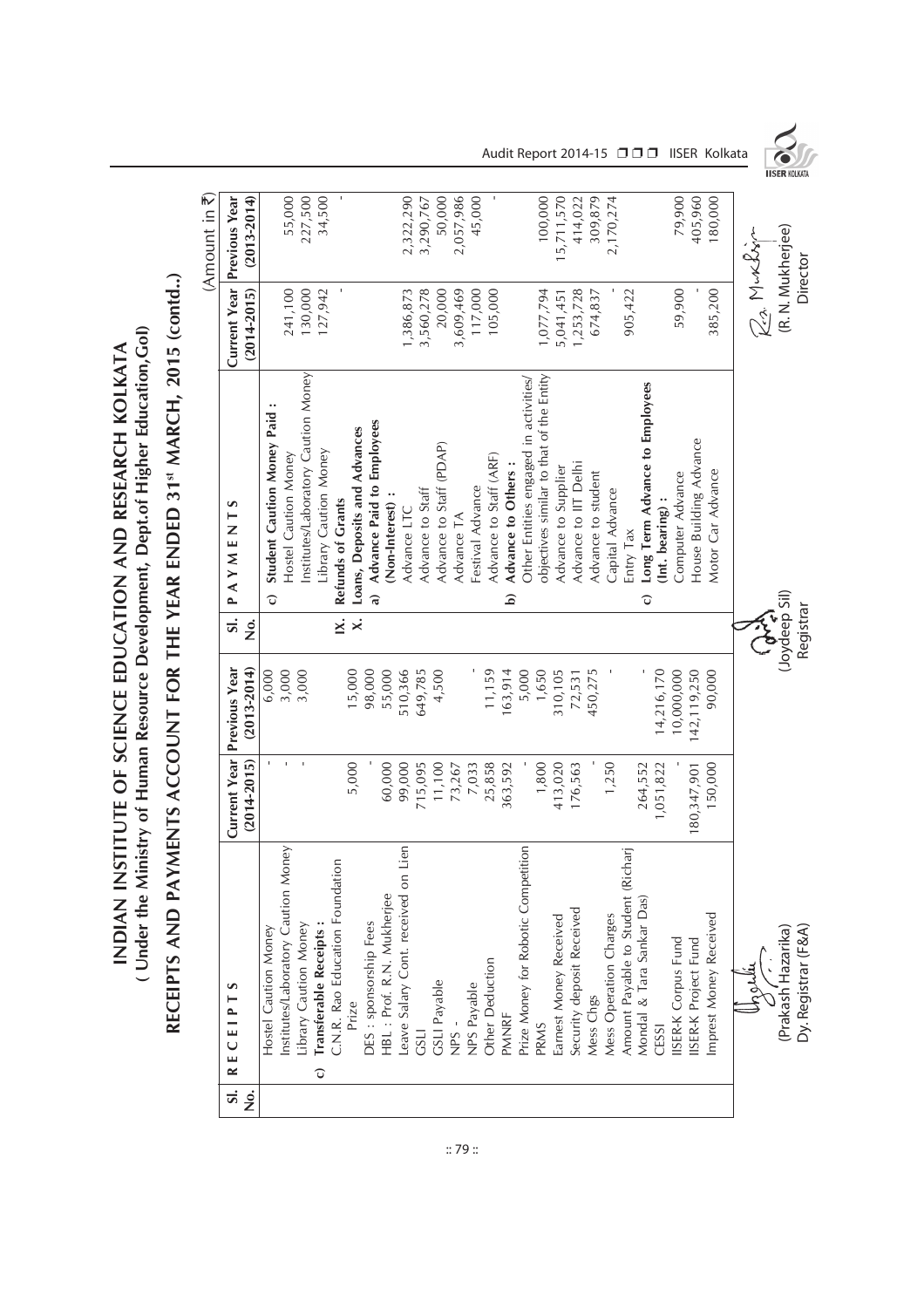

## RECEIPTS AND PAYMENTS ACCOUNT FOR THE YEAR ENDED 31<sup>st</sup> MARCH, 2015 (contd..) **RECEIPTS AND PAYMENTS ACCOUNT FOR THE YEAR ENDED 31st MARCH, 2015 (contd..)** INDIAN INSTITUTE OF SCIENCE EDUCATION AND RESEARCH KOLKATA<br>( Under the Ministry of Human Resource Development, Dept.of Higher Education, Gol) **( Under the Ministry of Human Resource Development, Dept.of Higher Education,GoI) INDIAN INSTITUTE OF SCIENCE EDUCATION AND RESEARCH KOLKATA**

 $\hat{r}$  $\cdot$ <sup>1</sup>  $\sim$ 

| Current Year Previous Year<br>65,721,108<br>130, 128, 185<br>5,925<br>215,000,000<br>$(2013 - 2014)$<br>655,626,000<br>59,646,948<br>527,240<br>656,466<br>11,231,099<br>48,758<br>112,443<br>7,764,458<br>1,000,690<br>18,339,103<br>18,264<br>(R. N. Mukherjee)<br>2a Murliga<br>Director<br>$\mathbb{L}$<br>37,027,940<br>163,998,314<br>188,146<br>3,620,736<br>20,539,328<br>77,705<br>2,809<br>902,233,000<br>56,412,000<br>52,030,303<br>2,500,000<br>9,604,594<br>$(2014 - 2015)$<br>Outstanding Liability for Capital Exps<br>Other Expenses (CMS, Library Late<br>Outstanding Liability for Revenue<br>Outstanding Liability for Project<br>Fine, RTI, Tender Application<br>nstitute Overhead Charges<br>KVPY Vijyoshi Programme<br>Receivable From NPS<br>Security Deposit Paid<br>ISER-K Corpus Fund<br>IISER-K Project Fund<br>from General Fund<br>LC Opening Chgs<br>Prepaid Expenses<br>Amount Payable<br>Balmer & Lawrie<br>Deposit Made:<br>Letter of Credit<br>S<br>GIST (Library)<br>Other Payments<br>PAYMENT<br>Fees etc.)<br>Others:<br>Exps<br><b>GWP</b><br>CPWD<br><b>CESSI</b><br><b>NPS</b><br>(Joydeep Sil)<br>$\widehat{\mathbf{e}}$<br>ನ<br>€<br>$\hat{a}$<br>Registrar<br>si.<br>$\overline{\mathsf{x}}$ l.<br>天了<br>。<br>2<br>53,840<br>2,900<br>7,254,984<br>229,239<br>995,499<br>4,440<br>16,916<br>20,000<br>6,400<br>1,477,850<br>2,801,584<br>1,322,205<br>2,145,078<br>51,690<br>2,500<br><b>Previous Year</b><br>$(2013 - 2014)$<br>Current Year<br>36,119<br>101,496<br>650<br>2,566,399<br>594,632<br>130,083<br>875,254<br>180,042<br>69,758<br>261,969<br>5,600<br>806,744<br>3,386,193<br>80,000,000<br>3,156,611<br>$(2014 - 2015)$<br>31,511<br>Deposits and Advances (Adjustments/<br>objectives similar to that of the Entity<br>Hostel Room Charges Receivable<br>Other Entities engaged in activities/<br>Statutory Liabilities Recovered/<br>Guest House Chgs Receivable<br>Miscellaneous Receipts including<br>Transport Chgs. Receivable<br>Library Journal Receivable<br>House Building Advances<br>(Prakash Hazarika)<br>Dy. Registrar (F&A)<br>Advance to Staff (ARF)<br>Security Deposit Paid<br><b>CSLI Receivable</b><br>Advance to Supplier<br>Computer Advances<br>Motor Car Advance<br>Advance to Student<br><b>Statutory Receipts</b><br>Advance to CPWD<br>CMS payable<br>Capital Advance<br>Advance to Staff<br>S<br>RECEIPT<br>Advance LTC<br>Advance TA<br>Entry Tax<br>Refund)<br>Prepaid<br>si.<br>XIII.<br>$\overline{\mathsf{x}}$<br>ż |  |  |  |  |
|------------------------------------------------------------------------------------------------------------------------------------------------------------------------------------------------------------------------------------------------------------------------------------------------------------------------------------------------------------------------------------------------------------------------------------------------------------------------------------------------------------------------------------------------------------------------------------------------------------------------------------------------------------------------------------------------------------------------------------------------------------------------------------------------------------------------------------------------------------------------------------------------------------------------------------------------------------------------------------------------------------------------------------------------------------------------------------------------------------------------------------------------------------------------------------------------------------------------------------------------------------------------------------------------------------------------------------------------------------------------------------------------------------------------------------------------------------------------------------------------------------------------------------------------------------------------------------------------------------------------------------------------------------------------------------------------------------------------------------------------------------------------------------------------------------------------------------------------------------------------------------------------------------------------------------------------------------------------------------------------------------------------------------------------------------------------------------------------------------------------------------------------------------------------------------------------------------------------------------------------------------------------------------------------------------------------------------------------------------------------------------------------------------------------------------------------------------------------------------------------------------------|--|--|--|--|
|                                                                                                                                                                                                                                                                                                                                                                                                                                                                                                                                                                                                                                                                                                                                                                                                                                                                                                                                                                                                                                                                                                                                                                                                                                                                                                                                                                                                                                                                                                                                                                                                                                                                                                                                                                                                                                                                                                                                                                                                                                                                                                                                                                                                                                                                                                                                                                                                                                                                                                                  |  |  |  |  |
|                                                                                                                                                                                                                                                                                                                                                                                                                                                                                                                                                                                                                                                                                                                                                                                                                                                                                                                                                                                                                                                                                                                                                                                                                                                                                                                                                                                                                                                                                                                                                                                                                                                                                                                                                                                                                                                                                                                                                                                                                                                                                                                                                                                                                                                                                                                                                                                                                                                                                                                  |  |  |  |  |
|                                                                                                                                                                                                                                                                                                                                                                                                                                                                                                                                                                                                                                                                                                                                                                                                                                                                                                                                                                                                                                                                                                                                                                                                                                                                                                                                                                                                                                                                                                                                                                                                                                                                                                                                                                                                                                                                                                                                                                                                                                                                                                                                                                                                                                                                                                                                                                                                                                                                                                                  |  |  |  |  |
|                                                                                                                                                                                                                                                                                                                                                                                                                                                                                                                                                                                                                                                                                                                                                                                                                                                                                                                                                                                                                                                                                                                                                                                                                                                                                                                                                                                                                                                                                                                                                                                                                                                                                                                                                                                                                                                                                                                                                                                                                                                                                                                                                                                                                                                                                                                                                                                                                                                                                                                  |  |  |  |  |
|                                                                                                                                                                                                                                                                                                                                                                                                                                                                                                                                                                                                                                                                                                                                                                                                                                                                                                                                                                                                                                                                                                                                                                                                                                                                                                                                                                                                                                                                                                                                                                                                                                                                                                                                                                                                                                                                                                                                                                                                                                                                                                                                                                                                                                                                                                                                                                                                                                                                                                                  |  |  |  |  |
|                                                                                                                                                                                                                                                                                                                                                                                                                                                                                                                                                                                                                                                                                                                                                                                                                                                                                                                                                                                                                                                                                                                                                                                                                                                                                                                                                                                                                                                                                                                                                                                                                                                                                                                                                                                                                                                                                                                                                                                                                                                                                                                                                                                                                                                                                                                                                                                                                                                                                                                  |  |  |  |  |
|                                                                                                                                                                                                                                                                                                                                                                                                                                                                                                                                                                                                                                                                                                                                                                                                                                                                                                                                                                                                                                                                                                                                                                                                                                                                                                                                                                                                                                                                                                                                                                                                                                                                                                                                                                                                                                                                                                                                                                                                                                                                                                                                                                                                                                                                                                                                                                                                                                                                                                                  |  |  |  |  |
|                                                                                                                                                                                                                                                                                                                                                                                                                                                                                                                                                                                                                                                                                                                                                                                                                                                                                                                                                                                                                                                                                                                                                                                                                                                                                                                                                                                                                                                                                                                                                                                                                                                                                                                                                                                                                                                                                                                                                                                                                                                                                                                                                                                                                                                                                                                                                                                                                                                                                                                  |  |  |  |  |
|                                                                                                                                                                                                                                                                                                                                                                                                                                                                                                                                                                                                                                                                                                                                                                                                                                                                                                                                                                                                                                                                                                                                                                                                                                                                                                                                                                                                                                                                                                                                                                                                                                                                                                                                                                                                                                                                                                                                                                                                                                                                                                                                                                                                                                                                                                                                                                                                                                                                                                                  |  |  |  |  |
|                                                                                                                                                                                                                                                                                                                                                                                                                                                                                                                                                                                                                                                                                                                                                                                                                                                                                                                                                                                                                                                                                                                                                                                                                                                                                                                                                                                                                                                                                                                                                                                                                                                                                                                                                                                                                                                                                                                                                                                                                                                                                                                                                                                                                                                                                                                                                                                                                                                                                                                  |  |  |  |  |
|                                                                                                                                                                                                                                                                                                                                                                                                                                                                                                                                                                                                                                                                                                                                                                                                                                                                                                                                                                                                                                                                                                                                                                                                                                                                                                                                                                                                                                                                                                                                                                                                                                                                                                                                                                                                                                                                                                                                                                                                                                                                                                                                                                                                                                                                                                                                                                                                                                                                                                                  |  |  |  |  |
|                                                                                                                                                                                                                                                                                                                                                                                                                                                                                                                                                                                                                                                                                                                                                                                                                                                                                                                                                                                                                                                                                                                                                                                                                                                                                                                                                                                                                                                                                                                                                                                                                                                                                                                                                                                                                                                                                                                                                                                                                                                                                                                                                                                                                                                                                                                                                                                                                                                                                                                  |  |  |  |  |
|                                                                                                                                                                                                                                                                                                                                                                                                                                                                                                                                                                                                                                                                                                                                                                                                                                                                                                                                                                                                                                                                                                                                                                                                                                                                                                                                                                                                                                                                                                                                                                                                                                                                                                                                                                                                                                                                                                                                                                                                                                                                                                                                                                                                                                                                                                                                                                                                                                                                                                                  |  |  |  |  |
|                                                                                                                                                                                                                                                                                                                                                                                                                                                                                                                                                                                                                                                                                                                                                                                                                                                                                                                                                                                                                                                                                                                                                                                                                                                                                                                                                                                                                                                                                                                                                                                                                                                                                                                                                                                                                                                                                                                                                                                                                                                                                                                                                                                                                                                                                                                                                                                                                                                                                                                  |  |  |  |  |
|                                                                                                                                                                                                                                                                                                                                                                                                                                                                                                                                                                                                                                                                                                                                                                                                                                                                                                                                                                                                                                                                                                                                                                                                                                                                                                                                                                                                                                                                                                                                                                                                                                                                                                                                                                                                                                                                                                                                                                                                                                                                                                                                                                                                                                                                                                                                                                                                                                                                                                                  |  |  |  |  |
|                                                                                                                                                                                                                                                                                                                                                                                                                                                                                                                                                                                                                                                                                                                                                                                                                                                                                                                                                                                                                                                                                                                                                                                                                                                                                                                                                                                                                                                                                                                                                                                                                                                                                                                                                                                                                                                                                                                                                                                                                                                                                                                                                                                                                                                                                                                                                                                                                                                                                                                  |  |  |  |  |
|                                                                                                                                                                                                                                                                                                                                                                                                                                                                                                                                                                                                                                                                                                                                                                                                                                                                                                                                                                                                                                                                                                                                                                                                                                                                                                                                                                                                                                                                                                                                                                                                                                                                                                                                                                                                                                                                                                                                                                                                                                                                                                                                                                                                                                                                                                                                                                                                                                                                                                                  |  |  |  |  |
|                                                                                                                                                                                                                                                                                                                                                                                                                                                                                                                                                                                                                                                                                                                                                                                                                                                                                                                                                                                                                                                                                                                                                                                                                                                                                                                                                                                                                                                                                                                                                                                                                                                                                                                                                                                                                                                                                                                                                                                                                                                                                                                                                                                                                                                                                                                                                                                                                                                                                                                  |  |  |  |  |
|                                                                                                                                                                                                                                                                                                                                                                                                                                                                                                                                                                                                                                                                                                                                                                                                                                                                                                                                                                                                                                                                                                                                                                                                                                                                                                                                                                                                                                                                                                                                                                                                                                                                                                                                                                                                                                                                                                                                                                                                                                                                                                                                                                                                                                                                                                                                                                                                                                                                                                                  |  |  |  |  |
|                                                                                                                                                                                                                                                                                                                                                                                                                                                                                                                                                                                                                                                                                                                                                                                                                                                                                                                                                                                                                                                                                                                                                                                                                                                                                                                                                                                                                                                                                                                                                                                                                                                                                                                                                                                                                                                                                                                                                                                                                                                                                                                                                                                                                                                                                                                                                                                                                                                                                                                  |  |  |  |  |
|                                                                                                                                                                                                                                                                                                                                                                                                                                                                                                                                                                                                                                                                                                                                                                                                                                                                                                                                                                                                                                                                                                                                                                                                                                                                                                                                                                                                                                                                                                                                                                                                                                                                                                                                                                                                                                                                                                                                                                                                                                                                                                                                                                                                                                                                                                                                                                                                                                                                                                                  |  |  |  |  |
|                                                                                                                                                                                                                                                                                                                                                                                                                                                                                                                                                                                                                                                                                                                                                                                                                                                                                                                                                                                                                                                                                                                                                                                                                                                                                                                                                                                                                                                                                                                                                                                                                                                                                                                                                                                                                                                                                                                                                                                                                                                                                                                                                                                                                                                                                                                                                                                                                                                                                                                  |  |  |  |  |
|                                                                                                                                                                                                                                                                                                                                                                                                                                                                                                                                                                                                                                                                                                                                                                                                                                                                                                                                                                                                                                                                                                                                                                                                                                                                                                                                                                                                                                                                                                                                                                                                                                                                                                                                                                                                                                                                                                                                                                                                                                                                                                                                                                                                                                                                                                                                                                                                                                                                                                                  |  |  |  |  |
|                                                                                                                                                                                                                                                                                                                                                                                                                                                                                                                                                                                                                                                                                                                                                                                                                                                                                                                                                                                                                                                                                                                                                                                                                                                                                                                                                                                                                                                                                                                                                                                                                                                                                                                                                                                                                                                                                                                                                                                                                                                                                                                                                                                                                                                                                                                                                                                                                                                                                                                  |  |  |  |  |
|                                                                                                                                                                                                                                                                                                                                                                                                                                                                                                                                                                                                                                                                                                                                                                                                                                                                                                                                                                                                                                                                                                                                                                                                                                                                                                                                                                                                                                                                                                                                                                                                                                                                                                                                                                                                                                                                                                                                                                                                                                                                                                                                                                                                                                                                                                                                                                                                                                                                                                                  |  |  |  |  |
|                                                                                                                                                                                                                                                                                                                                                                                                                                                                                                                                                                                                                                                                                                                                                                                                                                                                                                                                                                                                                                                                                                                                                                                                                                                                                                                                                                                                                                                                                                                                                                                                                                                                                                                                                                                                                                                                                                                                                                                                                                                                                                                                                                                                                                                                                                                                                                                                                                                                                                                  |  |  |  |  |
|                                                                                                                                                                                                                                                                                                                                                                                                                                                                                                                                                                                                                                                                                                                                                                                                                                                                                                                                                                                                                                                                                                                                                                                                                                                                                                                                                                                                                                                                                                                                                                                                                                                                                                                                                                                                                                                                                                                                                                                                                                                                                                                                                                                                                                                                                                                                                                                                                                                                                                                  |  |  |  |  |
|                                                                                                                                                                                                                                                                                                                                                                                                                                                                                                                                                                                                                                                                                                                                                                                                                                                                                                                                                                                                                                                                                                                                                                                                                                                                                                                                                                                                                                                                                                                                                                                                                                                                                                                                                                                                                                                                                                                                                                                                                                                                                                                                                                                                                                                                                                                                                                                                                                                                                                                  |  |  |  |  |
|                                                                                                                                                                                                                                                                                                                                                                                                                                                                                                                                                                                                                                                                                                                                                                                                                                                                                                                                                                                                                                                                                                                                                                                                                                                                                                                                                                                                                                                                                                                                                                                                                                                                                                                                                                                                                                                                                                                                                                                                                                                                                                                                                                                                                                                                                                                                                                                                                                                                                                                  |  |  |  |  |
|                                                                                                                                                                                                                                                                                                                                                                                                                                                                                                                                                                                                                                                                                                                                                                                                                                                                                                                                                                                                                                                                                                                                                                                                                                                                                                                                                                                                                                                                                                                                                                                                                                                                                                                                                                                                                                                                                                                                                                                                                                                                                                                                                                                                                                                                                                                                                                                                                                                                                                                  |  |  |  |  |
|                                                                                                                                                                                                                                                                                                                                                                                                                                                                                                                                                                                                                                                                                                                                                                                                                                                                                                                                                                                                                                                                                                                                                                                                                                                                                                                                                                                                                                                                                                                                                                                                                                                                                                                                                                                                                                                                                                                                                                                                                                                                                                                                                                                                                                                                                                                                                                                                                                                                                                                  |  |  |  |  |
|                                                                                                                                                                                                                                                                                                                                                                                                                                                                                                                                                                                                                                                                                                                                                                                                                                                                                                                                                                                                                                                                                                                                                                                                                                                                                                                                                                                                                                                                                                                                                                                                                                                                                                                                                                                                                                                                                                                                                                                                                                                                                                                                                                                                                                                                                                                                                                                                                                                                                                                  |  |  |  |  |
|                                                                                                                                                                                                                                                                                                                                                                                                                                                                                                                                                                                                                                                                                                                                                                                                                                                                                                                                                                                                                                                                                                                                                                                                                                                                                                                                                                                                                                                                                                                                                                                                                                                                                                                                                                                                                                                                                                                                                                                                                                                                                                                                                                                                                                                                                                                                                                                                                                                                                                                  |  |  |  |  |
|                                                                                                                                                                                                                                                                                                                                                                                                                                                                                                                                                                                                                                                                                                                                                                                                                                                                                                                                                                                                                                                                                                                                                                                                                                                                                                                                                                                                                                                                                                                                                                                                                                                                                                                                                                                                                                                                                                                                                                                                                                                                                                                                                                                                                                                                                                                                                                                                                                                                                                                  |  |  |  |  |
|                                                                                                                                                                                                                                                                                                                                                                                                                                                                                                                                                                                                                                                                                                                                                                                                                                                                                                                                                                                                                                                                                                                                                                                                                                                                                                                                                                                                                                                                                                                                                                                                                                                                                                                                                                                                                                                                                                                                                                                                                                                                                                                                                                                                                                                                                                                                                                                                                                                                                                                  |  |  |  |  |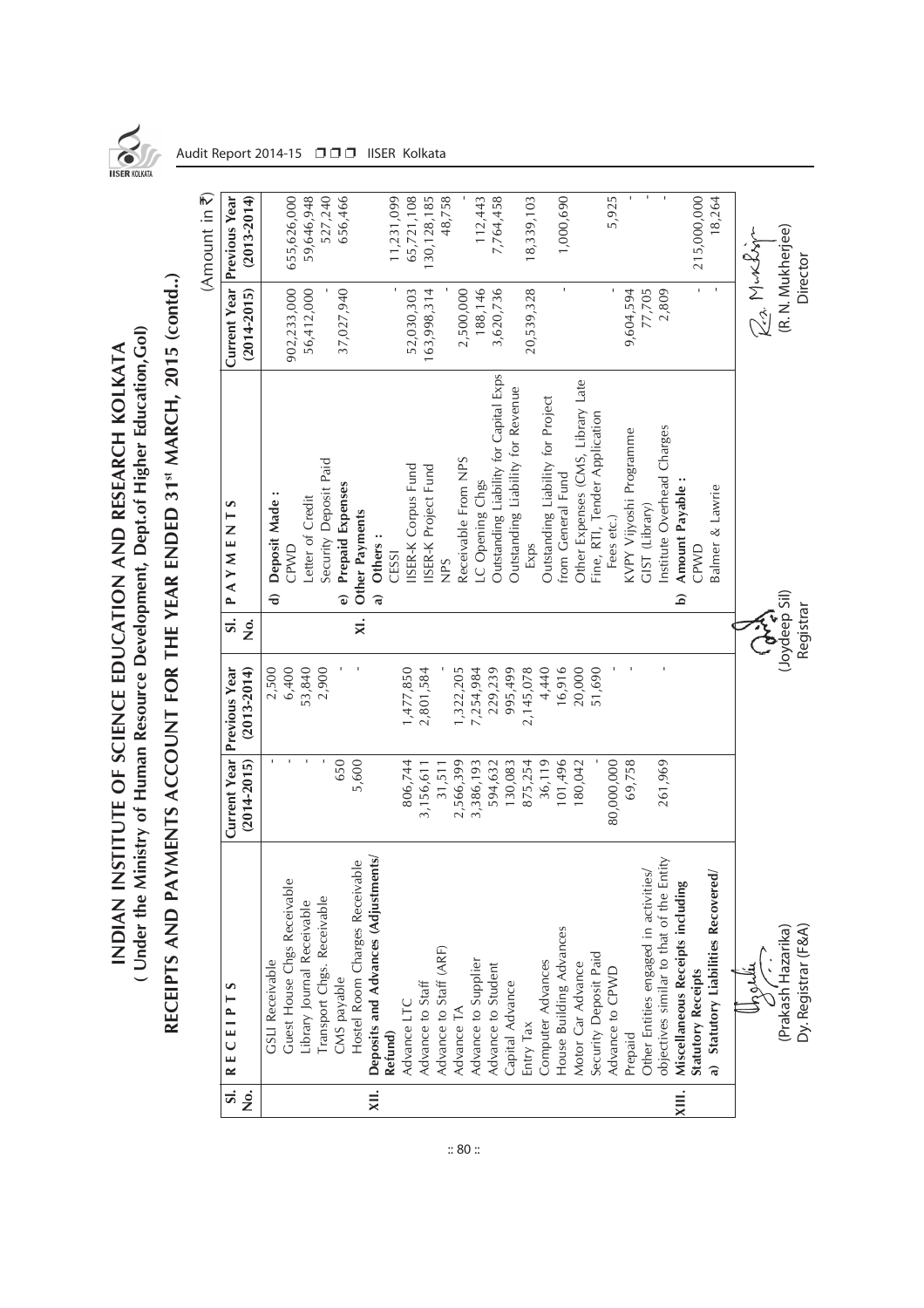(Under the Ministry of Human Resource Development, Dept.of Higher Education, Gol) **( Under the Ministry of Human Resource Development, Dept.of Higher Education,GoI)** INDIAN INSTITUTE OF SCIENCE EDUCATION AND RESEARCH KOLKATA **INDIAN INSTITUTE OF SCIENCE EDUCATION AND RESEARCH KOLKATA**

# RECEIPTS AND PAYMENTS ACCOUNT FOR THE YEAR ENDED 31<sup>st</sup> MARCH, 2015 (contd..) **RECEIPTS AND PAYMENTS ACCOUNT FOR THE YEAR ENDED 31st MARCH, 2015 (contd..)**

|      |                                       |                 |                      |                            |                                                |                 | Amount in $\bar{\mathbf{z}}$ |
|------|---------------------------------------|-----------------|----------------------|----------------------------|------------------------------------------------|-----------------|------------------------------|
| si.  | <b>RECEIPTS</b>                       | Current Year    | <b>Previous Year</b> | $\overline{\mathsf{sl}}$ . | PAYMENTS                                       | Current Year    | <b>Previous Year</b>         |
| ż    |                                       | $(2014 - 2015)$ | $(2013 - 2014)$      | ف<br>Z                     |                                                | $(2014 - 2015)$ | $(2013 - 2014)$              |
|      | Received:                             |                 |                      |                            | Fee paid back to Students<br>$\hat{c}$         |                 |                              |
|      | Employees Contribution to NPS         | 13,045,026      | 10,326,888           |                            | Academic                                       | 484,300         | 494,450                      |
|      | Employees Contribution to NPS(Lien)   |                 | 29,369               |                            | Other Fees                                     | 614,800         | 43,000                       |
|      | Employers Contribution to NPS         | 13,045,026      | 10,326,888           |                            | Examinations                                   | 9,450           |                              |
|      | Employers Contribution to NPS(Lien)   |                 | 29,369               | $\overline{\mathsf{x}}$    | <b>CLOSING BALANCES</b>                        |                 |                              |
|      | <b>GPF Lien</b>                       | 510,000         | 660,000              |                            | Cash in hand<br>ನ                              |                 |                              |
|      | Income Tax Staff                      | 21,364,040      | 15,386,105           |                            | Cash in hand -General                          | 1,555           | 5,449                        |
|      | Professional Tax                      | 358,000         | 319,200              |                            | Cash in hand-Project Fund                      | 1,653           | 511                          |
|      | JUPF (Prof. Narayan Banerjee)         | 61,792          |                      |                            | Cash in hand- IISER-K Corpus Fund              | 1,091           | 1,091                        |
|      | TDS (194C)                            | 29,951          |                      |                            | <b>Bank Balances</b><br>$\widehat{\mathbf{p}}$ |                 |                              |
|      | Receipts against Capital Account:     |                 |                      |                            | i. In Current Accounts :                       |                 |                              |
|      | Capital Work-in-progress for          |                 |                      |                            | OB, Mohanpur: 325002000000033                  | 1,019,920       | $\,$ I                       |
|      | Equipment                             | ĭ.              | 326,170              |                            | ii. In Savings Accounts :                      |                 |                              |
|      | Capital Work-in-progress for          |                 |                      |                            | State Bank of India, IDD College               |                 |                              |
|      | <b>Building Main Campus</b>           | 605,965         |                      |                            | SBI IDD College - General                      |                 |                              |
|      | Margin Money/Letter of Credit         | 64,201,948      | 201,606,400          |                            | 3476346896                                     | 6,226,668       | 4,670,322                    |
|      | LC Opening Chgs                       | 235,745         | 52,660               |                            | SBI IDD College - IISER-K Corpus               |                 |                              |
|      | Computer/Pheripherals                 |                 | 31,100               |                            | Fund: 30853001997                              |                 | 12,208,469                   |
|      | Furniture & Fixture                   | 59,101          | 39,000               |                            | SBI IDD College - Project                      |                 |                              |
|      | Library Books & Journal               |                 | 116,218              |                            | 30852948917                                    | 3,934,411       | 5,494,339                    |
|      | Electrical Installation and Equipment | 172,568         |                      |                            | Canara Bank, Salt Lake                         |                 |                              |
|      | Intangible Assest - Library E-Journal | 19,937          |                      |                            | Canara Bank -Project :                         |                 |                              |
|      | Sscientific & Laboratory Equipment    | 3,358,752       | 399,525              |                            | 2549101014224                                  | 1,073,642       | 8,644,106                    |
| XIV. | Any Other Receipts                    |                 |                      |                            | Axis Bank, Kalyani                             |                 |                              |
|      | Academic                              | 1,445,351       | 748,101              |                            | Axis Bank: 913010056011865                     | 2,728,005       |                              |
|      | Administrative and General            | 218,627         | 473,671              |                            | Indian Overseas Bank, Salt Lake                |                 |                              |
|      | Finance Costs                         | 1,847           | $\circ$              |                            | Account Number: 11530                          | 29,917,475      | 72,338,708                   |
|      |                                       |                 |                      |                            |                                                |                 |                              |
|      |                                       |                 |                      |                            |                                                |                 | 2a Murliga                   |
|      |                                       |                 |                      | 天上                         |                                                |                 |                              |
|      | (Prakash Hazarika)                    |                 |                      | (Joydeep Sil)              |                                                |                 | (R. N. Mukherjee)            |
|      | Dy. Registrar (F&A)                   |                 |                      | Registrar                  |                                                |                 | Director                     |

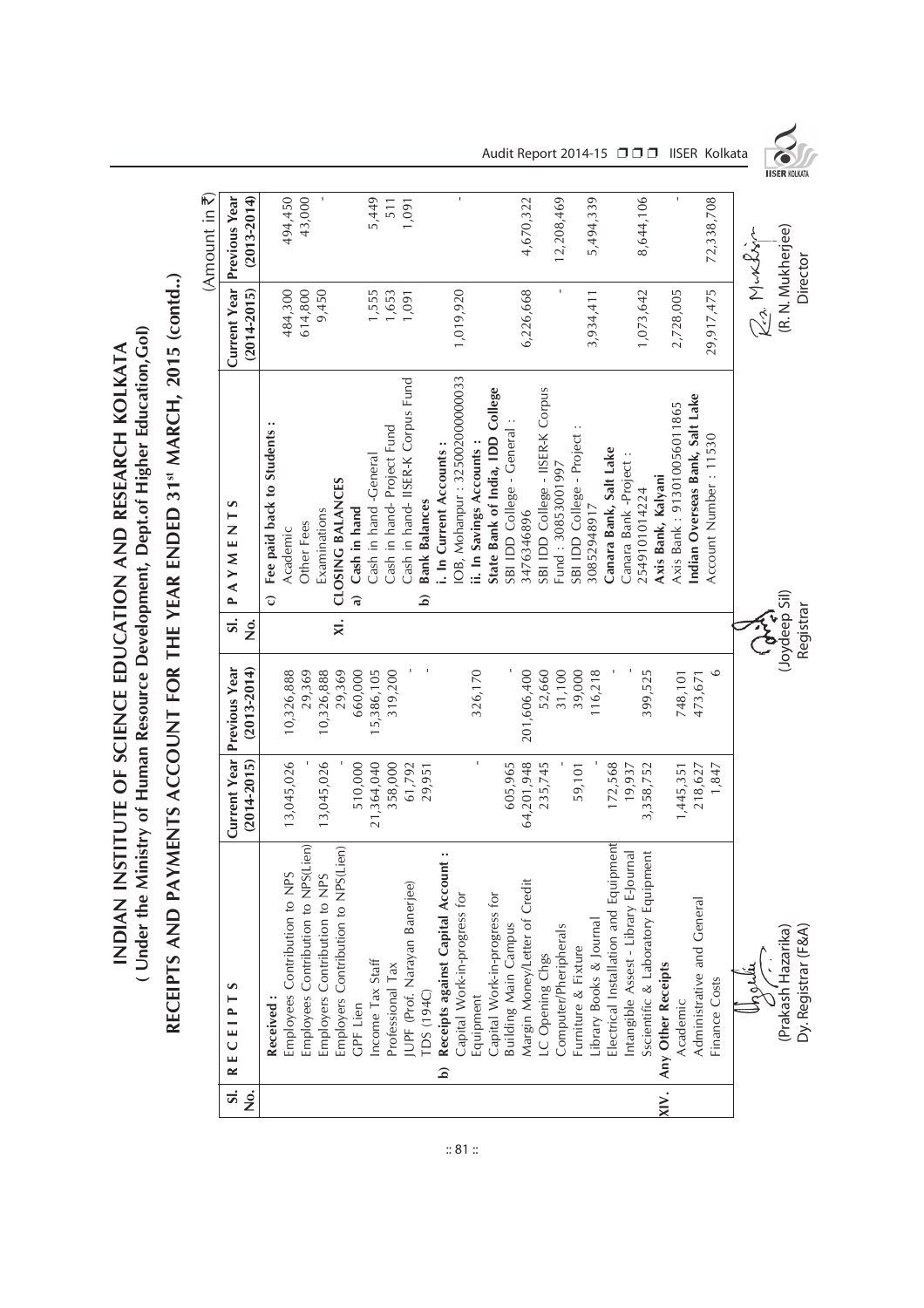

# INDIAN INSTITUTE OF SCIENCE EDUCATION AND RESEARCH KOLKATA<br>( Under the Ministry of Human Resource Development, Dept.of Higher Education, Gol) **( Under the Ministry of Human Resource Development, Dept.of Higher Education,GoI) INDIAN INSTITUTE OF SCIENCE EDUCATION AND RESEARCH KOLKATA**

RECEIPTS AND PAYMENTS ACCOUNT FOR THE YEAR ENDED 31<sup>st</sup> MARCH, 2015 (contd..) **RECEIPTS AND PAYMENTS ACCOUNT FOR THE YEAR ENDED 31st MARCH, 2015 (contd..)**

|   |                                                      |                             |                                                             |   |                                                         |                             | (Amount in 3)               |
|---|------------------------------------------------------|-----------------------------|-------------------------------------------------------------|---|---------------------------------------------------------|-----------------------------|-----------------------------|
| ż | $S.$ RECEIPTS                                        |                             | Current Year   Previous Year<br>$(2014-2015)$ $(2013-2014)$ | ż | SI. PAYMENTS                                            | Current Year Previous Year  | $(2014-2015)$ $(2013-2014)$ |
|   | Staff Payment & Benefits<br>Repair & Maintenance     | 38,460                      | 194,503                                                     |   | Indian Overseas Bank, Mohanpur<br>Account Number: 13928 | 2,644,602                   | 10,578,088                  |
|   | (Establishment)<br><b>Transportation</b>             | 138,007                     | 30,552<br>34,300                                            |   | 325001000000001<br>Account Number:                      | 85,655,219                  |                             |
|   | Prior Period                                         | 547,025                     | 149,744                                                     |   | Account Number:                                         |                             | 274,612,805                 |
|   | Outstanding Liability for Capital                    |                             |                                                             |   | 325001000000002<br>Account Number:                      | 104,322,917                 | 2,607,304                   |
|   | enue<br>Outstanding Liability for Rev<br>Expenditure | 10,499                      |                                                             |   | 325001000000003                                         | 2,959,667                   | 7,151,391                   |
|   | <i>Expenditure</i>                                   | 4,496                       |                                                             |   | Account Number:                                         |                             |                             |
|   | <b>XVPY Vijyoshi Programme</b>                       | 3,304,483                   |                                                             |   | 325001000000600<br>iii. In Deposits Accounts :          | 2,675,892                   |                             |
|   |                                                      | 2,364,726,427 3,086,154,456 |                                                             |   |                                                         | 2,364,726,427 3,086,154,456 |                             |

 $\mathcal{L}_{22}$ . Mukherjee)<br>(R. N. Mukherjee)<br>Director



(Prakash Hazarika) (Joydeep Sil) (R. N. Mukherjee) Dy. Registrar (F&A) Registrar Director $\bigcup_{\substack{\mathcal{O} \subset \mathcal{L} \\ \mathcal{O} \\ \mathcal{O} \\ \mathcal{O} \\ \mathcal{O} \\ \mathcal{O} \times \mathcal{V} \\ \mathcal{O} \times \mathcal{V} \\ \mathcal{O} \times \mathcal{V} \\ \mathcal{O} \times \mathcal{V} \\ \mathcal{O} \times \mathcal{V} \\ \mathcal{O} \times \mathcal{V} \\ \mathcal{V} \times \mathcal{V} \\ \mathcal{V} \times \mathcal{V} \\ \mathcal{V} \times \mathcal{V} \times \mathcal{V} \times \mathcal{V} \times \mathcal{V} \times \mathcal{V} \times \math$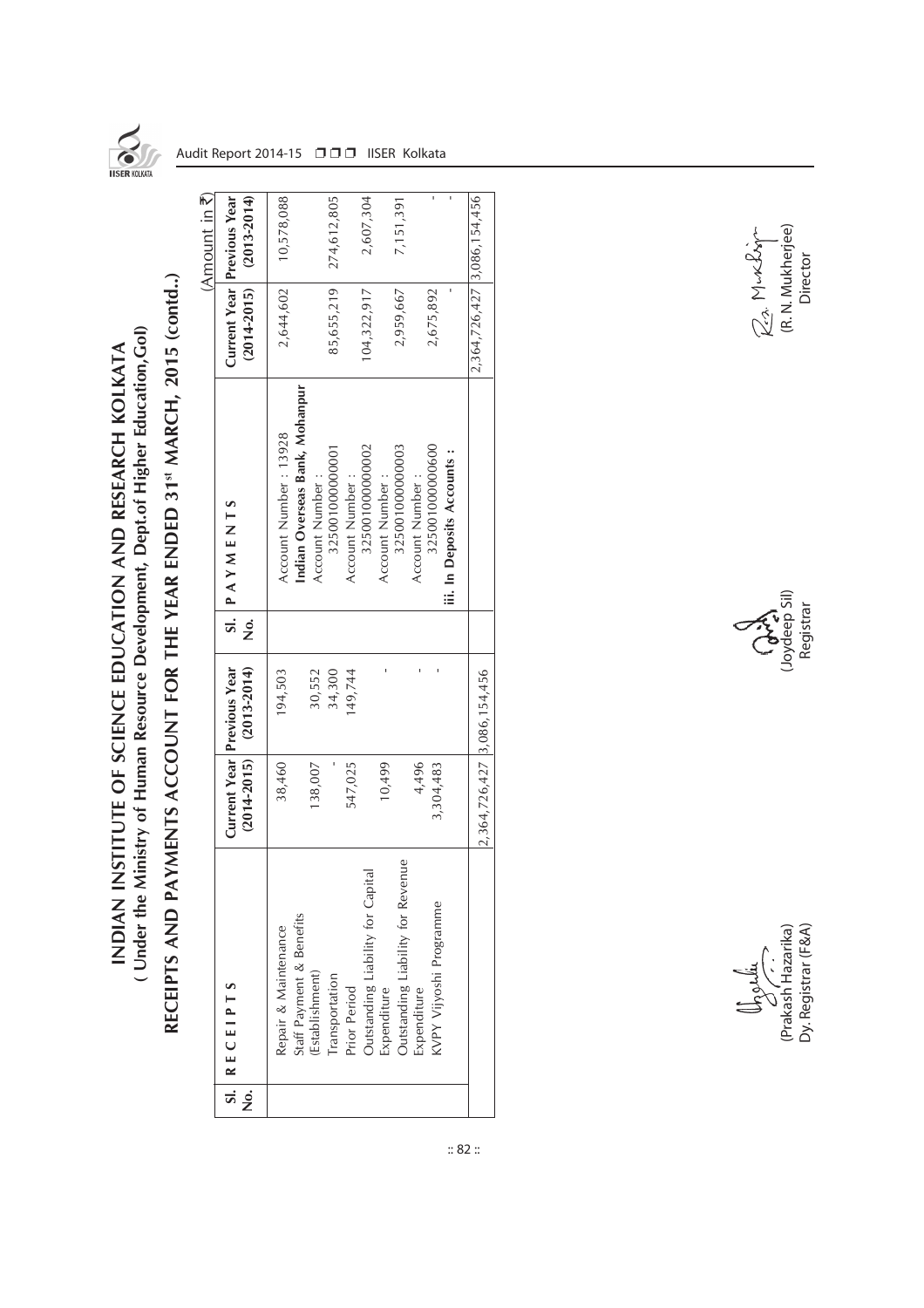(Under the Ministry of Human Resource Development, Dept.of Higher Education, Gol) **( Under the Ministry of Human Resource Development, Dept.of Higher Education,GoI)** INDIAN INSTITUTE OF SCIENCE EDUCATION AND RESEARCH KOLKATA **INDIAN INSTITUTE OF SCIENCE EDUCATION AND RESEARCH KOLKATA** NPS TIER -I ACCOUNT

### BALANCE SHEET AS AT 31<sup>st</sup> MARCH, 2015 **BALANCE SHEET AS AT 31st MARCH, 2015 NPS TIER -I ACCOUNT**

(Amount in  $\overline{\tau}$ ) (Amount in  $\bar{\mathbf{z}}$ )

| Previous<br>Amount<br>Year | Liabilities                                                                                                           | Current<br>Amount<br>Year | Previous<br>Amount<br>Year      | Assets                                                   | Current<br>Amount<br>Year |
|----------------------------|-----------------------------------------------------------------------------------------------------------------------|---------------------------|---------------------------------|----------------------------------------------------------|---------------------------|
|                            | NPS Tier-I Account                                                                                                    |                           |                                 | NPS Tier - I Account:                                    |                           |
| 77,882,211                 | 77,882,211<br>OPENING BALANCE                                                                                         |                           |                                 |                                                          |                           |
|                            | 27,976,095<br>97,470<br>Add: Sub + U Contribution<br>Less: Sub.For 3/2014<br>Less: Contribution<br>(PRAN not alloted) |                           |                                 | Subscription and Contribution due for 3/15<br>Investment | $\mathbf{I}$              |
|                            | 105,760,836<br>105,760,836<br>Add: Interest Credited                                                                  |                           | $\mathbf{I}$                    | Interest Accrued but not due                             | $\mathbf I$               |
| 77,894,438                 | 105,760,836<br>$\overline{\square}$<br>Less: Transferred to NS                                                        |                           | $\mathfrak{g}$                  | <b>Balance at Bank:</b>                                  |                           |
|                            | 97,470<br>(Contribution for the FY 2014-15)<br>Add: Sub+ UC for 3/2015                                                | 97,470                    | 17,308                          | (A/c No.913010050376982)<br>Axis Bank Limited            | 2,554,344                 |
| 57,884                     | 57,884<br>Excess of Income Over Expenditure<br>Balance as on 01.04.2014                                               |                           | 28,349                          | Receivable from IISER-K General Fund                     | 181,793                   |
| ĭ.                         | 80,783<br>Payable to IISER-K General Fund<br>Add: During the year                                                     | 138,667<br>2,500,000      |                                 |                                                          |                           |
| 45,657                     | <b>Total</b>                                                                                                          | 2,736,137                 | 45,657                          | <b>Total</b>                                             | 2,736,137                 |
|                            | Dy. Registrar (F&A)<br>(Prakash Hazarika)<br>ياس<br>مك                                                                |                           | $G_{\text{cycle}}$<br>Registrar | (R. N. Mukherjee)<br>Ra Murliga<br>Director              |                           |

Audit Report 2014-15 □□□ IISER Kolkata

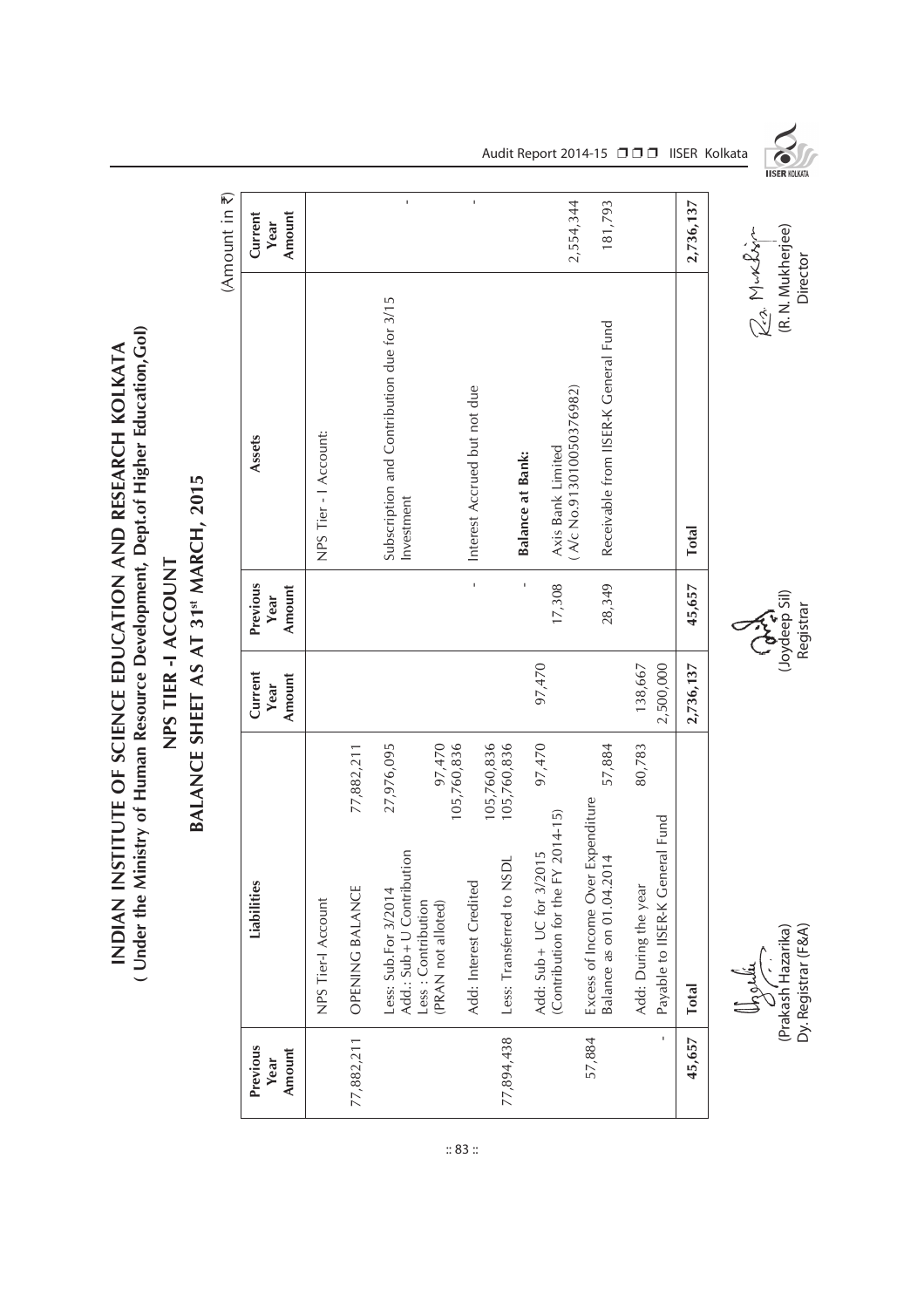

( Under the Ministry of Human Resource Development, Dept.of Higher Education, Gol) **( Under the Ministry of Human Resource Development, Dept.of Higher Education,GoI)** INDIAN INSTITUTE OF SCIENCE EDUCATION AND RESEARCH KOLKATA **INDIAN INSTITUTE OF SCIENCE EDUCATION AND RESEARCH KOLKATA**

## INCOME AND EXPENDITURE ACCOUNT FOR THE PERIOD/YEAR ENDED 31st MARCH, 2015 **INCOME AND EXPENDITURE ACCOUNT FOR THE PERIOD/YEAR ENDED 31st MARCH, 2015** NPS TIER -I ACCOUNT **NPS TIER -I ACCOUNT**

(Amount in  $\overline{z}$ ) (Amount in  $\bar{\mathbf{z}}$ )

Audit Report 2014-15 □□□ IISER Kolkata

| Previous<br>Amount<br>Year | Ľe<br>Expenditur                          | Current<br>Amount<br>Year | Previous<br>Amount<br>Year | Income                          | Current<br>Amount<br>Year |
|----------------------------|-------------------------------------------|---------------------------|----------------------------|---------------------------------|---------------------------|
|                            | Interest Credited to Subscribers Accounts |                           |                            | Interest Earned on Investment:  | $\mathbf{I}$              |
|                            |                                           |                           | 20,273                     | Interest on Savings Bank        | 80,783                    |
| $\mathbf{I}$               | <b>Bank Charges</b>                       | $\mathbf{I}$              | $\overline{1}$             | Less: Interest Accrued 31/03/14 | ı                         |
| 20,273                     | Expenditure<br>Excess of Income over      | 80,783                    | $\mathbf{I}$               | Interest Accrued but not due    | $\overline{1}$            |
|                            |                                           |                           |                            |                                 |                           |
| 20,273                     | Total                                     | 80,783                    | 20,273   Total             |                                 | 80,783                    |

r—<br>(R. N. Mukherjee)<br>Director Ra Murchign

 $\left(\begin{array}{c}\n\lambda \\
\lambda \\
\lambda \\
\lambda\n\end{array}\right)$ <br>
(Joydeep Sil)<br>
Registrar

(Prakash Hazarika) (Joydeep Sil) (R. N. Mukherjee) Dy. Registrar (F&A) Registrar Director $\bigcup_{\substack{\mathcal{O} \subset \mathcal{L} \\ \mathcal{O} \\ \mathcal{O} \\ \mathcal{O} \\ \mathcal{O} \\ \mathcal{O} \times \mathcal{V} \\ \mathcal{O} \times \mathcal{V} \\ \mathcal{O} \times \mathcal{V} \\ \mathcal{O} \times \mathcal{V} \\ \mathcal{O} \times \mathcal{V} \\ \mathcal{O} \times \mathcal{V} \\ \mathcal{V} \times \mathcal{V} \\ \mathcal{V} \times \mathcal{V} \\ \mathcal{V} \times \mathcal{V} \times \mathcal{V} \times \mathcal{V} \times \mathcal{V} \times \mathcal{V} \times \math$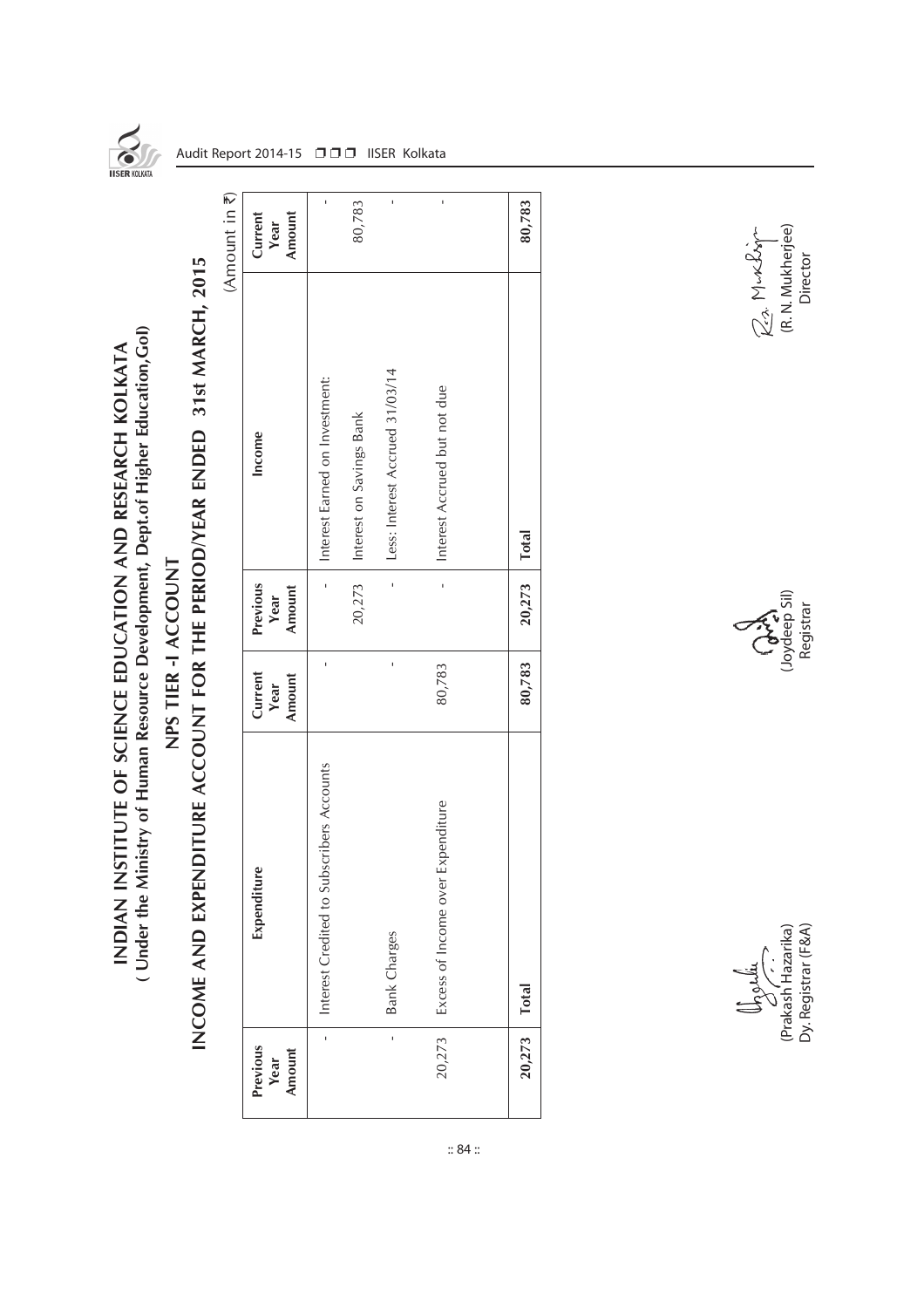(Under the Ministry of Human Resource Development, Dept.of Higher Education, Gol) **( Under the Ministry of Human Resource Development, Dept.of Higher Education,GoI)** INDIAN INSTITUTE OF SCIENCE EDUCATION AND RESEARCH KOLKATA **INDIAN INSTITUTE OF SCIENCE EDUCATION AND RESEARCH KOLKATA**

## RECEIPTS AND PAYMENTS ACCOUNT FOR THE PERIOD/YEAR ENDED 31st MARCH, 2015 **RECEIPTS AND PAYMENTS ACCOUNT FOR THE PERIOD/YEAR ENDED 31st MARCH, 2015** NPS TIER -1 ACCOUNT **NPS TIER -I ACCOUNT**

 $(Amount in 7)$ (Amount in  $\bar{z}$ )

| Previous<br>Amount<br>Year | <b>Receipts</b>                                                                         | Current<br>Amount<br>Year      | Previous<br>Amount<br>Year | Payments                                                      | Current<br>Amount<br>Year |
|----------------------------|-----------------------------------------------------------------------------------------|--------------------------------|----------------------------|---------------------------------------------------------------|---------------------------|
| 217,756                    | Opening Balance as on 01.04.2014<br>(A/C No. 913010050376982)                           | 17,308                         | I                          | Investement                                                   | I                         |
|                            | NPS Tier-I Account                                                                      |                                | I                          | Withdrwal/ Refund to NSDL                                     | I                         |
| 11,138,907<br>11,138,907   | University Contribution<br>Own Subscription                                             | 13,914,842                     | $13,914,842$ 22,474,026    | Transfer to NSDL ACCOUNT                                      | 27,866,398                |
| I                          | nvestment<br>Interest Received on I                                                     | $\begin{array}{c} \end{array}$ | 17,308                     | Clsoing Balance as on 31/03/2015<br>(A/C No. 913010050376982) | 2,554,344                 |
| 20,273<br>48,758           | Received from IISER K General A/c<br>Interest on saving bank a/c<br>Investment Encashed | 80,783<br>2,500,000            | 73,267                     | Transferred to IISER K General Account                        | 7,033                     |
| 22,564,601                 | Total                                                                                   |                                | $30,427,775$ 22,564,601    | <b>Total</b>                                                  | 30,427,775                |







Dy. Registrar (F&A) Registrar Director $\bigcup_{\substack{\mathcal{O} \subset \mathcal{L} \\ \mathcal{O} \\ \mathcal{O} \\ \mathcal{O} \\ \mathcal{O} \\ \mathcal{O} \times \mathcal{V} \\ \mathcal{O} \times \mathcal{V} \\ \mathcal{O} \times \mathcal{V} \\ \mathcal{H} = \mathcal{V} \\ \mathcal{H} = \mathcal{V} \\ \mathcal{H} = \mathcal{V} \\ \mathcal{H} = \mathcal{V} \\ \mathcal{H} = \mathcal{V} \\ \mathcal{H} = \mathcal{V} \\ \mathcal{H} = \mathcal{V} \\ \mathcal{H} = \mathcal{V} \\ \mathcal{H} = \mathcal{V}$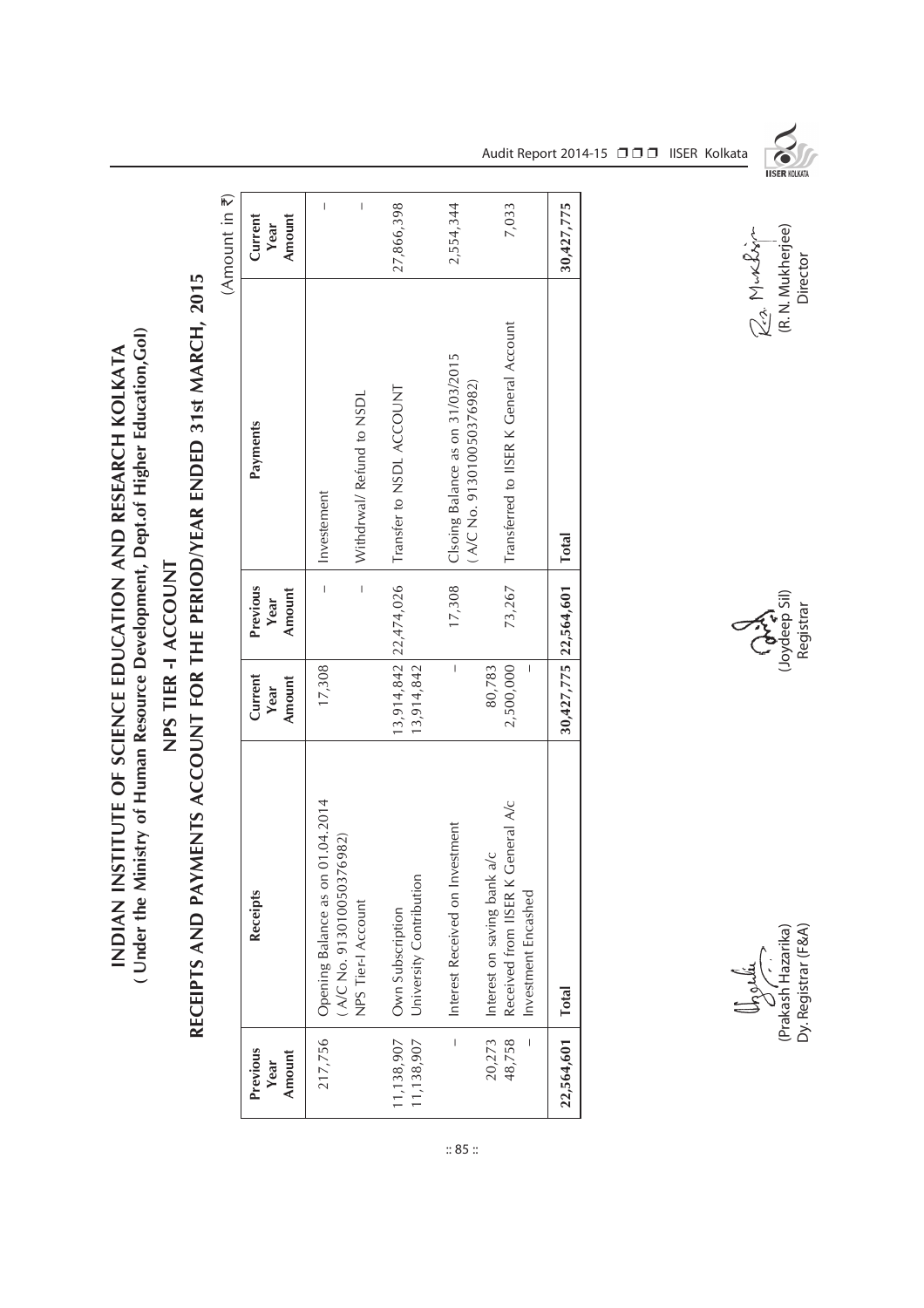

### **Separate Audit Report of the Comptroller & Auditor General of India on the Accounts of Indian Institute of Science Education and Research Kolkata for the year ended 31 March 2015**

We have audited the attached Balance Sheet of the Indian Institute of Science Education and Research Kolkata as at 31 March 2015, the Income & Expenditure account and Receipts & Payments Account for the year ended on that date under Section 19(2) of the Comptroller and Auditor General's (Duties, Powers, and Conditions of Service) Act, 1971 read with the Section 22(2) of NIT Act, 2007. These financial statements are the responsibility of the Institute's Management. Our responsibility is to express an opinion on these financial statements based on our audit.

2. This Separate Audit Report contains the comments of the Comptroller & Auditor General of India (CAG) on the accounting treatment only with regard to classification, conformity with the best accounting practices, accounting standards, disclosure norms, etc. Audit observations on financial transactions with regard to compliance with the Law, Rules & Regulations (Propriety and Regularity) and efficiency-cum-performance aspects, etc., if any, are reported through Inspection Reports/CAG's Audit Reports separately.

3. We have conducted our audit in accordance with auditing standards generally accepted in India. These standards require that we plan and perform the audit to obtain reasonable assurance about whether the financial statements are free from material misstatements. An audit includes examining, on a test basis, evidences supporting the amounts and disclosure in the financial statements. An audit also includes assessing the accounting principles used and significant estimates made by management, as well as evaluating the overall presentation of financial statements. We believe that our audit provides a reasonable basis for our opinion.

4. Based on our audit, we report that :

- i. We have obtained all the information and explanations, which to the best of our knowledge and belief were necessary for the purpose of our audit;
- ii. The Balance Sheet, Income and Expenditure Account/Receipts and Payments Account dealt with by this report have been drawn up in the format prescribed by the Ministry of Human Resource Development, Government of India vide Order No. 29-4/2012-FD dated 17 April 2015.
- iii. In our opinion, proper books of accounts and other relevant records have been maintained by the Indian Institute of Science Education and Research Kolkata as required under the Rules, Regulations and Bye Laws of the Indian Institute of Science Education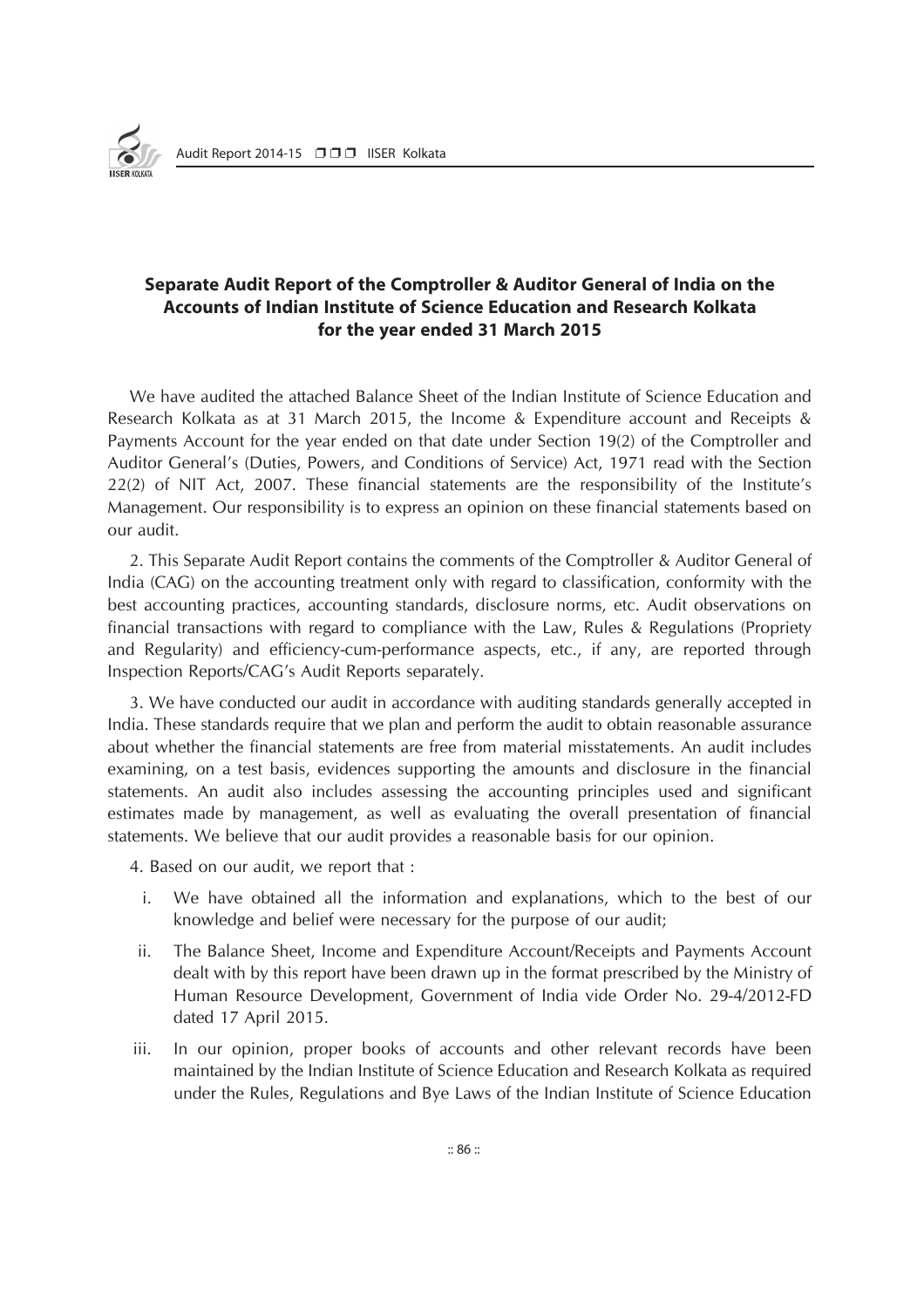

and Research, read with Section 22(2) of NIT Act, 2007, in so far as it appears from our examination of such books.

- iv. We further report that
- **A Balance Sheet**
- **1.1 Liabilities**

### **1.1.1 Current Liabilities and Provision (Schedule-3):** ` **30.25 crore**

The instructions issued by the Ministry of Human Resource Development (MHRD), Government of India, on the new format of accounts, stipulate that the amount of Unutilized grants (Schedule-3C) at the end of year should be represented on the Assets side by the bank balances, short term deposits with banks and advances on capital account.

Scrutiny revealed that the Institute has deducted the advances totaling to  $\overline{\tau}$ 196.42 crore (Deposits with CPWD  $\bar{\tau}$ 192.31 crore, advance for purchase of Journals  $\bar{\tau}$ 3.68 crore, pre-paid capital expenses  $\bar{z}$ 0.22 crore and margin money deposit  $\bar{z}$ 0.21 crore) from the available grant during 2014-15. However, utilization certificate from CPWD received for  $\bar{z}$ 6.91 crore.

This resulted into understatement of Current Liabilities and Provision by  $\bar{\tau}$ 189.51 crore with the corresponding understatement of Current Assets by  $\bar{\mathcal{F}}$ 0.21 crore (Margin Money) and Loans, Advances and Deposits by 189.30 crore.

**B. Income and Expenditure Account**

### **2.1 Expenditure**

### **2.1.1 Depreciation (Schedule-4): 8.98 crore**

- (i) Electrical installation and Equipments, valuing  $\bar{\mathcal{F}}9.20$  crore and Computer and Peripherals valuing  $\bar{\xi}$ 1.17 lakh had been capitalized alongwith the value of Buildings and Furniture respectively. Misc-classification of assets had resulted in understatement of Depreciation by  $\overline{3}27.75$  lakh and overstatement of Excess of Income over Expenditure of the year to the same extent.
- (ii) The above head remained overstated by  $\overline{\xi}10.40$  lakh and excess of Income over Expenditure remained understated as the depreciation had been charged on the asset (Time Correlated Single Photon Counting) worth  $\bar{\tau}$ 1.30 crore which was purchased and received in July 2014 but not put to use upto March 2015. Since, the asset was not put to use, the same should have been shown in Works-in-Progress instead of Fixed Assets.

The net impact of the above comments is that Depreciation had been understated by  $\overline{5}17.35$  lakh and the Excess of Income over Expenditure of the year and Fixed Assets had been overstated by similar amount.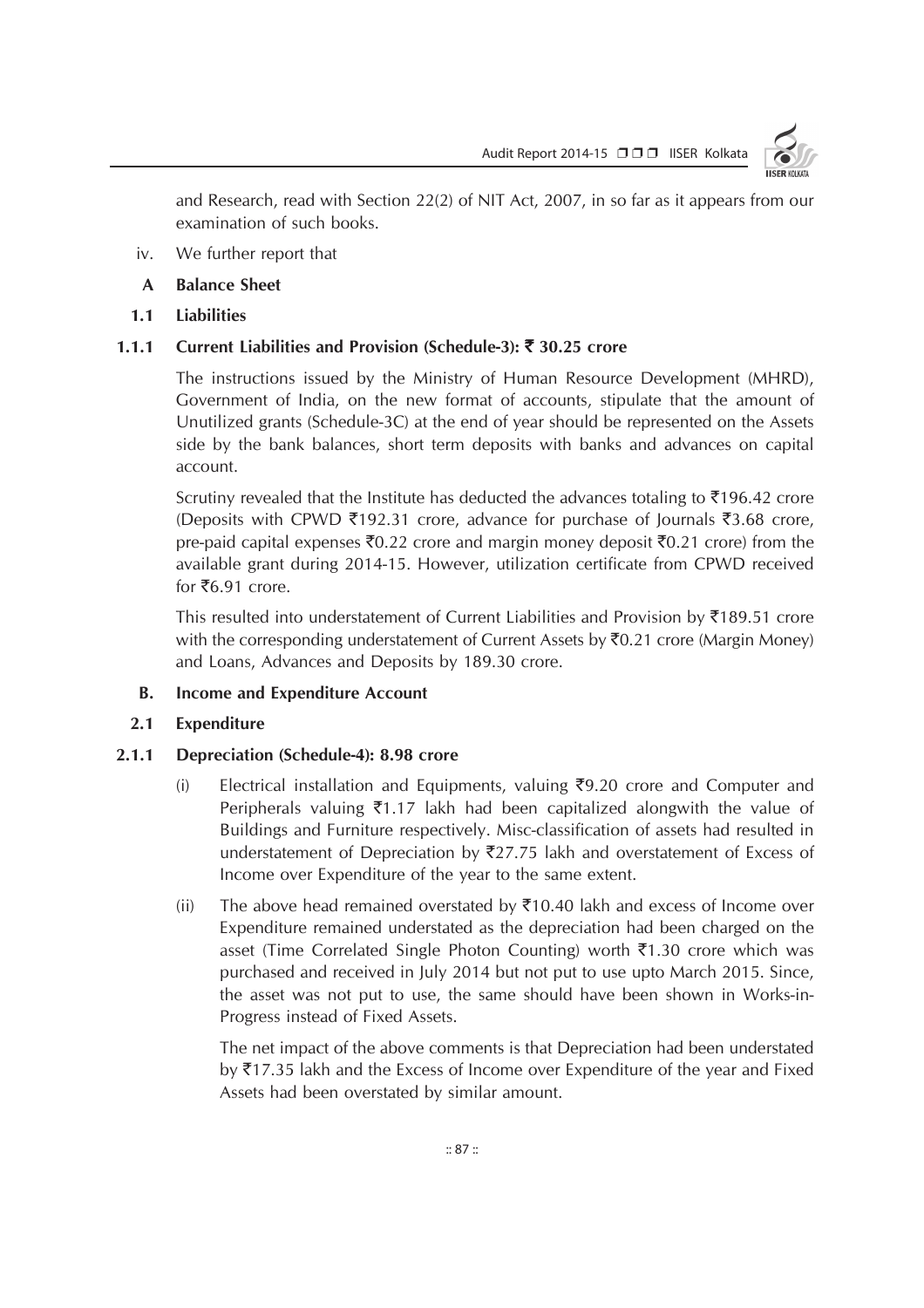

### **2.2 Income**

### **2.2.1 Interest Earned (Schedule-12):** ` **3.47 crore**

Interest of  $\bar{\tau}$ 11.53 lakh earned on Project Fund Account had been treated as own interest income instead of crediting it to respective Project Fund.

This had resulted in overstatement of Interest Earned as well as Excess of Income over Expenditure of the year by  $\overline{5}11.53$  lakh.

### **2.2.2 Other Income (Schedule-13):** ` **88.34 lakh**

The provisions of Accounting Standard-12 (AS-12) allow withdrawal from Corpus/Capital fund for credit to Income account an amount equal to the amount of depreciation provided on assets created out of Government grants.

In violation to the above and despite mention in earlier year's Audit Report, the Institute had withdrawn  $\bar{\xi}$ 20.76 lakh (out of total withdrawal of  $\bar{\xi}$ 8.98 crore) being the amount of depreciation provided on assets of Sponsored Projects (included under laboratory and Equipments & Computer and Peripherals).

This had resulted in overstatement of Other Income and also Excess of Income over Expenditure of the year by  $\overline{\mathfrak{r}}$  20.76 lakh.

### **C. General**

**3.1** The impact on the accounts due to change in the Accounting Policies in the following cases had not been disclosed as required under the provisions of AS-5.

(a) The method and rates of providing depreciation on fixed assets had been changed during the year (from written down value method to straight line method with different rates). However, the financial impact on the accounts, due to change in method and rates had not been disclosed.

Further, the new method and rates of depreciation had been straightway applied on opening balance of assets without observing the procedure described in AS-6 for change in method rate of depreciation.

(b) Consequent upon change in the policy of accounting government grants for revenue expenditure to the extent utilized as Income as against earlier policy of recognizing the sanctioned amount as income, the institute had recognized  $\overline{3}39.72$  crore as income from Grants through actual sanction was for  $\bar{\xi}40.70$  crore resulting understatement of revenue grants by  $\bar{\xi}0.98$  crore. The impact of change in accounting policy had not been disclosed.

(c) In violation to the instructions of MHRD, the institute provided no liabilities towards the retirement benefits payable to the officials/staff on actuarial basis had been provided for.

### **D. Grant-in-aid**

The Institute is fully funded by grants from the Government of India. The institute during the year (2014-15) had Opening Balance of  $\overline{3}3.83$  crore and had received total Plan Capital grants of  $\overline{581.40}$  crore and Plan Revenue grant  $\overline{535.60}$  crore.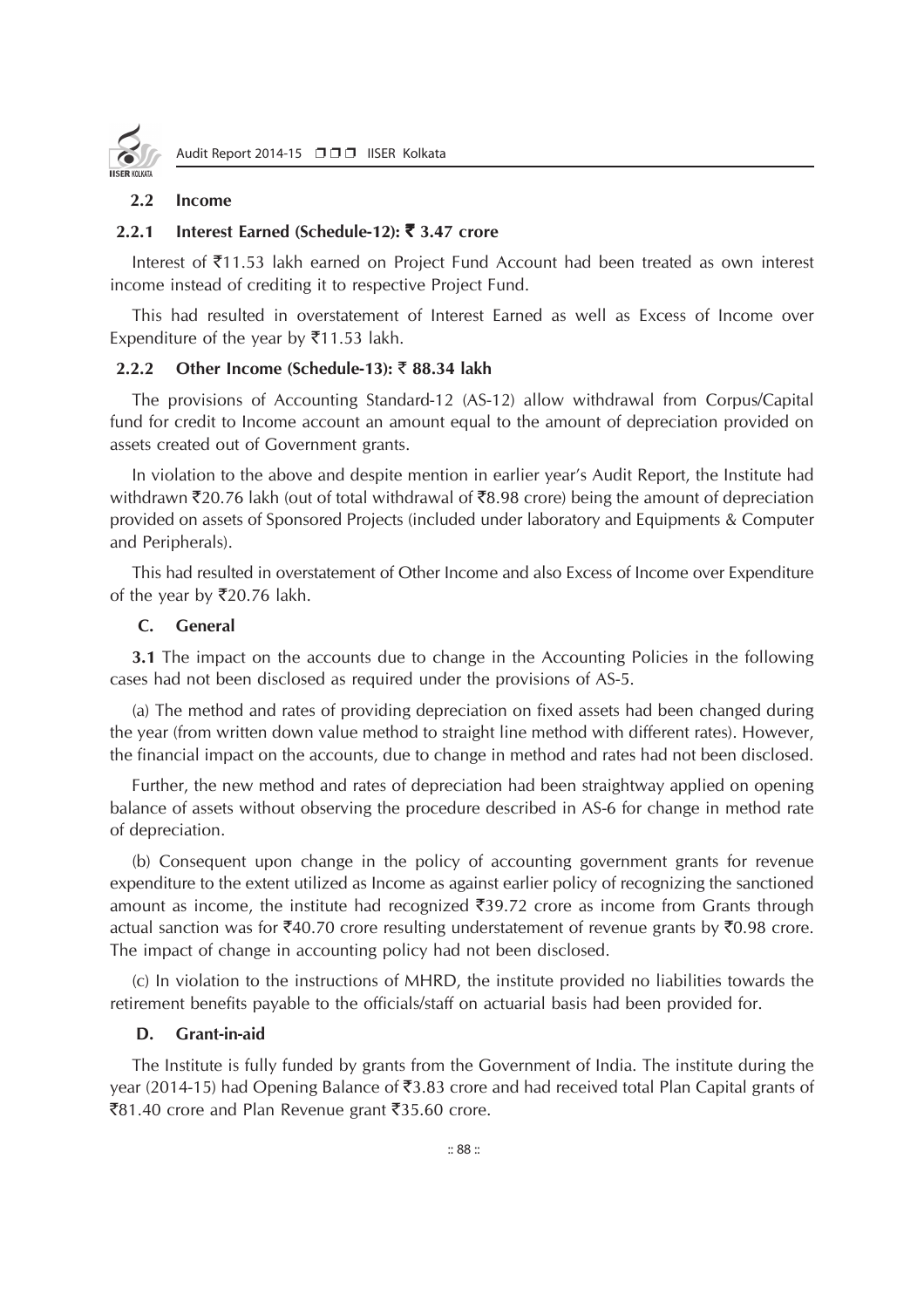

Out of the total grants ( $\overline{\xi}$ 120.83 crore) the Institute had utilized  $\overline{\xi}$ 54.11 crore (Plan Capital  $\overline{5}17.25$  crore and Plan Revenue 36.86 crore) leaving an overall unspent balance of  $\overline{5}66.72$  crore  $(20.83 \text{ core} - 54.11 \text{ core})$  at the end of 2014-15.

### **D. Net Effect**

The net impact of the Comments given in preceding paragraphs is that the Assets and Liabilities of the Institute had been overstated by  $\overline{3}189.51$  crore as at 31 March 2015 and the Excess of Income over Expenditure had been overstated by  $\bar{z}$ 0.50 crore for the year ended 31 March 2015.

### **E. Management Letter**

Deficiencies which have not been included in the Audit Report have been brought to the notice of the Director, Indian Institute of Science Education and Research Kolkata through a management letter issued separately for remedial/corrective action.

- v. Subject to our observations in the preceding paragraphs, we report that the Balance Sheet, Income and Expenditure Account and Receipts and Payments Account dealt with by this report are in agreement with the books of accounts.
- vi. In our opinion and to the best of our information and according to the explanations given to us, the said financial statements read together with the Accounting Policies and Notes on Accounts, and subject to the significant matters stated above and other matters mentioned in Annexure to this Audit report give a true and fair view in conformity with accounting principles generally accepted in India.
	- a. in so far as it relates to the Balance Sheet of the state of affairs of the Indian Institute of Science Education and Research Kolkata as at 31 March 2015 and
	- b. In so far as it relates to the Income and Expenditure Account of surplus for the year ended on that date.

### **For and on behalf of the C&AG of India**

**Sd/- Place : - Kolkata ( A. Roychoudhury ) Date : 26.11.2015 Director General of Audit Central : Kolkata**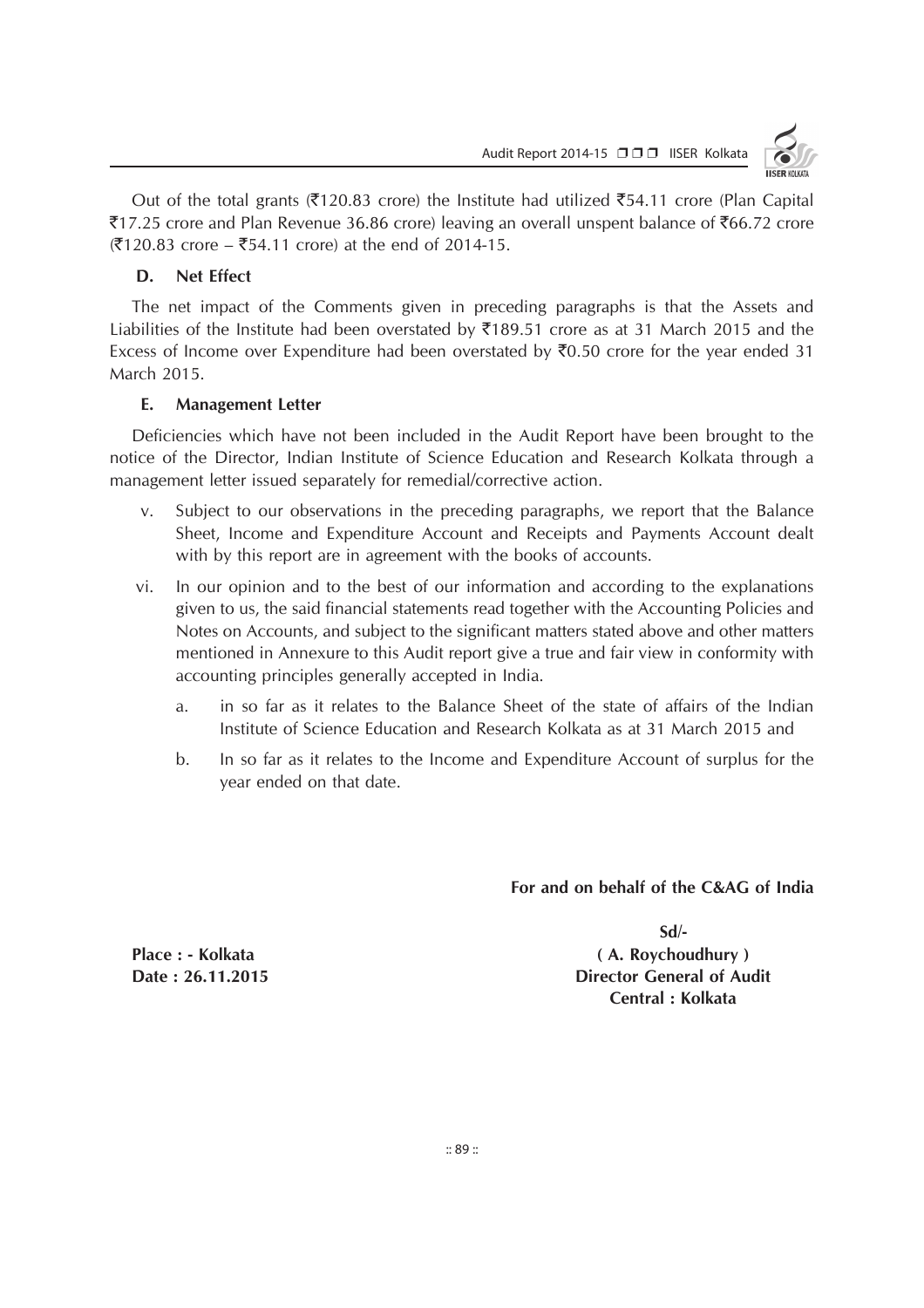

### **Annexure**

### **A Adequacy of Internal Audit System**

- The Institute had no Internal Audit Manual in use.
- Internal Audit of 2014-15 was conducted by a CA Firm.

Internal audit system is adequate as regular reporting system exists in the Institute.

### **B. Adequacy of Internal Control System**

- Accounts were not coded.
- Expenditure control register was not maintained.
- Despite mention in earlier audit Report, the Institute did not maintain any advance register in respect of TA LTC. Only ledger was maintained which did not contain the actual date of submission of adjustment bill. As such, audit could not ascertain the applicability of penal interest as well as penal action against delay in submission of bills if any.
- The Institute did not maintain Bill Register, in absence of which bills presented for payment and bills lying pending for payment could not ascertained in audit.

### **C. System of Physical Verification of Assets**

The Institute had not conducted physical verification of assets other than the books for the year 2013-14 and 2014-15 in terms of the provision contained in Rule 192(1) of GFR 2005.

### **D. Statutory Liabilities: Nil**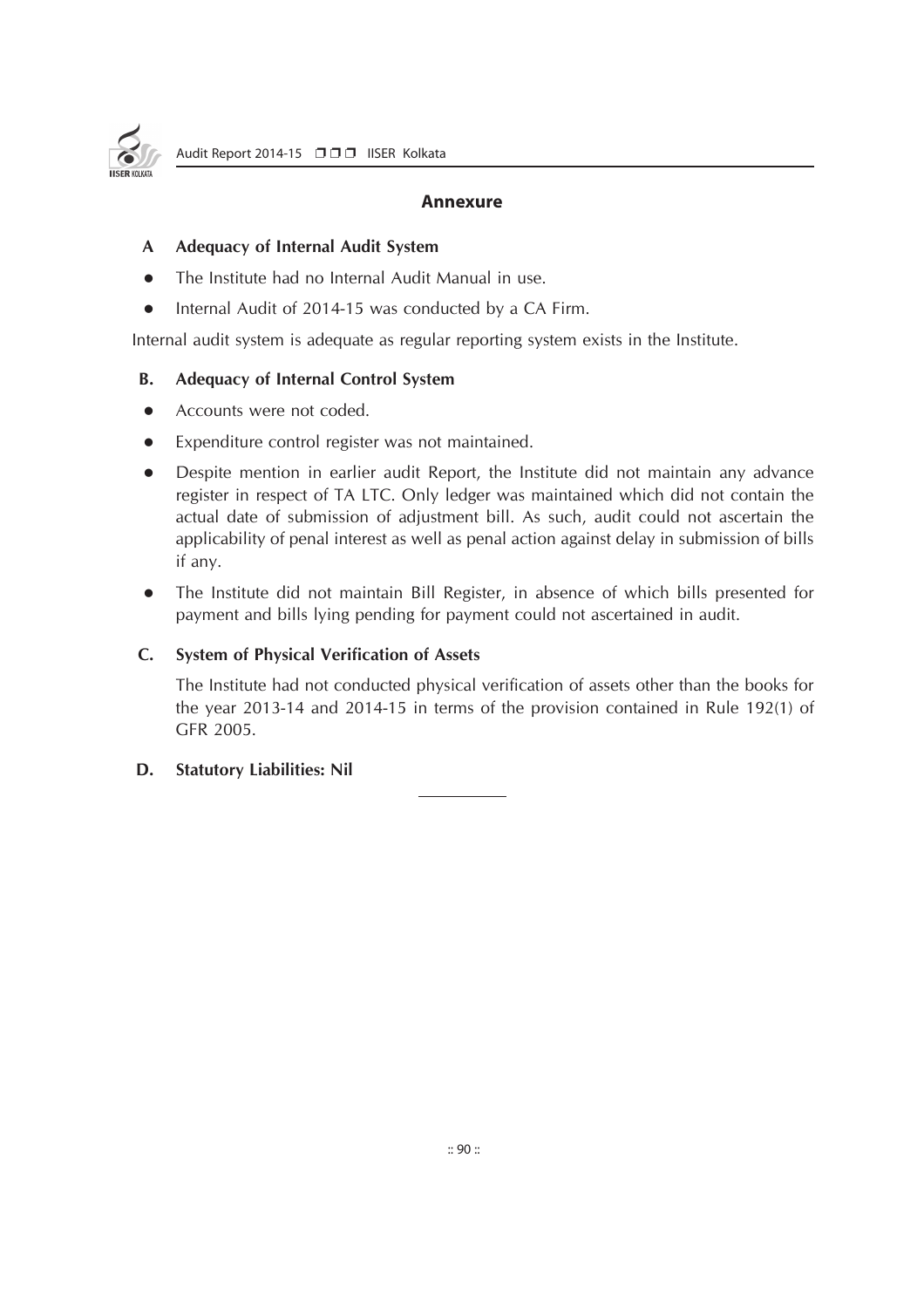

### **Response (given in bold) of Indian Institute of Science Education and Research Kolkata**

**To**

### **Separate Audit Report of the Comptroller & Auditor General of India on the Accounts of Indian Institute of Science Education and Research Kolkata for the year ended 31 March 2015**

We have audited the attached Balance Sheet of the Indian Institute of Science Education and Research Kolkata as at 31 March 2015, the Income & Expenditure account and Receipts & Payments Account for the year ended on that date under Section 19(2) of the Comptroller and Auditor General's (Duties, Powers, and Conditions of Service) Act, 1971 read with the Section 22(2) of NIT Act, 2007. These financial statements are the responsibility of the Institute's Management. Our responsibility is to express an opinion on these financial statements based on our audit.

2. This Separate Audit Report contains the comments of the Comptroller & Auditor General of India (CAG) on the accounting treatment only with regard to classification, conformity with the best accounting practices, accounting standards, disclosure norms, etc. Audit observations on financial transactions with regard to compliance with the Law, Rules & Regulations (Propriety and Regularity) and efficiency-cum-performance aspects, etc., if any, are reported through Inspection Reports/CAG's Audit Reports separately.

3. We have conducted our audit in accordance with auditing standards generally accepted in India. These standards require that we plan and perform the audit to obtain reasonable assurance about whether the financial statements are free from material misstatements. An audit includes examining, on a test basis, evidences supporting the amounts and disclosure in the financial statements. An audit also includes assessing the accounting principles used and significant estimates made by management, as well as evaluating the overall presentation of financial statements. We believe that our audit provides a reasonable basis for our opinion.

4. Based on our audit, we report that :

- i. We have obtained all the information and explanations, which to the best of our knowledge and belief were necessary for the purpose of our audit;
- ii. The Balance Sheet, Income and Expenditure Account/Receipts and Payments Account dealt with by this report have been drawn up in the format prescribed by the Ministry of Human Resource Development, Government of India vide Order No. 29-4/2012-FD dated 17 April 2015.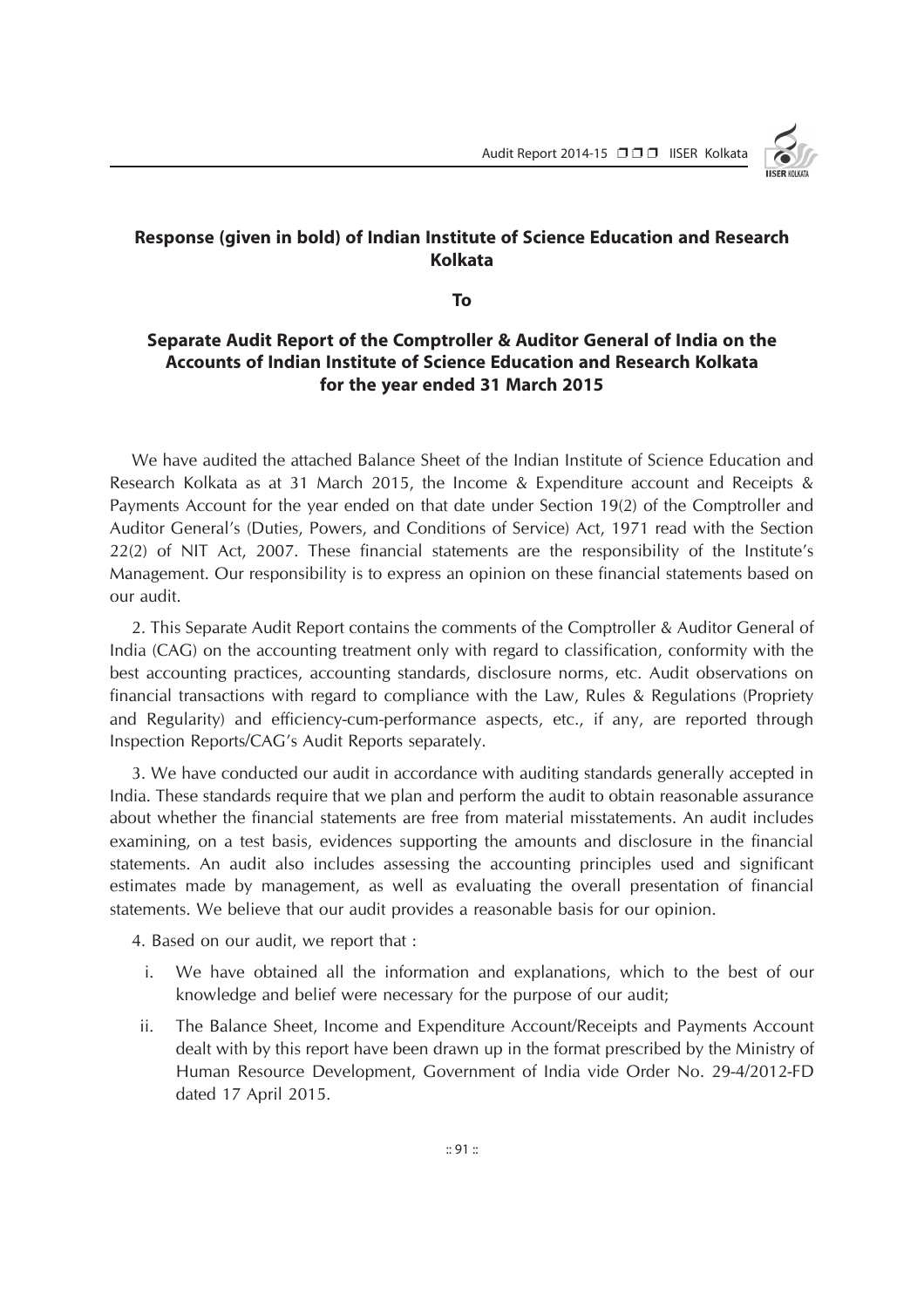

- iii. In our opinion, proper books of accounts and other relevant records have been maintained by the Indian Institute of Science Education and Research Kolkata as required under the Rules, Regulations and Bye Laws of the Indian Institute of Science Education and Research, read with Section 22(2) of NIT Act, 2007, in so far as it appears from our examination of such books.
- iv. We further report that

### **A Balance Sheet**

### **1.1 Liabilities**

### **1.1.1 Current Liabilities and Provision (Schedule-3):** ` **30.25 crore**

The instructions issued by the Ministry of Human Resource Development (MHRD), Government of India, on the new format of accounts, stipulate that the amount of Unutilized grants (Schedule-3C) at the end of year should be represented on the Assets side by the bank balances, short term deposits with banks and advances on capital account.

Scrutiny revealed that the Institute has deducted the advances totaling to  $\overline{\tau}$ 196.42 crore (Deposits with CPWD ₹192.31 crore, advance for purchase of Journals ₹3.68 crore, pre-paid capital expenses  $\bar{z}$ 0.22 crore and margin money deposit  $\bar{z}$ 0.21 crore) from the available grant during 2014-15. However, utilization certificate from CPWD received for  $\bar{z}$ 6.91 crore.

This resulted into understatement of Current Liabilities and Provision by  $\overline{\tau}$ 189.51 crore with the corresponding understatement of Current Assets by  $\bar{z}$ 0.21 crore (Margin Money) and Loans, Advances and Deposits by 189.30 crore.

**Reply : IISER Kolkata paid a sum of** `**196.42 crore, which includes CPWD Deposits for** `**192.31 crore, Letter of Credit (Margin Money Deposits) for** `**0.21 crore, Prepaid/ Prepayments for Capital Exps/Advances for Journals for** `**3.68 crore and Payment made to IIT Delhi for** `**0.22 crore have been transferred to Unutilized Grant (Sch-3) as per the new formats of financial statements which states that:**

**i. The Instructions and Accounting Principles: "It is mandatory to follow the Accounting Standards applicable for Autonomous organizations and Higher Educational Institutions. Where any of the accounting policies is not in conformity with accounting standards, and the effect of departures from accounting standards is material, the particulars of the departure shall be disclosed, together with the reasons there for and the financial effect, except where such effect is not ascertainable".**

**Accordingly, the necessary disclosure in the accounts for the FY 2014-15 has been shown which are as follows:**

**a. In Schedule-24: Contingent Liabilities and Notes to Accounts, Sl No. 1 to 4 exhibited the detailed financial effect for the said transfers.**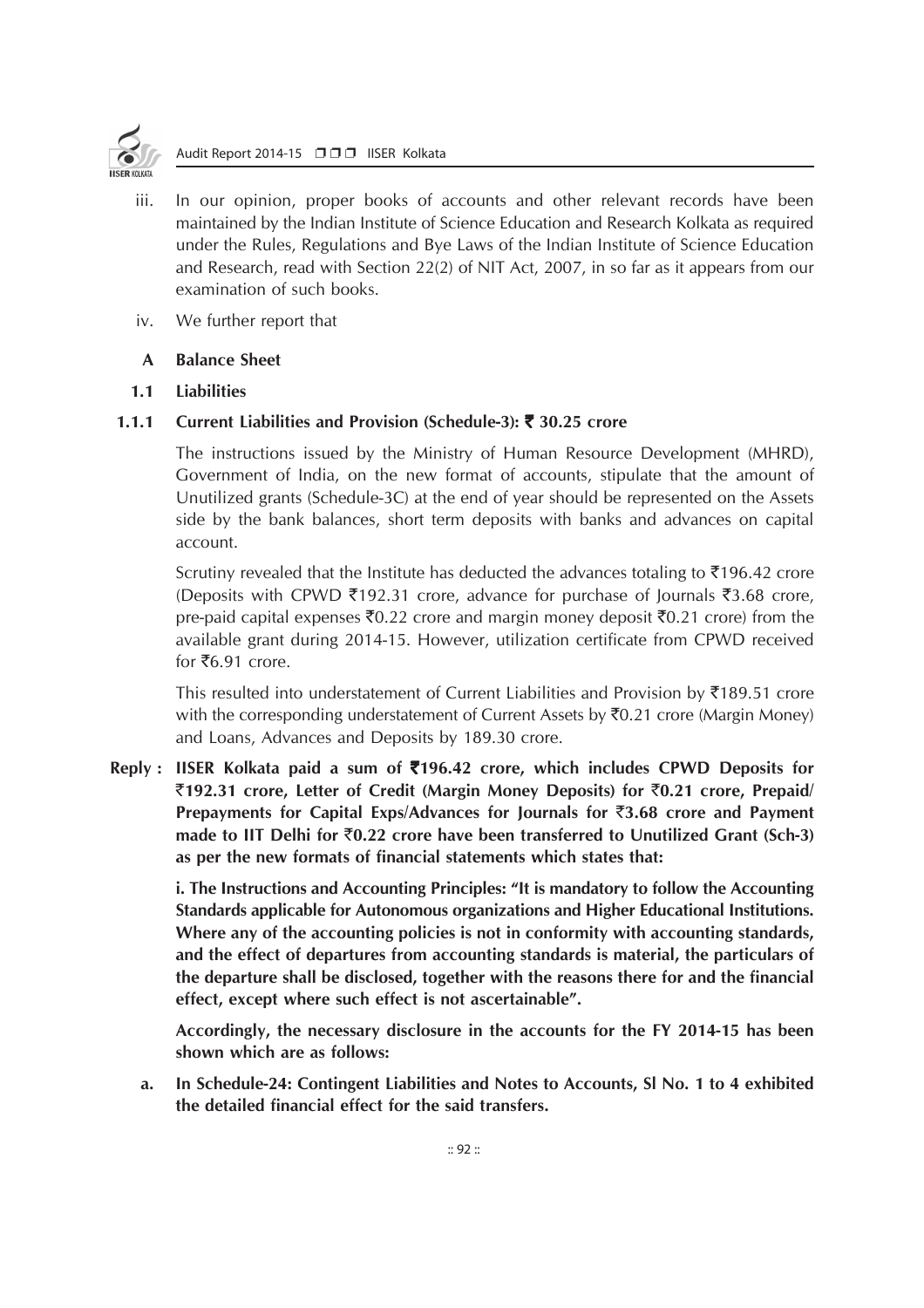

**However, the Audit Observation is noted for future compliance.**

- **B. Income and Expenditure Account**
- **2.1 Expenditure**

### **2.1.1 Depreciation (Schedule-4): 8.98 crore**

- (i) Electrical installation and Equipments, valuing  $\overline{5}9.20$  crore and Computer and Peripherals valuing  $\bar{\xi}$ 1.17 lakh had been capitalized alongwith the value of Buildings and Furniture respectively. Misc-classification of assets had resulted in understatement of Depreciation by  $\overline{2}27.75$  lakh and overstatement of Excess of Income over Expenditure of the year to the same extent.
- (ii) The above head remained overstated by  $\overline{\tau}10.40$  lakh and excess of Income over Expenditure remained understated as the depreciation had been charged on the asset (Time Correlated Single Photon Counting) worth  $\bar{z}1.30$  crore which was purchased and received in July 2014 but not put to use upto March 2015. Since, the asset was not put to use, the same should have been shown in Works-in-Progress instead of Fixed Assets.

The net impact of the above comments is that Depreciation had been understated by  $\overline{5}17.35$  lakh and the Excess of Income over Expenditure of the year and Fixed Assets had been overstated by similar amount.

**Reply : (i) The Notes and Instruction for the Schedules laid down in new formats of financial statements under Schedule-4 Fixed Assets states that "The classification of Assets as indicated above, could be changed, if a different classification has already been followed by the Institute". The Institute has been following the practice of capitalizing the Electrical Works completed by CPWD under Head "Buildings". Accordingly, the same procedure has been followed in FY 2014-15.**

> **Further, it is to be mentioned that in new format of financial statements, UPS has been considered in Computer and Peripherals as well as Furniture and Fixtures. So, the UPS valuing to** `**1.17 lakh were treated as Furniture & Fixtures.**

> **In view of the above, there is no Misc-classification of assets that had resulted in understatement of depreciation by** `**27.75 lakh and overstatement of excess of Income over Expenditure of the year to the same extent.**

**(ii) The audit observation is noted for compliance**.

### **2.2 Income**

### **2.2.1 Interest Earned (Schedule-12):** ` **3.47 crore**

Interest of ₹11.53 lakh earned on Project Fund Account had been treated as own interest income instead of crediting it to respective Project Fund.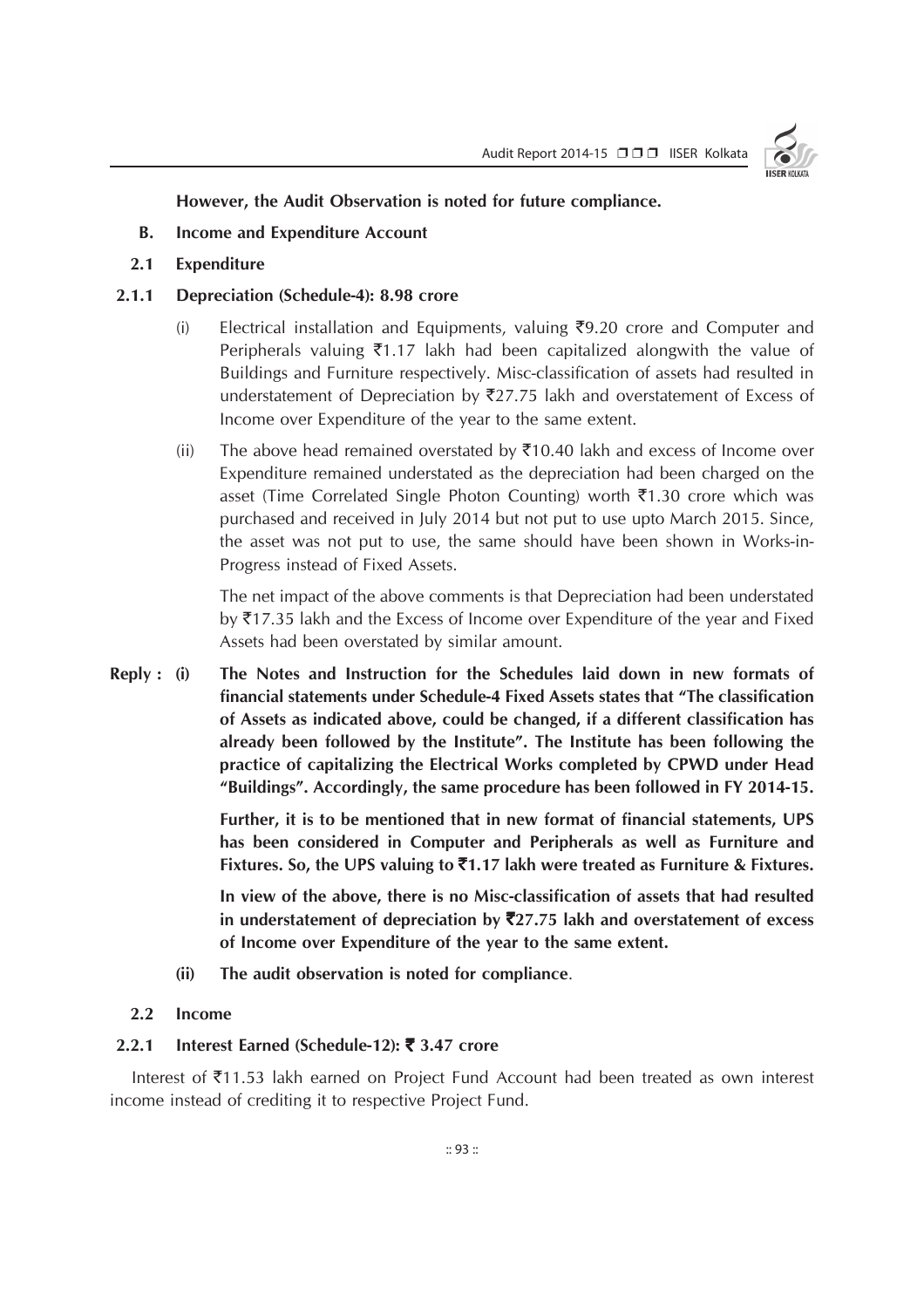

This had resulted in overstatement of Interest Earned as well as Excess of Income over Expenditure of the year by  $\bar{z}$ 11.53 lakh.

**Reply : It is to be mentioned that interest of** `**11.53 lakh earned on account of various external project/schemes/fellowship during the financial year 2014-15 has been shown in schedule 12 as "Interest on Liquid Deposit" and "Interest on Savings Bank", since, it is very difficult to bifurcate the interest amount of 11.53 lakh among the 196 nos external project & Fellowship Account.**

**If the interest of** `**11.53 lakh is not bifurcated to each individual external project Schemes/ Fellowship A/C then the Accounts problem will occur, since interest is basically a recurring nature item which is not carried forward to the next year.**

**Due to this reason, the amount of interest is transferred to General Account and in turn transferred to IISER-K Corpus Fund.**

**However, it is also to be noted that as the entire internal income of the Institute including the interest earned on account of Project Fund is transferred to Institute Corpus Fund with the approval of the Appropriate Authority, therefore, the question of overstatement of Interest Earned as well as Excess of Income over Expenditure of the year by** `**11.53 lakh does not arise.**

### **2.2.2 Other Income (Schedule-13):** ` **88.34 lakh**

The provisions of Accounting Standard-12 (AS-12) allow withdrawal from Corpus/Capital fund for credit to Income account an amount equal to the amount of depreciation provided on assets created out of Government grants.

In violation to the above and despite mention in earlier year's Audit Report, the Institute had withdrawn  $\bar{\xi}$ 20.76 lakh (out of total withdrawal of  $\bar{\xi}$ 8.98 crore) being the amount of depreciation provided on assets of Sponsored Projects (included under laboratory and Equipments & Computer and Peripherals).

This had resulted in overstatement of Other Income and also Excess of Income over Expenditure of the year by  $\overline{\mathfrak{r}}$ 20.76 lakh.

**Reply : As per the guidelines of new format of financial statement wherein stated that "Assets created out of Earmarked Funds and funds of Sponsored Projects, where the ownership of such assets vests in the Institution, are setup by credit to Capital Fund and merged with Fixed Assets of the Institution. Depreciation is charged at the rates applicable to the respective assets." Accordingly, depreciation of** ` **20.76 lakh has been charged after merging with Fixed Assets of the Institution.**

**In view of above, there is no over statement of Other Income and Excess of Income over Expenditure of the year by** `**20.76 lakh.**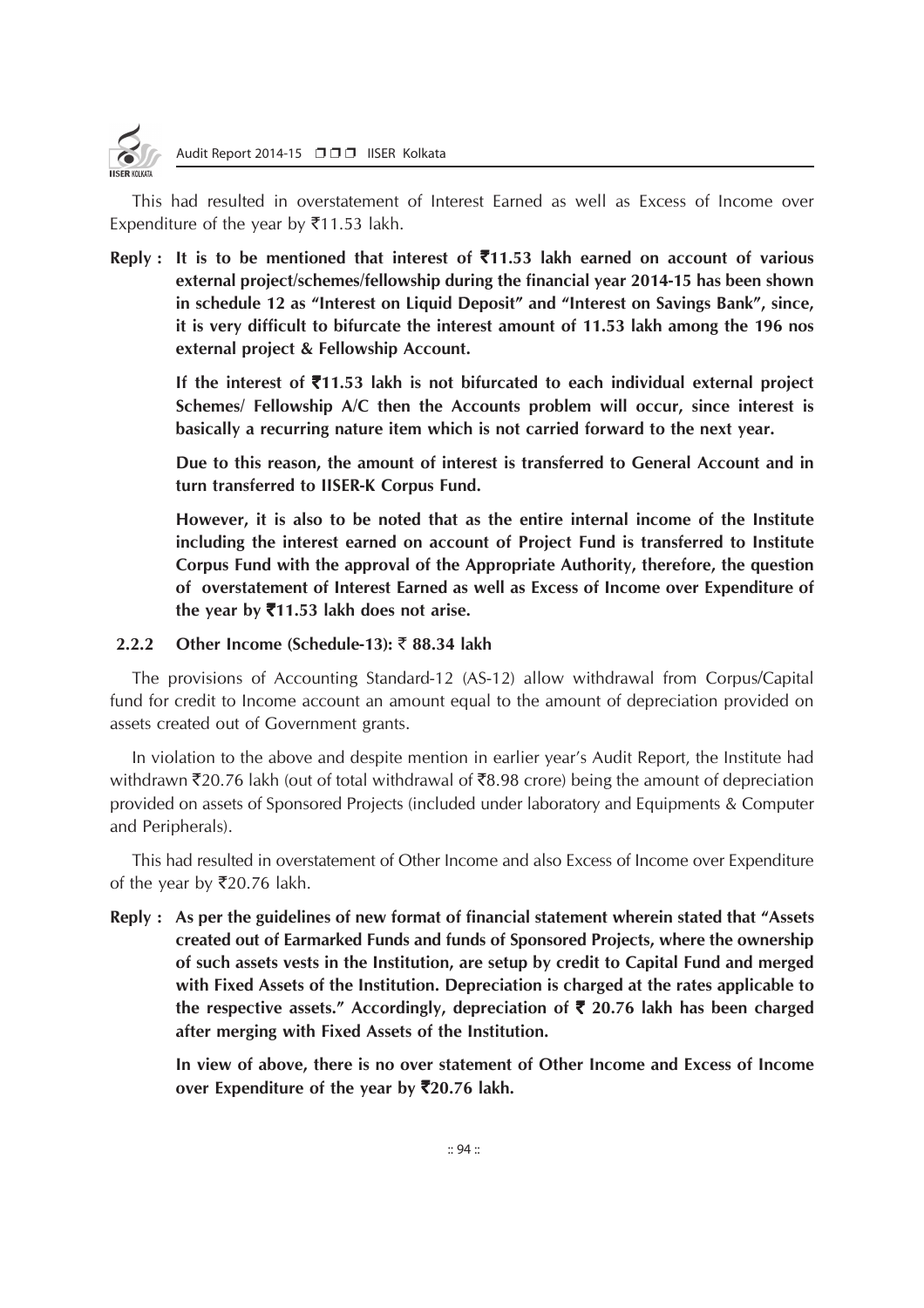

### **C. General**

**3.1** The impact on the accounts due to change in the Accounting Policies in the following cases had not been disclosed as required under the provisions of AS-5.

(a) The method and rates of providing depreciation on fixed assets had been changed during the year (from written down value method to straight line method with different rates). However, the financial impact on the accounts, due to change in method and rates had not been disclosed.

Further, the new method and rates of depreciation had been straightway applied on opening balance of assets without observing the procedure described in AS-6 for change in method rate of depreciation.

(b) Consequent upon change in the policy of accounting government grants for revenue expenditure to the extent utilized as Income as against earlier policy of recognizing the sanctioned amount as income, the institute had recognized  $\overline{3}39.72$  crore as income from Grants through actual sanction was for  $\bar{\mathcal{F}}40.70$  crore resulting understatement of revenue grants by  $\bar{\mathcal{F}}0.98$  crore. The impact of change in accounting policy had not been disclosed.

(c) In violation to the instructions of MHRD, the institute provided no liabilities towards the retirement benefits payable to the officials/staff on actuarial basis had been provided for.

**Reply : (a) The Audit observation is noted for future compliance.**

- **(b) As per the guidelines of new formats of financial statements, the Government grant for meeting Revenue Expenditure (on accrual basis) have been treated, to the extent utilized, as income of the year in which they are realized. Accordingly, it has been disclosed in the accounts for the FY 2014-15 under Schedule-23 : Significant Accounting Policies, Sl No. 8.3 of Government Grants (MHRD).**
- **(c) The total liability on leave encashment as on 31st March 2015 has been shown under Schedule-24: Contingent Liabilities and Notes to Accounts.**
- **D. Grant-in-aid**

The Institute is fully funded by grants from the Government of India. The institute during the year (2014-15) had Opening Balance of  $\bar{\mathfrak{Z}}3.83$  crore and had received total Plan Capital grants of  $\bar{z}81.40$  crore and Plan Revenue grant  $\bar{z}35.60$  crore.

Out of the total grants ( $\overline{\xi}120.83$  crore) the Institute had utilized  $\overline{\xi}54.11$  crore (Plan Capital ₹17.25 crore and Plan Revenue ₹36.86 crore) leaving an overall unspent balance of ₹66.72 crore (₹120.83 crore – ₹54.11 crore) at the end of 2014-15.

**Reply : The figures as mentioned above are in order as per the Receipts and Payments Account. However, it may be noted that since, the Institute has been maintaining its accounts on accrual basis, the unspent balance as on 31.03.2015 should be as under:**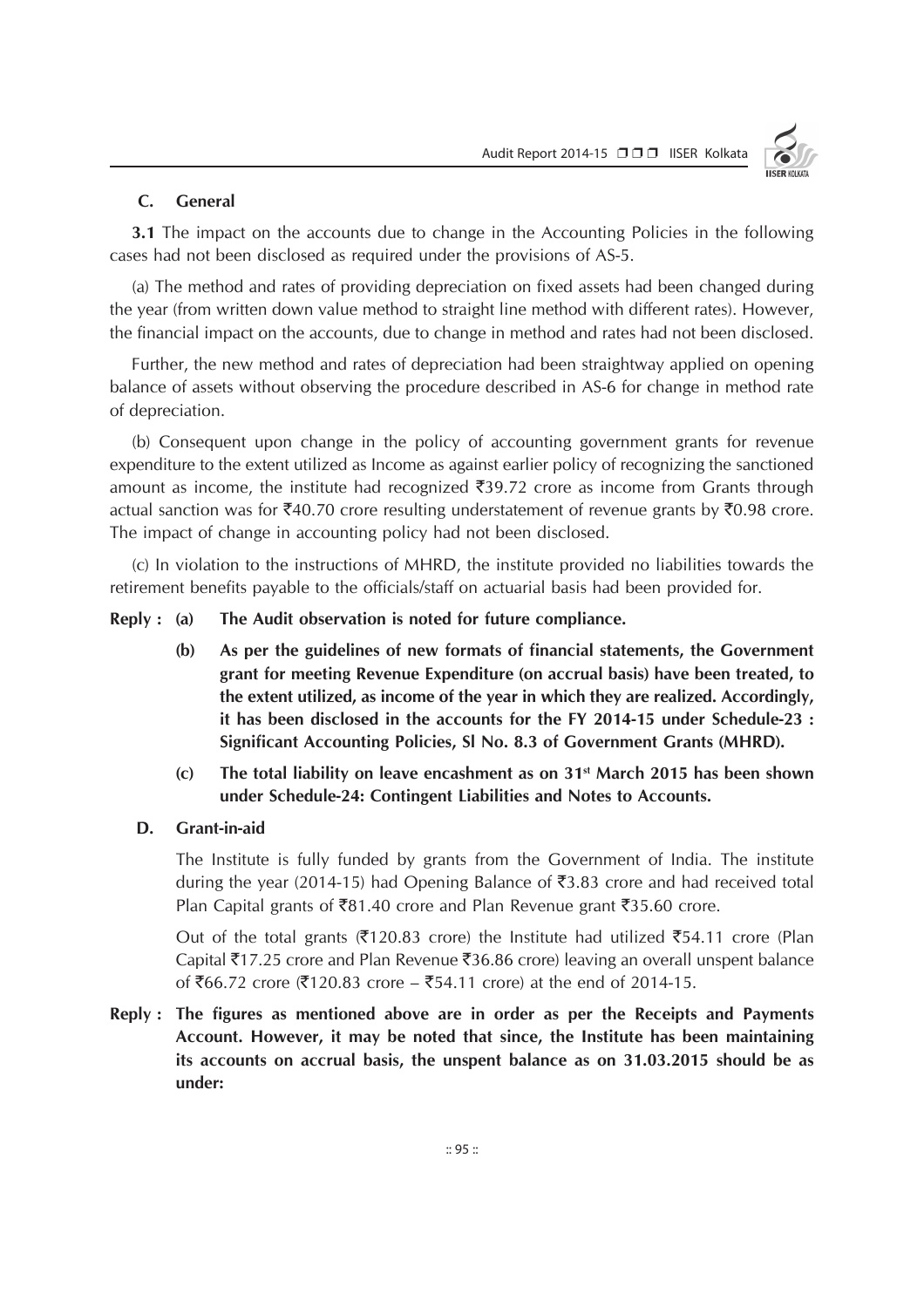

Audit Report 2014-15 □□□ IISER Kolkata

| $SI$ No.       | <b>Particulars</b>                            | $(5 \times 1)$ Crore) | $(5 \times 1)$ Crore) |
|----------------|-----------------------------------------------|-----------------------|-----------------------|
| $\overline{A}$ | Unspent Balance as on 01.04.2014              |                       | 3.83                  |
| B              | Add: Grant-in-aid for the year 2014-2015      |                       | 122.10                |
| C              | Total $(A + B)$                               |                       | 125.93                |
| D              | Less : Expenditure Incurred :                 |                       |                       |
| E              | Capital Expenditure including Capital Advance | 80.92                 |                       |
| F              | Revenue Expenditure                           | 39.37                 |                       |
| G              | Total Expenditure $(E + F)$                   |                       | 120.29                |
| Н              | Unspent Balance as on $31.03.2015$ (C-G)      |                       | 5.64                  |

### **A detailed reconciliation of the unspent balance as on 31.03.2015 as per Receipts and Payments Account vis-à-vis Income and Expenditure Account is given below :**

| $(5 \times 1)$ Crore) |                                                                                                                                |                       |                       |           |       |                                                                                                                                                                                                                                    |  |
|-----------------------|--------------------------------------------------------------------------------------------------------------------------------|-----------------------|-----------------------|-----------|-------|------------------------------------------------------------------------------------------------------------------------------------------------------------------------------------------------------------------------------------|--|
| SI                    | <b>Particulars</b>                                                                                                             | Capital               |                       | Revenue   |       | <b>Remarks</b>                                                                                                                                                                                                                     |  |
| No.                   |                                                                                                                                | R&P                   | 18E                   | R&P       | 18E   |                                                                                                                                                                                                                                    |  |
| A                     | Unspent Balance as on<br>01.04.2014                                                                                            | 0.00                  | 3.83                  | 0.00      | 0.00  |                                                                                                                                                                                                                                    |  |
| <sub>B</sub>          | Add: Grant-in-aid for the year<br>2014-2015                                                                                    | 81.40                 | 81.40                 | 35.60     | 40.70 |                                                                                                                                                                                                                                    |  |
| C                     | Total $(A + B)$                                                                                                                | 81.40                 | 85.23                 | 35.60     | 40.70 |                                                                                                                                                                                                                                    |  |
| D                     | Less : Expenditure Incurred :                                                                                                  |                       |                       |           |       |                                                                                                                                                                                                                                    |  |
| D <sub>1</sub>        | Capital Expenditure including<br>Capital Advance<br>i. Assets & deposit works<br>ii. Outstanding Liability<br>iii.Margin Money | 16.89<br>0.36<br>0.00 | 80.43<br>0.28<br>0.21 |           |       | ₹ 80.43 crore includes fund<br>deposited with CPWD<br>during the FY 2014-15                                                                                                                                                        |  |
| D <sub>2</sub>        | Revenue Expenditure                                                                                                            |                       |                       | 36.86     | 39.37 | R&P includes outstanding<br>liabilities pertaining to<br>previous years paid during FY<br>2014-15<br>however I&E<br>includes outstanding liabilities<br>31.03.2015<br>and<br>on<br>as.<br>adjustment made during the<br>FY 2014-15 |  |
| D <sub>3</sub>        | <b>Total Expenditure</b>                                                                                                       | 17.25                 | 80.92                 | 36.86     | 39.37 |                                                                                                                                                                                                                                    |  |
| E                     | Unspent Balance as on 31.03.2015<br>$(C-D3)$                                                                                   | 64.15                 | 4.31                  | $(-)1.26$ | 1.33  |                                                                                                                                                                                                                                    |  |

### **1. Unspent balance both (Capital and Revenue) as per Receipts and Payments Account as on 31.03.2015 :** ` **62.89 crore.**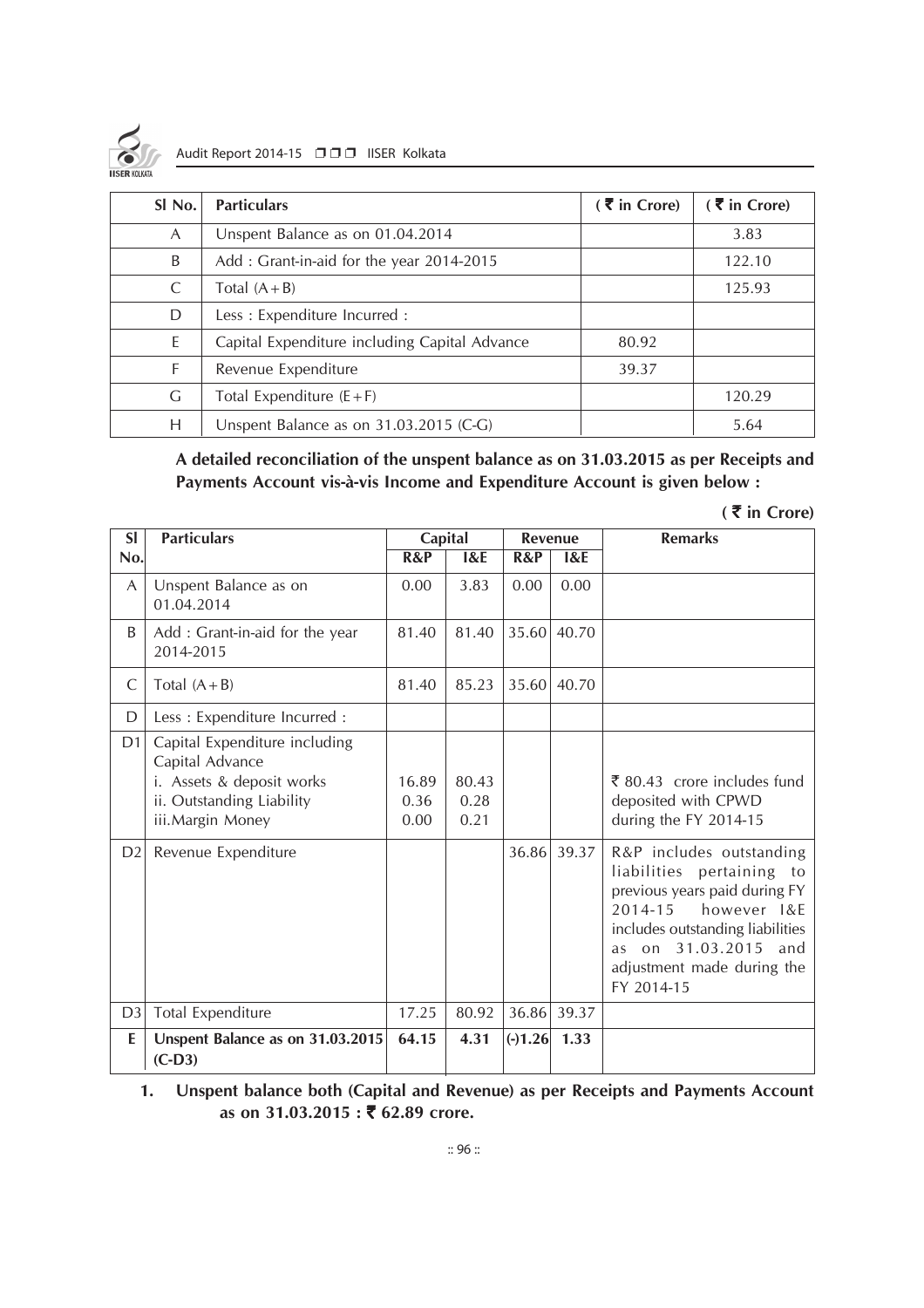

### **2. Unspent balance both (Capital and Revenue) as per Income and Expenditure Account:** ` **5.64 crore.**

### **D. Net Effect**

The net impact of the Comments given in preceding paragraphs is that the Assets and Liabilities of the Institute had been overstated by  $\overline{3}189.51$  crore as at 31 March 2015 and the Excess of Income over Expenditure had been overstated by  $\bar{z}0.50$  crore for the year ended 31 March 2015.

### **E. Management Letter**

Deficiencies which have not been included in the Audit Report have been brought to the notice of the Director, Indian Institute of Science Education and Research Kolkata through a management letter issued separately for remedial/corrective action.

- v. Subject to our observations in the preceding paragraphs, we report that the Balance Sheet, Income and Expenditure Account and Receipts and Payments Account dealt with by this report are in agreement with the books of accounts.
- vi. In our opinion and to the best of our information and according to the explanations given to us, the said financial statements read together with the Accounting Policies and Notes on Accounts, and subject to the significant matters stated above and other matters mentioned in Annexure to this Audit report give a true and fair view in conformity with accounting principles generally accepted in India.
	- a. in so far as it relates to the Balance Sheet of the state of affairs of the Indian Institute of Science Education and Research Kolkata as at 31 March 2015 and
	- b. In so far as it relates to the Income and Expenditure Account of surplus for the year ended on that date.

**For and on behalf of the C&AG of India**

**Sd/-**

Place : - Kolkata (A. Roychoudhury ) **Date : 26.11.2015 Director General of Audit Central : Kolkata**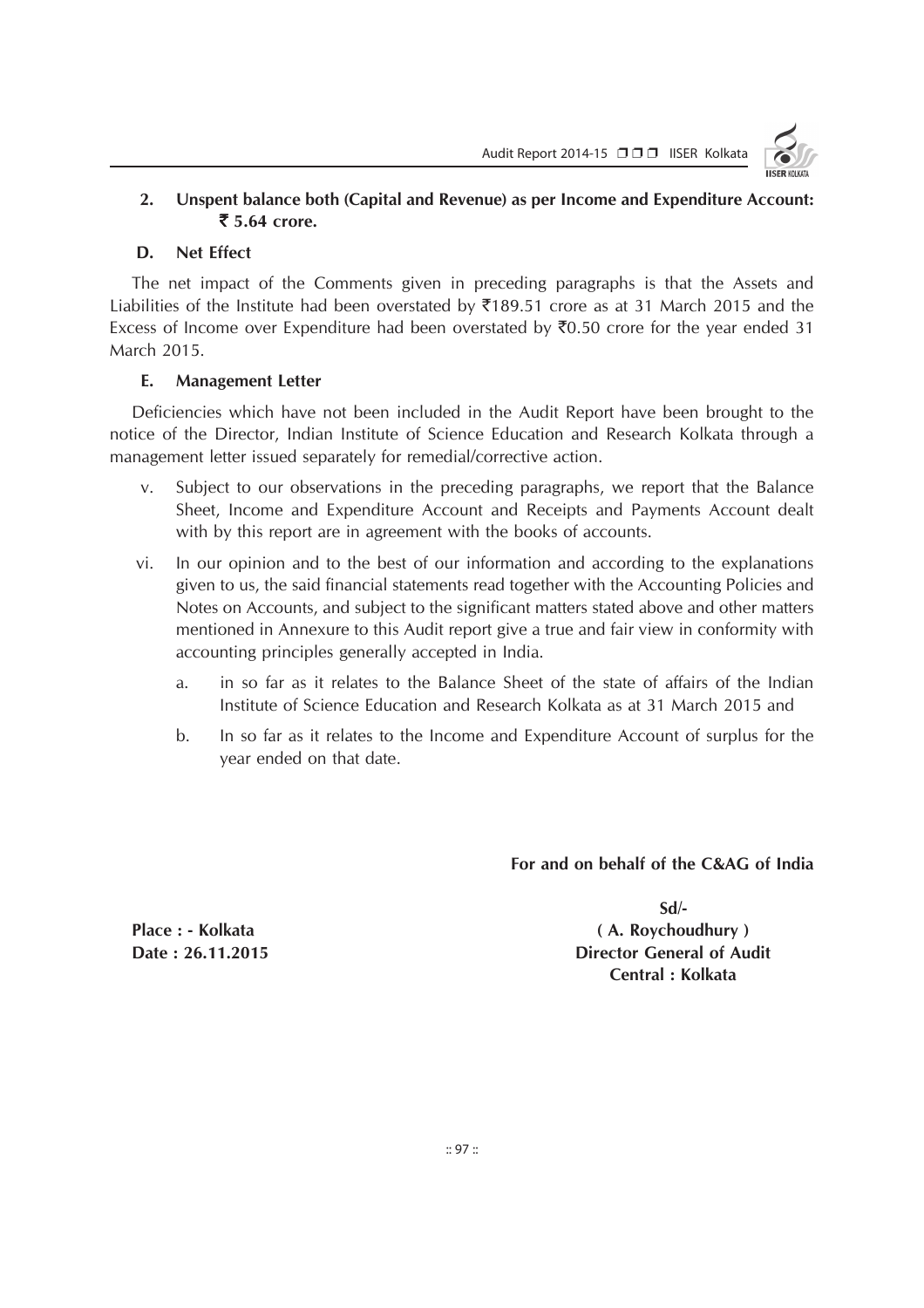

### **Annexure**

### **A Adequacy of Internal Audit System**

- The Institute had no Internal Audit Manual in use.
- Internal Audit of 2014-15 was conducted by a CA Firm.
- Internal audit system is adequate as regular reporting system exists in the Institute.
- **Reply : The Institute which is still in Project mode does not have a separate Internal Audit wing and so, internal audit manual is not in use. However, the Internal Audit for the financial year 2014-2015 was outsourced to an experienced Chartered Accountant Firm, viz. M/S C. Ghosh & Co. who had carried out the Internal audit and submitted their reports periodically.**
- **B. Adequacy of Internal Control System**
- Accounts were not coded.
- **Reply: Presently, the Institute is maintaining its accounts in a software package called "Tally.ERP9.0"which does not facilitate the coded accounts. However, the implementation of the ERP package in the Institute is going on and under this ERP package coded accounts will be maintained.**
	- Expenditure control register was not maintained.
- **Reply: The Institute has been maintaining Expenditure Control Register.**
	- Despite mention in earlier audit Report, the Institute did not maintain any advance register in respect of TA LTC. Only ledger was maintained which did not contain the actual date of submission of adjustment bill. As such, audit could not ascertain the applicability of penal interest as well as penal action against delay in submission of bills if any.
- **Reply : The Institute maintains its accounts in a software package named 'Tally.ERP 9.0' where Employee wise TA and LTC ledgers that individually contains the date of advance drawn and the date of advance adjustment have been maintained. However, the Institute is now maintaining advance register in respect of TA LTC.**
	- The Institute did not maintain Bill Register, in absence of which bills presented for payment and bills lying pending for payment could not ascertained in audit.
- **Reply : The Institute has been maintaining a Bill Register in soft copy. However, the Institute is now maintaining Bill Register in hard form which will be shown to the next Audit.**

### **C. System of Physical Verification of Assets**

The Institute had not conducted physical verification of assets other than the books for the year 2013-14 and 2014-15 in terms of the provision contained in Rule 192(1) of GFR 2005.

- **Reply: The Audit observation is noted for compliance.**
- **D. Statutory Liabilities: Nil**